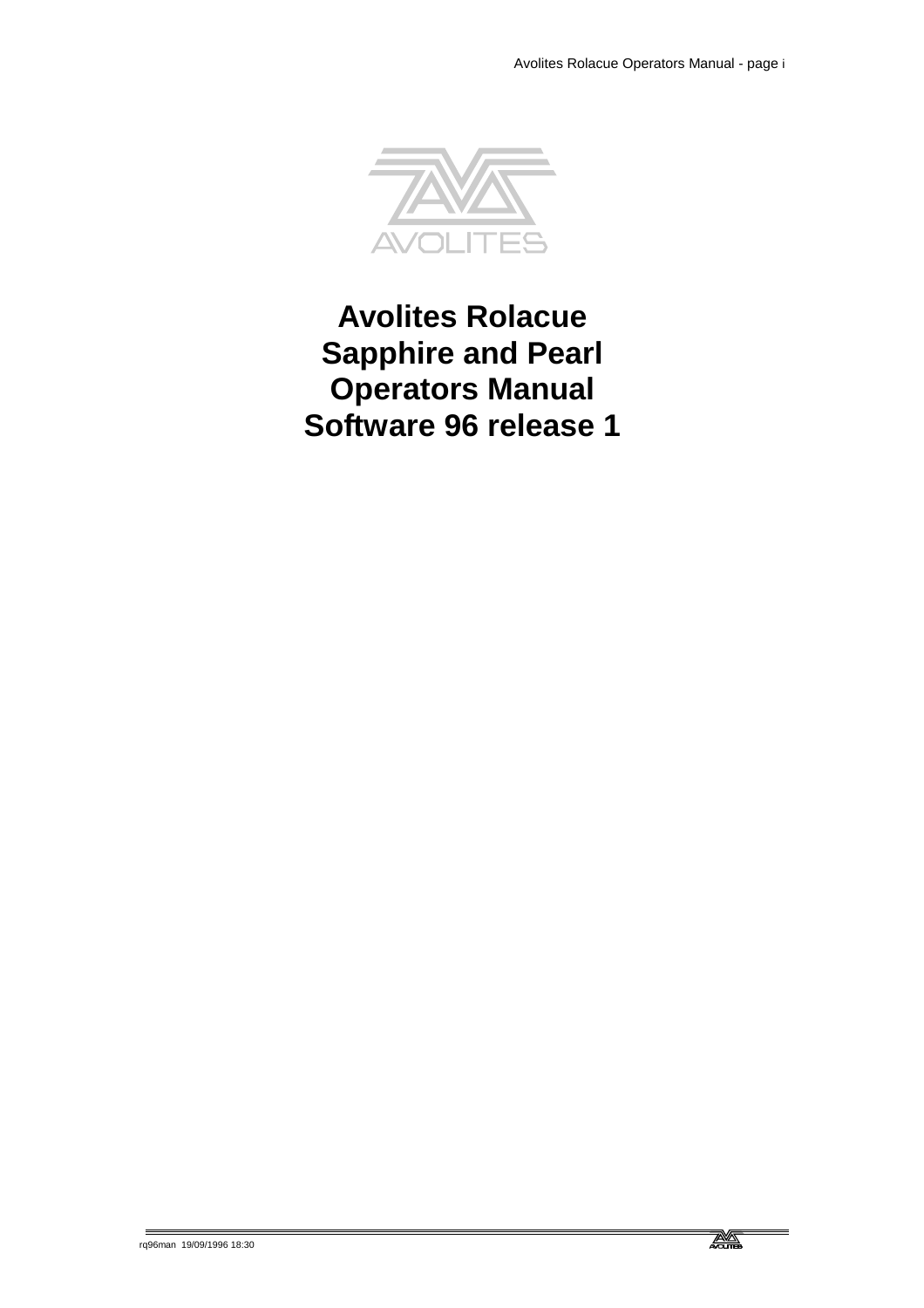Useful Avolites phone numbers:-

| <b>Avolites England</b>                      |                          |      |     |
|----------------------------------------------|--------------------------|------|-----|
| sales and service* (+44) (0) 181 965 8522    |                          |      |     |
| service out of hours* (+44) (0) 831 17 88 88 |                          |      |     |
| fax                                          | $(+44)$ (0) 181 965 0290 |      |     |
| <b>BBS</b> modem                             | $(+44)$ (0) 181 961 4838 |      |     |
| Email                                        | sapphire                 | (at) | avo |

Email sapphire (at) avolitesdownload.com

Distribution of Avolites products in USA:- Avolites America

| sales and service* | (+1) 423 938 2057   |
|--------------------|---------------------|
| fax                | $(+1)$ 423 938 2059 |

\*Before contacting Avolites for service enquiry please ensure that you have the product serial number and the Software version. The serial number can be found on the back of the desk and the software version found by turning the key to **SYSTEM** and pressing buttons **A**, then **D** then **A**. the software version is then displayed on the prompt line of the LCD Screen.

The latest version of this manual (in Microsoft Word 97 or PDF) and Rolacue Software can be downloaded by modem on the above modem number.

#### **The small print :**

#### **No Liability for Consequential Damages**

Avolites has a policy of continuous product and documentation improvement. As such the detail within this manual may not match the operation of the Rolacue.

In no event shall Avolites be liable for any direct, indirect, special, incidental, or consequential damages or loss whatsoever (including, without limitation, damages for loss of profits, business interruption, or other pecuniary loss) arising out of the use or inability to use the Rolacue even if Avolites Ltd. has been advised of the possibility of such damages. Because some jurisdictions do not allow the exclusion or limitation of liability for consequential or incidental damages, the above limitation may not apply to you.

# C:\AA\CONTENTS.DOC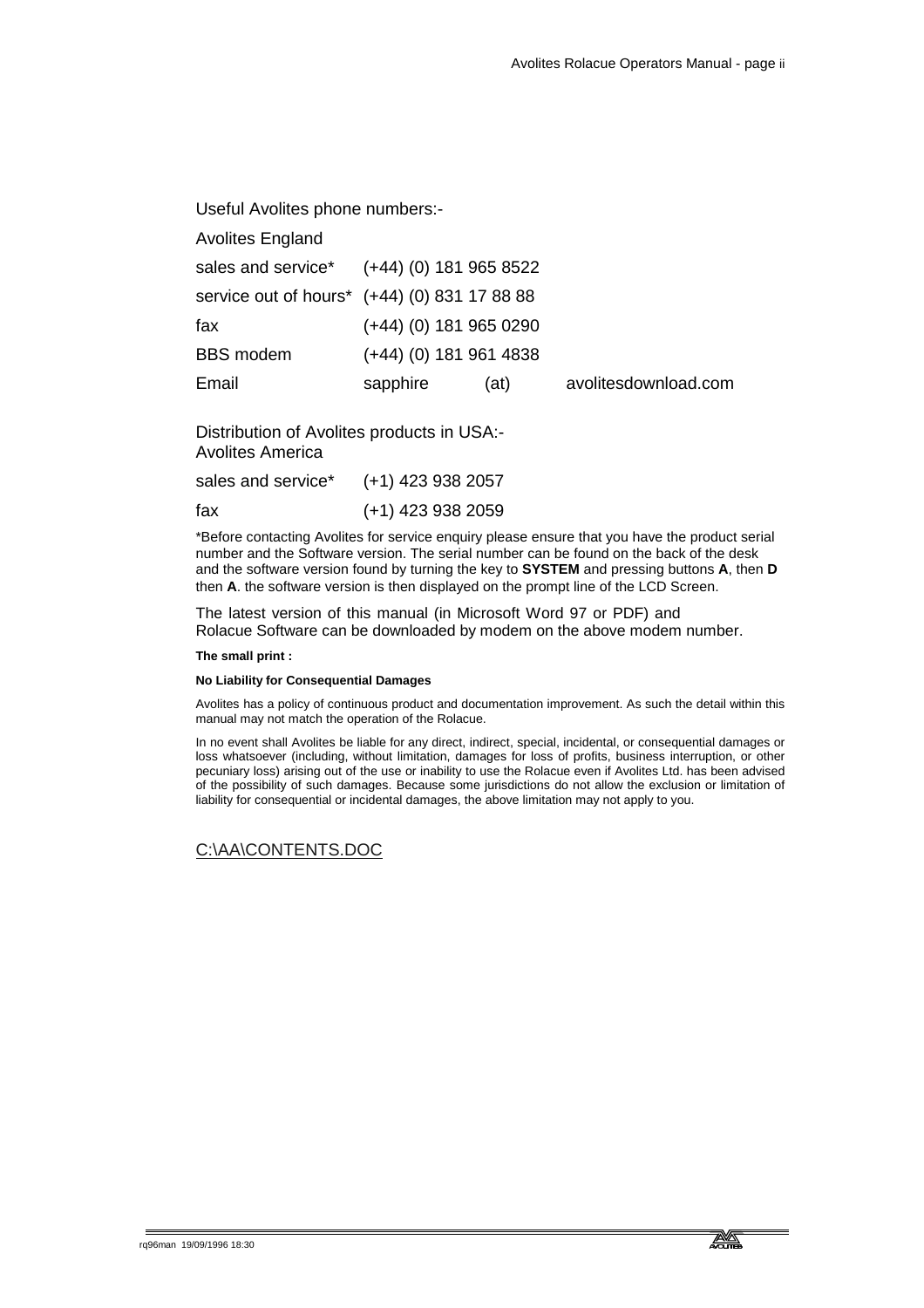# **1. Read Me!!**

# *1.1 How to use this manual*

The manual is designed to achieve two objectives; firstly to get the new user of the Pearl or Sapphire up and running very quickly, and secondly to provide a fast reference book for the more experienced operator.

If you are using one of the desks for the first time and are keen to get going, save yourself the embarrassment of blowing the board up by reading section 1.2 of this chapter and then go straight to either Chapter 2 *Getting started with Conventional lights* if you have only simple Dimmer-based lamps or Chapter 3 *Getting started with Intelligent Fixtures* if you have other DMX Fixtures, or a combination of the two. These will tell you how to patch and control Dimmer Channels and Intelligent Fixtures, and build a simple Memory and Chase. In some cases, the first three Chapters of this Manual will be practically everything you ever need to read.

The other chapters are designed to be completely self-contained for dipping in to or reading as a whole. The idea is that if you read the chapter on Chases, for example, this should tell you everything in the world that there is to know about a Chase, starting with the simple stuff and leading you on through the more complicated aspects. This means there is necessarily some material repeated from the 'get you going' chapters, so that the later sections remain self contained.

Where appropriate there is a **help and hints** problem solving section at the end of each chapter too.

Terms are defined in the **glossary**

# *1.2 Turning on*

*1.2.1 The important stuff* 

# ⇒ *IF YOU DO NOT READ ANYTHING ELSE PLEASE READ THIS SECTION.*

#### (Please see

*Appendix 1. Diagram of the* Sapphire and *Appendix 2. Diagram of the Pearl*.)

Before powering up the console ensure the **mains voltage selector** is set to the correct voltage for your area.

# **Failure to do this WILL cause severe damage, probably destroying the power supply.**

The voltage selector is below the mains intake socket on the Pearl and behind the cardframe door on the Sapphire. You access this by opening the door which will require a medium flat blade screwdriver. The switch has two positions, 120V and 230V.

If you have the **VGA colour Screen** option you should connect this to the **VDU socket** before turning on. On the Pearl there is a power outlet near the mains inlet, on the Sapphire a separate mains supply is required.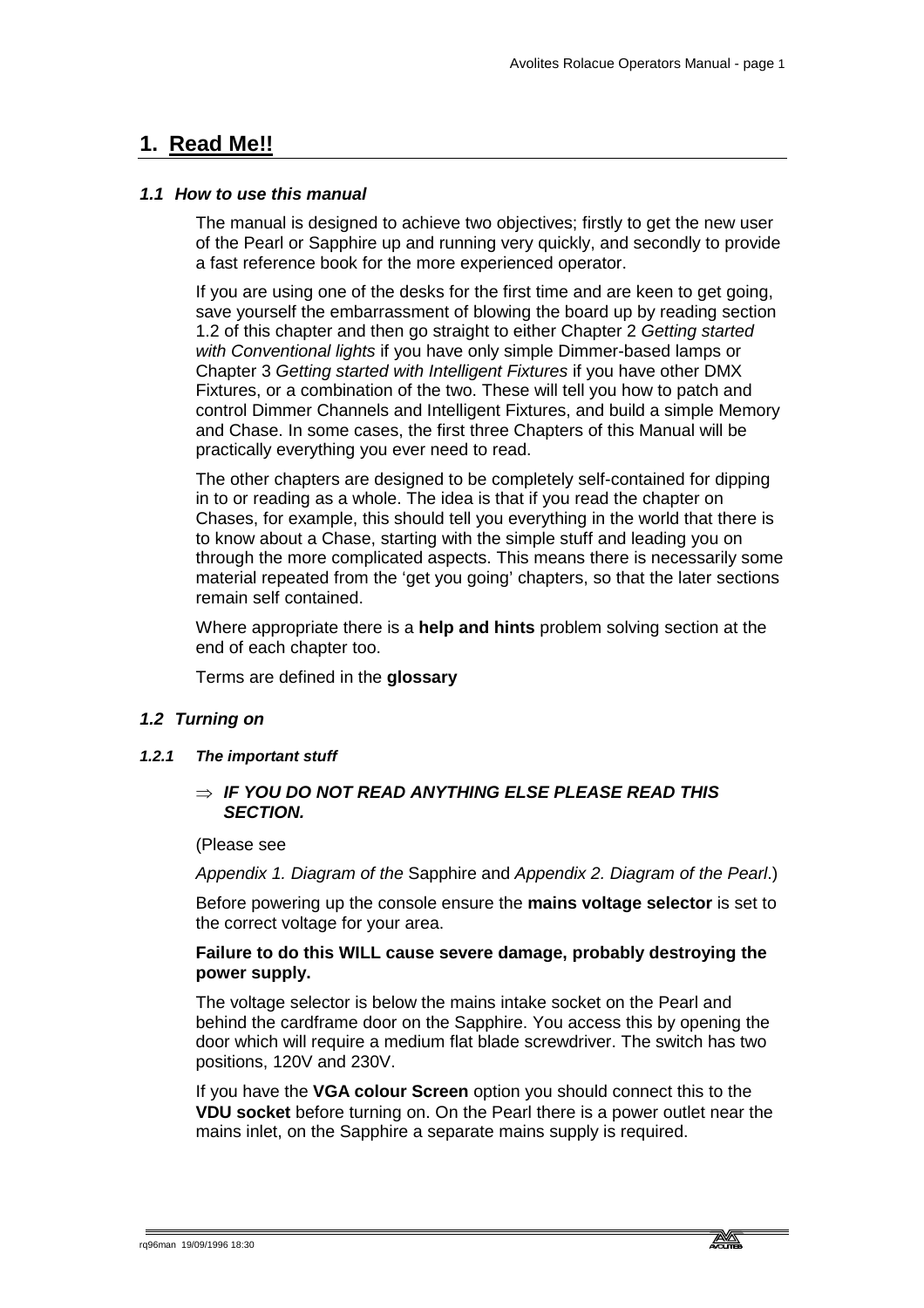If you intend to use a **Graphics Tablet** in this session, you should also connect this up now to the **Serial port** on the back of the desk and switch it on (blue POWER switch in depressed position). As it receives its power from the desk it will not activate until the desk is on, but this helps it to boot up correctly.

Having checked the mains voltage is correctly selected, turn the console on using the **On switch** mounted underneath the arm rest on the Sapphire, or the switch mounted near the mains intake on the Pearl.

The console will come to life.

# *1.2.2 Seeing the Screen*

You may need to adjust the **LCD Contrast** or the **LCD Brightness** controls in order to view information on the Screen. It is best to turn the **Brightness** control to full and turn the **Contrast** control from minimum upwards to achieve the best viewing angle for you.

On the Pearl the brightness and contrast knobs can be found on the end of the lower bank of Preset Faders, and on the Sapphire the controls are mounted underneath the arm rest at the right hand side of the console.

# *1.2.3 System software*

The desk should be preloaded with a version of System Software. **Software updates** are released from time to time. These can be downloaded from the **Bulletin board** at Avolites (see front page for details), together with the relevant manuals. This manual refers to Software version 1.44 or later.

Our Software Software:is constantly being updated to provide new features and functions. We test software as far as is practical before releasing it, but bugs do occasionally get out. (If you think you have found a bug, don't get mad, get on the phone!). Most bugs are of an irritating rather than a catastrophic nature.

# *1.2.4 Making backups*

Your programming will usually be preserved in the desk and you should find your show intact from one day to the next. However, when the desk is performing particular recording functions, there is moment while data is being recorded and files are open when your show is vulnerable.

A major glitch in the mains supply could cause the desk to lock up which could corrupt your programming if it occurred at this time. This happens extremely rarely, but always at the worst possible time!

In every case **make regular disk backups**. (See Section 13.1.3 *Saving your show to disk*).

# **The less time you have for programming the more important it is to make backups**.

Happy programming from everyone at Avolites.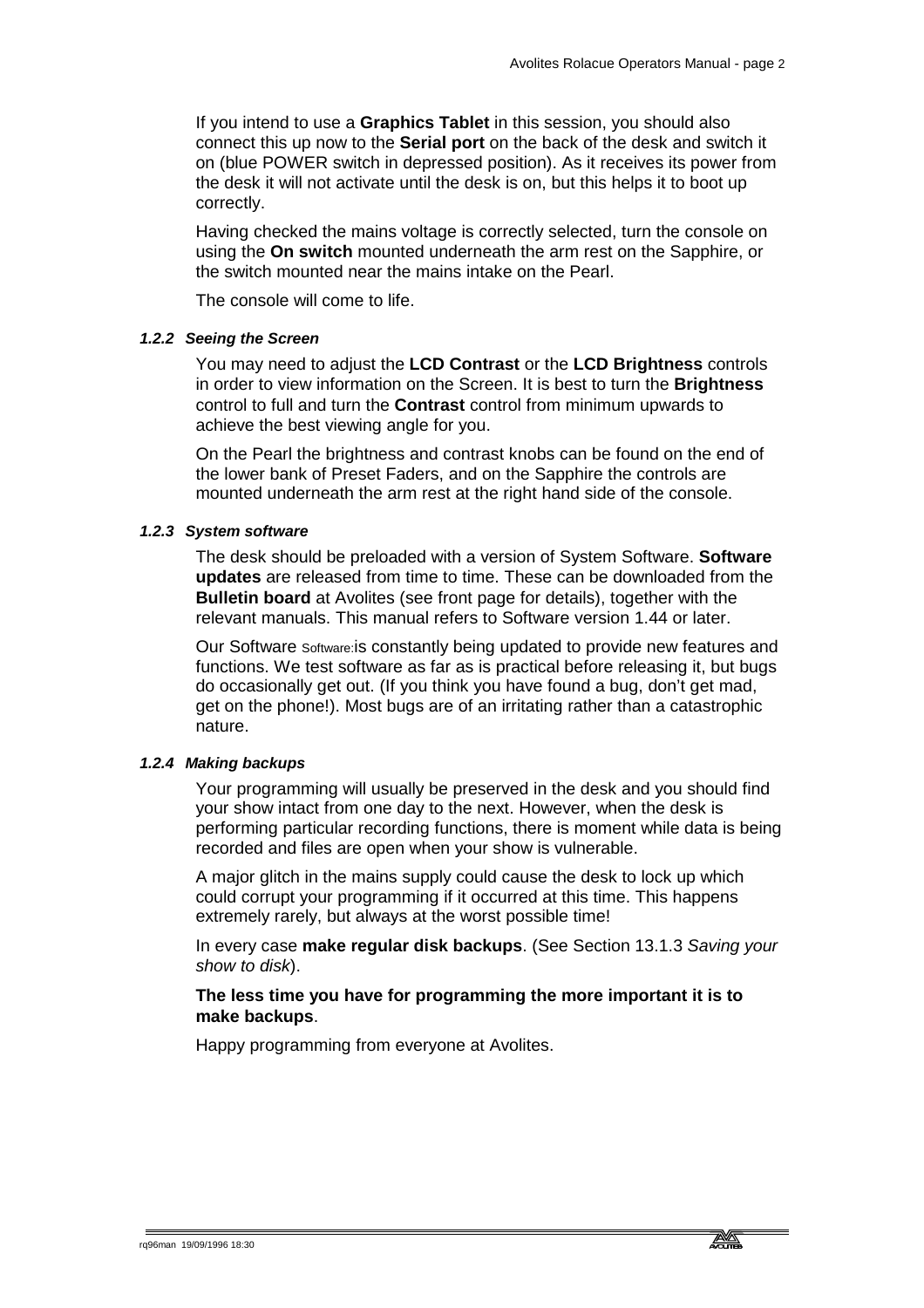# *1.3 Overview of the desk*

# *1.3.1 The Preset Area*

This is the upper half of the desk, and includes the **LCD Brightness** and **LCD Contrast** controls (see Section 1.2.2 *Seeing the Screen),* the **Sound to Light** control (Section 9.7 *Sound to Light on the Pearl*) and the **Key.** The key determines whether the desk is set to **System, Program** or **Run**. The different positions determine which functions of the desk are available to the user, and the key is removable to allow the desk to be locked.

There is a desklamp socket, and a fairly self-evident three mode switch for it.

The Pearl consists of 2 banks of **Preset Faders** which can be used for up to controlling sixty individual Channels in **Single Preset** or **Wide mode** (120 for the Sapphire,) or up to thirty individual Channels in **Two Preset mode** (60 for the Sapphire).

The level to which these Preset Faders can raise a channel is determined **by Master Fader A** in Single Preset mode and **Master Faders A and B** in Two Preset mode. Master Fader A sets the maximum level for the bottom row of Presets and Master Fader B sets it for the top row.

There are thirty **Preset SWOP** and **Preset ADD** buttons. You may know these as **Flash** buttons.

In Two Preset Mode, there is obviously a **SWOP** and an **ADD** button for each Channel. In Wide mode these are associated with Channels 1 to 30.

The **Preset SWOP** function solos a Preset Channel, killing all other playback or Preset Channels.

The **Preset ADD** buttons add the Channel to the output of the desk.

In Normal Run Mode the level to which Channels are output is controlled by the **Swop Master Fader** and the **Add Master Fader**

# *1.3.2 The Playback Area*

Memories and Chases are recalled from the twenty **Playback Faders** on the Sapphire and fifteen **Playback Faders** on the Pearl located under the **Roller.**

Each **Roller Facet** on the Roller is lettered **A** to **J** and there are three **Roller Pages** available allowing the Roller to be filled with three separate banks of data per Roller Facet.

The Roller Page is set on the Sapphire by pressing **Softbutton G** followed by a numeric 1, 2 or 3. On the Pearl there are three **Roller Page buttons** located to the left of the Roller.

The Sapphire has a maximum of 600 different Chases and Memories whilst the Pearl has a maximum of 450.

Each Chase can contain any number of steps, subject to the availability of storage memory within the desk.

There are **Playback SWOP** and **Playback ADD** buttons associated with each of the Playback Faders. These operate in a similar manner to the Preset SWOP and Preset ADD buttons, and allow a Playback Channel to be recalled either solo, (killing all other Playback or Preset Channels), using the Playback SWOP button, or added to the desk output using the Playback ADD button.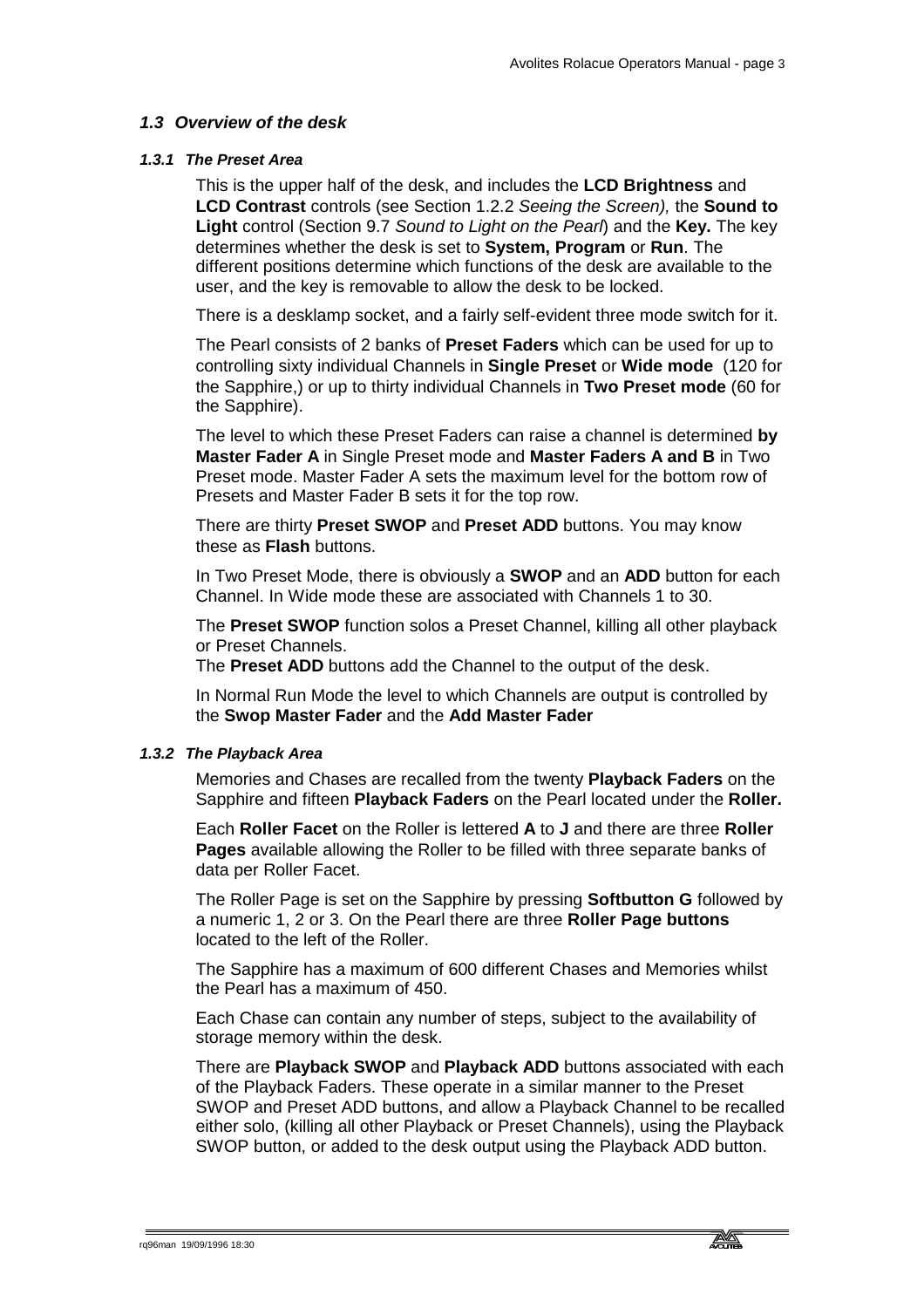In Normal Run Mode the level to which Channels are output is controlled by the **SWOP Master Fader** and the **ADD Master Fader.** 

The **Grand Master** Fader always determines the output of the whole of the Playback and Preset Areas proportional to its level.

# *1.3.3 The Control Area*

This area is used to control all the programming features of the desk.

The Sapphire has a single **Wheel** whilst the Pearl has two **Wheels** marked **A** and **B**. These control various desk functions described later.

There is a vertical row of twelve blue buttons called **Program Selects** which are used for programming and also allow access to the most commonly used functions.

Twelve grey **Preset Bank** buttons usually determine which Attribute of a moving light is currently under control. They allow access to or indicate the use of the relevant DMX Channels required to control the different functions of sophisticated Fixtures. There is a means available, however, by which these banks may alternatively be used to enable the Rolacue to control a larger number of Conventional lights depending on how many Intelligent Fixtures are being used. (See Section 5.21 *How many Fixtures or Dimmer Channels can I control?)*

The **Sequence Control** section gives Run time control of Chases and allows programming and editing of Chases.

There is a **Display**, alongside which are the **Softbuttons** labelled **A** to **H**. These buttons refer to options presented along the right hand side of the LCD display. These will differ according to which Screen is currently being presented.

To the right of this is the **Keypad**.

On the Pearl, this features a **Numeric Keypad,** the **Keypad Function Keys**, the two **View Cursors** at the top of the Keypad and the four **Cursor Keys** at the bottom.

On the Sapphire, the **Keypad** consists of the **Numeric Keypad** and **Keypad Function Keys**. The **View Cursors** are located on either side under the Screen, and the four **Cursor Keys** are in a cluster to the right of the Wheel.

# *1.3.4 The Screen buttons*

The Numeric Keypad**,** and Keypad Function Keys allow the programmer to enter data into the desk.

The View Cursors enable the viewing of the 14 different Screens of information. The **Left View Cursor** will take you to the **previous** Screen, or back round to Screen 14 if you are in Screen 1, and the **Right View Cursor**  will take you to the **next** Screen, or back to Screen 1 when you reach Screen 14.

The Cursor keys allow navigation around the Screens themselves. Typically the **Up and Down Arrows** move the cursor up and down items on a menu, and the **Left and Right Arrows** allow you to toggle between different options of a menu item.

**EXIT** allows you to quit a Screen and return to the next menu up if applicable. If you are stuck in a Screen, press **EXIT**.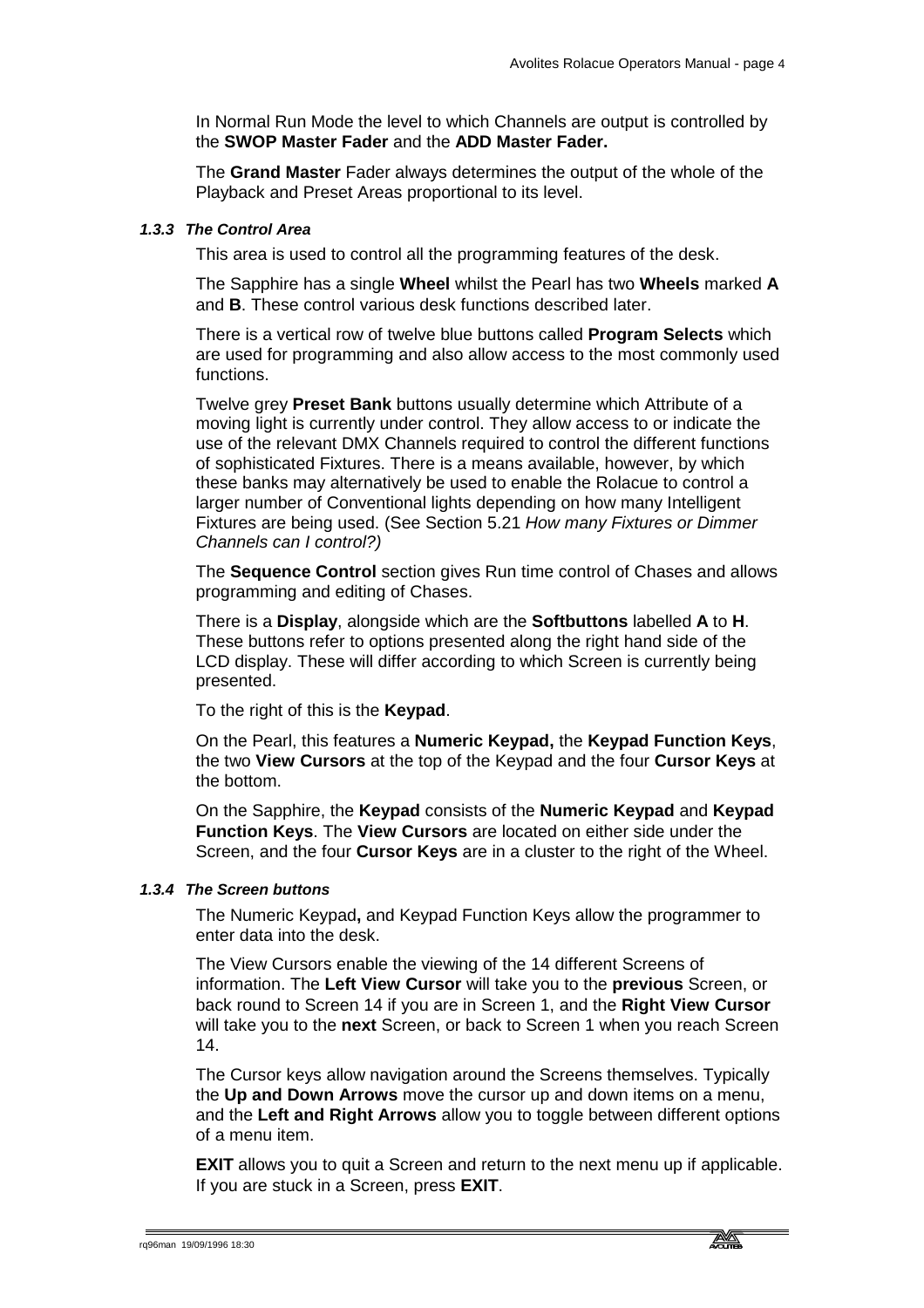# *1.4 The Key Switch Positions*

# *1.4.1 System mode*

Turning the Key to **System** mode, allows access to System Software, various diagnostic functions and the **WIPEALL** function (see Section 1.6.1 *To do a WIPEALL*). If you are upgrading your System Software or emptying a desk prior to programming a new show, you will use this section. It is not recommended to program in this mode, so do what you gotta do and get out!

# *1.4.2 Program mode*

In **Program** mode, the System Software is protected, and it is not possible to completely wipe the desk. All the Programming and Editing functions are enabled, allowing you to build or change any aspect of a show.

# *1.4.3 Run mode*

This is discussed further in Chapter 12 *Running your show*, but generally this disables any possibility of permanent change to the programmed show while allowing full access to the Playback functions.

On the Pearl, the **Key** can be removed to lock the desk in any of the above modes. It can be useful to lock the desk into Run mode to prevent anyone messing about with the show.

On the Sapphire, the **Key** can only lock the desk into Run mode.

# *1.5 The Programmer*

This name is given to an internal part of the desk which contains information prior to recording. It **always** outputs at full, and even overrides the **Grand Master**.

Any information put in the Programmer always takes highest priority. As soon as you change any Attribute of any Fixture, the DMX channel controlling the Attribute (and thus the Attribute itself) will be held in the Programmer and dissociated from any other part of the desk trying to control it .

In practice, what this means is that as soon as you manually change, for example the colour of an Intellabeam, the only way that you can change the colour again, until you release the Fixture, is by selecting another colour manually for it. If you have a colour Chase running through all your Intellabeams on a Playback Fader, this one will not run the Chase until the Programmer is cleared. Once released from the Programmer, it will happily join in again with its friends!.

Other Fixtures not in the Programmer will not be affected.

Other Attributes of the Fixture not placed in the Programmer (eg. Pan and Tilt) will not be affected.

The lamp is released by pressing the **CLEAR** button which empties the Programmer.

There may be several Channels in the Programmer at one time, and **this may not be obvious**.

If you change an Attribute of a Fixture, and deselect it to edit another Fixture, the first channel is still in the Programmer even though you are now using a different Instrument. You may even be in a different Preset Bank. It will store in any Memories or Chase Steps you may make until you press CLEAR.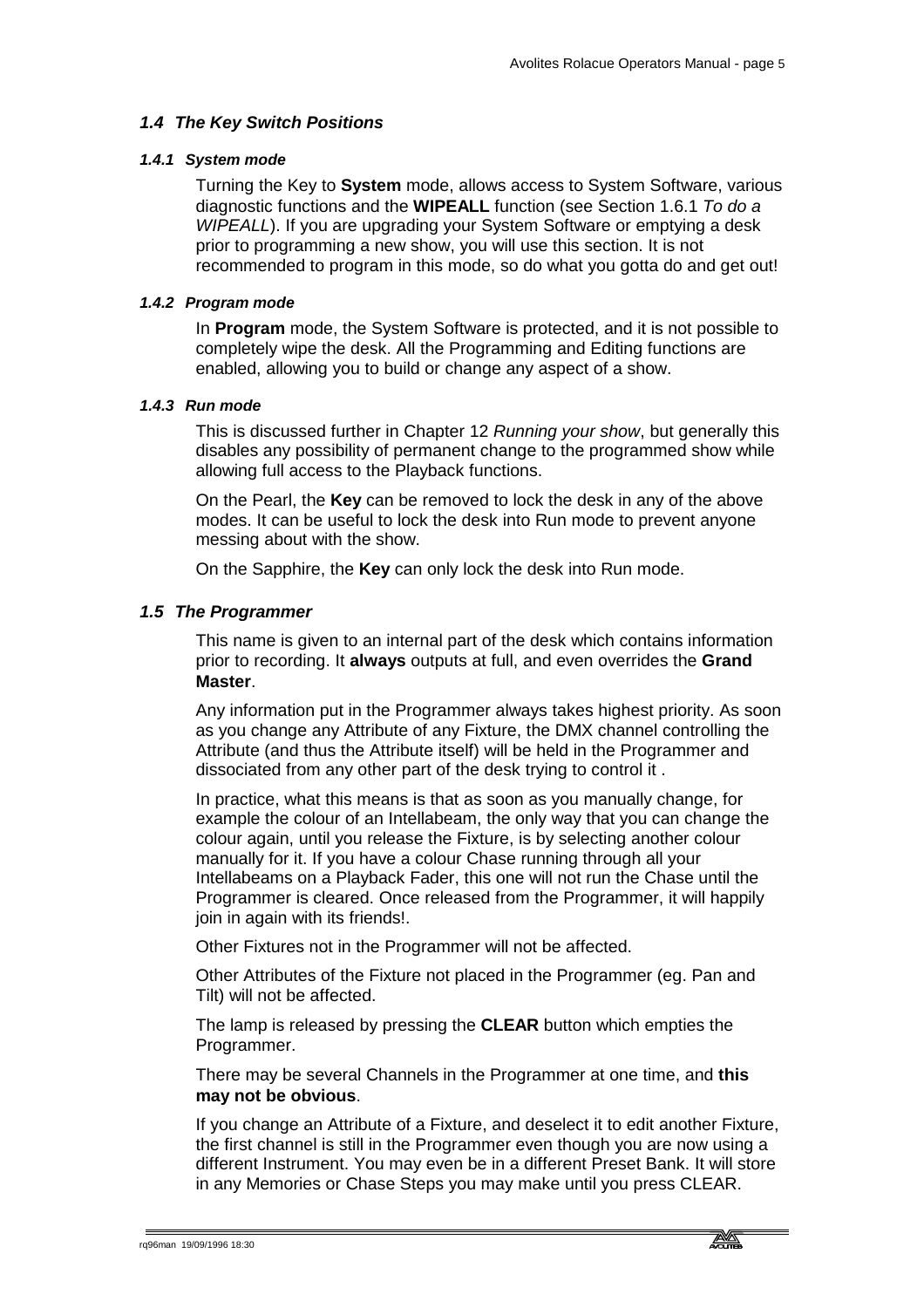⇒ *To avoid storing unwanted information when programming press the CLEAR button before starting to build any Memories or Chases.* 

**If a channel does not change in level when a Playback Fader is moved it is probably under the control of the Programmer. Release it by pressing CLEAR.** 

See also Section 4.2 *How HTP and LTP Channels behave in the Programmer.*

# *1.5.1 Placing Channels in the Programmer*

Channels are placed in the Programmer **when ever they are edited by any means** but **not** as a result of recalling Memories or Chases.

Recalling a Memory or a Chase on a Playback Fader does **not** put the Channels in the Programmer.

⇒ *This means that you cannot record new Memories or Chases using looks straight from a Playback Fader (However see Section 6.12* Using INCLUDE to program a Memory)*.* 

# *1.5.2 Clearing Channels from the Programmer*

Channels can be removed from the Programmer by :

• **Either** Pressing **CLEAR**

**or** holding down the blue **OFF** button and pressing the **Preset ADD** or **Preset SWOP** button associated with the Channel (See Section 4.10 *The OFF button*).

# *1.6 Clearing the Desk with a WIPEALL*

A **WIPEALL** empties the Rolacue of all previous programming, including the patch, but leaves the System Software intact.

⇒ *A WIPEALL is recommended before starting to program any new show.* 

**Make sure any important data is saved to disk before doing a WIPEALL or it will be lost forever!!** (See Section 13.1.3 *Saving your show to disk.*)

# *1.6.1 To do a WIPEALL*

- Turn the **Key** to **System.** *Puts you in SYSTEM MODE menu.*
- Press **Softbutton A** [SERVICE]. *Puts you in the SERVICE menu.*
- Press **Softbutton F** [WIPEALL]. *Puts you in the Confirm WIPEALL menu.*
- Press **Softbutton A** [EXECUTE WIPEALL]. *Console energises and restores you to SYSTEM MODE menu.*
- Turn **Key** to **Program.** *Puts you in LIVE PROGRAM MODE menu.*
- Start programming!!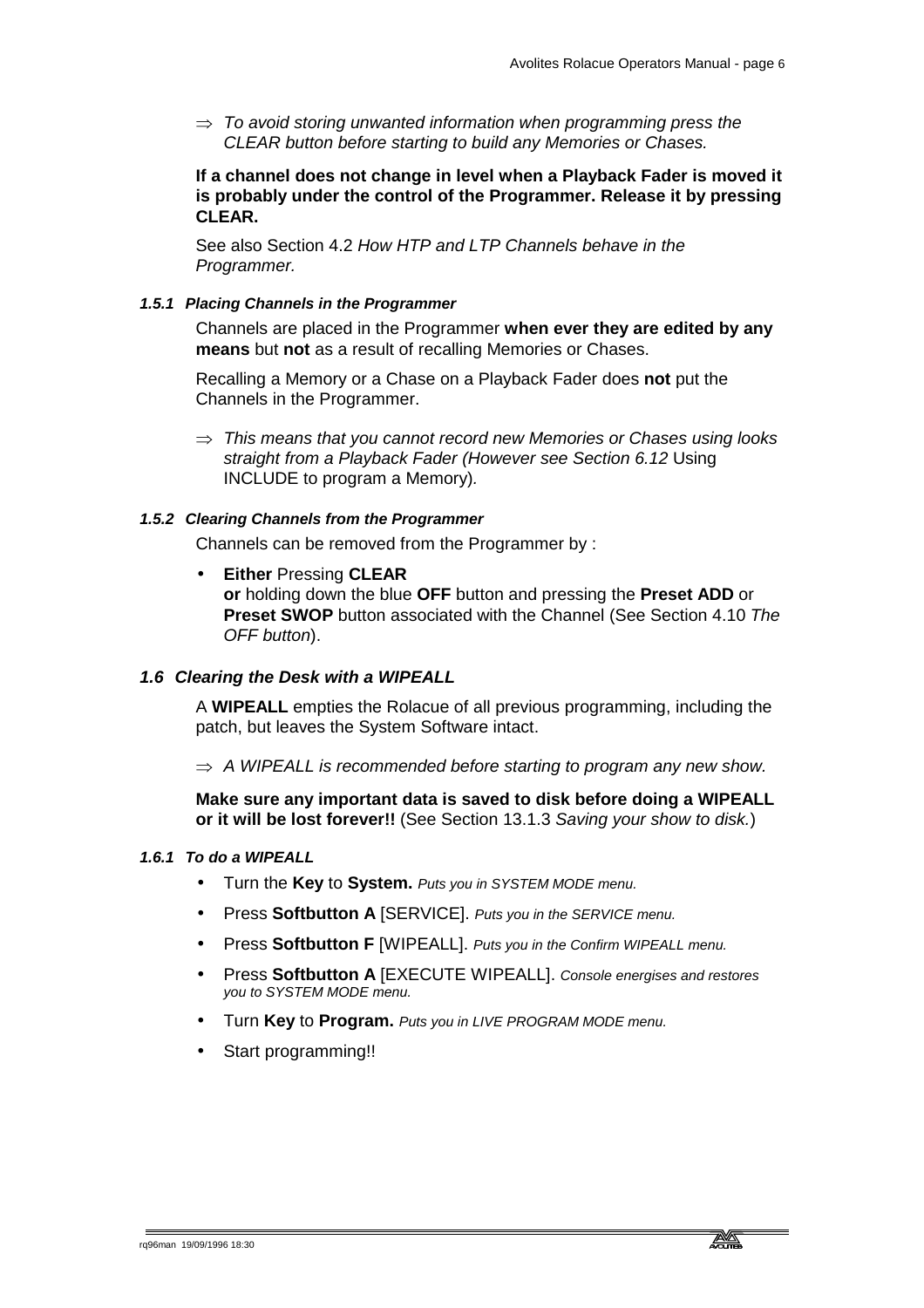# *1.7 Help and Hints*

**Problem :** *I didn't read the manual properly and I plugged the desk in with the wrong voltage selected. I think I've blown up my Power Supply. HELP!*  **Solution :** If you can find an Electronics shop like Tandy in the UK or Radio Shack in the US, they should be able to sell you the Power Supply called a Baby AT for an ordinary PC. If you cannot get this, another PC power supply may well do the job.

Although these may not actually fit inside the Rolacue properly, they should have the correct connectors fitted to run the console until you can bring yourself to admit what you have done to Avolites and get a replacement!

# **2. Getting started with Conventional lights**

# *2.1 Getting ready*

Congratulations. Presumably you have managed to power up correctly and avoided blowing up the desk. If you have not yet powered up, go back to Section 1.2.1 *The important stuff* and follow the instructions then come back and join us.

If you are programming a new show from the beginning, you probably want to clear all the old junk out of the desk that the previous user left behind. To clear the desk, do a **WIPEALL** See the previous Section 1.6.1 *To do a WIPEALL.*

# *2.2 Patching some Conventional lights*

Before you can control a Fixture or a Dimmer you must **Patch** it. The Patch function connects a desk Channel to an actual output Channel.

We recommend that you start your Conventional Channels on DMX channel 1 if possible. This means that if you later patch in some Intelligent Fixtures, you can patch them from DMX channel 512 down and you are less likely to clash in the middle.

# *2.2.1 Quickly creating a 1 to 1 Dimmer patch*

- Turn the **Key** to **Program***. Puts you in LIVE PROGRAM MODE.*
- Press the **PATCH** button on the blue Program Select bank. *Puts you in the PATCH DIMMER OR DEVICE menu.*

If you have the VGA option the colour Screen will automatically change to show which DMX addresses are in use.

- Check that the grey **LAMPS** button on the Preset Bank is selected. (Its LED should be lit - if it isn't, press the LAMPS button.)
- Press **Softbutton A** [DIMMER]. *Screen asks you to enter a DMX number and patch it to an ADD or SWOP button.*
- Press and hold down the grey **Preset ADD** button number 1*. The Preset A and B LED's will flash once.*
- Whilst still holding this press and release the grey **Preset ADD** button number 30. (60 on the Sapphire). *The Preset A and B LED's will turn on whilst the desk is computing the patch and will then go out.*
- Press **EXIT** to leave the Patch functions.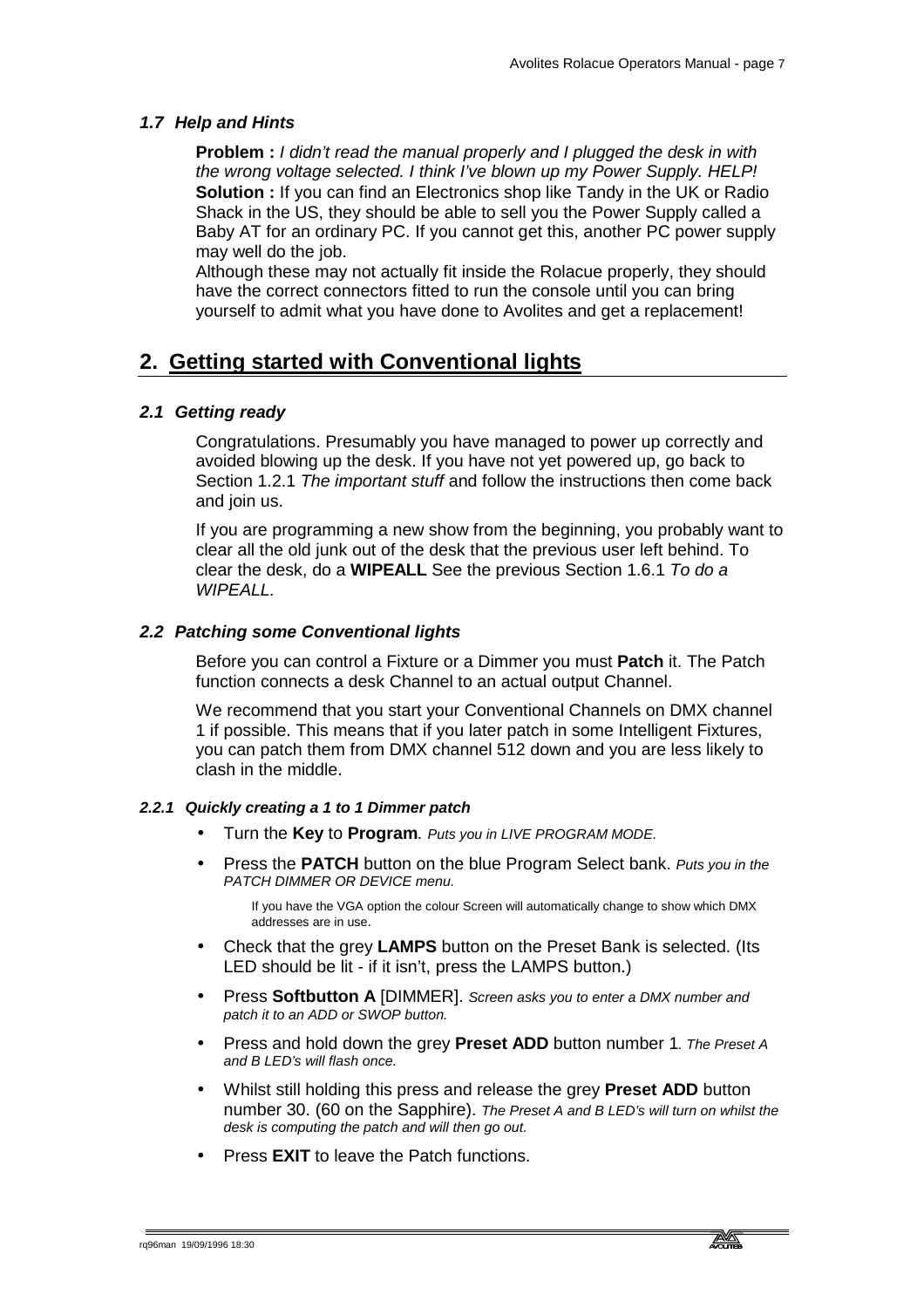This gives you the maximum number of Channels accessible in **Two Preset Mode**. That means that both sets of Preset Faders control each Dimmer Channel.

If you want to run the desk in **Wide** mode, repeating the above directions on the SWOP buttons will 1 to 1 patch Channels 31 - 60 (61 - 120 on the Sapphire) onto the top set of Preset Faders, leaving the original 30 (60) Channels patched on the bottom Preset Faders.

#### *2.2.2 Patching individual Dimmers*

- Turn the **Key** to **Program***. Puts you in LIVE PROGRAM MODE.*
- Press the **PATCH** button on the blue **Program Select** bank. *Puts you in the PATCH DIMMER OR DEVICE menu.*

If you have the VGA option the colour Screen will automatically change to show which DMX addresses are in use.

- Check that the grey **LAMPS** button on the Preset Bank is selected. (Its LED should be lit - if it isn't, press the LAMPS button.)
- Press **Softbutton A** [DIMMER]. *Screen asks you to enter a DMX number and patch it to an ADD or SWOP button.*
- Using the **Numeric Keypad** type the number of the **lowest DMX channel** you are going to use. *The Screen suggests the lowest DMX channel number available (1), but you can type over this.*
- Press a grey **Preset ADD** button to patch a DMX address onto Preset Faders 1 to 30 or a blue **Preset SWOP** button to patch a DMX address onto Preset Faders 31 to 60*. The DMX address automatically increments each time you patch a channel. This allows you to easily patch sequential addresses. You can type over the incremented values if you need to.*
- Continue patching in this way until you have patched all your Dimmer Channels. If you are only patching a sequential series of Channels, this should simply involve pressing the **ADD** or **SWOP** buttons of the destination Preset Faders.
- Press the **EXIT** button or **Softbutton F** [QUIT THIS MENU] to leave the patch. *Puts you in the PATCH DIMMER OR DEVICE menu.*
- Press **EXIT** again. *Puts you back in LIVE PROGRAM MODE menu.*
- ⇒ *Do this as soon as you have finished patching since it is easy to leave the desk in Patch and then to inadvertently patch a Dimmer or Fixture when meaning to recall a Preset Focus! (See Chapter Eight* Preset Focuses).
- ⇒ *If you have anything more complicated to patch or you have made a mistake, go to Chapter 5,* Patching *for further help.*

The Preset Fader to which you have patched a Dimmer Channel is called its **Handle.**

Once patched Handles are immediately active and so can be used to bring up Channels straight away to check your patch.

# *2.3 Controlling Dimmer Channels*

#### *2.3.1 Raising a Preset Fader*

• Make sure all the **Master Faders** are at **full.**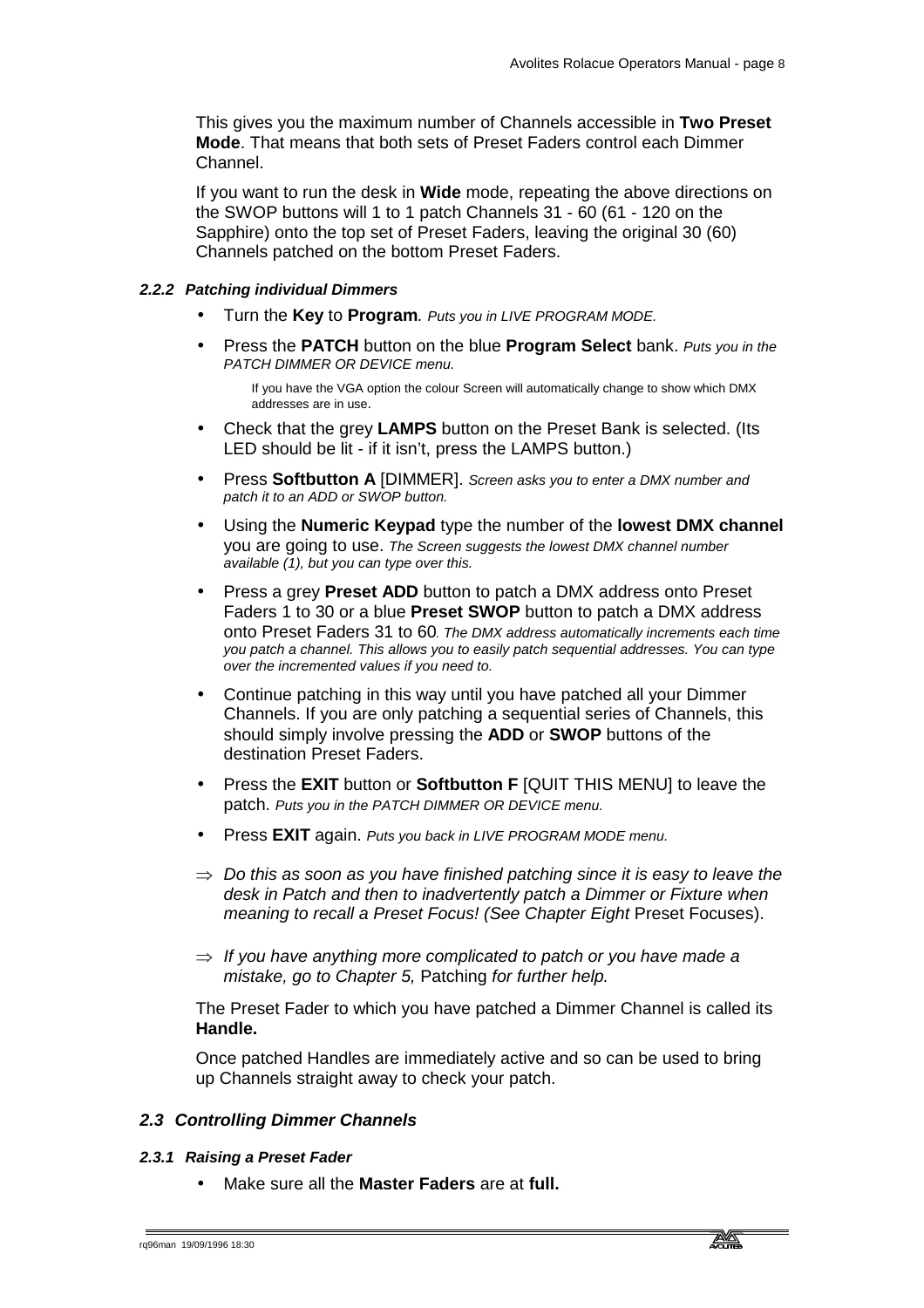• Raise and lower your Preset Faders.

The channel will output to the level of the Preset Fader.

#### *2.3.2 Typing in a level*

- Hold down the **ADD** or **SWOP** button of the Channel you wish to adjust. *Channels in Preset Bank A are accessed using the ADD buttons, and Channels in Preset Bank B are accessed using the SWOP buttons*.
- Type in a **percentage level** on the **Keypad.**
- Press **ENTER.**

You are now ready to record your first Memory!!

# *2.4 Programming a first Memory*

- Turn the **Key** to **Program.** *Puts you in LIVE PROGRAM MODE menu.*
- Press **CLEAR** to empty the Programmer. (See Section 1.5 *The Programmer* for more details.)
- Make sure all the **Master Faders** are at **full** and all the **Playback Faders** are at **zero.**
- Create the scene you wish to record by raising **Preset Faders.**
- Turn the **Roller** to the page you wish to record onto.
- Select **Roller Page** one, two or three. On the Pearl, use the **Roller Page Buttons** located to the left of the Roller. On the Sapphire, use **Softbutton G** followed by typing **1,2 or 3** on the **Keypad***. There is no need to press ENTER.*
- Press the blue **MEMORY** button on the Program Select bank. *Its LED will light.*
- Press the **SWOP** button of the Playback Channel you want to record the Memory onto. *The Memory is now recorded. The LED on the Playback Channel will light to indicate it has something recorded on it and the LED on the MEMORY button goes out.*

*You may wish to bring up the Playback Fader you have just programmed (If it was up you should take it down then put it up) and take down any preset faders that are up.*

- Press **CLEAR** to release Channels from the Programmer.
- ⇒ *If the Playback Fader is raised, you must lower it before you raise it again to recall the Memory.*

# **It is very important to get into the habit of pressing CLEAR. You may end up recording Channels into your next Memory or Chase which you do not intend.**

That's it. You have just programmed a basic Memory. There are many other things you can do with a Memory, all of which are detailed in Chapter 6 *Programming Memories.* 

Let's try programming a simple Chase.

# *2.5 Programming a first Chase*

• Turn the **Key** to **Program.** *Puts you in LIVE PROGRAM MODE menu.*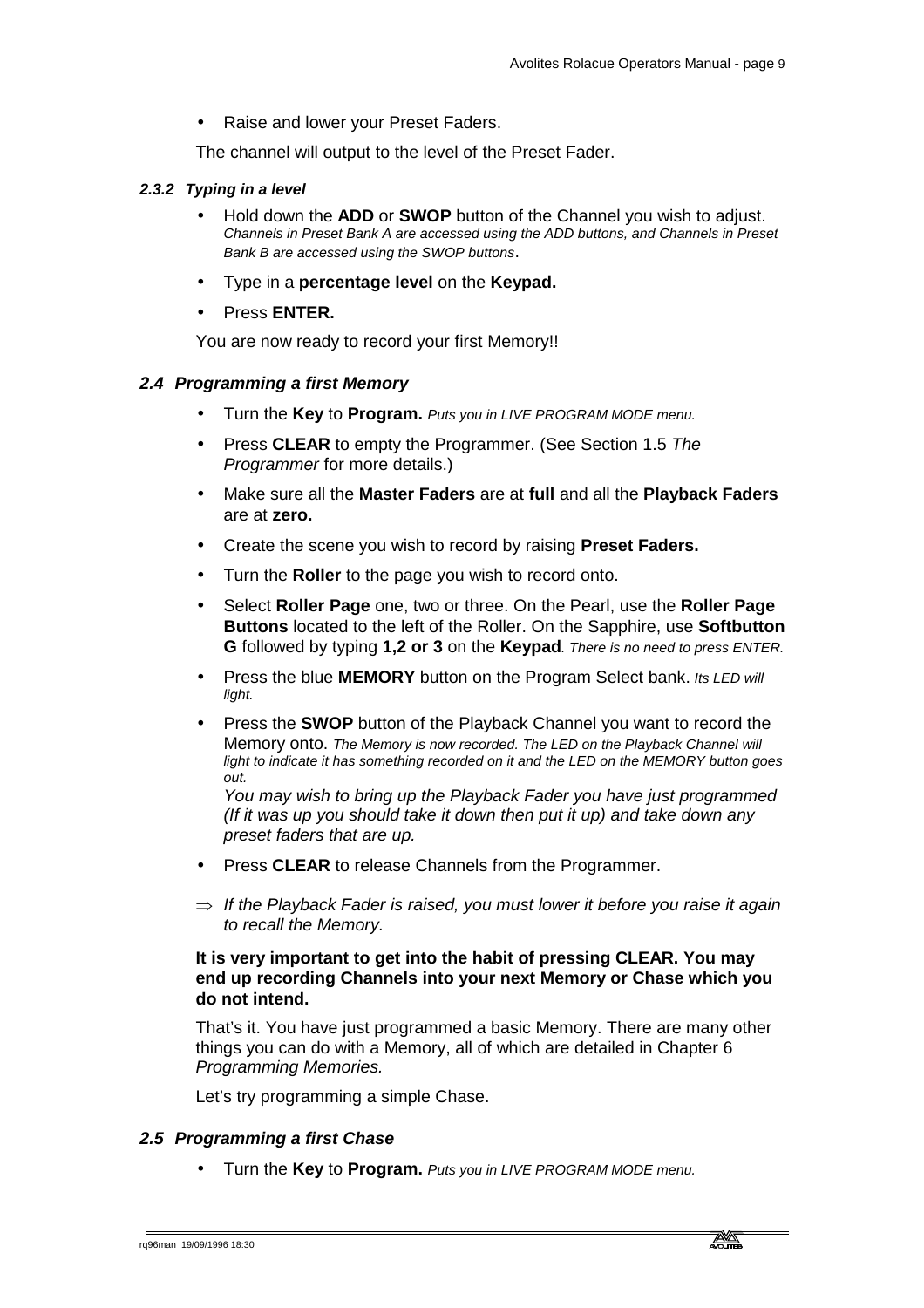- Press **CLEAR** to empty the Programmer. (See Section 1.5 *The Programmer* for more details.)
- Make sure all the **Master Faders** are at **full** and all the **Playback Faders** are at **zero.**
- Turn the **Roller** to the page you wish to record onto.
- Select **Roller Page** one, two or three. On the Pearl, use the **Roller Page Buttons** located to the left of the Roller. On the Sapphire, use **Softbutton G** followed by typing **1,2 or 3** on the **Keypad***. There is no need to press ENTER.*
- Press the blue **CHASE** button on the Program Select bank. *Its LED will light up and you can see which Playback Faders are free because their SWOP button LED's will flash.*
- Press the flashing **SWOP** button of the Playback Channel you want to record the Chase onto. *All the other Playback Fader LED's will stop flashing.*
- Using the **Preset Faders** set up the scene you wish to use for **Step 1** of your Chase.
- Press the flashing **SWOP** button of your Playback Channel to record the step. *The prompt line on the Screen tells you your next step number.*
- Repeat the previous two directions for as many steps as you wish to record. *There is no limit to the number of Chase Steps provided that there is enough storage memory left in the desk.*
- Press the **CHASE** button again. *The Chase is now recorded. The LED on the*  Playback Channel will light to indicate it has something recorded on it and the LED on the *CHASE button goes out.*
- Press **CLEAR** to release Channels from the Programmer.

If the Playback Fader is raised, you must lower it before you raise it again to recall the Chase.

# *It is very important to get into the habit of pressing CLEAR. You may end up recording Channels into your next Memory or Chase which you do not intend.*

#### *2.5.1 Connecting a Chase*

You can alter aspects of the Chase by **CONNECTING** it.

- Turn the **Roller** to the correct position and select the Roller Facet of the Chase you wish to Connect.
- Raise the Chase **Playback Fader** above the **Trigger Point***. This is the point at which the Chase will start to run*.
- Press the blue **CONNECT** button in the Sequence Control area*. The LED's of all the Chases on this page of the Roller will flash.*
- Press the **SWOP** button of the Chase you want to Connect. *The Chase LED's stop flashing.*

We say the Chase is now **CONNECTED.**

# *2.5.2 Adjusting the Speed and Crossfade of your Chase*

**Connect** the Chase. You can now control the **Speed** and **Crossfade** times of your Chase using the two **Wheels** on the Pearl. On the Sapphire, the **EDIT** button toggles the single Wheel between Speed and Crossfade control.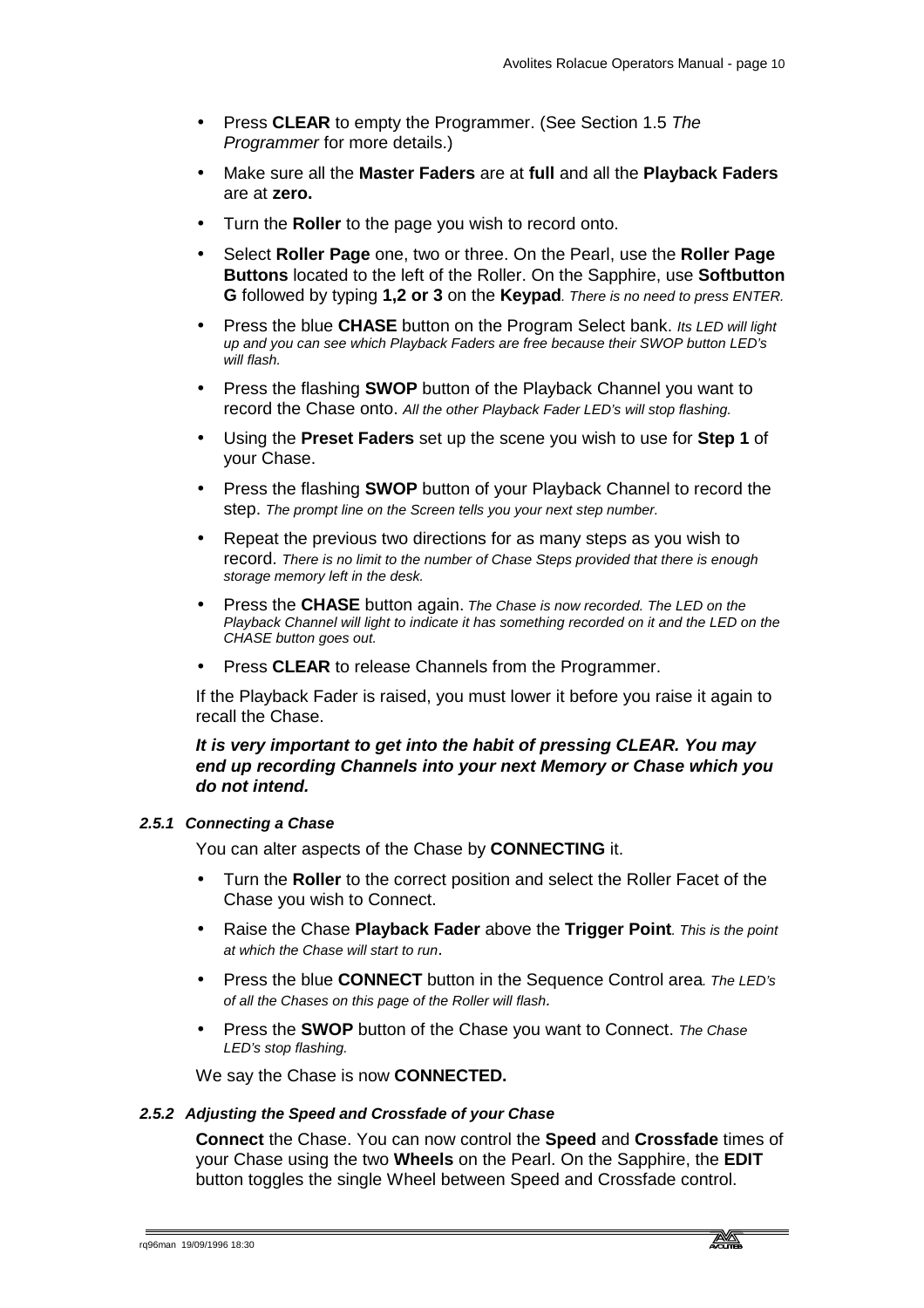# *2.5.3 Stopping and Starting your Chase*

The **STOP** and **GO** buttons stop and start a **Connected** Chase.

The **STOP** button steps through a Stopped Chase.

# *2.5.4 Changing the direction of a Chase*

You can change the direction of a **Connected** Chase by using the three **Arrow Keys** at the bottom of the **Sequence Control** area.

The **Right** and **Left Arrows** send the Chase **Forwards** and **Backwards**  respectively, and the **Double-Ended Arrow** makes the Chase **Bounce**  backwards and forwards, with the Right or Left Arrow indicating which direction it is currently going in.

A number of the Chase Parameters are definable for each chase. Details of these can be found in section 7.29 *Setting the Chase Parameters.*

# **3. Getting started with Intelligent Fixtures**

# *3.1 Getting ready*

Congratulations. Presumably you have managed to power up correctly and avoided blowing up the desk. If you have not yet powered up, go back to Section 1.2.1 *The important stuff* and follow the instructions then come back and join us.

If you are programming a new show from the beginning, you probably want to clear all the old junk out of the desk that the previous user left behind. To clear the desk, do a **WIPEALL.** See 1.6.1 *To do a WIPEALL*.

# *3.2 Using Intelligent Fixtures*

The Rolacue is designed to control Intelligent Fixtures and has many powerful features to allow fast programming combined with hands on control. This starts with the Patch system which uses **Personality Files.** These are stored on the 3.5 inch **Personality Disks** supplied with your desk.

Each different type of Fixture has a different Personality File built for it. Updates can be supplied from Avolites by modem or on disk, or they can easily be customised if you have access to a PC. See Section 13.3, *Customising Personality Files*.

# *3.3 Patching Intelligent Fixtures*

When patching Intelligent Fixtures using a Rolacue, you can either enter the DMX addresses for Fixtures that have already been addressed, or let the desk generate an address for each Instrument, write it down and then go around and address your rig.

Either way, it is useful to write the addresses down.

The desk will normally create addresses from DMX Channel 1 upwards for Dimmers and DMX 512 down for other types of device.

- Turn the key to **Program**. *Puts you in LIVE PROGRAM MODE menu.*
- Check that the grey **LAMPS** button on the Preset Bank is selected. (Its LED should be lit - if it isn't, press the LAMPS button.)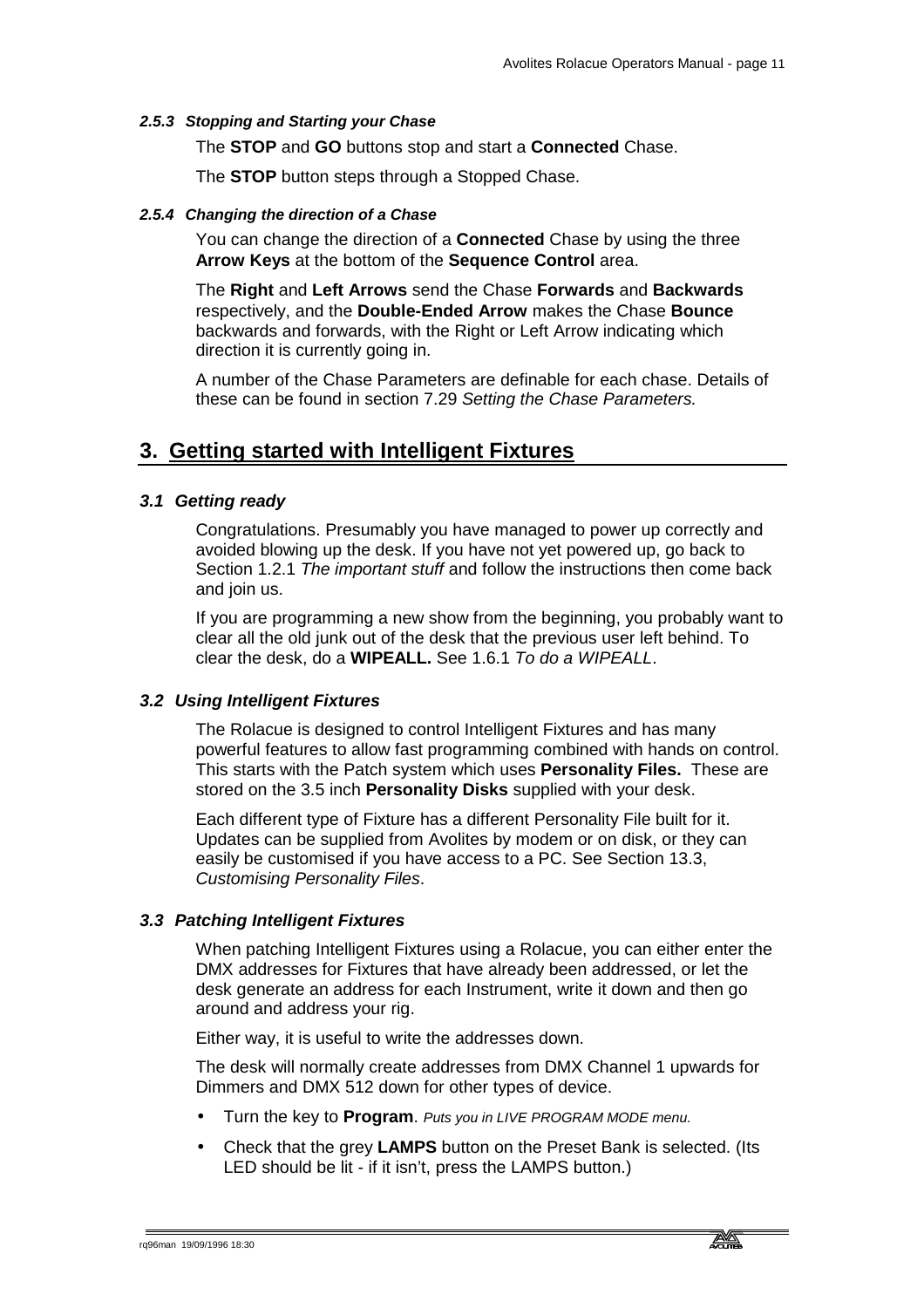- Put the **Personality Disk** in the disk drive.
- Press the blue **PATCH** button on the Program Select bank**.** *You are asked to choose DIMMER or DEVICE.*

If you have the colour Screen option this will now display which DMX addresses are in use, and which Fixture type is using them.

- Press **Softbutton B** [CHOOSE AN INSTRUMENT FROM DISK]*. The disk is now read and a list of available Personalities is presented on Softbuttons A to E. More Fixtures can be listed by pressing Softbutton F [MORE]. Softbutton G [GO BACK] takes you back one page of Fixtures*.
- Select the Instrument you wish to patch from the list on the **Softbuttons**.
- You will now be presented with a menu asking if you want to automatically create **Preset Focuses**. Select **Yes** or **No** using the **Softbuttons.**

Automatically creating Preset Focuses allows you to quickly create a show when programming time is limited. In general the pre-programmed Preset Focuses are arranged as 10 colours, 10 gobos and 10 positions on Preset Focus buttons 1 to 30.

If you wish to totally customise how the Preset Focus buttons are used selecting **NO** will probably be best. **You cannot load automatically generated Preset Focuses except when initially patching**.

See Chapter 8 *Preset Focuses* for more details.

• The disk is now read again and the Fixture is ready to patch. *Screen shows how the different Attributes of the Fixture are presented, and displays a DMX address at the top.*

If you do not have the magnetic Preset Bank label, it is worth copying this information onto the Preset Bank select buttons. (Use tape to prevent damage.)

You can use the address suggested by the desk or you can enter a new address on the **Numeric Keypad**. (The advantage of using the provided address it that there is no risk of conflict with previously patched Fixtures or Dimmers.)

- Press a **Preset Fader ADD** button to patch the Fixture. *That Fixture is now patched onto BOTH sets of Preset Faders. The Screen will now show the next free DMX address. Again you can use this or enter another address and patch more Fixtures by pressing Preset Fader ADD buttons.*
- When you have finished patching all your Fixtures of that type, you can either press **Softbutton A** [SELECT ANOTHER DEVICE], to patch more devices of a different kind, or **Softbutton F** [QUIT] or **EXIT.**
- ⇒ *Exit as soon as you have finished patching since it is easy to leave the desk in patch and then to inadvertently patch a Dimmer or Fixture when meaning to recall a Preset Focus!*
- ⇒ *Don't try to patch Intelligent Fixtures onto Preset Fader SWOP buttons. These are only available for patching Dimmer Channels onto. (See Chapter 5* Patching.)

The vertical row of **two Preset Faders** and the associated **SWOP** and **ADD**  buttons which will now be used to control each Intelligent Fixture is called its **Handle.**

⇒ *If you have anything to patch or you have made a mistake, go to Chapter 5* Patching *for further help.*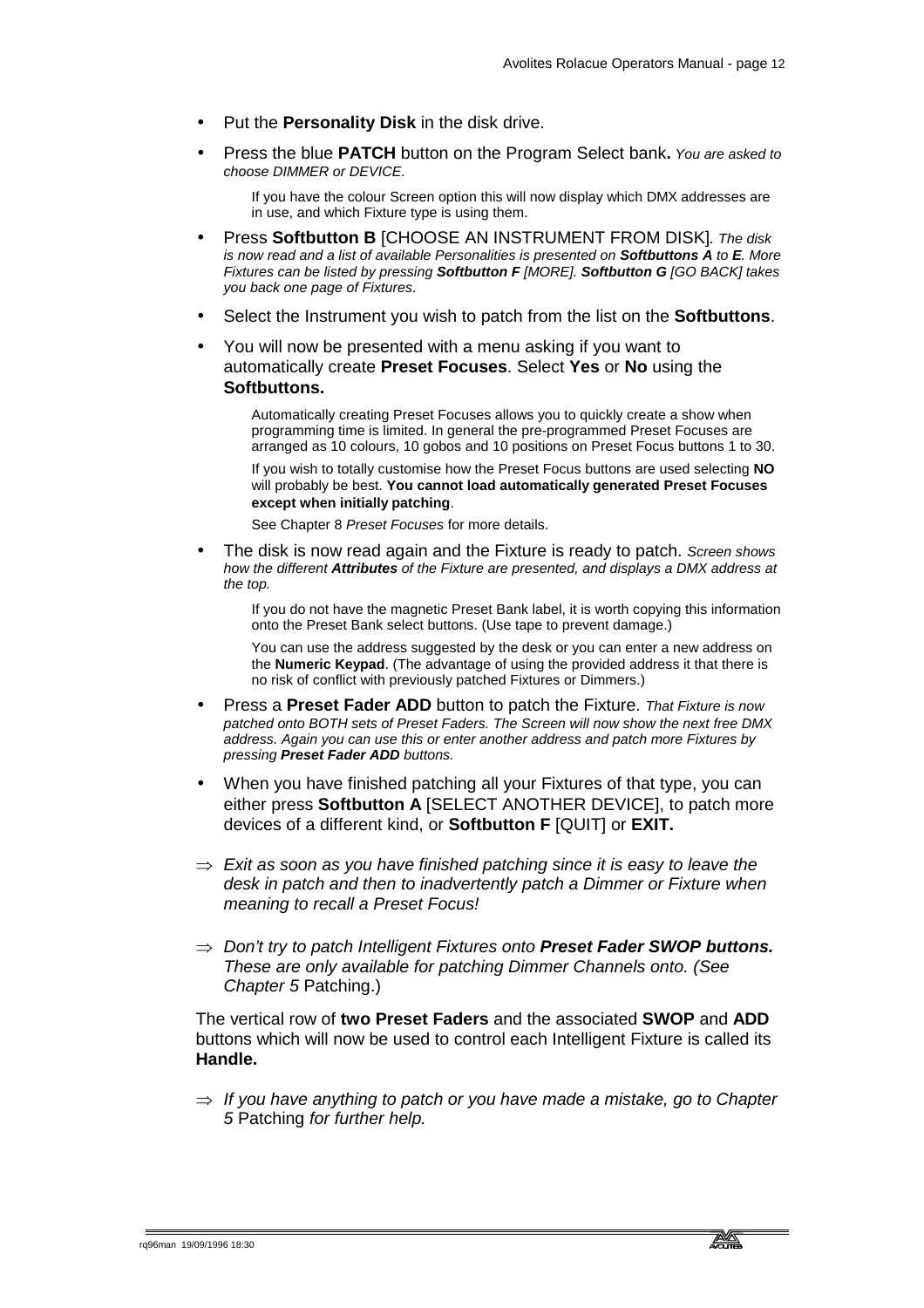# *3.4 Controlling Intelligent Fixtures*

Now you have patched your Intelligent Fixtures, you will want to be able to control them. The various **Attributes** of each Fixture are accessed via the **Preset Bank.** You can then use either **Wheels** or **Preset Faders** to set the level of an Attribute.

# *3.4.1 Controlling Intelligent Fixtures using Wheels*

To do this you need to connect the **Wheels** to the desired **Handles.** There are two methods.

# *3.4.2 Method one of Selecting a Fixture for control by Wheels*

The easy way is to press the **SWOP** button of the Preset Channel you have patched them to. The LED on the button will light up. *(If this does not happen, press Softbutton B [USER SETTINGS] followed by Softbutton A [FIXTURES OR MIMICS] then EXIT.)* 

You have **Selected** this Fixture. You can Select further Fixtures by pressing more **SWOP** buttons.

The fixture will now respond to the **Wheel(s)**. You can choose an **Attribute**  from the Preset Bank and control these Channels.

# **On the Sapphire :**

The top Attribute on the Preset Bank label is controlled by the single Wheel on the Sapphire when the **Up Cursor** button is pressed. The Wheel is now called **Wheel A.**.

The bottom Attribute is controlled by the Wheel when the **Down Cursor** button is pressed. The Wheel is now called **Wheel B**.

⇒ *You can toggle between Wheels A and B by pressing the selected Preset Bank button.* 

# **On the Pearl :**

The top Attribute on the Preset Bank label is controlled by the right hand **Wheel** which is **Wheel B**.

The bottom Attribute is controlled by the left hand **Wheel, Wheel A.**

You can then change Preset Bank, and the Wheels will remain Connected to the Selected Fixtures and control a different Attribute.

# *3.4.3 Selecting a series of Fixtures using this method*

To select a group of adjacent Fixtures :

- Press the **Preset SWOP** button of the first Fixture you want to select and hold it down*.*
- Press the **Preset SWOP** button of the last Fixture you want to select.
- Release the first **Preset Swop** selected, then the second. *The LED's of all the buttons between the two will light up, indicating that they are Selected.*

#### *3.4.4 Method two of Selecting a Fixture for control by Wheels*

- Select the **Preset Bank** of the Attribute that you wish to control.
- Press and hold a Preset Channel **ADD** or **SWOP** button.
- Move the **Wheel(s).**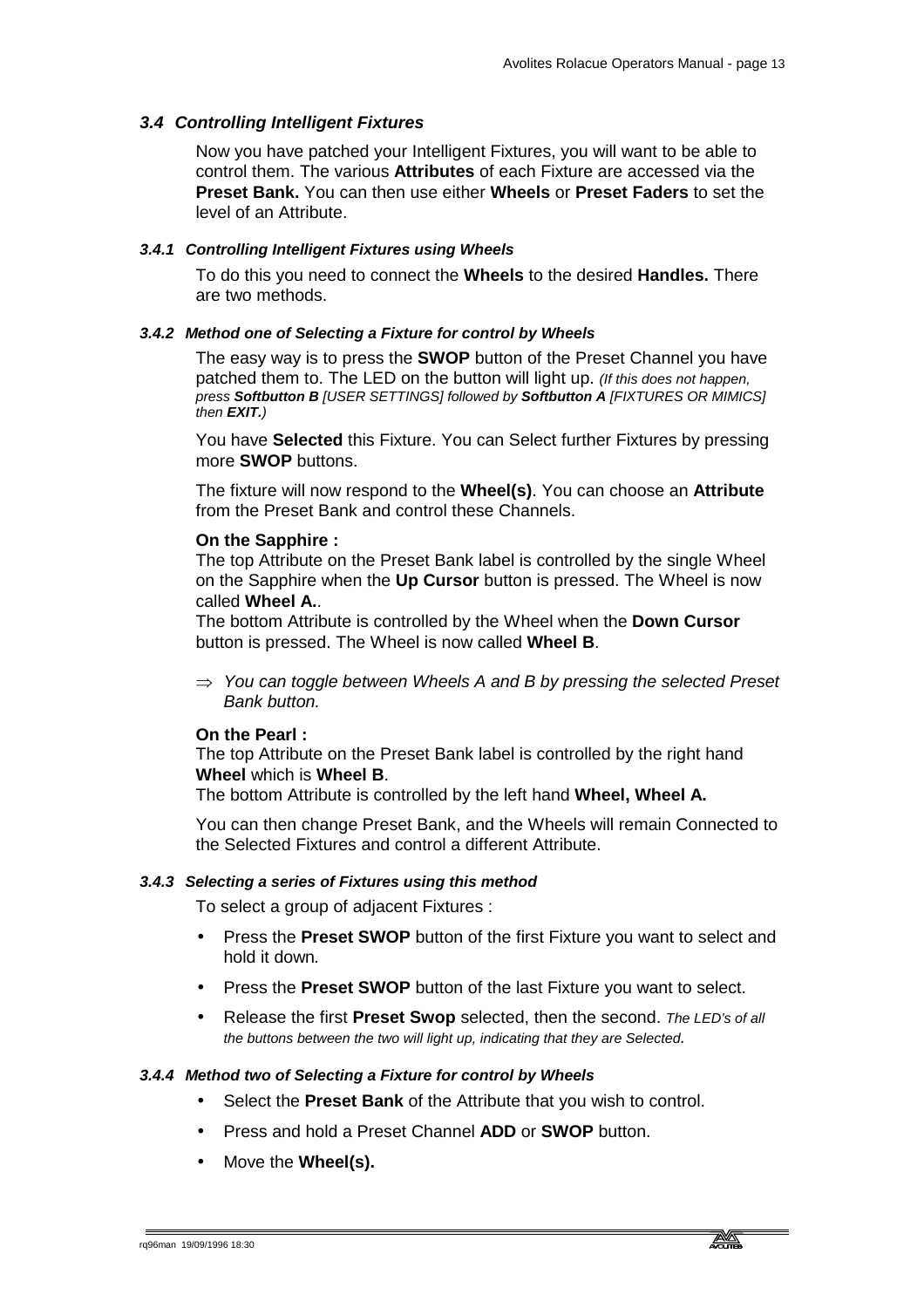The fixtures will now respond to the **Wheel(s),** controlling the Attribute selected from the Preset Bank. If you change Preset Bank, the Wheel(s) remain connected to the original bank active when you made the connection.

# *3.4.5 How the Wheels control the Attribute*

# **On the Sapphire :**

The Sapphire has one Wheel, and Connection is moved between the Wheel and the two sets of Attributes using the **Up** and **Down Cursor** buttons.

The top Attribute on the Preset Bank is controlled by the Wheel when the **Up Cursor** button is pressed. This is how **Wheel A** is selected.

The bottom Attribute is controlled when the **Down Cursor** button is pressed. This is how **Wheel B** is selected.

# **On the Pearl :**

The Pearl has two Wheels.

The top Attribute on the Preset Bank is controlled by the **Right Hand Wheel (Wheel B)** and the bottom Attribute is controlled by the **Left Hand Wheel (Wheel A)**.

For example, here is how an eight channel Intellabeam Moving Mirror light is controlled. I have assumed that the Fixture is Selected.

|             | <b>Presets</b> |               |  |
|-------------|----------------|---------------|--|
| <b>Bank</b> | 'В'<br>'А'     |               |  |
|             | Dimmer         |               |  |
| 2           | <b>Iris</b>    | <b>Strobe</b> |  |
| З           | Tilt           | Pan           |  |
| Δ           | Colour         |               |  |
| 5           |                |               |  |
| 6           | Gobo           |               |  |
|             |                |               |  |
| я           | Speed          |               |  |

Choosing Preset Bank 1 (LAMPS) and moving Wheel A will turn on the Dimmer Channel.

Choosing Preset Bank 3 (PAN / TILT) and moving Wheel A will move the Tilt axis of the mirror. Wheel B will alter the Pan.

Selecting Preset Bank 4 (COLOUR / COLOUR) and moving Wheel A will move the colour Wheel of the Fixture. Using Wheel B will not affect the Fixture as it only has one colour Wheel.

# *3.4.6 Controlling Intelligent Fixtures using Preset Faders*

- Press a **Preset Bank** button. *The LED lights up.*
- The top **Preset Faders** will now control the top Attribute on the button, and the bottom Preset Faders now control the bottom Attribute.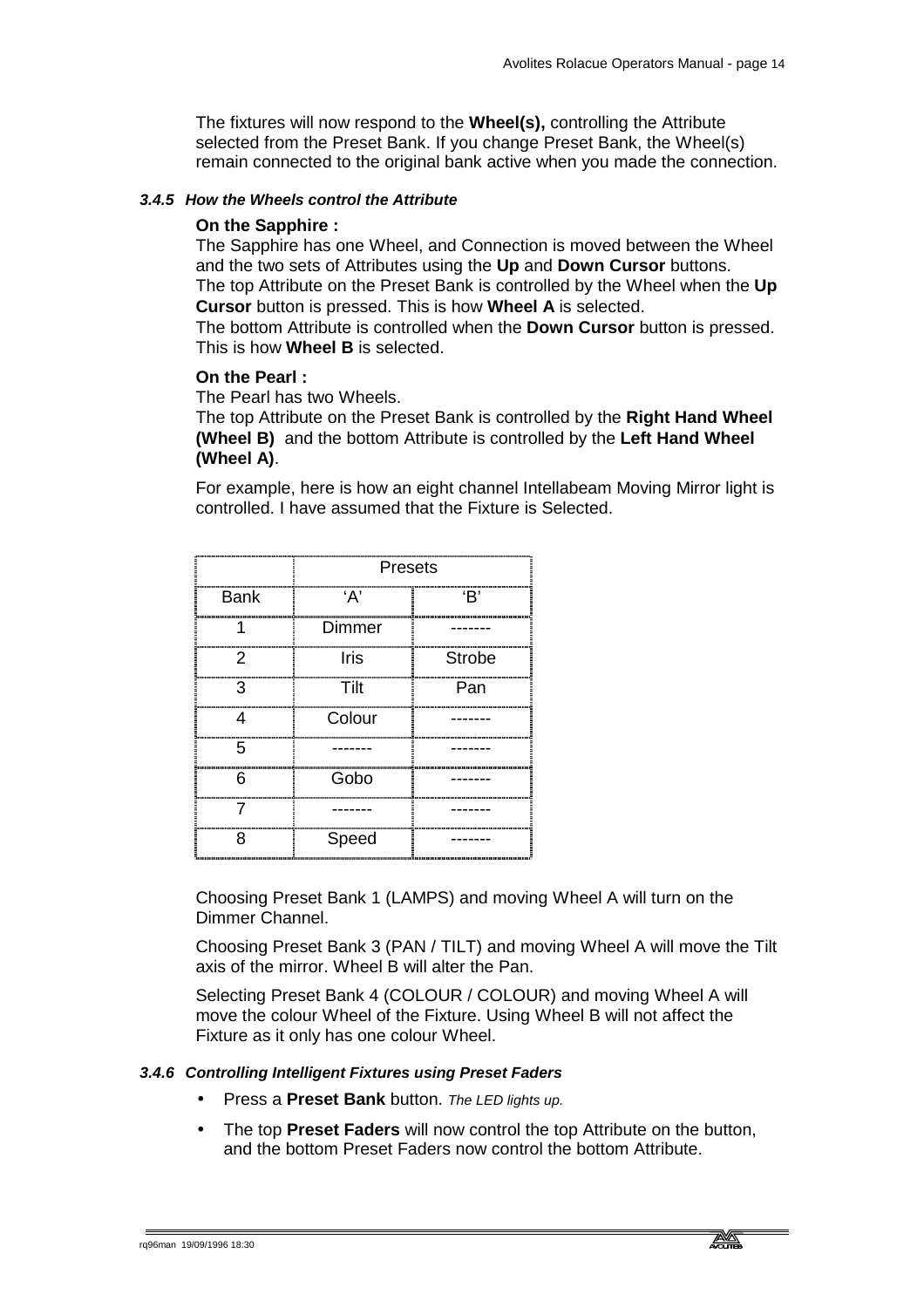You can then change Preset Bank and access a different Attribute of the Fixtures.

For example, here is how an eight channel Intellabeam Moving Mirror light is controlled. I have assumed that this is patched onto **Handle 1** (Preset Faders 1/31).

|             | <b>Presets</b>              |               |  |
|-------------|-----------------------------|---------------|--|
| <b>Bank</b> | A                           | 'В'           |  |
|             | Dimmer                      |               |  |
| 2           | Iris                        | <b>Strobe</b> |  |
| З           | Tilt                        | Pan           |  |
| Λ           | -----------------<br>Colour |               |  |
| 5           |                             |               |  |
| 6           | Gobo                        |               |  |
| 7           |                             |               |  |
| ႙           | Speed                       |               |  |

Selecting Preset Bank 1 (LAMPS) and moving Preset Fader 1 will turn on the Selected Dimmer channel.

Selecting Preset Bank 3 (PAN / TILT) and moving Preset Fader 61 on the Sapphire or 31 on the Pearl will move the Pan axis of the mirror and moving Fader 1 on the Sapphire or Pearl will alter the Tilt axis of the moving light.

Selecting Preset Bank 4 (COLOUR / COLOUR) and moving Fader 1 will move the colour Wheel of the Fixture. As the device only has one colour Wheel, moving Preset Fader 31/61 will have no effect.

# *3.4.7 Controlling Fixtures by typing in levels on the Keypad*

This is probably most useful for controlling Intensities, but can be used to control any Attribute.

- Press a **Preset Bank** button. *The LED lights up.*
- Hold down the **ADD** or **SWOP** button of the channel you wish to control.
- Type in a **percentage level** on the **Keypad.**
- Press **ENTER.**

# *3.4.8 Using Wheels to control one Attribute and Preset Faders to control another*

When you use the second method of controlling the Wheels, they become connected not only to the Fixtures, but to the Attributes of the Preset Bank which was active when you connected the Wheels.

You can now change Preset Bank and control another Attribute on the Preset Faders, while retaining control of the first Attribute on the Wheels.

eg. If you connect the Wheels to the Pan and Tilt of a Fixture, you can go to the LAMPS bank and use the Preset Faders to adjust the intensity of the Fixture while moving the Pan and Tilt using the Wheels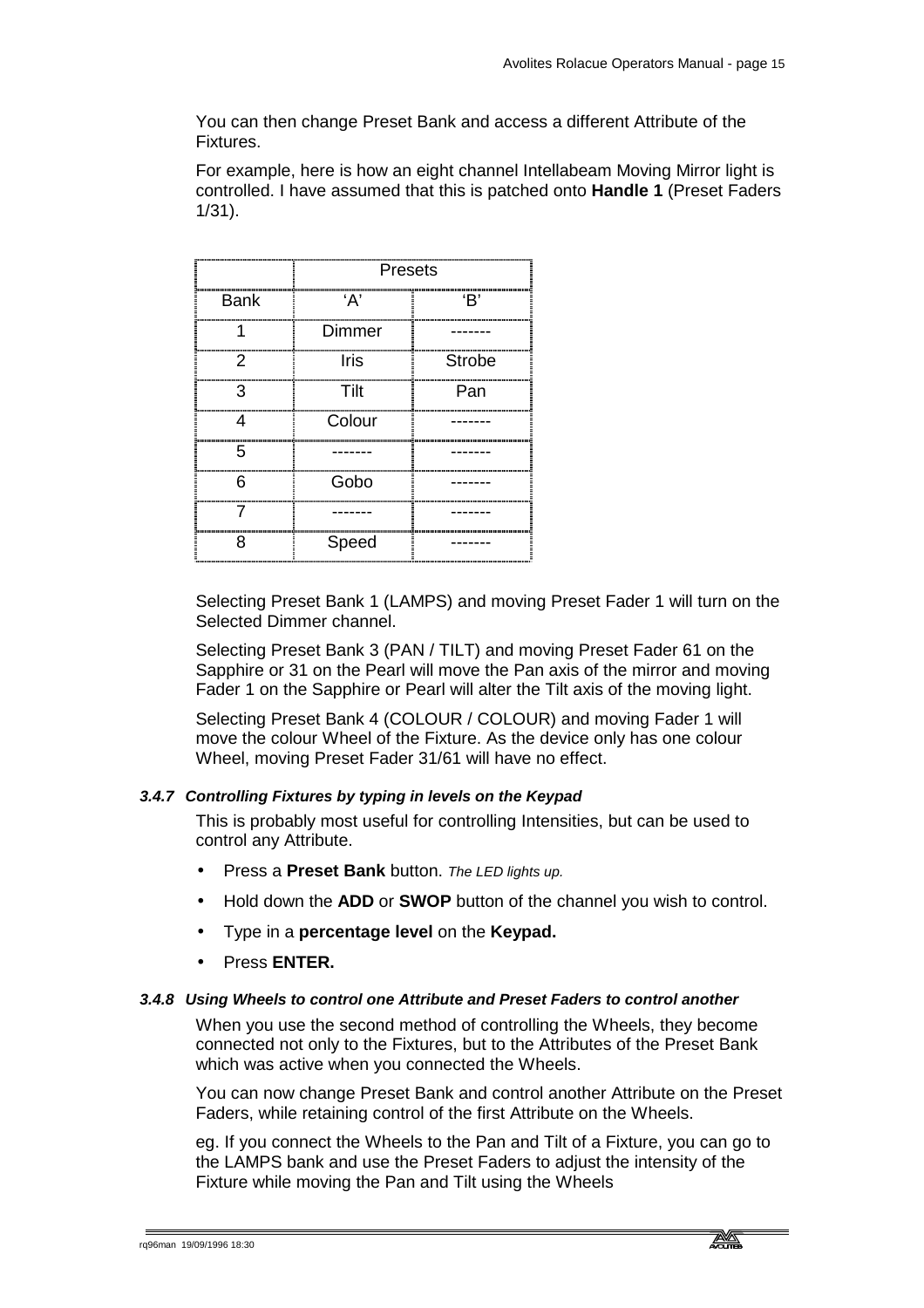#### *3.4.9 Switching between controlling by Preset Faders and Wheels*

The Faders and Wheels work relative to the current state of an LTP Attribute. This means that Wheels can instantly move an Attribute in either direction to its limit, because they can spin continuously. Because the travel of the Fader is limited, it can get out of calibration with the Fixture.

eg. If your Fixture is at Colour 3 (of 6) and the Preset Fader for this Fixture is at zero, you can't access colours 1 and 2 as you raise the Preset Fader for the first time. You must raise the Fader to Full recalibrate it. If you then start to bring it down again, you will find that you can now access all the colours.

⇒ *You can use a combination of Wheels and Preset Faders to build a desired state.* 

# *3.5 Using LOCATE FIXTURE*

Sometimes you want to quickly be able to find your Fixtures. Some Fixtures have features which make it difficult to tell if the unit is working or not as you can't see any light coming out. This may be for any number of reasons.

eg. The shutter is in, or the Fixture is in colour black.

**Locate Fixture** puts the unit to Open White, no gobos or effects and with the Pan and Tilt both at 50% to help you find it.

*Locate Fixture does not place LTP Channels in the Programmer, you must still do this in the usual way. See Section 4.2* How HTP and LTP Channels behave in the Programmer.

To use **Locate Fixture :**

- Put the **Key** to **Program.** *Puts you in LIVE PROGRAM MODE menu.*
- **Select** the Fixtures you wish to **Locate.** *Their LED's light up.*
- Press **Softbutton H M.L. Menu.** *Accesses the Moving Light menu.*
- Press **Softbutton A** [LOCATE FIXTURE].

#### *3.6 Programming a first Memory*

When you are comfortable controlling Intelligent Fixtures, you are ready to build your first Memory.

- Turn the **Key** to **Program.** *Puts you in LIVE PROGRAM MODE menu.*
- Press **CLEAR** to clear the Programmer. (See 1.5 *The Programmer* for more details.)
- Make sure all the **Master Faders** are at **full** and all the **Playback Faders** are at **zero.**
- Create the scene you wish to record by going into each **Preset Bank** to access the Attributes you require. Use **Wheels** or **Preset Faders** or any combination of these to get the look on stage that you want to record. Alternatively use a **Preset Focus** to create a look. See Chapter 8 *Preset Focuses.*
- Turn the **Roller** to the page you wish to record onto.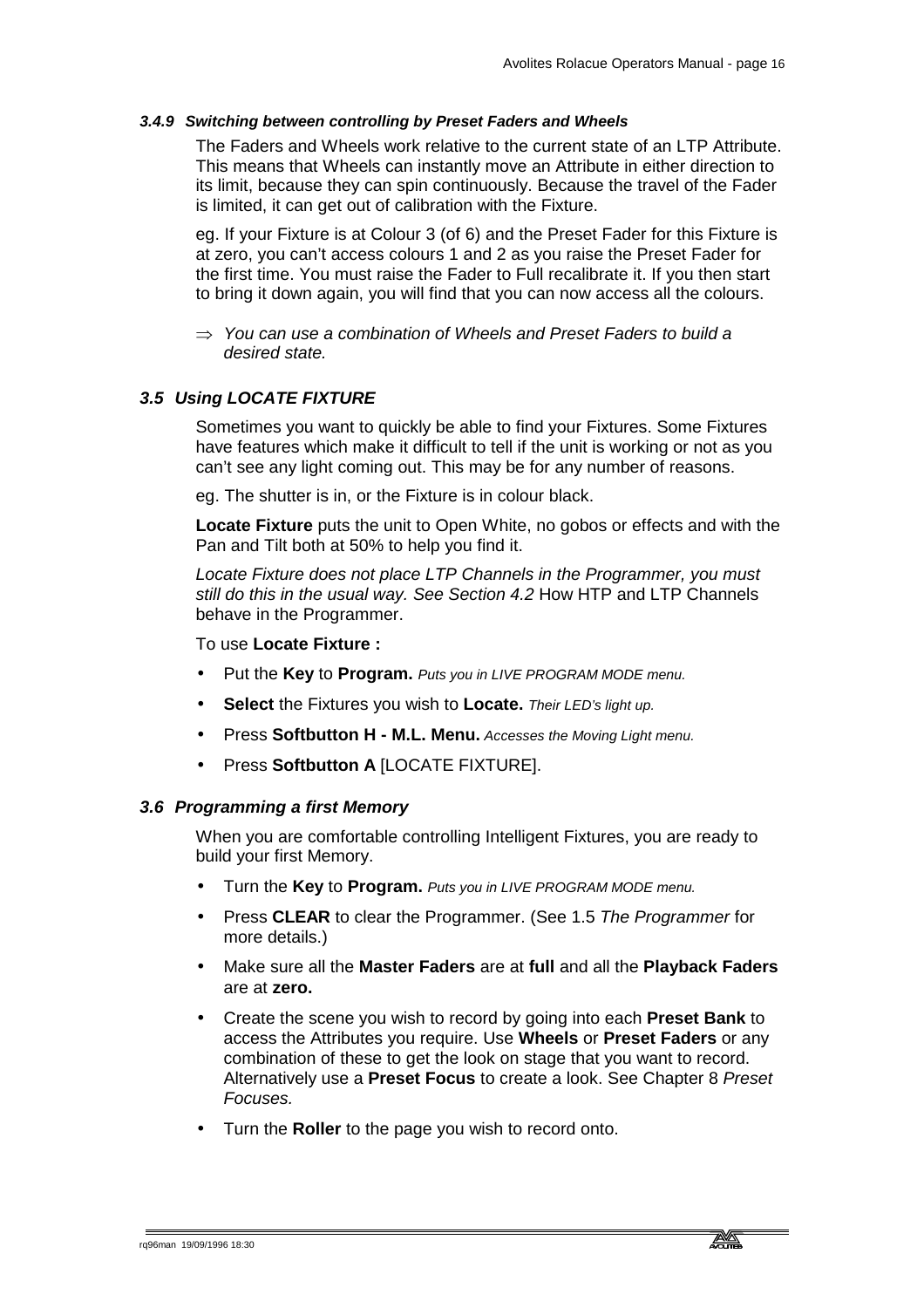- Select **Roller Page** one, two or three. On the Pearl, use the **Roller Page Buttons** located to the left of the Roller. On the Sapphire, use **Softbutton G** followed by typing **1,2 or 3** on the **Keypad***. There is no need to press ENTER.*
- Press the blue **MEMORY** button on the Program Select bank. *Its LED will*  light up and you can see which Playback Faders are free because their SWOP button *LED's will flash.*
- Press the **SWOP** button of the Playback Channel you want to record the Memory onto. *The Memory is now recorded. The LED on the Playback Channel will light to indicate it has something recorded on it and the LED on the MEMORY button goes out.*
- Press CLEAR to release Channels from the Programmer.

If the Playback Fader is raised, you must lower it before you raise it again to recall the Memory.

# **It is very important to get into the habit of pressing CLEAR. You may end up recording Channels into your next Memory or Chase which you do not intend.**

That's it. You have just programmed a basic Memory. There are many other things you can do with a Memory, all of which are detailed in Chapter 6 *Programming Memories.* 

Lets try programming a simple Chase.

# *3.7 Programming a first Chase*

- Turn the **Key** to **Program.** *Puts you in LIVE PROGRAM MODE menu.*
- Press **CLEAR** to empty the Programmer (See Section 1.5 *The Programmer* for more details).
- Make sure all the **Master Faders** are at **full** and all the **Playback Faders** are at **zero.**
- Turn the **Roller** to the page you wish to record onto.
- Select **Roller Page** one, two or three. On the Pearl, use the **Roller Page Buttons** located to the left of the Roller. On the Sapphire, use **Softbutton G** followed by typing **1,2 or 3** on the **Keypad***. There is no need to press ENTER.*
- Press the blue **CHASE** button on the Program Select bank. *Its LED will light up and you can see which Playback Faders are free because their SWOP button LED's will flash.*
- Press the flashing **SWOP** button of the Playback Channel you want to record the Chase onto. *All the other Playback Fader LED's will stop flashing.*
- Create the scene you wish to record as Step 1 by going into each **Preset Bank** to access the Attributes you require. Use **Wheels** or **Preset Faders**  or any combination of these to get the look on stage that you want to record.

Alternatively use a **Preset Focus** to create a look. See Chapter 8 *Preset Focuses.*

• Press the flashing **SWOP** button of your Playback Channel to record the step. *The prompt line on the Screen tells you your next step number.*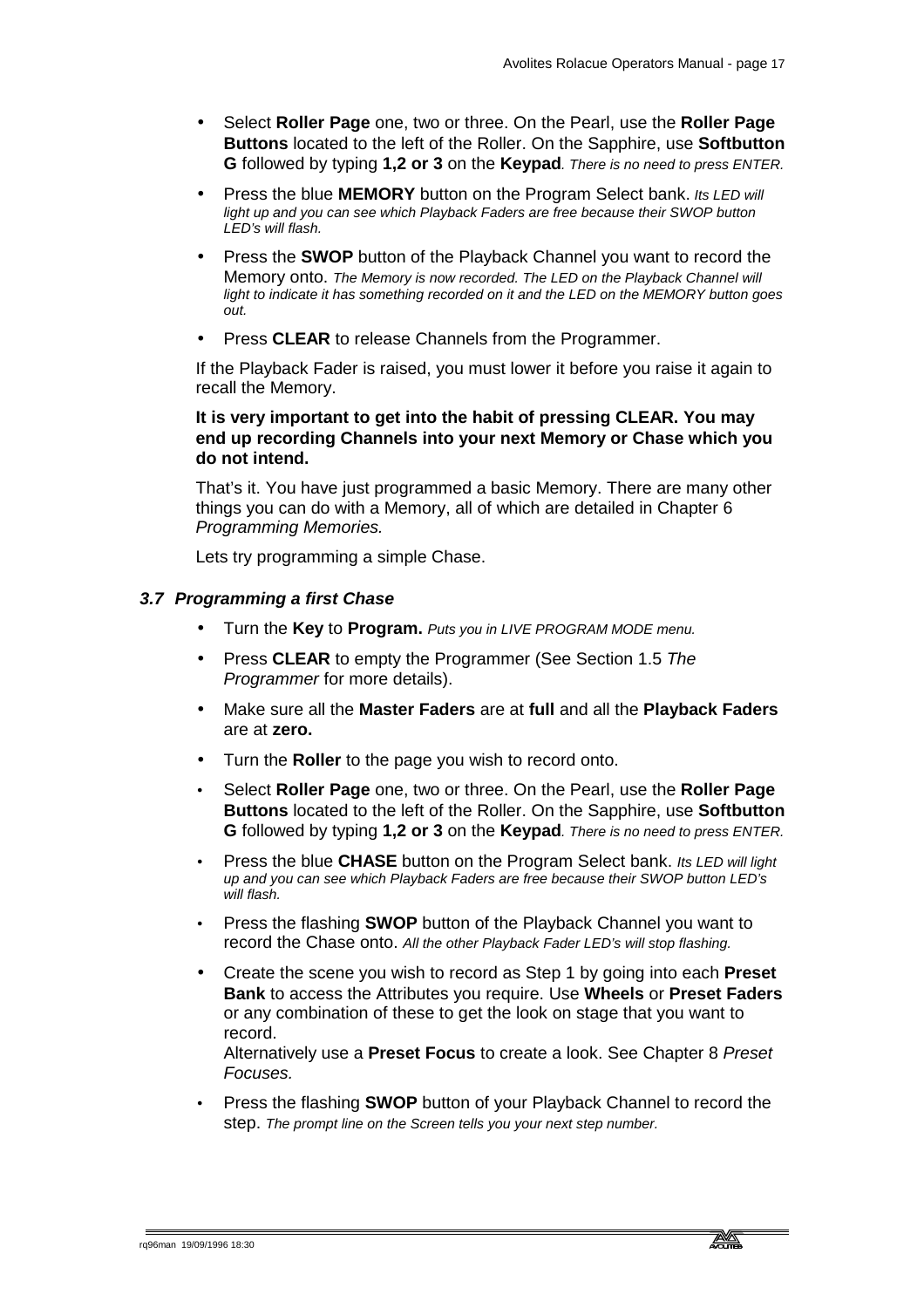- Repeat the previous two directions for as many steps as you wish to record. *There is no limit to the number of Chase steps provided that there is enough memory left in the desk*
- Press the **CHASE** button again. *The Chase is now recorded. The LED on the Playback SWOP button will light to indicate it has something recorded on it and the LED on the CHASE button goes out.*
- Press **CLEAR** to release Channels from the Programmer.

# **It is very important to get into the habit of pressing CLEAR. You may end up recording Channels into your next Memory or Chase which you do not intend.**

If the Playback Fader is raised, you must lower it before you raise it again to recall the Chase.

# *3.7.1 Connecting a Chase*

You can alter aspects of the Chase by **CONNECTING** it.

- Turn the **Roller** to the correct position and select the Roller Facet of the Chase you wish to Connect.
- Raise the Chase **Playback Fader** above the **Trigger Point***. This is the point at which the Chase will start to run*.
- Press the blue **CONNECT** button in the Sequence Control area*. The LED's of all the Chases on this page of the Roller will flash.*
- Press the **SWOP** button of the Chase you want to Connect. *The Chase LED's stop flashing.*

We say the Chase is now **CONNECTED.**

# *3.7.2 Adjusting the Speed and Crossfade of your Chase*

**Connect** the Chase. You can now control the **Speed** and **Crossfade** times of your Chase using the two **Wheels** on the Pearl. On the Sapphire, the **EDIT** button toggles the single Wheel between Speed and Crossfade control.

# *3.7.3 Stopping and Starting your Chase*

The **STOP** and **GO** buttons stop and start a **Connected** Chase.

The **STOP** button steps through a Stopped Chase.

# *3.7.4 Changing the direction of a Chase*

You can change the direction of a **Connected** Chase by using the three **Arrow Keys** at the bottom of the **Sequence Control** area. The **Right** and **Left Arrows** send the Chase **Forwards** and **Backwards** respectively, and the **Double-Ended Arrow** makes the Chase **Bounce** backwards and forwards, with the Right or Left Arrow indicating which direction it is currently going in.

A number of the Chase Parameters are definable for each chase. Details of these can be found in section 7.29 *Setting the Chase Parameters.*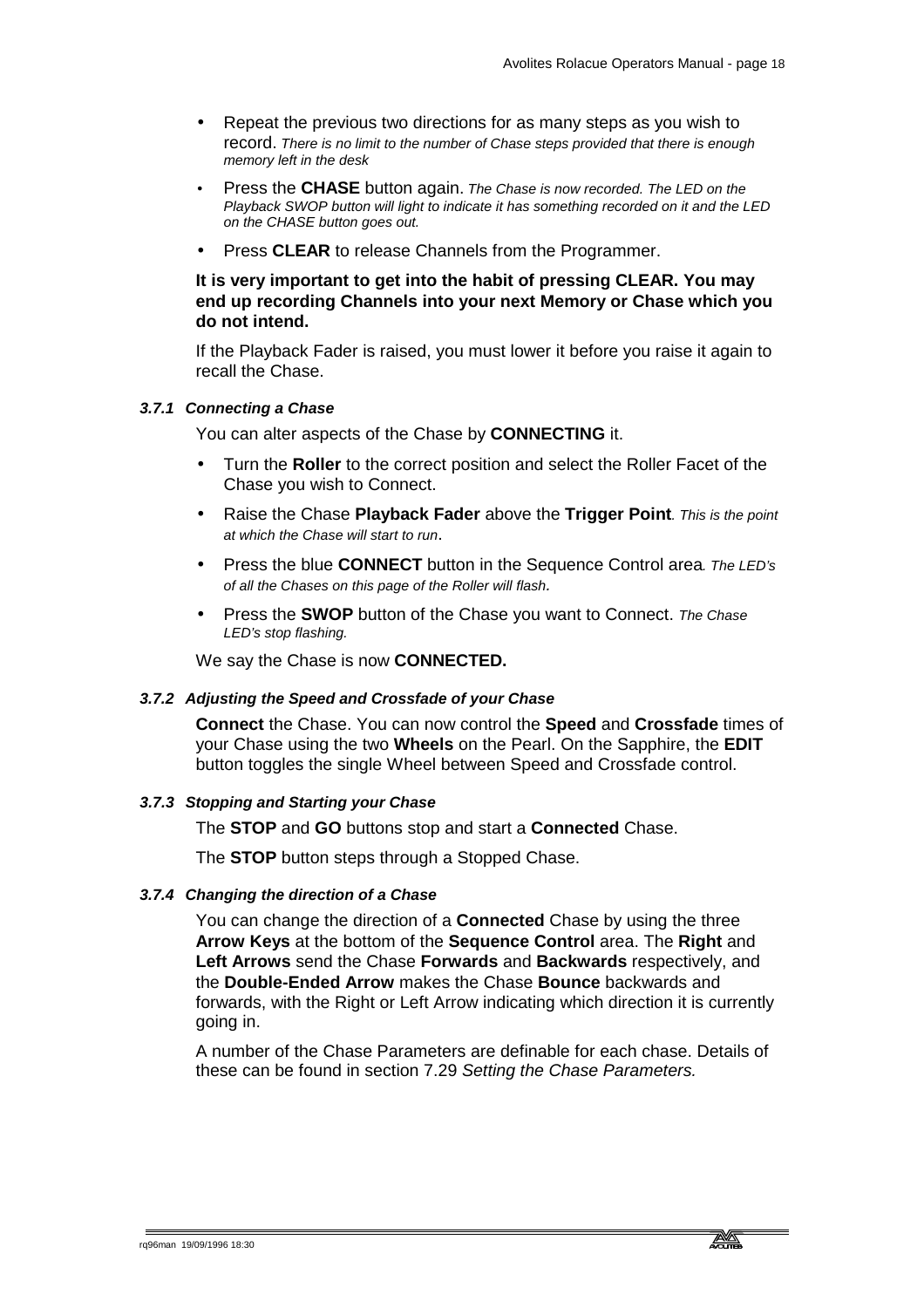# **4. More about Intelligent Fixtures**

# *4.1 What are HTP and LTP Channels?*

There are two basic types of Attribute - **LTP**, (Latest Takes Precedence or Last takes Precedence) and **HTP**, (Highest Takes Precedence).

This terms refer to how different Attributes of a Fixture are recalled in the Playback area in a Memory or Chase.

**LTP Channels** respond to and retain the last instruction they were given. *Colour* is an example of an LTP Channel. When recalled in a Memory or Chase, the Fixtures will all go to the colour stored in that cue when the Playback Fader is raised. If the Fader is then lowered, the Fixtures will stay in that colour until told to go to another one. They retain the **Latest** colour instruction.

LTP Channels are generally used for everything EXCEPT Dimmers.

**HTP Channels** respond to the highest Playback Fader containing that Fixture. *Intensity* is the only HTP Channel. If you have two Memories both containing the same Fixture, the Fixture will take its Intensity from the highest Playback Fader, regardless of the order in which the Memories were activated.

To make the Fixture go to zero intensity, both Memory Playback Faders must be taken to zero.

# *4.2 How HTP and LTP Channels behave in the Programmer*

When you put **LTP Channels** into the Programmer, then CLEAR the Programmer, the Channels are dropped from the Programmer but do not change in value. Any Fixtures that you put to red, for example, will still be in red, provided that they are not changed by an active Playback Fader.

When you put **HTP Channels** (intensities) into the Programmer and raise them, then CLEAR the Programmer, provided that there are no Playback Faders active with these Fixtures in them, the Channels will go to zero.

ie. The Fixtures will go out.

# *4.3 How HTP and LTP Channels are recorded*

The following table gives details of how different channel types are recorded.

# **LTP Channels will ONLY record if they are in the programmer!**

This means that you **cannot** raise a Playback Fader and directly use the LTP looks programmed onto it! All that will record is the HTP information unless you access at least one LTP Channel or the Intensity is changed.

To get around this, however, see Section 6.12 *Using INCLUDE to program a Memory.*

# **It should also be noted that a Memory is not made active until the Playback Fader is taken down and raised again.**

| Channel | New Memory   | <b>Edited Memory</b> | <b>Edited or New</b>                                                             | <b>Blind Program</b>                                      |
|---------|--------------|----------------------|----------------------------------------------------------------------------------|-----------------------------------------------------------|
| Type    | Live Program | Live Program         | Memory, but<br><b>Softbutton A</b><br>pressed after<br>pressing<br><b>MEMORY</b> | (See Section 9.6)<br>Programming in<br><b>BLIND</b> mode) |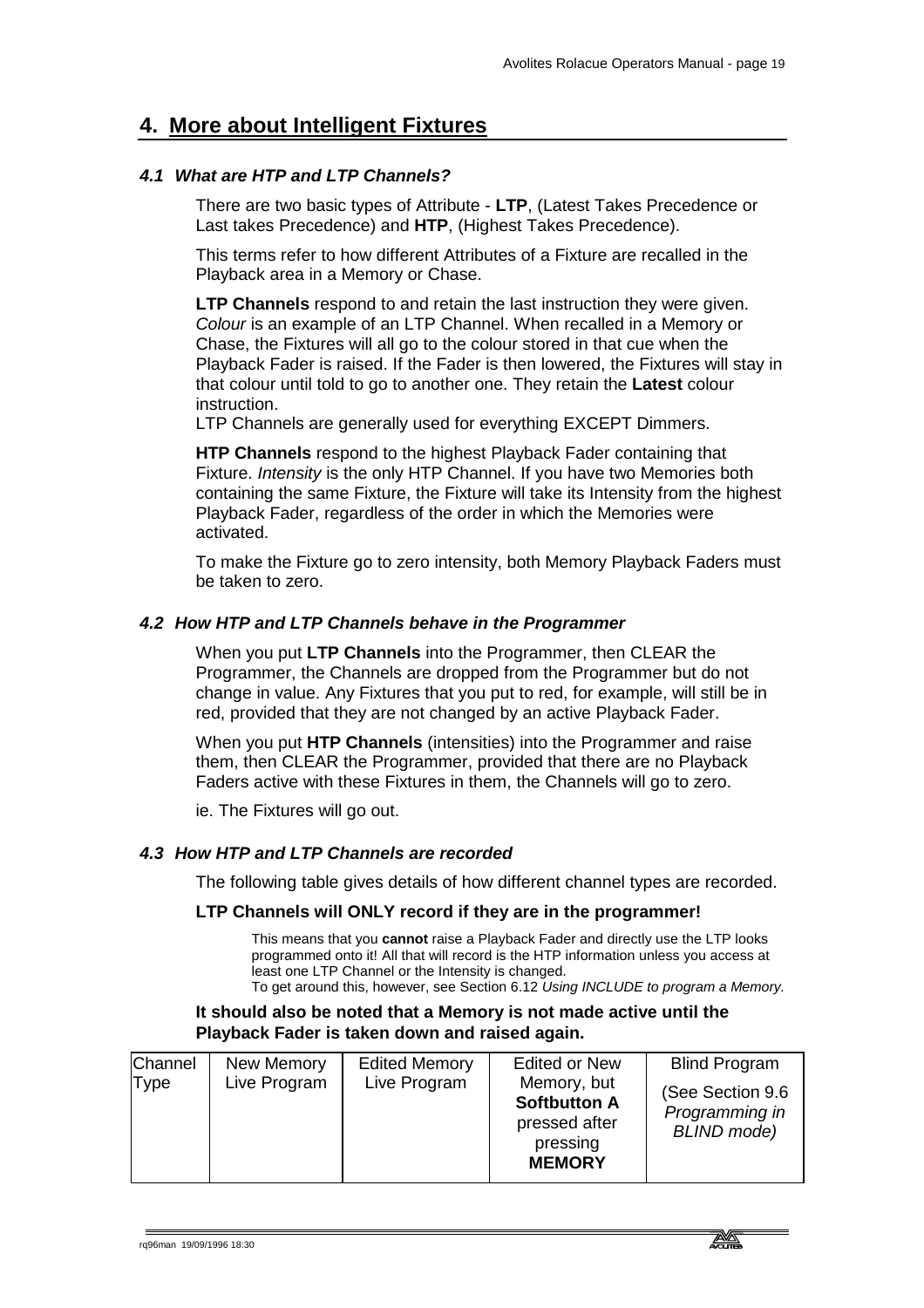| <b>HTP</b> | Records as<br>seen on stage.                         | Only records<br>Channels if they<br>are present in<br>the Programmer. | Records output as<br>seen on stage.<br>(See Section 6.13<br>Using the RECORD<br>STAGE function) | Only records<br>Channels if they<br>are present in the<br>Programmer. |
|------------|------------------------------------------------------|-----------------------------------------------------------------------|-------------------------------------------------------------------------------------------------|-----------------------------------------------------------------------|
| <b>LTP</b> | Records<br>Channels<br>present in the<br>programmer. | Channel / Record all Channels.                                        | See also Section 6.1 Record by Instrument / Record by                                           |                                                                       |

# *4.4 INSTANT and FADING Channels*

Certain LTP Channels can be defined as **Instant** or **Fading**. This is initially set by the Personality File, however it can be easily changed once the Instrument is patched.

Typical Channels which can be Instant or Fading are Colour Wheel or Gobo Wheel Channels where you may prefer the Fixture always to bump to the next complete colour or gobo rather than crossfading between them.

The Channel is **Instant** if it always bumps to the next position.

The Channel is **Fading** if it always makes a smooth change in level from one state to another.

Some Channels will always be Fading, for example Pan and Tilt will always crossfade.

⇒ *If your Channel normally has a 'Spin Wheel' option on the Channel where the whole colour or gobo Wheel can rotate at various speeds, this will function as normal whether the Channel is designated Instant or Fading.* 

# *4.4.1 Setting an LTP Channel to be Instant or Fading*

When you View the patch, you can see which Channels are **Instant** and which are **Fading**.

A Channel with an '**i**' after it is set to **Instant.**

A Channel with **nothing** after it is **Fading.**

NB. A channel with a **'b'** after it is **both Instant** and **Inverted** (See Section 4.6 *Inverted Channels*).

It is possible to toggle between the two on certain Channel types described above. Here's how.

- Turn the **Key** to **Program***. Puts you in LIVE PROGRAM MODE.*
- Press **VIEW** followed by **3** and then **Enter,** to select the DMX view screen.
- Press the **PATCH** button on the blue Program Select bank. *Puts you in the PATCH DIMMER OR DEVICE menu.*

If you have the VGA option the colour Screen will automatically change to show which DMX addresses are in use.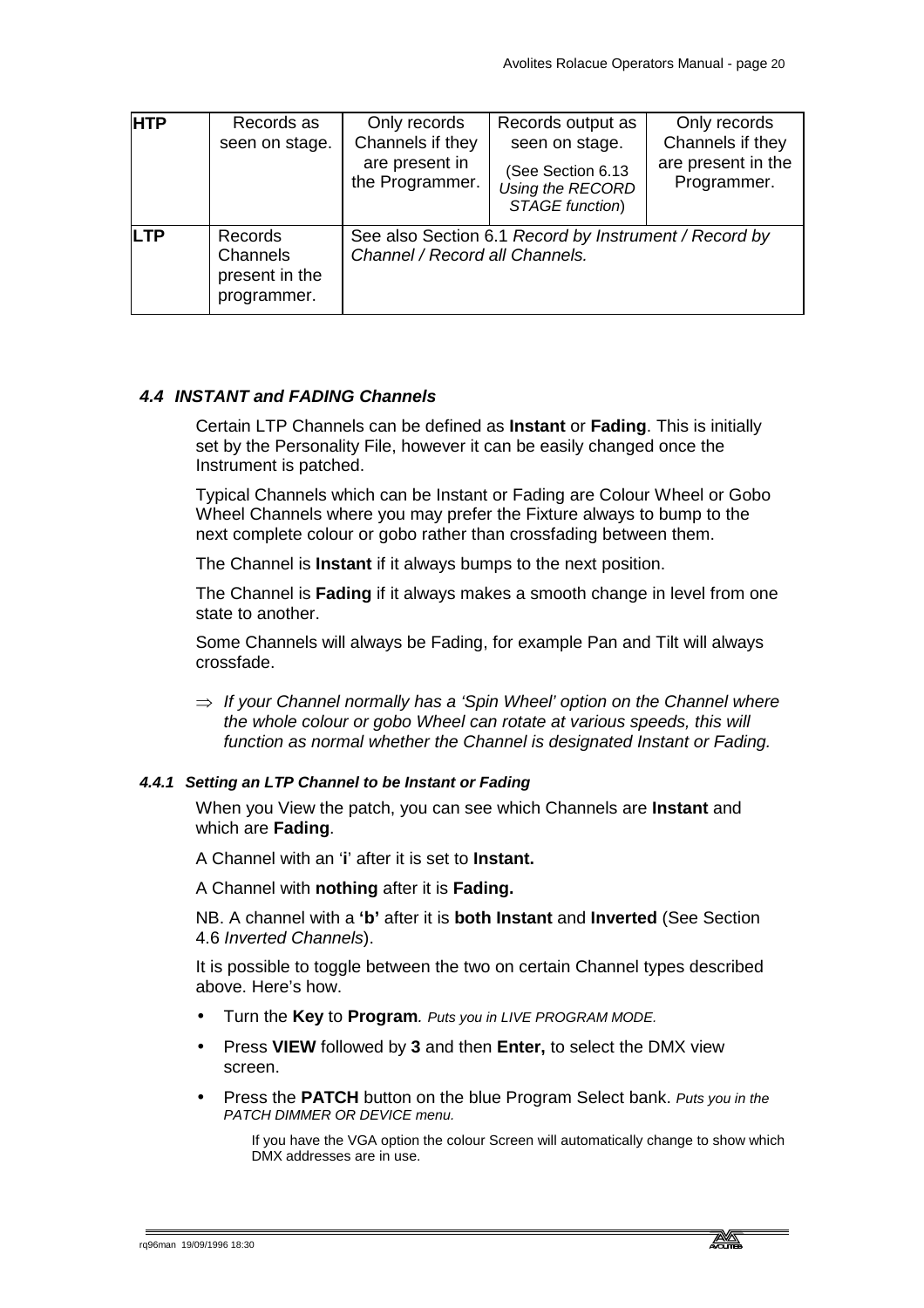- Press **Softbutton E** [SET/RESET INSTANT MODE]. *Screen shows all DMX Channels for all Fixtures. Use Up and Down Cursor Keys to move up and down the Screen. The BANK number on the Screen refers to the Preset Bank number which accesses each DMX Channel*.
- Select the **Preset Bank** of the Attribute you wish to change. *Its LED lights up.*
- Press a **Preset SWOP** or **ADD** buttons on the Handle of each Fixture you wish to change. *ADD buttons toggle Channels on the upper Preset Faders, SWOP buttons toggle Channels on the lower Preset Faders.*
- Press **EXIT** twice to leave the function and the DMX view screen. *Puts you back in LIVE PROGRAM MODE menu.*

#### *4.5 The Moving Light Menu*

The Moving Light menu contains options to make programming Intelligent Fixtures on the Rolacue very easy. It is accessed by pressing **Softbutton H**  [ML Menu].

It looks like this :

**Softbutton A** LOCATE FIXTURE **Softbutton B** ALIGN FIXTURE **Softbutton C** ALIGN ATTRIBUTES **Softbutton D** RECORD GROUP **Softbutton E** DEFINE THE STAGE **Softbutton F** TRACKING ON **Softbutton G** MACROS

Each function is accessed by pressing the appropriate **Softbutton**.

#### *4.5.1 LOCATE FIXTURE*

**Locate Fixture** puts the unit to Open White, no gobos or effects and with the Pan and Tilt both at 50% to help you find it.

- Turn the **Key** to **Program.** *Puts you in Live Program Mode menu.*
- Press **Softbutton H** [ML MENU]. *Puts you in the Moving Light menu.*
- **Select** the Fixtures to be Located. *Their LED's will light up.*
- Press **Softbutton A** [LOCATE FIXTURE].

#### *4.5.2 Align Fixtures*

This copies **ALL** the Attributes from the first selected Fixture to all the other selected Fixtures.

If you used a **Group**, the first selected Fixture is the first one you selected when originally storing the Group. If you selected Fixtures by holding down two SWOP buttons and automatically selecting the Fixtures in between, the first Fixture is the first SWOP button you held down.

- Turn the **Key** to **Program.** *Puts you in Live Program Mode menu.*
- Press **Softbutton H** [ML MENU]. *Puts you in the Moving Light menu.*
- **Select** the Fixtures to be Aligned. *Their LED's will light up.*
- Press **Softbutton B** [ALIGN FIXTURES].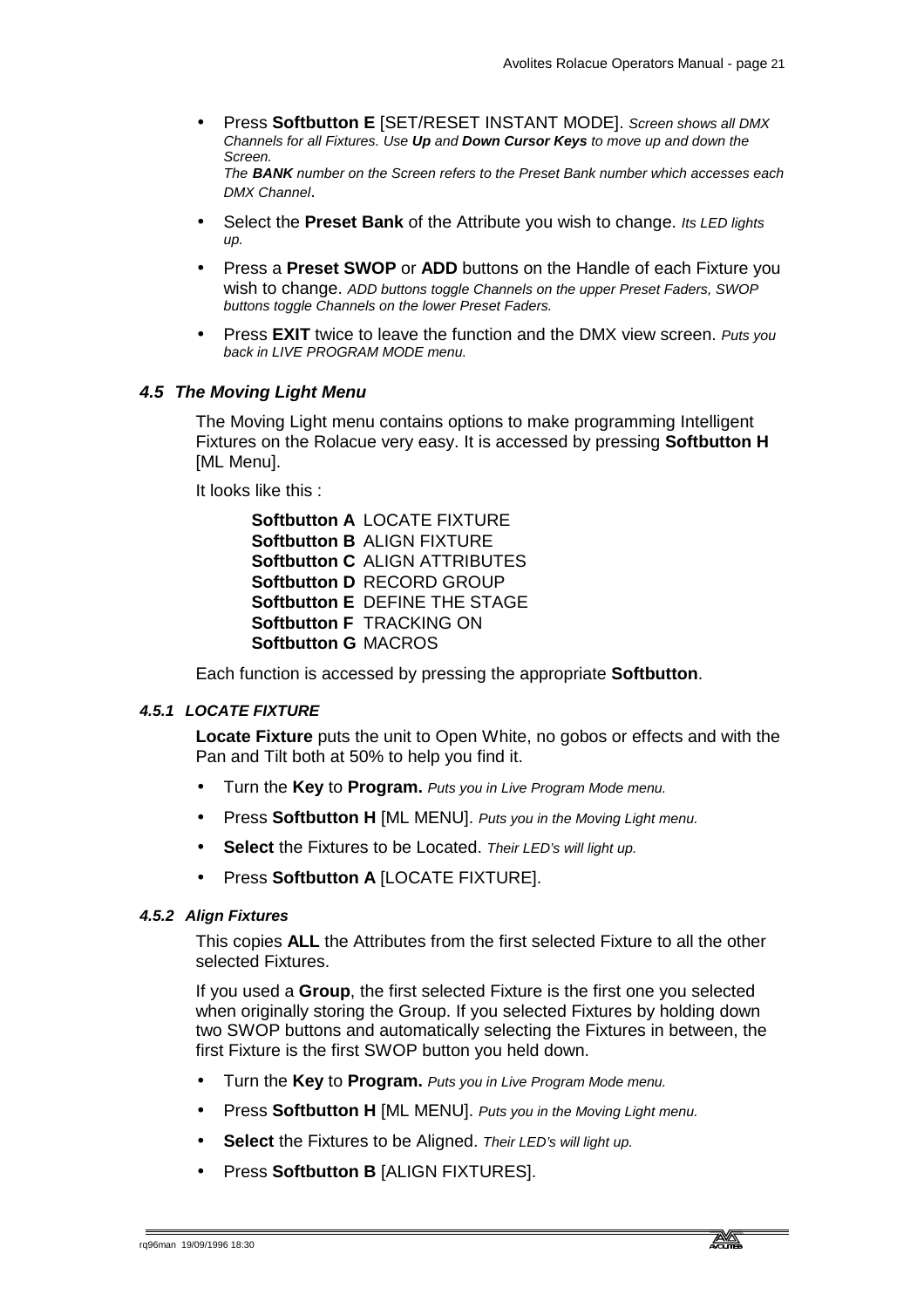Note that if you use this function with Tracking on, the Fixtures will all point at the same position on the stage rather than copying the absolute Pan and Tilt values.

# *4.5.3 Align Attributes*

This aligns Attributes from just the **current** Preset Bank. It copies the Attribute from the first selected Fixture to all the other selected Fixtures. See ALIGN FIXTURES above.

- Turn the **Key** to **Program.** *Puts you in Live Program Mode menu.*
- Select the appropriate **Preset Bank** for the Attributes to be Aligned.
- Press **Softbutton H** [ML MENU]. *Puts you in the Moving Light menu.*
- **Select** the Fixtures to be Aligned. *Their LED's will light up.*
- Press **Softbutton C** [ALIGN ATTRIBUTES].

#### *4.5.4 Record Group*

This records a **Group**. See Section 9.3 *Programming Groups* for more information on Groups.

# *4.5.5 Define the Stage and Tracking On / Off*

These functions are discussed in depth in Chapter 10 *Tracking Moving Lights.* 

#### *4.5.6 Macros*

Macros are subroutines programmed into an Intelligent Fixture by the manufacturer that can be executed by sending certain combinations of DMX Channel levels to the Fixture.

One such subroutine will reset a Cyberlight, for example. Pressing the **Macros** option gives you a menu of any Macros available, and selecting a Macro from the menu sends the DMX code to selected Fixtures.

# *4.6 Inverted Channels*

Sometimes it may be useful to **Invert** a channel. This will mean that when the Fader is down the channel will output at full, and when the Fader is at full the channel will output 0%.

#### *4.6.1 To invert a channel*

When you View the patch by selecting view screen 3, the Channels that are **Inverted** have an '**x**' after them.

A Channel with an '**x**' after it is **Inverted.**

A Channel with **nothing** after it is **normal.**

NB. A Channel with a **'b'** after it is **both Instant** and **Inverted.** (See Section 4.4 *INSTANT and FADING Channels.*)

It is possible to toggle between Inverted and normal Channels. Here's how.

- Turn the **Key** to **Program***. Puts you in LIVE PROGRAM MODE.*
- Select view screen 3.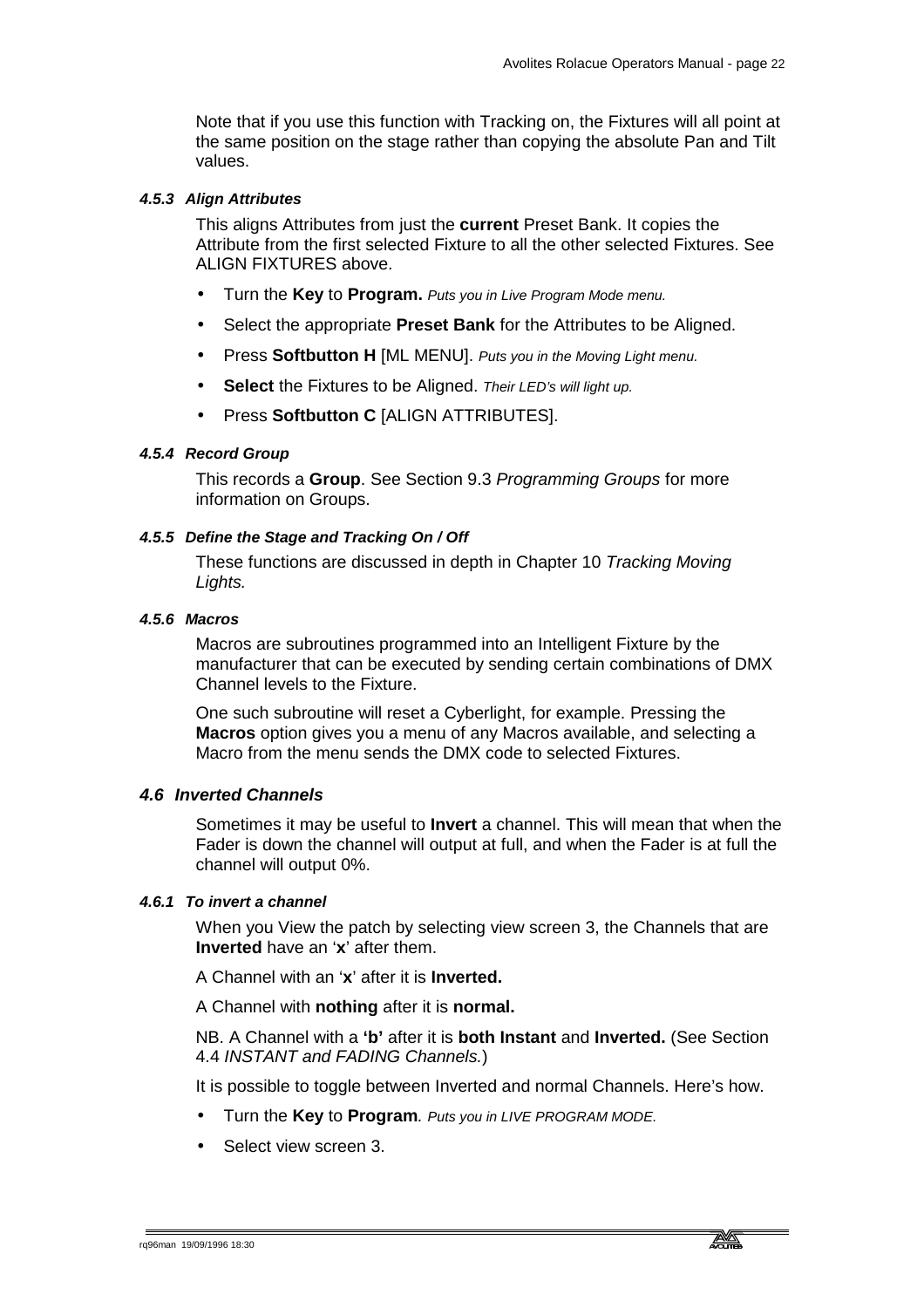• Press the **PATCH** button on the blue Program Select bank. *Puts you in the PATCH DIMMER OR DEVICE menu.*

If you have the VGA option the colour Screen will automatically change to show which DMX addresses are in use.

- Press **Softbutton F** [INVERT A CHANNEL]. *Screen shows all DMX Channels for all Fixtures. Use Up and Down Cursor Keys to move up and down the Screen. The BANK number on the Screen refers to the Preset Bank number which accesses each DMX Channel*.
- Select the **Preset Bank** of the Attribute you wish to change. *Its LED lights up.*
- Press the **Preset SWOP** or **ADD** buttons of the Handle of each Fixture you wish to change to toggle the mode. *ADD buttons toggle Channels on the upper Preset Faders, SWOP buttons toggle Channels on the lower Preset Faders.*
- Press **EXIT** twice to leave the function and return the screen to output. *Puts you back in LIVE PROGRAM MODE menu.*
- ⇒ *Set up any Inverted Channels before you start programming otherwise your looks will not replay in the way you expect.*

# *4.7 Altering the Preset Fader resolution*

If you wish to use a Preset Fader to control an LTP channel and require more resolution,

ie. more movement on the Fader for less movement on the Fixture, you can lower the **Preset Master Fader A**.

At its lowest the Preset Fader is totally disconnected, just above this allows you to change the output by a very small amount for a large Fader movement on a Preset Fader.

# *4.8 Slaving Channels*

You can make a number of Channels behave in the same way by **Slaving** them together as follows :

- Select the **Preset Bank** of the Attributes you wish to **Slave**.
- Press and hold the first Channel **ADD** or **SWOP** button. *The SWOP buttons slave the top Attribute on the Preset Bank and the ADD buttons slave the bottom Attribute.*
- Whilst still holding this down press and release the **ADD** or **SWOP** buttons of the Channels you wish to slave together (use the ADD buttons if you are holding down an ADD button and SWOP buttons if you are holding down a SWOP button).
- Move a **Wheel** then release the first button. *The Attribute you have Slaved will now be under control of the Wheel usually used to control it regardless of which Wheel was moved. It will also be under control of the Preset Faders usually used to control it*.
- **OR** release the button. *The Attribute you have Slaved will now be under control of the Preset Faders usually used to control it.*

The first Channel selected will became the **Master.** The others will become **Slave** Channels and will be marked with an '**s**'.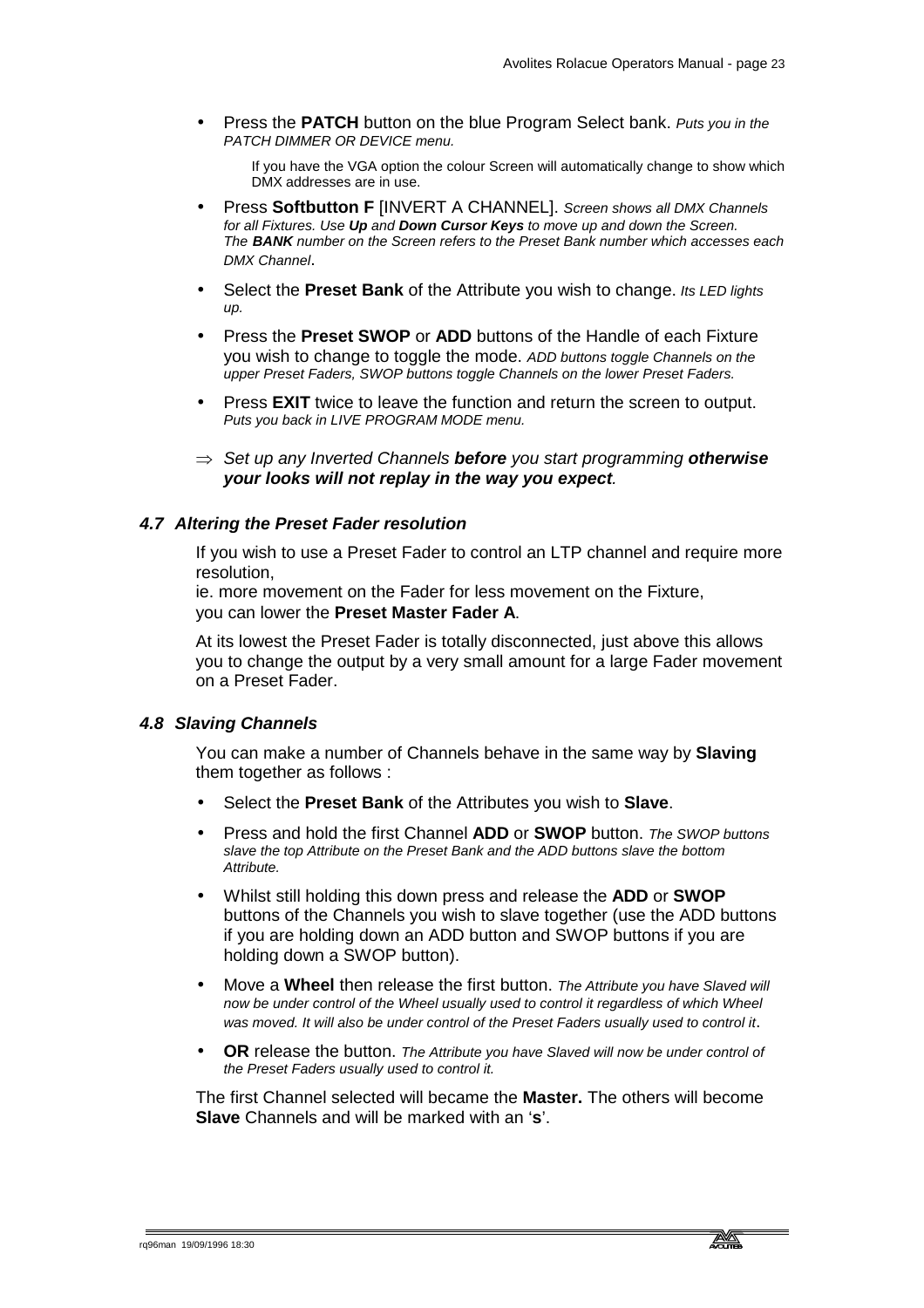# *4.8.1 Controlling Slaved Channels*

Slaved Channels not connected to a Wheel will follow the Master Preset Fader level for that Attribute, or copy a level entered on the Keypad for the Master Channel. (See Section 3.4.7 *Controlling Fixtures by typing in levels on the Keypad*) You can Slave Channels together for as many Attributes as you like by repeating the procedure above. They will remain Slaved even when you change Preset Bank.

# *4.8.2 Controlling Slaved Channels connected to the Wheel(s)*

If you connect the Slaved Channels to the Wheels, the Slaved Channels will follow the Master controlled either by the Wheels, or by the Master Preset Fader however if you change Preset Bank, the Wheels remain connected to the original Preset Bank.

#### *4.8.3 Unslaving Channels*

Moving one of the Slaved Channels independently **Unslaves** it. The Master is free when it has no more Slaves.

# *4.8.4 SELECTING Slaved Channels*

**Selecting** a Channel (by pressing its **SWOP** button) and changing it does not affect the Master / Slave status.

If you **Select** a **Master** channel only and change it using the Wheel, you disconnect the Wheel from the Master / Slave set-up, but do not Unslave the Slaves. They will jump to the new Master position when the Master Preset Fader is moved.

If you **Select** a **Slave** channel and change it using the Wheel, you will Unslave it.

#### *4.8.5 Using the Wheel(s) to control one Attribute and Preset Faders to control another Attribute of Slaved Fixtures*

You can connect the Wheel(s) to your Slaved Fixtures in one Preset Bank, then change Preset Banks and use the Wheels to control the Attributes of the original Preset Bank and the Master Preset Fader (the fader controlling slaved channels) to change the Attributes of the new one.

eg. If you connect the Wheels to the Pan and Tilt of a group of Slaved Fixtures, you can go to the LAMPS bank and use the Master Preset Fader to adjust the intensity of the Fixture while moving the Pan and Tilt using the Wheels.

All the **Slaved** lights will follow the **Master** until you **Unslave** them.

See Section 4.8.3 *Unslaving Channels.*

# *4.9 Copying a level from one Preset Fader onto others*

You can easily copy a **Preset Fader level** to other Preset Fader Channels.

• Do this by putting the Preset Fader to be copied to the desired level. Make this the **Master channel** and **Slave** all the Channels to it that you wish to copy the level onto as described in Section 4.8 *Slaving Channels.*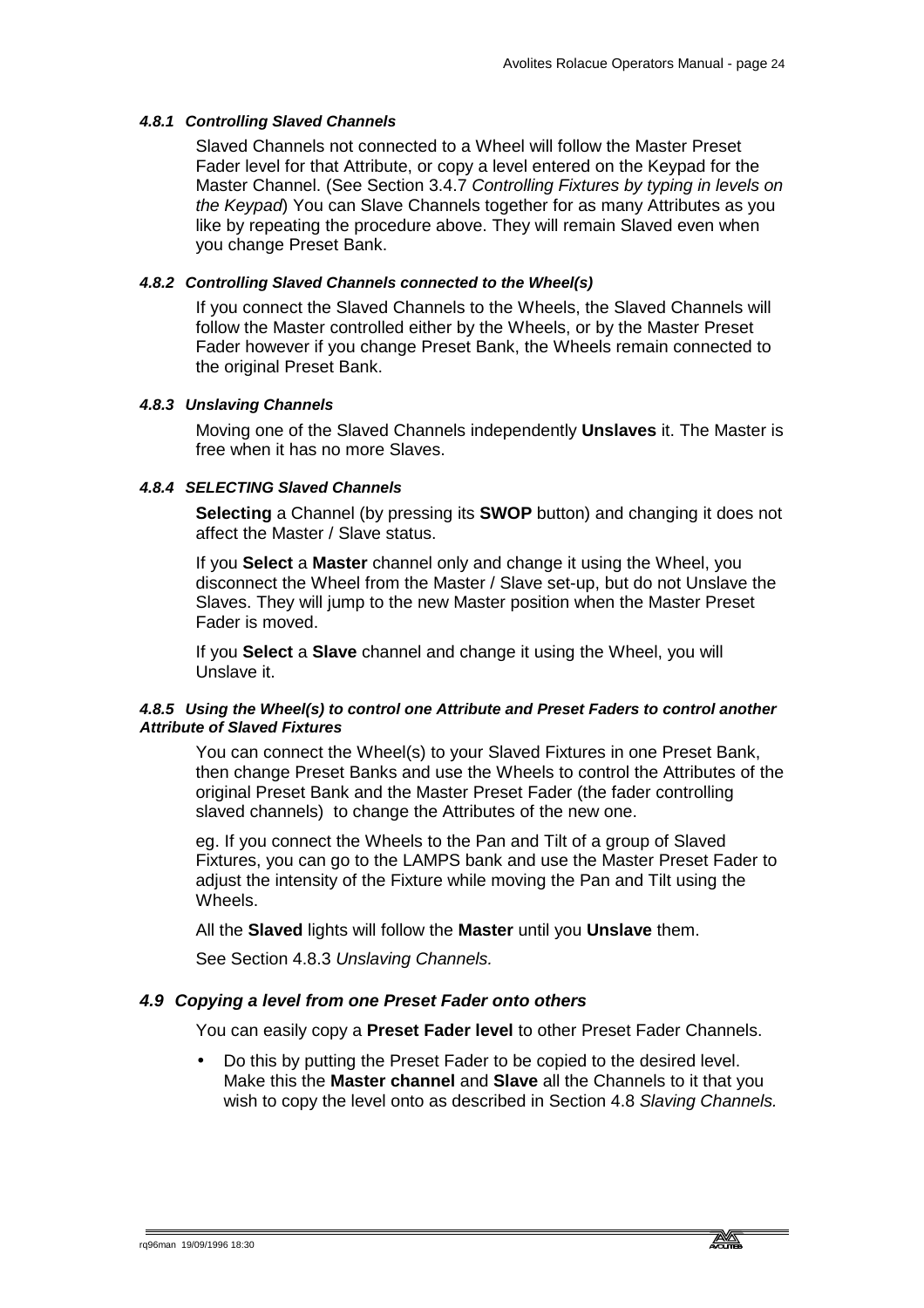# *4.10 The OFF button*

This function allows individual Channels within a Fixture or all the Channels of a Fixture to be turned **OFF**.

#### *4.10.1 Why we need an OFF function*

Because this is the only way to remove a Channel from a Chase or Memory once it has been recorded in it. If a Channel or Fixture is **OFF**, it is not output from a Memory or Chase it has been recorded into.

# **Recording a Channel at zero is not the same as a Channel which is OFF.**

Think of a Moving Head Fixture. With the Pan and Tilt at zero, the Fixture points up into the roof somewhere (if it is hung on a truss). If recorded into a Memory, this is a very different result from Pan and Tilt not being recorded into the Memory at all. If you have recorded a Memory or Chase with Channels in them that you no longer want recalled, use OFF.

You can turn Attributes OFF so that they will not output from a Memory or Chase.

⇒ *You can also use OFF to exclude Fixtures which have inadvertently been stored in a Memory or Chase if you forgot to press CLEAR.* 

#### *4.10.2 To turn an individual channel OFF*

- Turn the **Key** to **Program***. Puts you in LIVE PROGRAM MODE.*
- Press and hold down the **OFF** button. *On the Sapphire this button is above the Preset Master Fader, on the Pearl this is one of the Program Select buttons.*
- Select the **Preset Bank** of the Attribute you wish to turn **OFF**. *Its LED lights up.*
- Press a **Preset SWOP** or **ADD** buttons of the Handle of each Fixture you wish to turn **OFF**. *ADD buttons toggle Channels on the upper Preset Faders, SWOP buttons toggle Channels on the lower Preset Faders. The Screen displays OFF next to the Channel number.*
- Press **EXIT** to leave the function. *Puts you back in LIVE PROGRAM MODE menu.*

#### *4.10.3 Turning all Channels on a Fixture OFF*

This completely excludes a Fixture from a Memory or Chase Step.

- Turn the **Key** to **Program***. Puts you in LIVE PROGRAM MODE.*
- Select the Fixtures to be turned **OFF**.
- Press and hold down the **OFF** button. *On the Sapphire this button is above the Preset Master Fader, on the Pearl this is one of the Program Select buttons.*
- Press **Softbutton A** [Switch OFF Selected Fixtures]. *The Screen displays OFF next to the Channel numbers of these Fixtures.*
- Press **EXIT** to leave the function. *Puts you back in LIVE PROGRAM MODE menu.*

#### *4.10.4 Turning an Attribute in Selected Fixtures OFF*

# **This applies to the Pearl only.**

This turns **OFF** an Attribute for a Selected group of Fixtures.

• Turn the **Key** to **Program***. Puts you in LIVE PROGRAM MODE.*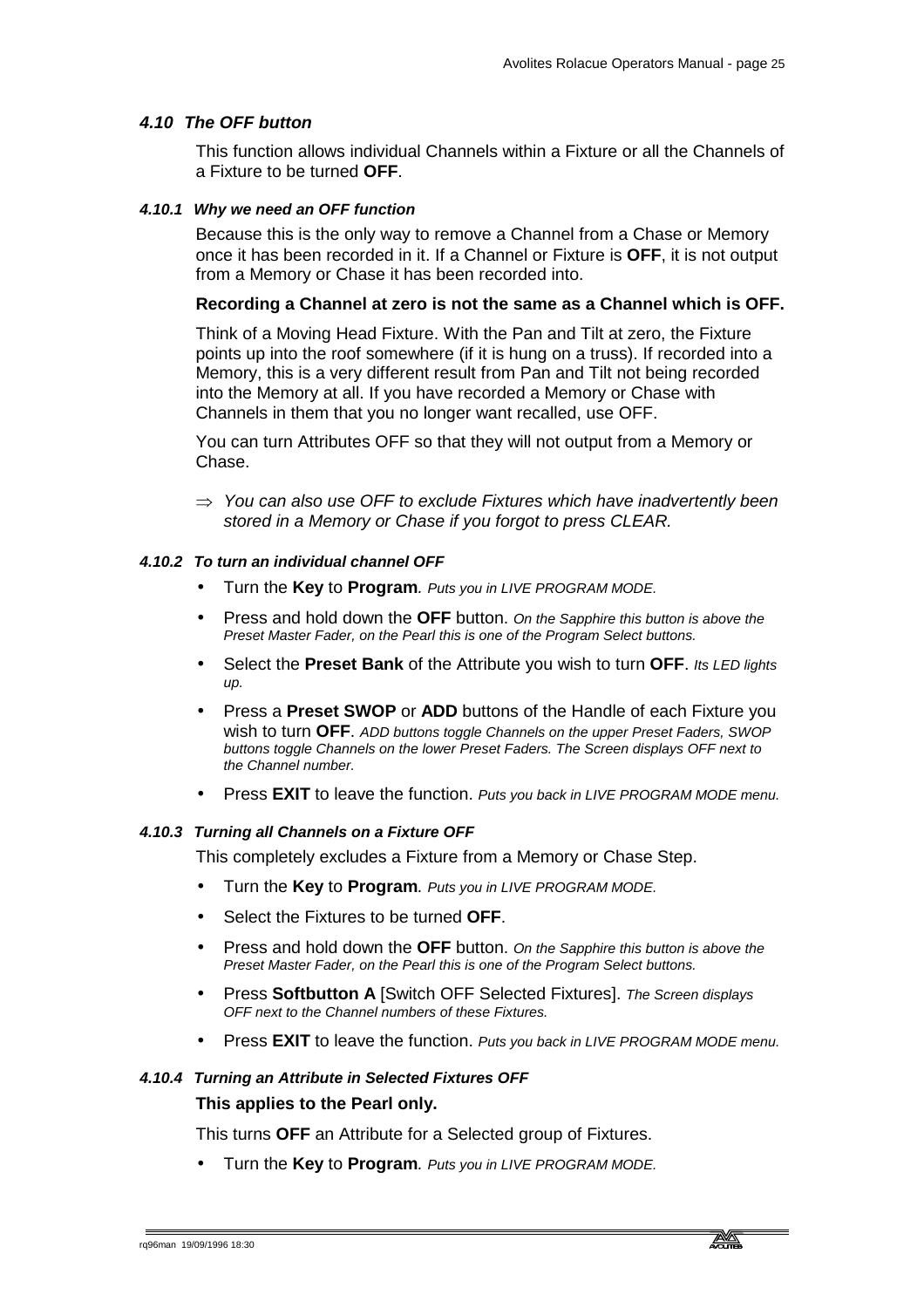- Select the Fixtures to have the Attribute turned OFF.
- Press and hold down the **OFF** button. *On the Sapphire this button is above the Preset Master Fader, on the Pearl this is one of the fixed function buttons*
- Press **Softbutton B** [Switch OFF Upper FADERS] or **Softbutton C**  [Switch OFF Lower FADERS]. *The Screen displays OFF next to the Channel numbers of these Fixtures.*
- Press **EXIT** to leave the function. *Puts you back in LIVE PROGRAM MODE menu.*

#### *4.10.5 Clearing Channels turned OFF*

The **OFF** clears when you press CLEAR**.** 

⇒ *You cannot individually clear Channels turned OFF.* 

#### *4.10.6 Turning Channels back ON again*

You can turn Channels back ON again by moving the Channel Fader of the Attributes which have been turned OFF. You can then re-record the Memory or Chase with the Channel ON as usual.

# *4.11 Help and Hints*

**Problem :** *LOCATE FIXTURE won't work.*

**Solution :** Some Fixtures use a zero value for the colour mix Channels to give white light. These Fixtures must have these Channels Inverted in the patch to work correctly with Locate Fixture. See Section 4.6 *Inverted Channels.*

Alternatively the personality can be altered to automatically invert the Channels.

**Problem :** *Colours and gobos are not crossfading.* **Solution :** Set the Channels to be Fading.

**Problem :** *I have a Motor Speeds function on my Moving Lights. I have set my Pan, Tilt and Motor Speed Channels all to be Fading as I obviously want my movements to fade, but they are all behaving very strangely.* 

**Solution :** By setting these Channels to be Fading, they are **all** implementing the Fade times programmed in your Memories and Chases, including the Motor Speed Channel. This is resulting in the Motor Speeds programmed being changed by the desk fades.

Either set all three Channels to Instant, and they will no longer listen to the desk Fade times, but only to the Motor Speed values, or don't use Motor Speed and leave the Pan and Tilt as Fading Channels using the desk fades.

**Problem :** *I tried to program a Colour Chase and a separate Pan and Tilt Chase, but I seem to have recorded some Pan and Tilt information into my Colour Chase, and the Fixtures keep moving out of the Pan and Tilt Chase.* **Solution : Use OFF to remove the Pan and Tilt Channels from the Colour** Chase Steps.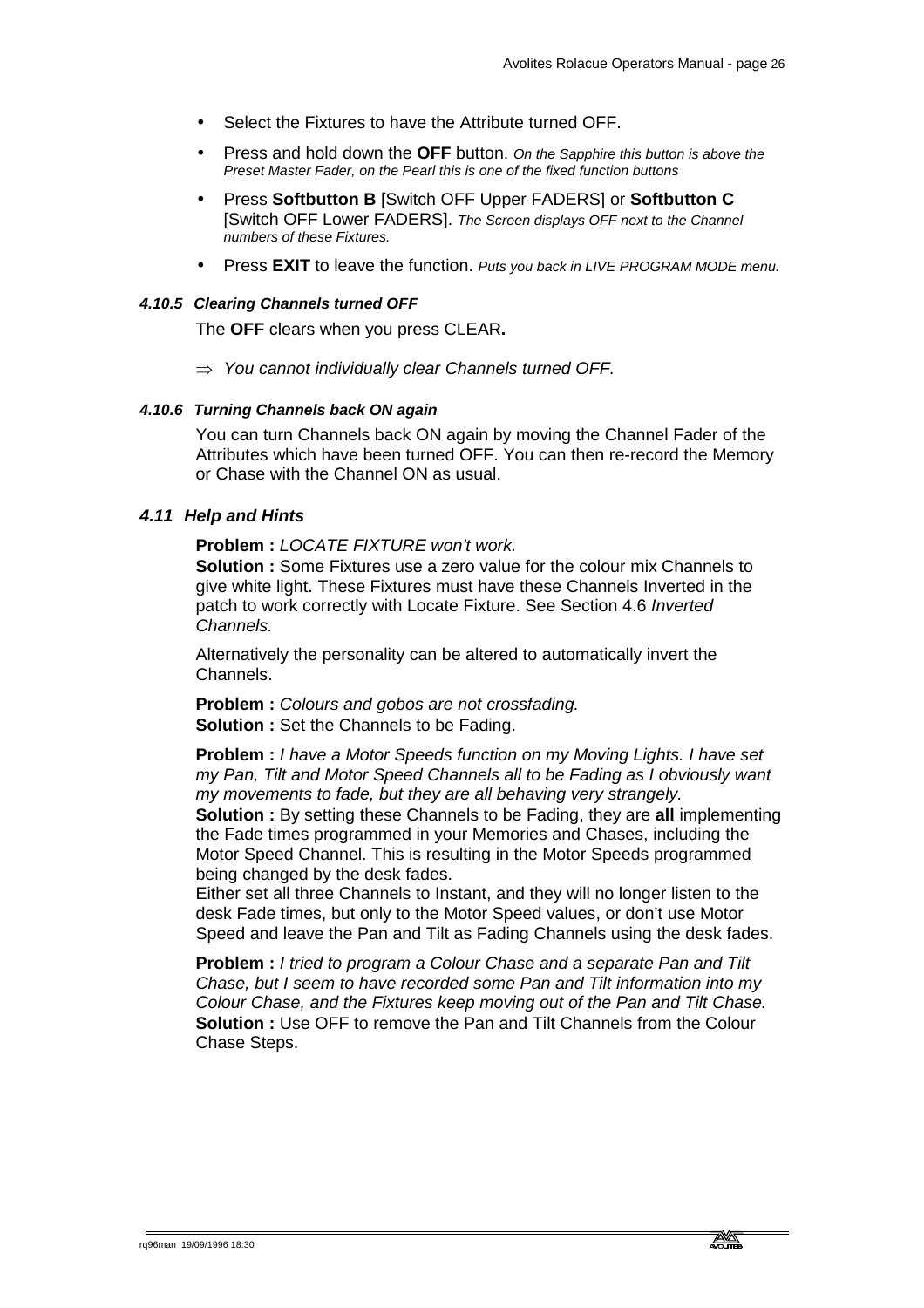# **5. Patching**

# *5.1 Before Patching*

Before you can control a Fixture or a Dimmer you must patch it. The patch function connects a desk channel to an actual output channel.

It is a good idea to do a **WIPEALL** before starting to patch the desk. See Section 1.6.1 *To do a WIPEALL.* 

The Rolacue gives you the option of either addressing your Dimmers and Fixtures and entering the addresses into the patch, or automatically generating addresses for Fixtures as you patch them. This second method has the advantage that it will make optimum use of the patch, and will not use any illegal addresses.(See Section 5.17 *Illegal Addresses).*

The desk will assign Dimmer addresses from DMX Channel 1 upwards and Intelligent Fixture addresses from 512 down.

If you enter a DMX number the desk will patch upwards from that number.

⇒ *Changing or moving an existing patch may result in losing data. Save your show before entering the patch if you have done any Programming that you wish to keep. You can also return to the original version of the Patch if you make a* 

*mistake while altering it.(See Section 13.1.3* Saving your show to disk*)* 

# *5.2 Viewing the Patch*

It is much easier to patch if you can see what you are doing. You can view the patch either by DMX , Desk channel. or **Handles** (See Section 5.3.1 *Handles*.). You can move round the Screens using the **Cursor Keys.** 

The **Up** and **Down** keys move you up and down the Screen a channel at a time.

The **Left** and **Right** keys move you up and down the Screen a page at a time.

# *5.2.1 Viewing the patch by DMX Channel.*

- Press the **VIEW** button. *You do not have to be in the PATCH menu to do this*.
- **Either** type in the number **3** and **ENTER or** press **Softbutton C.**
- Press **EXIT** to quit.

# *5.2.2 Viewing the patch by desk Channel.*

- Press the **VIEW** button. *You do not have to be in the PATCH menu to do this*.
- **Either** type in the number **5** and **ENTER or** press **Softbutton E.**
- Press **EXIT** to quit.

# *5.2.3 Viewing the patch by Handles.*

This Screen is very useful as it tells you not only which Fixture is on each Handle, but for certain Fixtures, tells you its DMX address, address DIP switch settings, Personality DIP switch settings, etc.

• Press the **VIEW** button. *You do not have to be in the PATCH menu to do this*.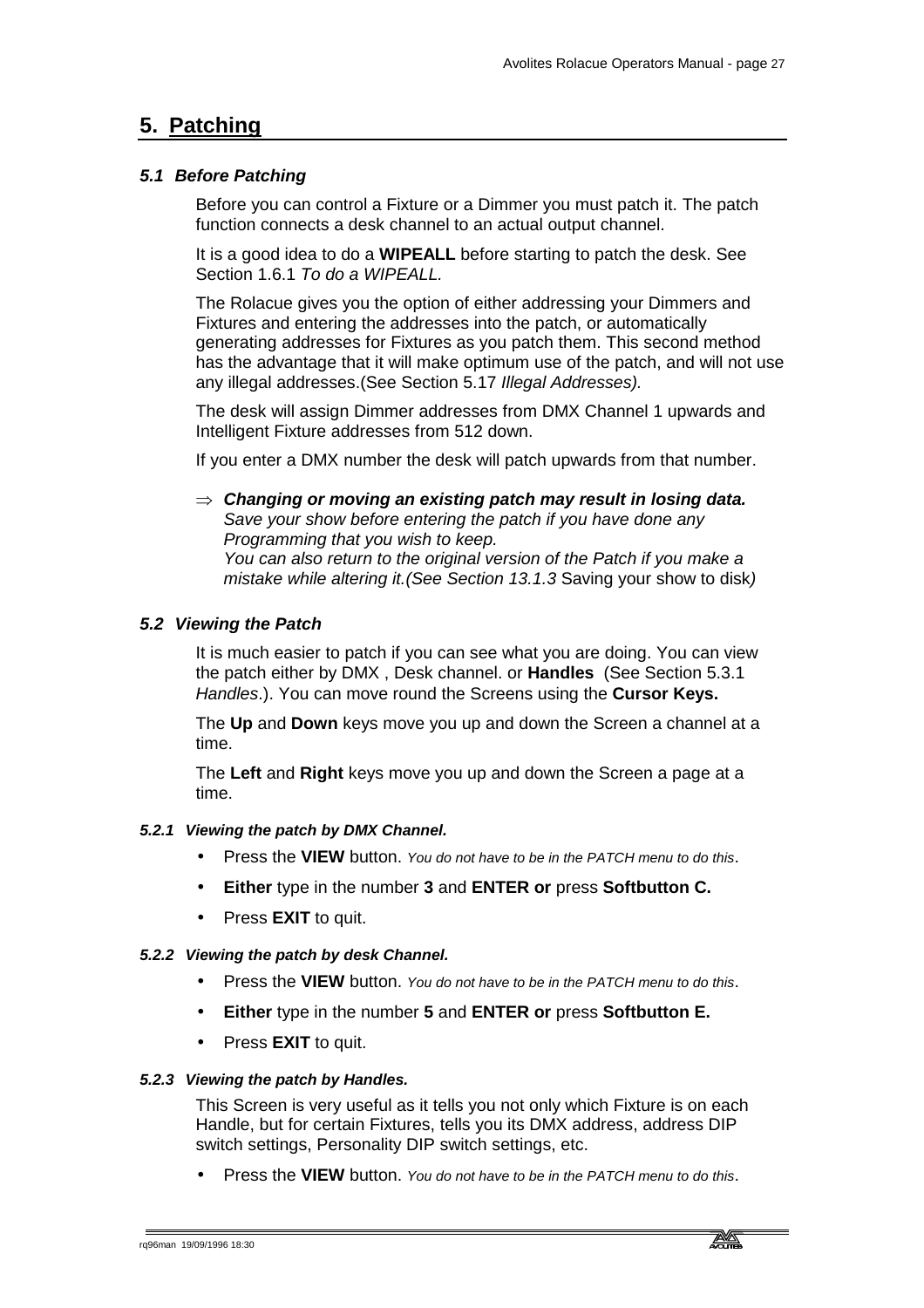- **Either** type in the number **12** and **ENTER.**
- Press **EXIT** to quit.

# *5.3 Patching terminology*

#### *5.3.1 Handles*

A **Handle** is a vertical set of **two Preset Faders**, an **ADD** button and a **SWOP** button used to control a Fixture.

# *5.4 Patching Conventional lights*

- Turn the **Key** to **Program***. Puts you in LIVE PROGRAM MODE.*
- Press the blue **PATCH** button on the Program Select bank. *Puts you in the PATCH DIMMER OR DEVICE menu.*

If you have the VGA option the colour Screen will automatically change to show which DMX addresses are in use.

- Check that the grey **LAMPS** button on the Preset Bank is selected. (Its LED should be lit - if it isn't, press the LAMPS button.)
- Press **Softbutton A** [DIMMER]. *Screen asks you to enter a DMX number and patch it on an ADD or SWOP button.*
- Using the **Numeric Keypad** type the number of the **lowest DMX channel** you are going to use. *The Screen suggests the lowest DMX channel number available (1), but you can type over this.*
- Press a grey **Preset ADD** button to patch a DMX address on Faders 1 to 30 or a blue **Preset SWOP** button to patch a DMX address on Faders 31 to 60. *The DMX address automatically increments each time you patch a channel. This allows you to easily patch sequential addresses. You can type over the incremented values if you need to.*
- ⇒ *If you intend to add Intelligent Fixtures to the patch later on, put your Dimmer Channels onto the SWOP buttons as Intelligent Fixtures are normally patched onto ADD buttons.*
- Continue patching in this way until you have patched all your Dimmer Channels. If you are only patching a sequential series of Channels, this should simply involve pressing the **ADD** or **SWOP** buttons of the destination Preset Faders.
- Press the **EXIT** button or **Softbutton F** [QUIT THIS MENU] to leave the patch. *Puts you in the PATCH DIMMER OR DEVICE menu.*
- Press **EXIT** again. *Puts you back in LIVE PROGRAM MODE menu.*
- ⇒ *EXIT as soon as you have finished patching since it is easy to leave the desk in patch and then to inadvertently patch a Dimmer or Fixture when meaning to recall a Preset Focus! (See Chapter 8* Preset Focuses.)
- ⇒ *Once patched handles are immediately active and so can be used to bring up Channels straight away to check your patch.*

# *5.5 Patching Intelligent Fixtures.*

• Turn the key to **Program**. *Puts you in LIVE PROGRAM MODE menu.*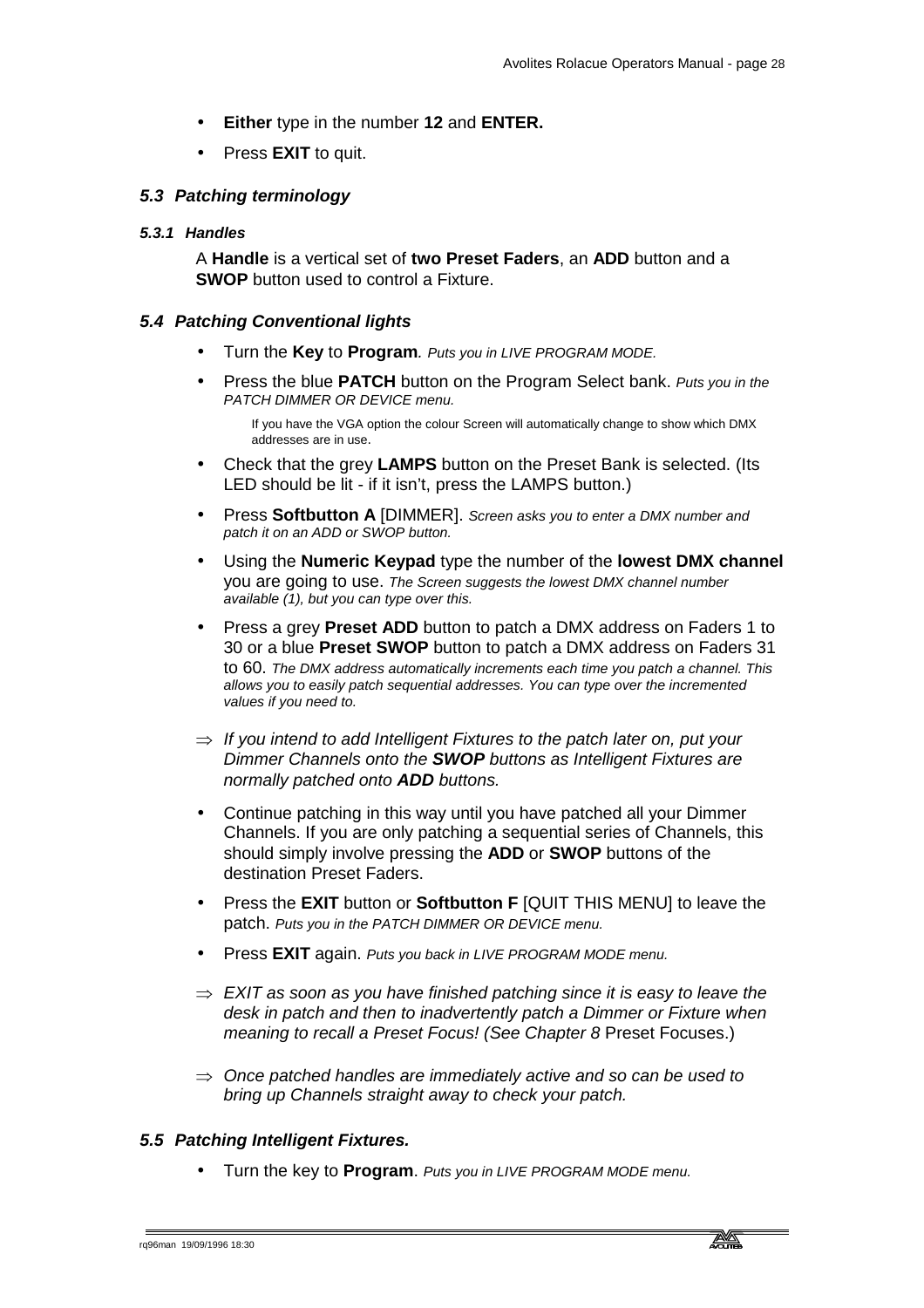- Check that the grey **LAMPS** button on the Preset Bank is selected. (Its LED should be lit - if it isn't, press the LAMPS button.)
- Put the **Personality Disk** in the disk drive.
- Press the blue **PATCH** button on the Program Select bank. *You are asked to choose DIMMER or DEVICE.*

If you have the colour Screen option this will now display which DMX addresses are in use, and which Fixture type is using them.

- Press **Softbutton B** [CHOOSE AN INSTRUMENT FROM DISK]*. The disk is now read and a list of available Personalities is presented on Softbuttons A to E, more Fixtures can be listed by pressing Softbutton F [MORE]. Softbutton G [GO BACK] takes you back one page of Fixtures*.
- Select the instrument you wish to patch from the list on the **Softbuttons**.
- You will now be presented with a menu asking if you want to automatically create **Preset Focuses**. Select **Yes** or **No** using the **Softbuttons.**

Automatically creating Preset Focuses allows you to quickly create a show when programming time is limited. In general the pre programmed Preset Focuses are arranged as 10 colours, 10 gobos and 10 positions on Preset Focus buttons 1 to 30.

If you wish to totally customise how the Preset Focus buttons are used selecting **NO** will probably be best. **You cannot load automatically generated Preset Focuses except when initially patching**.

See Chapter 8 *Preset Focuses* for more details.

• The disk is now read again and the Fixture is ready to patch. *Screen shows how the different Attributes of the Fixture are presented, and displays a DMX address at the top*.

You can use the address suggested by the desk or you can enter a new address on the **Numeric Keypad**. (The advantage of using the provided address it that there is no risk of conflict with previously patched Fixtures or Dimmers).

If you do not have the magnetic Preset Bank label or if you have non-standard Fixtures using Custom Personalities, it is worth copying this information onto the Preset Bank select buttons. (Use tape to prevent damage). See Section 13.3 *Customising Personality Files.*

- Press a **Preset Fader ADD** button to patch the Fixture. *That Fixture is now patched onto BOTH the upper and lower Preset Faders. The Screen will now show the next free DMX address. Again you can use this or enter another address and patch more Fixtures by pressing Preset Fader ADD buttons.*
- When you have finished patching all your Fixtures, you can either press **Softbutton A** [SELECT ANOTHER DEVICE], to patch more devices of a different kind, or **Softbutton F** [QUIT] or **EXIT.**

Don't try to patch Intelligent Fixtures onto **Preset Fader SWOP buttons.** These are only available for patching Dimmer Channels onto.

⇒ *Viewing Screen 12 will give you some helpful information about the Fixtures you are patching, such as DIP switch settings, DMX numbers etc. See Section 9.2.12* Screen 12 - V.

# *5.6 Patching Generic LTP devices*

There is an option to patch any single channel DMX device (such as a Colour Changer) onto any available Channel on any Preset Bank.

• Turn the **Key** to **Program***. Puts you in LIVE PROGRAM MODE.*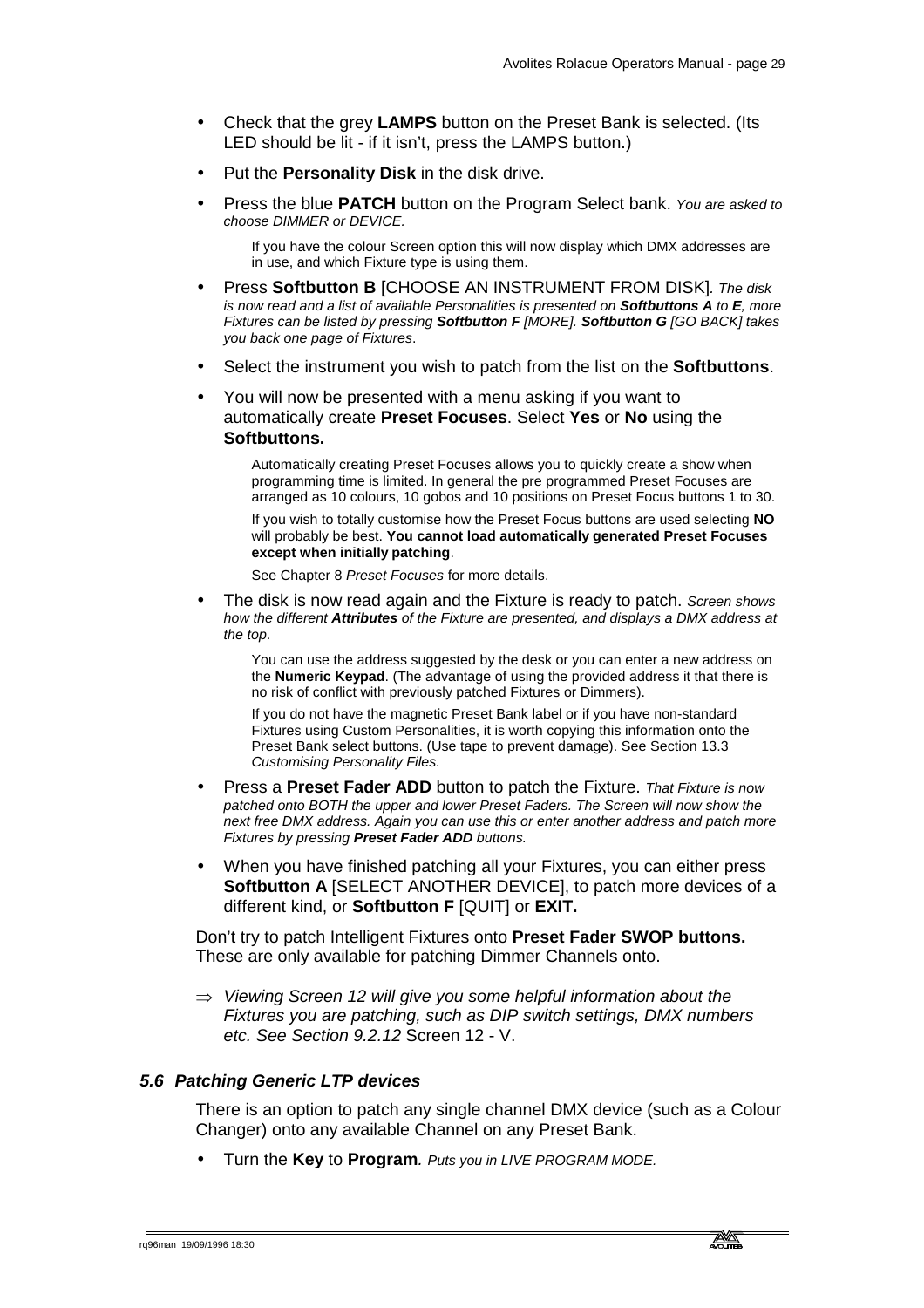- Press the blue **PATCH** button on the Program Select bank. *Puts you in the PATCH DIMMER OR DEVICE menu.*
- If you have the VGA option the colour Screen will automatically change to show which DMX addresses are in use.
- Press **Softbutton C** [GENERIC LTP]
- Using the **Numeric Keypad** type the number of the **lowest DMX channel** you are going to use. *The Screen suggests the lowest DMX channel number available but you can type over this.*
- Press a grey **Preset ADD** button to patch a DMX address on Faders 1 to 30 or a blue **Preset SWOP** button to patch a DMX address on Faders 31 to 60. *The DMX address automatically increments each time you patch a channel. This allows you to easily patch sequential addresses. You can type over the incremented values if you need to.*

# *5.7 Patching a combination of Intelligent Fixtures and Dimmer Channels*

Patch your Intelligent Fixtures as described in Section 5.5 *Patching Intelligent Fixtures.* They will normally be patched onto **ADD** buttons, and their Intensities will appear in Preset Channels 1 - 30 on the Pearl or 1 - 60 on the Sapphire.

Patch your Dimmer Channels as described in 5.4 *Patching Conventional lights,* but only patch them onto **SWOP** buttons. Their Intensities will appear in Preset Channels 31 - 60 on the Pearl or 61 - 120 on the Sapphire.

If you need to patch more Dimmers or Fixtures than this allows, see Section 5.22 *Advanced patching.*

# *5.8 Quickly creating a 1 to 1 Dimmer patch*

- Turn the **Key** to **Program***. Puts you in LIVE PROGRAM MODE.*
- Press the **PATCH** button on the blue Program Select bank. *Puts you in the PATCH DIMMER OR DEVICE menu.*

If you have the VGA option the colour Screen will automatically change to show which DMX addresses are in use.

- Check that the grey **LAMPS** button on the Preset Bank is selected. (Its LED should be lit - if it isn't, press the LAMPS button).
- Press **Softbutton A** [DIMMER]. *Screen asks you to enter a DMX number and patch it to an ADD or SWOP button.*
- Press and hold down the grey **Preset ADD** button number 1*. The Preset A and B LED's will flash once.*
- Whilst still holding this press and release the grey **Preset ADD** button number 30. (60 on the Sapphire). *The Preset A and B LED's will turn on whilst the desk is computing the patch and will then go out.*
- Press **EXIT** to leave the patch functions.

This gives you the maximum number of Channels accessible in **Two Preset Mode**. This means that both sets of Preset Faders control each Dimmer Channel.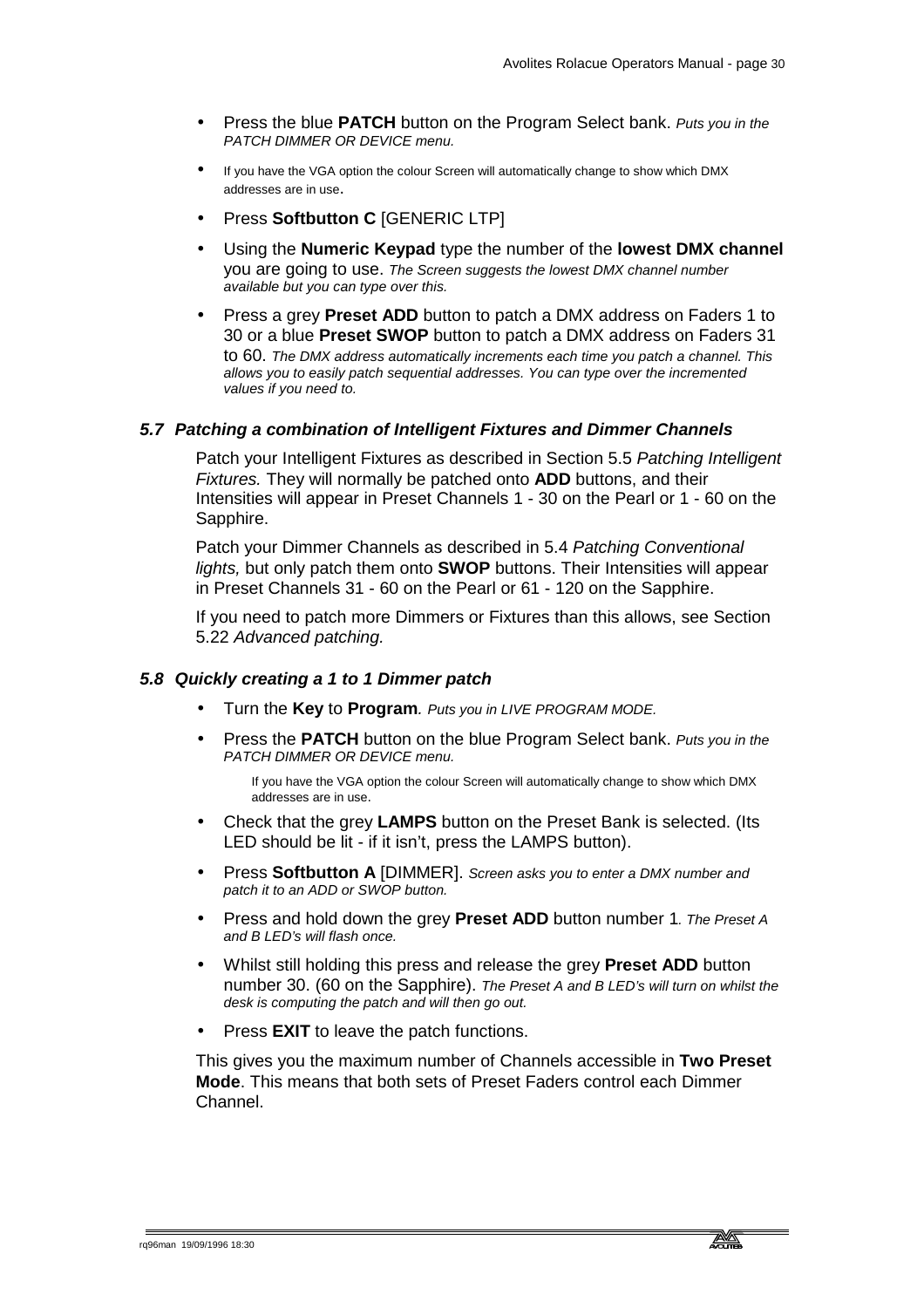If you want to run the desk in **Wide** mode, repeating the above directions on the **SWOP** buttons will 1 to 1 patch Channels 31 - 60 (61 - 120 on the Sapphire) onto the top set of Preset Faders, leaving the original 30 (60) Channels patched on the bottom Preset Faders.

If you need to patch more Dimmers or Fixtures than this allows, see Section 5.22 *Advanced patching.*

# *5.9 Fast patch*

If you wish to patch a number of Dimmers or Fixtures in consecutive order you can do this as follows.

Make sure the desk is loaded with the Fixture type you want to patch, and type in the start address of the lowest Fixture if you have preaddressed the lights.

- Press the **ADD** button of the Handle where you want the first Fixture patched.
- Press the **ADD** button of the Handle where you want the last Fixture patched.
- Release the first button pressed, then the second button. *The desk has patched the selected Fixtures consecutively in the direction of the button presses*.

# *5.10 Patching more than one Dimmer onto a Preset Channel*

The desk will allow you to do this in the normal way. This means that bringing up the Preset Fader will bring up two or more Dimmer Channels. When VIEWING the patch, **View by Channel** will only display one of the DMX Channels on the desk channel, so use **View by DMX** or **Screen 12 (patch by Handles)** to see what you are doing. See Section 9.1 *More about the Screen - using VIEW.*

# *5.11 Patching Dimmer Channels in with Intelligent Fixtures*

Some devices such as par cans with colour changers on them or **VL5TM**  Wash Luminaires use a Dimmer to drive the lamp in the Fixture. In this case you want to be able to patch a Dimmer channel in with the rest of the Fixture so that it can be accessed as one unit.

Just patch the Fixture in the normal way onto a Handle, and the Dimmer channel associated with it onto the same Handle.

# *5.12 Changing the DMX address of patched Dimmers or Fixtures.*

You can repatch the DMX addresses connected to the Handles by repatching the Dimmer or device originally on the Handle but with the new DMX address entered. Any Programming involving the Fixture will be preserved.

# You need a **Personality Disk** with the appropriate **Personality File** on it in the disk drive to do this.

When changing the DMX address of a Dimmer or Intelligent Fixture, if you try to choose a DMX address that is currently in use by a different device type, a warning is given. If you choose to continue with the repatch, the desk will make the patch, and the displaced Fixture that formerly occupied the DMX Address will be **Parked.** The Handle will still exist, but without any DMX Channels patched onto it.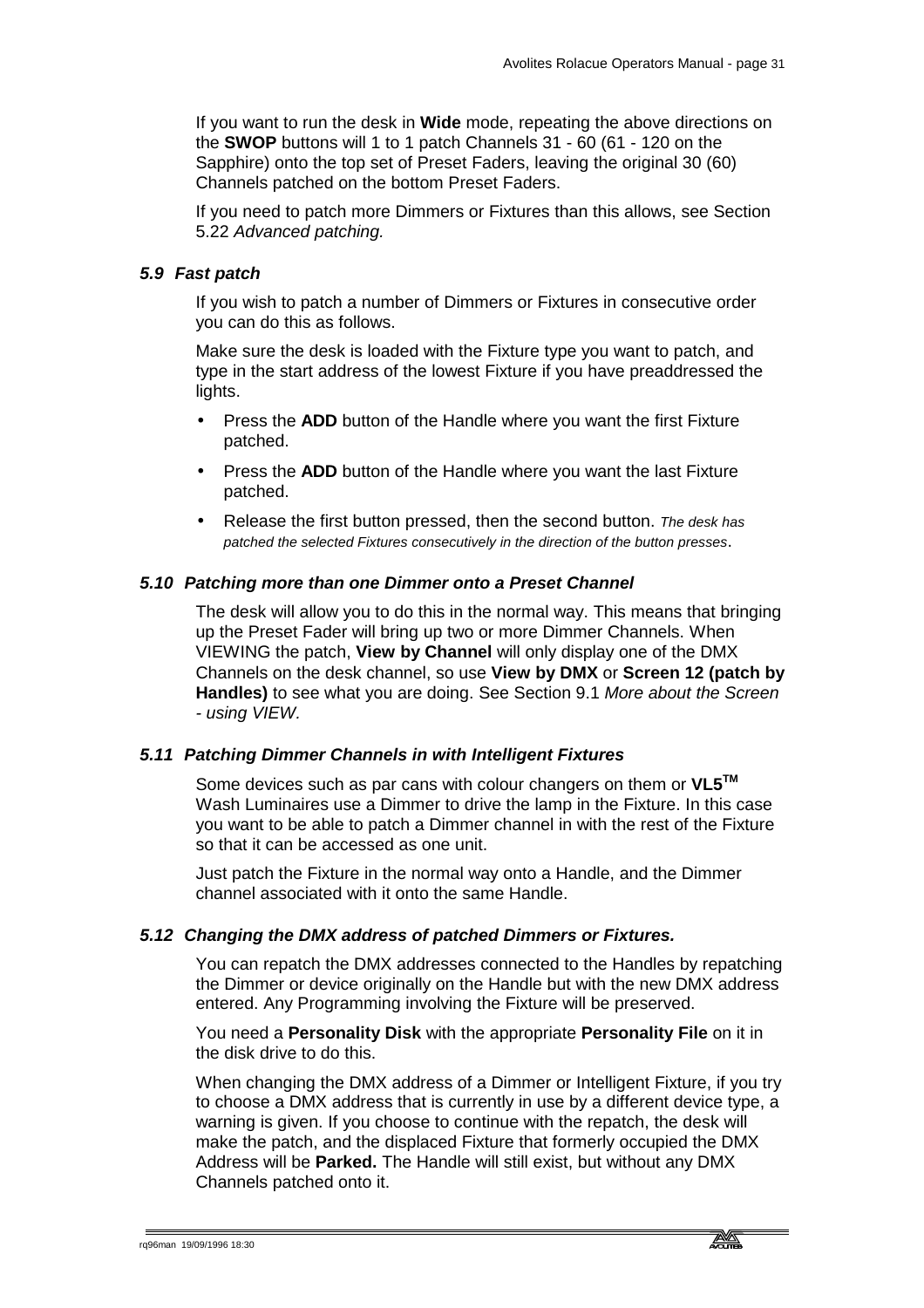The programming associated with the Fixture is preserved, and you need to patch a new DMX address onto the Handle.

If you are changing the DMX address of an Intelligent Fixture, you will be asked to press **ENTER** to confirm the repatch.

⇒ *Remember that patching a Dimmer onto a Handle already occupied by another Dimmer simply adds the new Dimmer to the Handle.* 

# **Do not delete anything or your programming may be lost!!**

#### *5.13 Changing the Handle of a Dimmer or Fixture*

To change the Handle of a Dimmer or Intelligent Fixture, simply patch it again onto another Handle. You will have to press **ENTER** to confirm the move.

# **Changing the Handle of a Dimmer or Intelligent Fixture loses all the Programming for that device.**

#### *5.14 Deleting a DMX assignation*

- Turn the **Key** to **Program***. Puts you in LIVE PROGRAM MODE.*
- Press the **PATCH** button on the blue **Program Select** bank*. Puts you in the PATCH DIMMER OR DEVICE menu.*
- Press the **DELETE** button on the blue **Program Select** bank. *Its LED flashes.*
- Type in the number of the DMX Channel you want to clear.
- Press **ENTER.**
- **Either** type in another DMX address to clear **or** press **EXIT** to quit**.** *Puts you back in the PATCH menu.*

#### *5.15 Deleting a Handle*

- Turn the **Key** to **Program***. Puts you in LIVE PROGRAM MODE.*
- Press the **PATCH** button on the blue Program Select bank*. Puts you in the PATCH DIMMER OR DEVICE menu.*
- Press the **DELETE** button on the blue Program Select bank. *Its LED flashes.*
- Press the **ADD** or **SWOP** button of the Handle you want to clear.
- Press **ENTER.**
- **Either** press another **ADD** or **SWOP** button to clear another Handle **or**  press **EXIT** to quit. *Puts you back in the PATCH menu.*
- ⇒ *Deleting a Handle loses all the Programming associated with it. You should therefore use this function with care!*

#### *5.16 Deleting an entire patch*

Since deleting all the handles loses all the data programmed with them anyway, the best way to do this is to do a **WIPEALL.** See 1.6.1 To do a WIPEALL.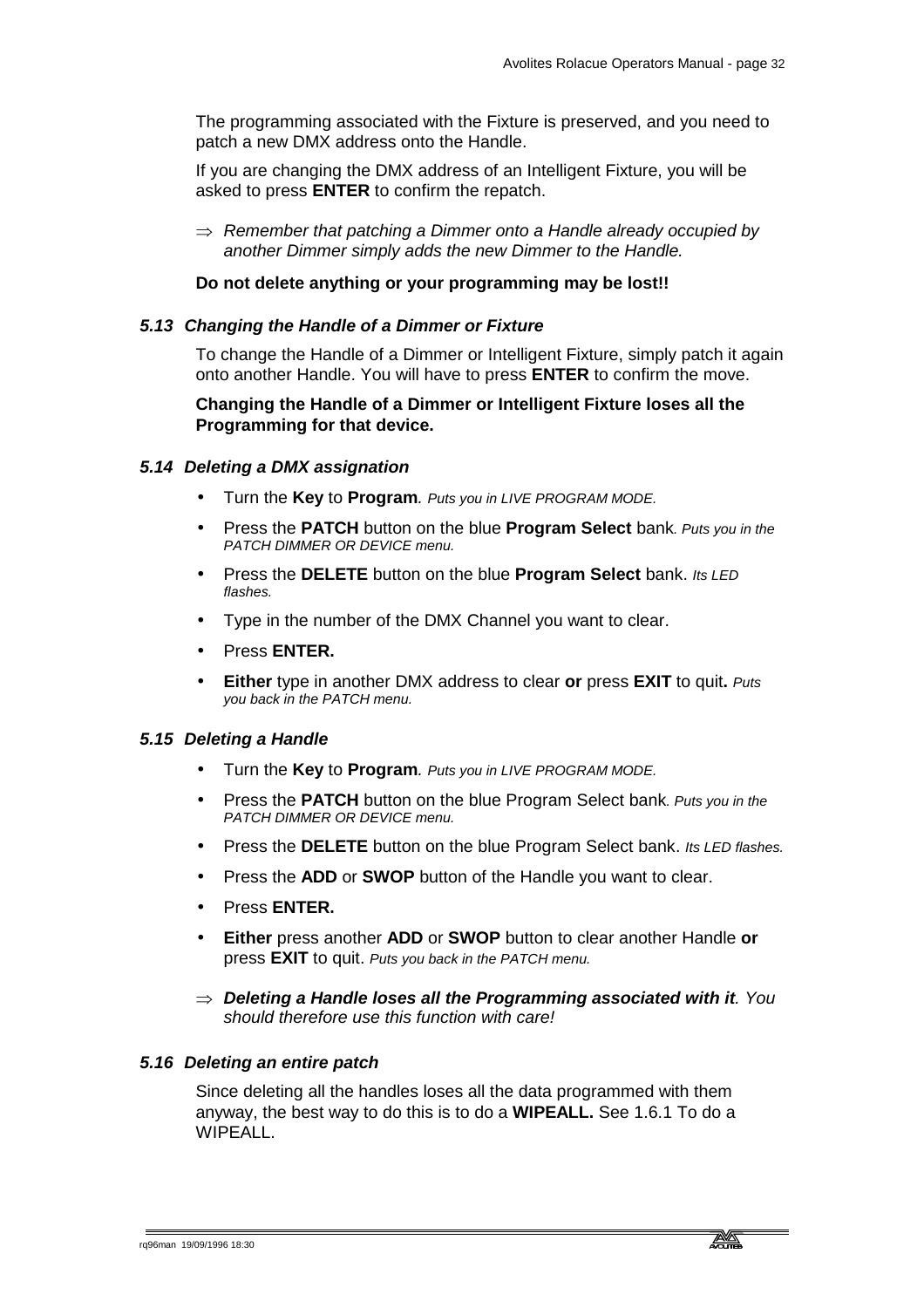# *5.17 Illegal Addresses*

Some Fixtures can only be addressed at certain DMX addresses.

You should check this out before patching by reading the Operators Manual for the Fixture, looking on the back of the Fixture for specific information or asking the manufacturer or dealer for that particular Fixture. See *Appendix 4. Intelligent Fixture Manufacturers* for contact numbers.

Subject to this information being available to Avolites and in the Personality File, the desk will not allow you to patch at an illegal address, by giving the message ILLEGAL ADDRESS, you must now enter another DMX address.

# *5.18 Setting a patch level*

Before patching a Dimmer you can optionally set the patch level.

Once you are in the Dimmer patch menu :

- Press **Softbutton A** [LEVEL = X%]. *You are asked for a percentage level for that DMX Channel.*
- Type in a percentage level and press **ENTER.**

That DMX Channel and all subsequent Channels will be limited to the level entered until you change it again. The default is **100%.**

# *5.19 Setting a Dimmer curve*

Before patching a Dimmer you can optionally set the Dimmer curve.

Once you are in the Dimmer patch menu :

- Press **Softbutton B** [CURVE = X].
- Type in **1, 2** or **3** and press **ENTER.**

Dimmer curve 1 is LINEAR.

Dimmer curve 2 is SQUARE LAW.

Dimmer curve 3 is RELAY.

This DMX Channels and all subsequent ones will keep this Dimmer curve until you change it again. The default is **Linear.**

# *5.20 Reduction Faders*

**Reduction Faders** can be used to temporarily limit the output of a Dimmer. See Section 9.5 *Reduction Faders.*

# *5.20.1 Patching a Reduction Fader*

Reduction Faders are automatically patched onto bank 12 every time a Dimmer is patched onto bank 1. Dimmers patched onto other banks do not automatically have a Reduction Fader patched. These must be patched manually as detailed below.

- Turn the **Key** to **Program***. Puts you in LIVE PROGRAM MODE.*
- Press the **PATCH** button on the blue Program Select bank*. Puts you in the PATCH DIMMER OR DEVICE menu.*
- Press **Softbutton D** [REDUCTION].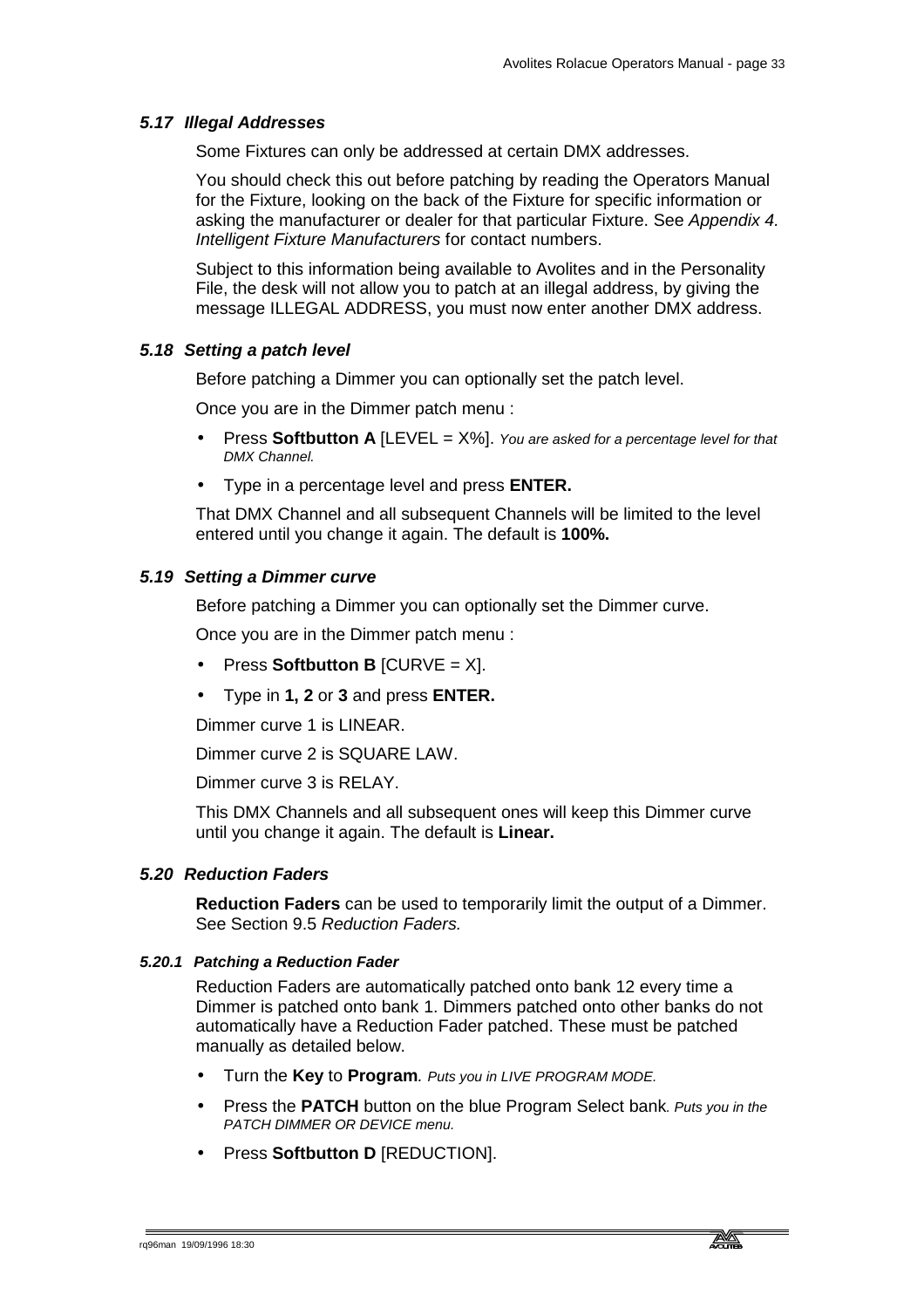- On the **Keypad** enter the DMX number you wish to reduce. *This MUST be an HTP channel or the message REQUEST DENIED will be presented since an LTP channel cannot be reduced.*
- Select the Preset Bank you wish to put the Reduction Fader on.
- Press a Preset **SWOP** or **ADD** button to create the Reduction Fader.
- ⇒ *If you are only using a few Dimmer Channels you can create Reduction Faders on the Preset Faders above the Dimmer Fader, you then have access to the Dimmer Fader and the Reduction Fader simultaneously.*

# *5.21 How many Fixtures or Dimmer Channels can I control?*

#### *5.21.1 Maximum numbers of Intelligent Fixtures?*

There are two restrictions on how many Fixtures can be controlled.

These are :

a) The total number of DMX addresses required, which cannot be more than 512 for either desk.

b) The total number of Intelligent Fixtures which cannot exceed the number of Handles on the desk (30 on the Pearl, 60 on the Sapphire).

This means that you can control up to 30 Golden Scan 3's (which use 6 DMX Channels each) on a Pearl because you have 30 Handles and the total number of DMX Channels required is only 180*,* or you could put up to 60 of them on a Sapphire, because you have 60 handles and the number of DMX Channels is still less than 512.

You can only control up to 25 Cyberlights on either desk, however, because they need 20 DMX Channels each and more than 25 Fixtures will exceed the 512 DMX Channel limit.

See following sections on how to maximise the number of Fixtures and Dimmers that can be patched.

# *5.21.2 Maximum numbers of Fixtures and Dimmers on the same desk*

Provided that you still do not exceed the DMX limit of 512 Channels, you can *also* control the same number of Dimmer Channels as you have handles. The normal limit on a Pearl is therefore 30 Intelligent Fixtures and 30 Dimmer Channels, and the limit on a Sapphire is 60 Intelligent Fixtures and 60 Dimmer Channels.

The Dimmer Channels associated with certain types of Fixtures like **VL5TM** Wash Luminaires and lamps with Colour Changers are counted in with the Fixtures as they will be patched in with the Fixture and do not count towards your Dimmer Channel total. They do count towards the 512 Channel maximum however.

# *5.21.3 The maximum number of Dimmer Channels with no Intelligent Fixtures*

Ideally you will not try to attempt to patch more Dimmer Channels than there are Handles to control them, which gives you the freedom to run in Normal Run mode or Two Preset mode, but if you are confident with the desk you can cheat.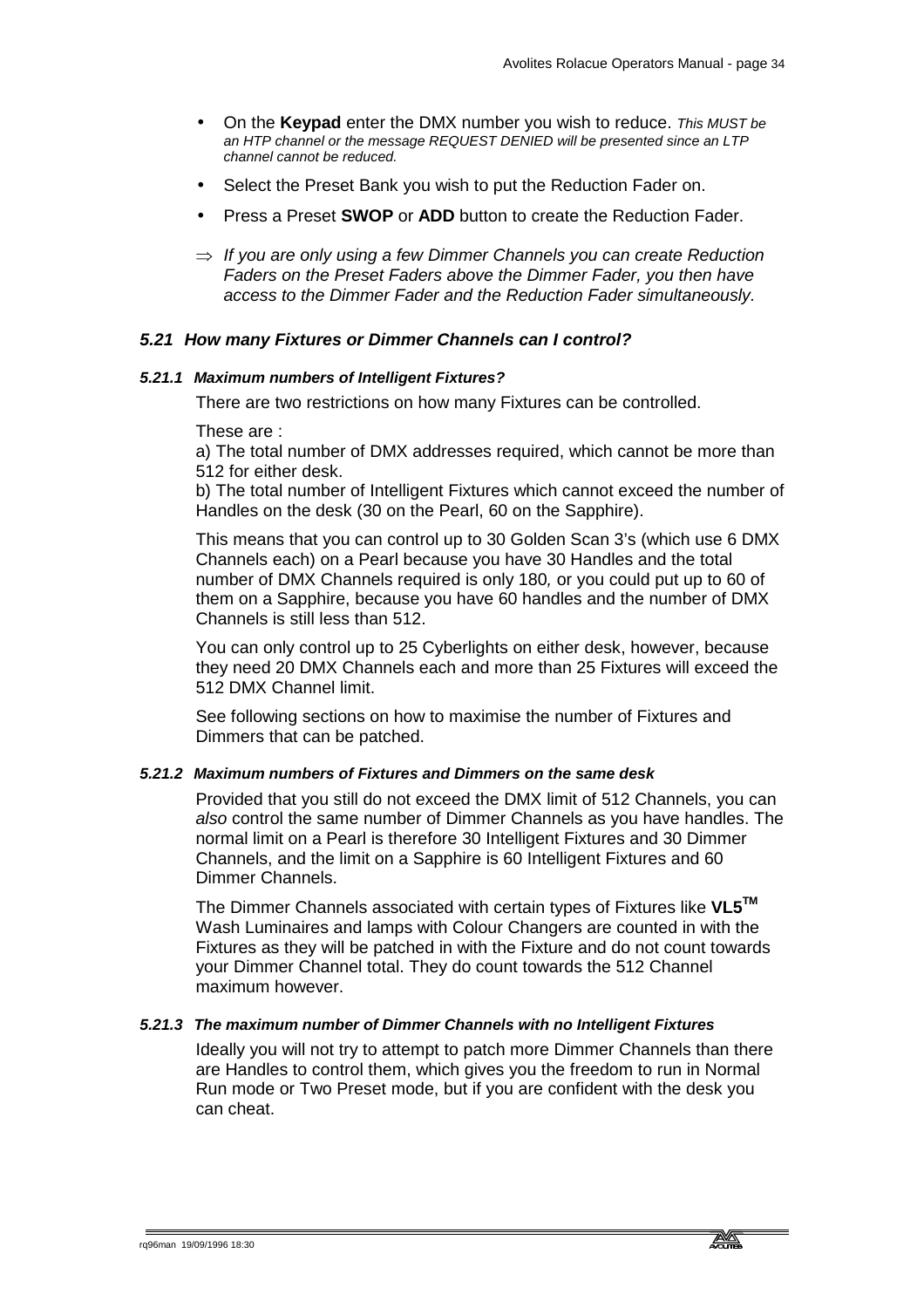Firstly you can run double the amount of Dimmers you control to 60 on the Pearl and 120 on the Sapphire by patching in the LAMPS bank onto both **SWOP** and **ADD** buttons, so you have a different Dimmer Channels on each bank of Preset Faders. The SWOP and ADD buttons will only act as Flash buttons for Channels 1 - 30 on the Pearl and 1 - 60 on the Sapphire and you will no longer be able to run in Two Preset Mode satisfactorily.

If this still isn't enough, you can go one step further. It is not really recommended because it is confusing, and there are other Avolites desks better suited to the task, but it will work, provided you do not exceed the 512 DMX Channel limit.

Having patched 60 (120) Preset Channels onto both sets of Preset Faders in the LAMPS Preset Bank, go to Preset Bank 2, (which normally controls SHUTTER and IRIS functions of Intelligent Fixtures), and patch another 60 (120) Channels in the same way. If that isn't enough, you can go to Preset Bank 3 etc. To access these Channels you will have to change to the correct Preset Bank.

### *5.22 Advanced patching*

#### *5.22.1 Adding more Dimmer Channels around Intelligent Fixtures*

This is for experts only!.

If you have patched 30 Dimmers alongside your Intelligent Fixtures on a Pearl (or 60 on a Sapphire) but you have more Dimmers that you would like to get onto the desk, you can patch them onto any location on any bank that is not already occupied by another DMX channel.

For example, if you have to patch 100 single par cans and 20 Intellabeams onto a Pearl, you can patch all the Intellabeams and 40 of the par cans onto Preset Bank 1. You will have 30 pars on the top Preset Faders and another 10 on the bottom Presets not occupied by Intellabeams.

As the Intellabeams do not have Speed Channels, so you could patch the other 60 Dimmer Channels onto Preset Bank 8. You will have to go to Preset Bank 8 to access these lamps.

### *5.22.2 Using Generic LTP to fake a Personality File*

In an emergency, you can fake a Personality File by patching a Generic LTP Channel with the correct DMX number onto the same Handle on appropriate Preset Banks.

The Fixture should work, but all of its Channels will **not** be recorded in Record by Instrument mode, because the desk thinks that they are all different Fixtures. See Section 6.1 *Recording Modes*.

Some of the other desk functions will not work with 'faked' Personalities, for example Locate Fixture.

### *5.22.3 Customising Personality Files to put Intelligent Fixture Attributes onto different Preset Banks*

It is possible to make special Personality Files which allocate Attributes to vacant Preset Banks.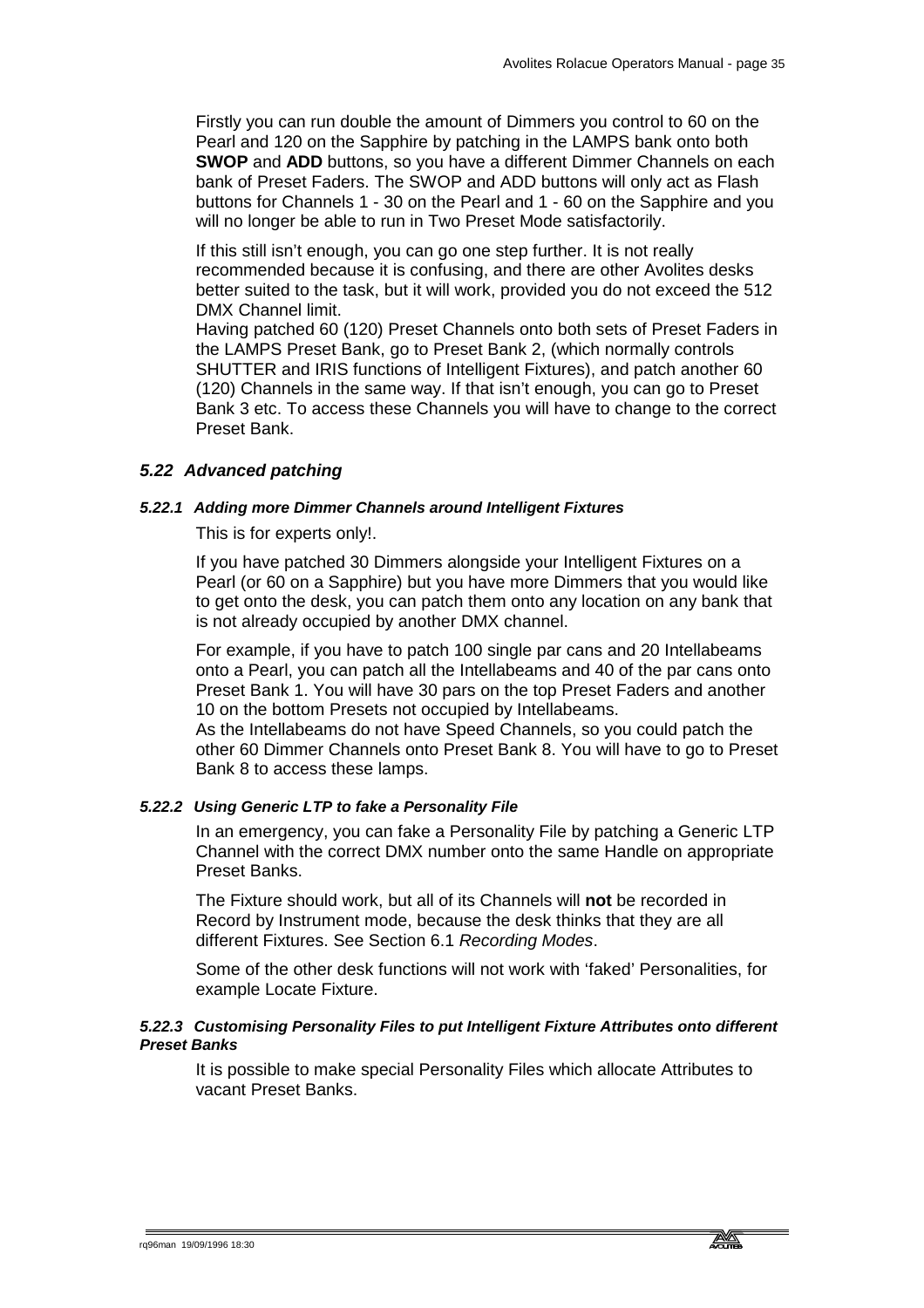For example a par can with a colour changer will only use 2 Channels (Intensity and Colour.) You can create a special Personality file that will allow you to assign Intensity and Colour to Preset Bank 3, where you would normally control Pan and Tilt of a moving Fixture. This would enable you to patch double the normal amount of colour changers.

See the Personality File Programmers Manual for details.

# *5.23 Help and Hints*

**Problem :** *Fixture does not respond correctly, some Channels do not work and others appear on the wrong Preset bank and are labelled incorrectly*.

**Solution :** The Fixture is probably addressed incorrectly. Check the address on the back of the Fixture matches the address it was patched at. Remember some binary DIP switches require you to add 1.

Note that Intellabeams and early Martin Fixtures address from 0 to 511 rather than 1 to 512, so the Fixture address must be set to 1 lower than the desk address.

**Problem :** *DMX instrument does not respond to commands properly, either by flickering or instability of a parameter. (for example The mirror keeps flipping to another position).*

**Solution :** DMX not correctly terminated or try altering the DMX transmission rate by adjusting User Setting 14. See Section 11.14 *Setting 14. FRAME + (X) mcS.* 

**Problem :** *None of the Fixtures are responding.*

**Solution 1 :** Try terminating the DMX line - you need between 100 and 1000 ohms between pins 2 and 3 of the last Fixture in the DMX chain. **Solution 2:** Check that the desk is outputting DMX using a DMX tester / receiver.

**Solution 3:** Connect one Fixture to the desk and set its start address to 001. Remove the DMX output cable from this Instrument to isolate it from the rest of the rig. Patch DMX 001 to 030 onto Preset Faders 1 to 30 as you would patch dimmers. Raise and lower these Playback Faders try to get a response from the Attributes of your Fixture. In this way you should be able to eliminate or identify the following possible problems :

- Incorrect addressing of Fixtures

- Wrong Personality File being used

- Channels on the Fixture that may need to be Inverted before Locate Fixture can be used

- A bad cable or Fixture elsewhere in the rig corrupting the data stream.

Once you get one Fixture working, you can gradually add the rest of your rig **all** at address 001. They should all do the same as the first Fixture when you bring up the DMX Channels.

You can now re-address the rig and patch them, ensuring you use the correct Personality File. Other problems may be associated with the Fixture itself. See *Appendix 4. Intelligent Fixture Manufacturers* for a list of contact numbers.

# **6. Programming Memories**

This section assumes that you have devices patched on your Rolacue, and that you are comfortable controlling them.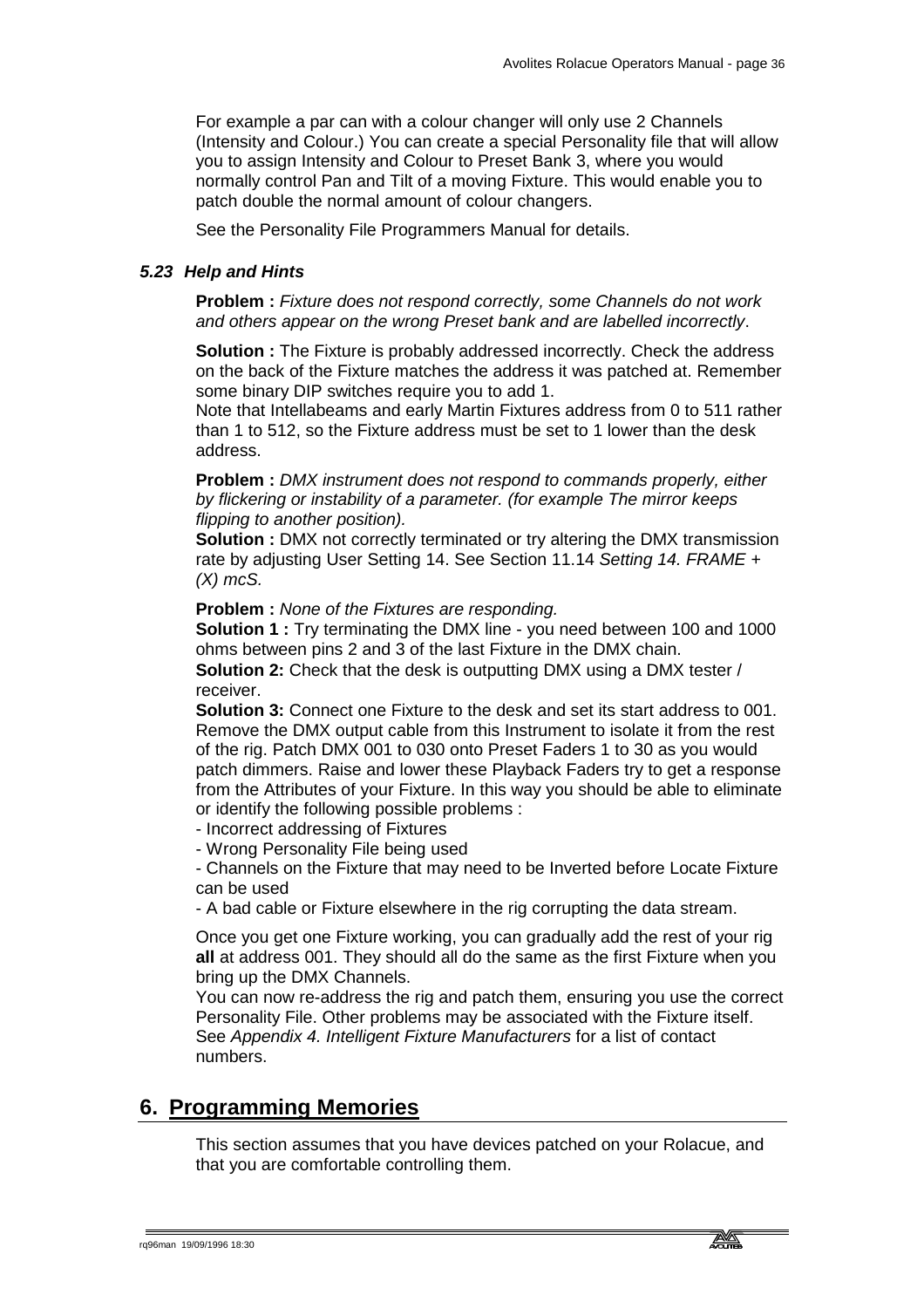# *6.1 Recording Modes*

These are different recording modes set in the USER SETTINGS menu. Which ever mode is active when you Record or Edit a Memory or Chase is the mode in which the Edits will be stored.

## *6.1.1 Record by Instrument*

In this Mode, if you access **any** of the **LTP** Channels of a Fixture, **all** of the LTP Channels of that Fixture will be put into the Programmer and stored into any Memories or Chases programmed.

**HTP** Channels record as seen.

## *6.1.2 Record by Channel*

Only Channels which have been edited are put into the Programmer.

This means that you can make Chases, for example, which have only Intensity and Colour information in them. Because they have no Pan or Tilt data, they will run the colour Chase over the Pan and Tilt settings from another Memory or Chase.

# *6.1.3 Record all Channels*

This mode records into every Chase Step and Memory the current state of every DMX Channel on the desk. This mode may not produce the results you expect, as recalling a Memory will reset every Channel on the desk to the value it had when that Memory was recorded, even the Channels you could not see.

This Mode also eats up a lot of the desk storage memory.

Use with care!!

### *6.2 Programming a Memory*

Check you are in the correct Recording Mode before you start. See Section 6.1 *Recording Modes.*

- Turn the **Key** to **Program.** *Puts you in LIVE PROGRAM MODE menu.*
- Press **CLEAR** to clear the Programmer. (See 1.5 *The Programmer* for more details.)
- Make sure all the **Master Faders** are at **full** and all the **Playback Faders** are at **zero.**
- Create the scene you wish to record by going into each **Preset Bank** to access the Attributes you require. Use **Wheels** or **Preset Faders** or any combination of these to get the look on stage that you want to record. Alternatively use a **Preset Focus** to create a look. See Chapter 8 *Preset Focuses.*
- Turn the **Roller** to the page you wish to record onto.
- Select **Roller Page** one, two or three. On the Pearl, use the **Roller Page Buttons** located to the left of the Roller. On the Sapphire, use **Softbutton G** followed by typing **1,2 or 3** on the **Keypad***. There is no need to press ENTER.*
- Press the blue **MEMORY** button on the Program Select bank. *Its LED will light.*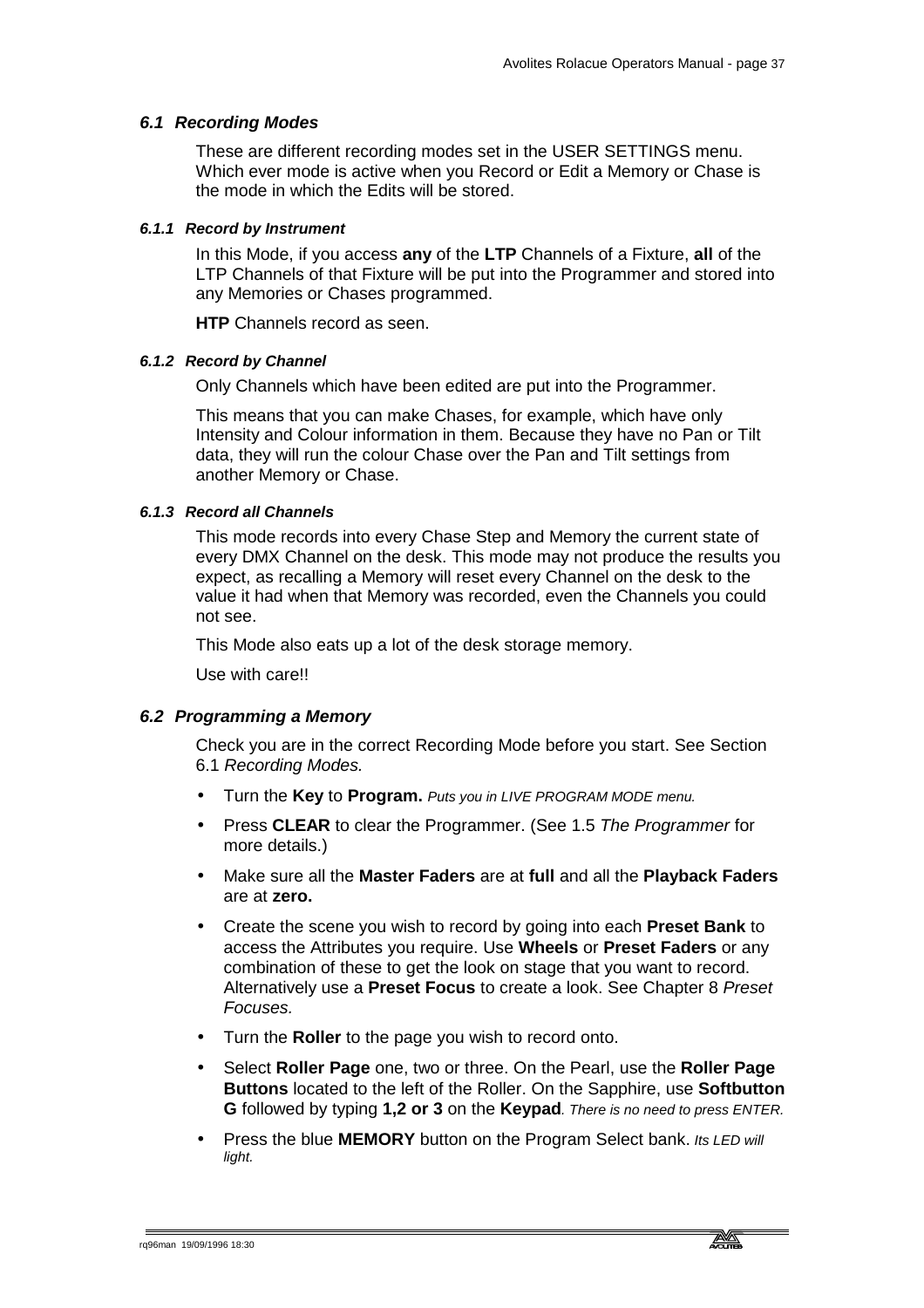- Press the **SWOP** button of the Playback Channel you want to record the Memory onto. *The Memory is now recorded. The LED on the Playback Channel will light to indicate it has something recorded on it and the LED on the MEMORY button goes out.*
- Press **CLEAR** to clear the Programmer.
- ⇒ *If the Playback Fader is raised, you must lower it before you raise it again to recall the Memory.*

**It is very important to get into the habit of pressing CLEAR. You may end up recording Channels into your next Memory or Chase which you do not intend.**

### *6.3 Using the TIMES menu*

You may want your Memory to have Fade Time information programmed into it.

- Record the scene you want as a normal Memory. See Section 6.2 *Programming a Memory* above.
- Press **Softbutton C** [EDIT TIMES].
- **Either** press the **ADD** or **SWOP** button of the Playback Fader of the Memory you wish to add Timing to, **or** type in the Playback Fader number and press **ENTER**.

There are six **Timers** on the TIMES menu.

**A Memory can only have FADE times. Putting values in WAIT times will have no effect.** 

# *6.3.1 Fade In Time*

The **Fade In** time is the time it will take the **HTP Channels** to fade in when the Memory is activated.

# *6.3.2 Fade Out time*

The **Fade Out** time is the time it will take the **HTP Channels** to fade out when the Memory is deactivated.

# *6.3.3 LTP Fade Time*

The **LTP Fade** is the time it will take of all the Fading **LTP Channels** to complete their crossfade.

See Section 4.4 *INSTANT and FADING Channels*.

# *6.3.4 Entering a Fade time*

You can enter different times for each timer using its **Softbutton.**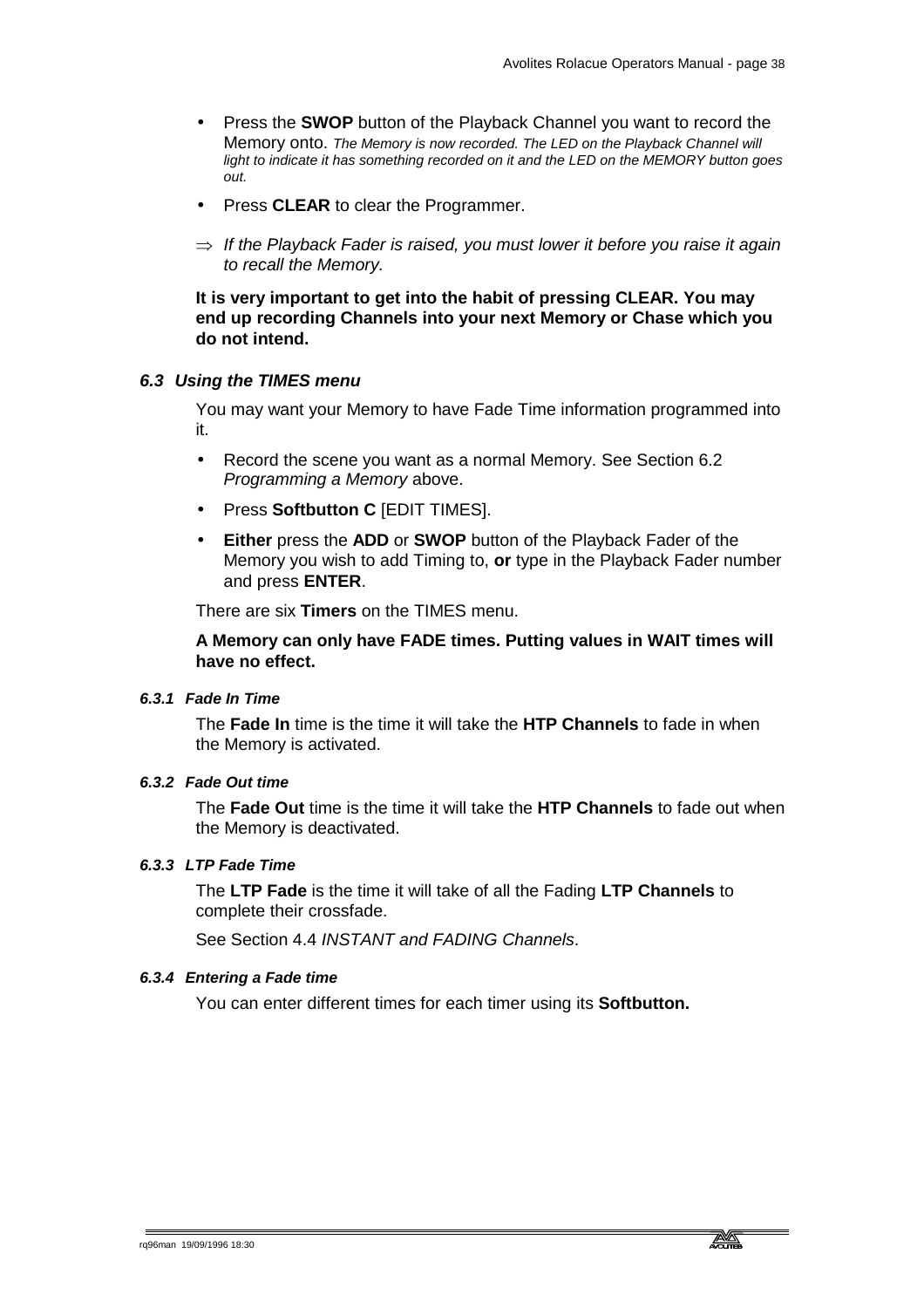**Softbutton A** [WAIT IN] **Softbutton B** [WAIT OUT] **Softbutton C** [FADE IN] **Softbutton D** [FADE OUT] **Softbutton E** [LTP FADE] **Softbutton F** [LTP WAIT] **Softbutton G**  $[MODE = (X)]$ 

Under each Softbutton label on the Screen is the time for that Timer.

The time can range from tenths of a second to 12 hours.

• Set each time by entering the time on the **Keypad** and pressing the appropriate **Softbutton**. Use the decimal point to separate hours, minutes, seconds and fractions.

For example

To set a time of 45 minutes : Press **4 5 . .** then the **Softbutton** requiring the time.

To set a time of 1 minute 10 seconds : Press **1 . . 1 0** then the **Softbutton [** A - F**]**

To set a time of half a second (0.5 seconds) : Press **. 5** then the **Softbutton [** A - F**]**

• Press **ENTER** to record the Times.

# *6.3.5 Memory Mode Softbutton*

There are three **Memory Modes** available; called 0, 1 and 2.

The Memory must be replayed in Memory Mode 1 or 2 for the Times to be effected. Entering Memory Times automatically sets the Memory Mode to 1.

You can change the Memory Mode by pressing **Softbutton G** [MODE = (X)] to cycle through the Modes. Press **ENTER** to save a change.

See Section 6.4 *Memory Modes* below.

### *6.4 Memory Modes*

Memories can be replayed in one of three ways. The method of replay is called the **Memory Mode**. The Memory Mode is stored when the Memory is programmed. Different Memories can have different Memory Modes.

The **Memory Modes** are numbered **0**, **1** and **2**.

These work as follows :

# *6.4.1 Memory Mode 0*

This is the basic Memory. **A new Memory defaults to Memory Mode 0**.

**HTP Channels** are controlled by the Fader level. ie. There is no Timing associated with the Memory.

**LTP Channels** are activated as the Fader moves above the **Trigger Point**.

⇒ *Mode 0 has the fastest SWOP and ADD button responses.*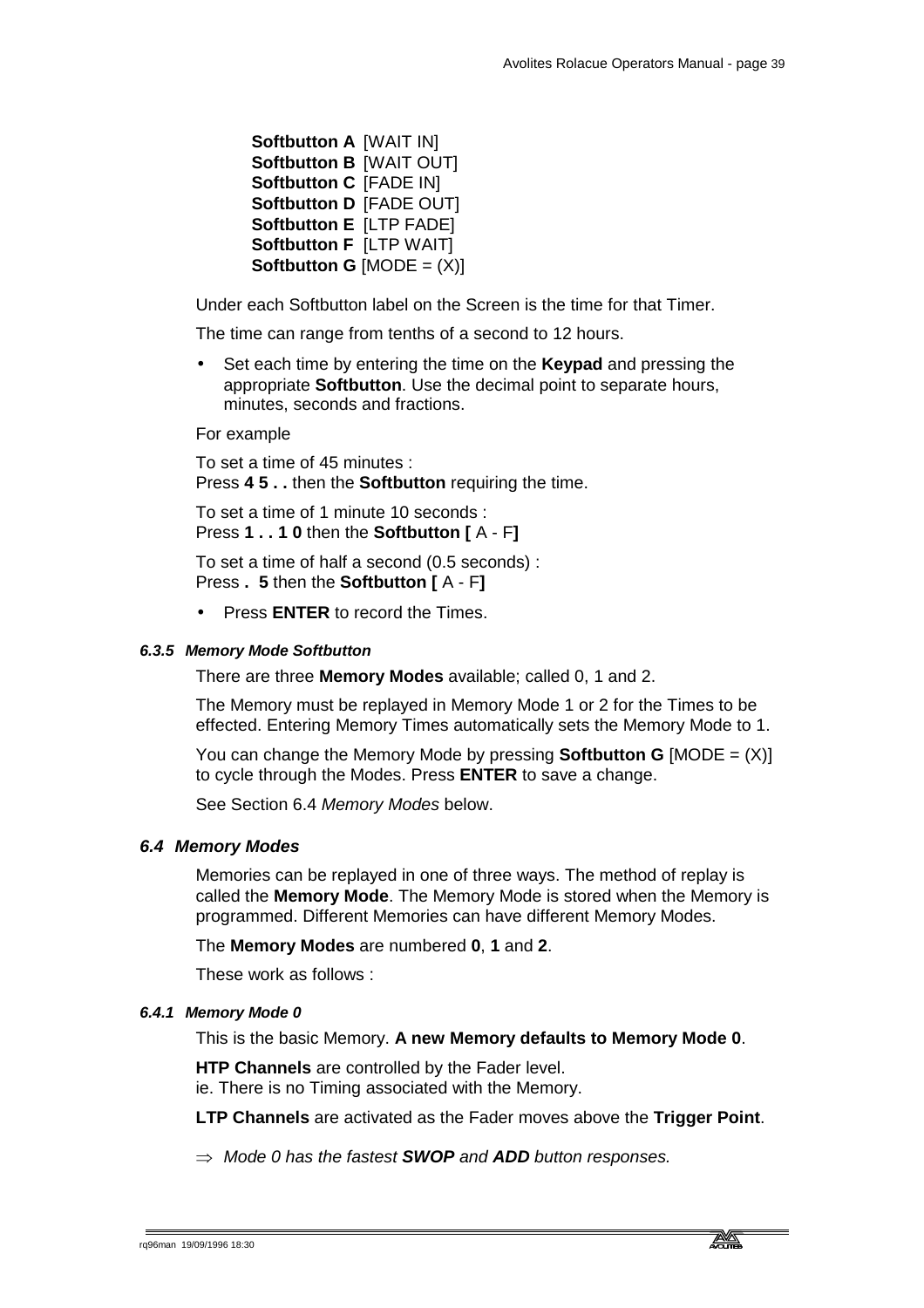#### *6.4.2 Memory Mode 1*

This Mode allows Fade times as programmed in the EDIT TIMES menu. (See Section 6.3 *Using the TIMES menu*.)

**Entering Memory Times to a Memory automatically sets the Memory Mode to 1**.

**HTP Channels** fade up using the **Fade In** time when the Playback Fader is moved in the up direction or a Playback SWOP or ADD button is pressed.

**HTP Channels** fade out using the **Fade Out** time when the Playback Fader is moved in the down direction or a Playback SWOP or ADD button is released.

**LTP Channels** are triggered when the Fader moves above the **Trigger Point**.

> The trigger point can be set from the **USER SETTINGS** menu. See Sections 11.2 *Memory Fader ON* and 11.3 *Memory Fader OFF*.

⇒ *Use Mode 1 when you wish HTP Channels to fade up and down in their programmed time as you move the Fader*.

## *6.4.3 Memory Mode 2*

In this Mode :

**HTP Channels** fade up using the **Fade In** time when the Playback Fader is moved in the up direction or a Playback SWOP or ADD button is pressed.

**HTP Channels** fade out using the **Fade Out** time when the Playback Fader is moved in the down direction or a Playback SWOP or ADD button is released.

**LTP Channels** are controlled by the **PLAYBACK FADER POSITION**.

⇒ *Use this mode to control LTP Channels with the Fader. It is useful if you wish to change between two colours, or move to a particular pan and tilt position and then back again.* 

# **When using this mode you should make sure that any fade is complete before changing direction of the Fader, otherwise the Fixtures may not return to the correct position**.

⇒ *To make Fixtures follow Fader movement precisely you should record LTP FADE times of zero.* 

# *6.4.4 Changing Memory Modes*

Memory Modes are changed in the EDIT TIMES menu. (See Section 6.3.5 *Memory Mode Softbutton).*

Press **ENTER** to store changes to the Memory Mode.

#### *6.5 Using the ADD and SWOP buttons with Memory modes*

The **Playback ADD** and **SWOP** buttons mimic Playback Fader movement. Pressing the **ADD** button is equivalent to moving the Fader up to full, and releasing the **ADD** button is the same as moving the Fader down to zero.

The **SWOP** button is similar except all other Preset and Playback Faders are taken to zero (using times specified) except the Swopped Fader.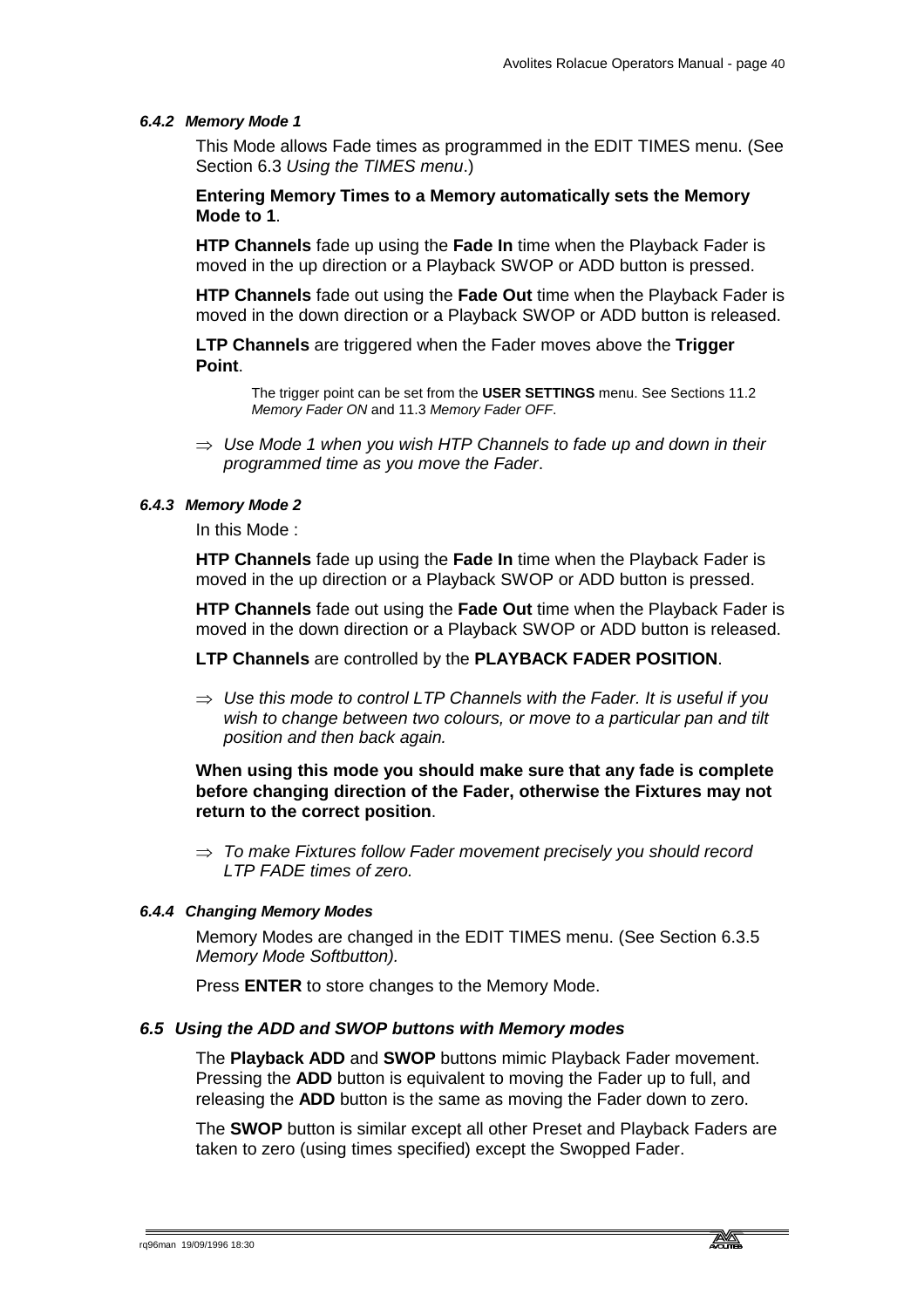#### *6.6 How Playback Faders run timed Memories*

In all Memory Modes that use a time (Memory Modes 1 and 2), the Playback Fader level controls the percentage of the fade time that will run.

For example if a Playback Fader with a 10 second fade time is stopped at 30%, the timer will perform a 3 second fade to 30% of its level and then stop.

If the Fader is moved to **Full**, the Memory will continue to fade in over 7 seconds.

If the Fader is moved to **Zero**, the Memory will fade back out in 3 seconds.

## *6.7 Editing a Memory*

Check you are in the correct Recording Mode before you start. See Section 6.1 *Recording Modes.* 

- Turn the **Key** to **Program.** *Puts you in LIVE PROGRAM MODE menu.*
- Make sure all the **Master Faders** are at **full** and all the **Playback Faders** are at **zero** except the Playback Fader of the Memory you wish to edit.
- Create the scene you wish to record by raising **Preset Faders.**
- Press **CLEAR**. *This ensures there are no Channels in the Programmer from previous edits which will otherwise be recorded into the Memory when it is edited*.
- **Lower channel levels** by matching a Preset Fader with the recorded level, then moving the Fader down, or connect the Wheel to the Channel(s) you wish to change and use it alter the levels. *When the Fader is matched an 'm' will appear between the channel number and the channel level on the Screen*.

**Raise channel levels** by moving the Preset Fader up or using the Wheels as described above.

- Press the blue **MEMORY** button on the Program Select bank. *Its LED will*  light up. The LED of the Memory you are editing will not be lit as it already has something *programmed on it.*
- Press the **SWOP** button of the Memory Playback Channel you were editing. *The Memory is now recorded. The LED on the MEMORY button goes out.*
- Press **CLEAR** to clear the Programmer. (See 1.5 *The Programmer* for more details.)

The Playback Fader retains all the information from the original Memory, except the Channels which have been changed. These are updated using the new Edits.

If the Playback Fader is raised, you must lower it before you raise it again to recall the Edited Memory.

If you wish you may now alter the MEMORY MODE or the FADE TIMES. (See Section 6.3 *Using the TIMES menu*.)

You can also use Preset Focuses to edit memories. This is described in Chapter 8 *Preset Focuses*.

# *6.8 Copying a Memory*

The word COPY means two things when COPYING a Memory (or Chase).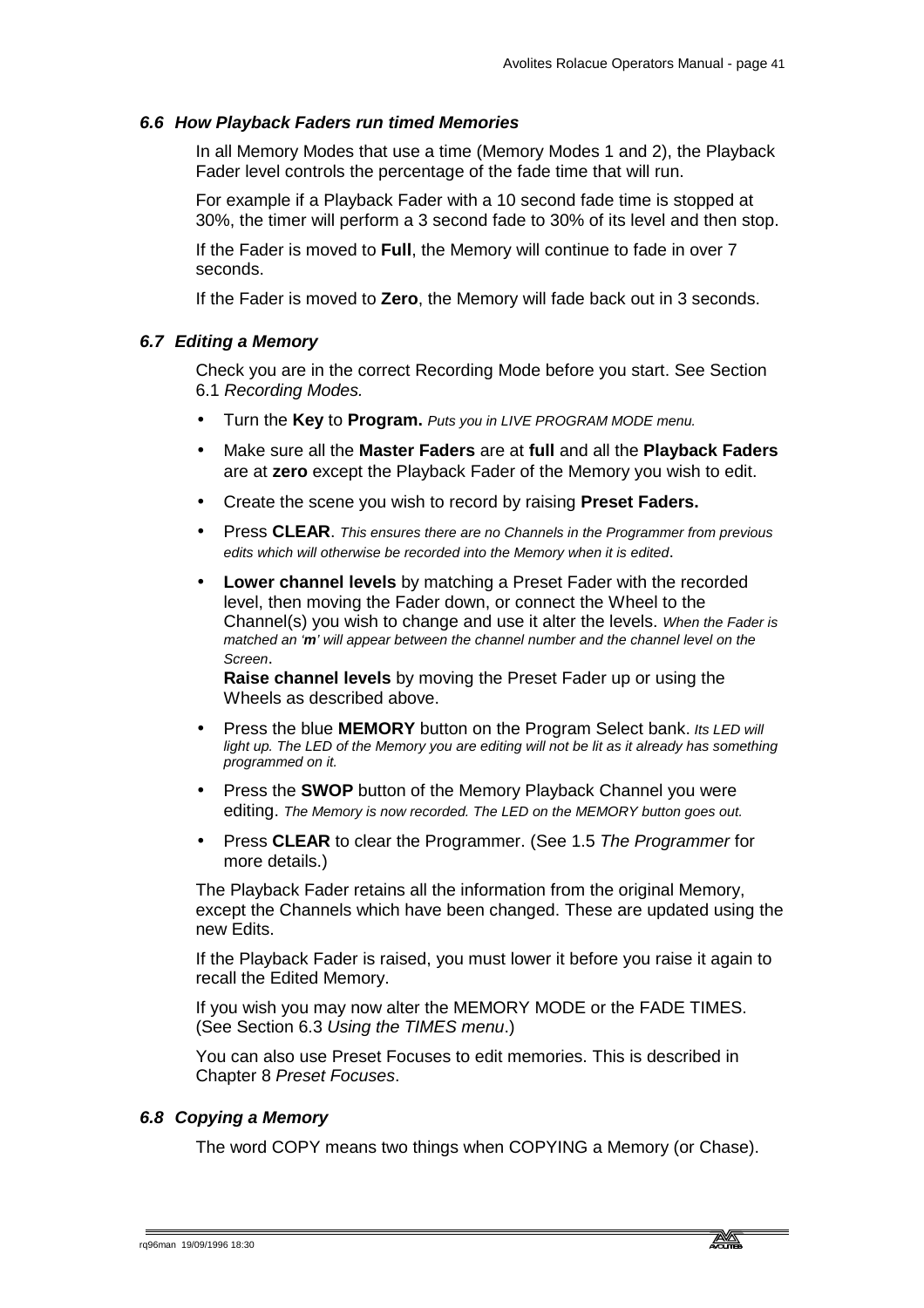It means that the original Memory is replicated, but it also means that all the replicas and the original are linked, and **changing ANY of the linked Memories changes ALL of them**. Deleting a Copy does not affect the other replicas.

To Copy a Memory :

- Press and hold down the grey ADD button of the Memory you wish to Copy. *You are asked to press a Playback SWOP button*.
- Press the SWOP button of the Playback Channel you wish the Copy to occupy. *You can change Roller Pages or Facets if you need to while the ADD button is still held down*.

Linked Copies can be replayed and edited like any other Memory, but any changes will affect **ALL** the Linked Memories.

# *6.9 Photocopying or Duplicating a Memory*

If you want to duplicate a Memory (or Chase), but don't want it Linked to any other Memory, use **Photocopy** on the Pearl, **DUPLICATE** on the Sapphire**.** 

- Turn the **Key** to **Program.** *Puts you in LIVE PROGRAM MODE menu.*
- Press the blue **PHOTOCOPY (DUPLICATE)** button on the Program Select bank. *Its LED will light up*.
- Press and hold down the grey **ADD** button of the Memory you wish to Photocopy. *You are asked to press a Playback SWOP button*.
- Press the **SWOP** button of the Playback Channel you wish the Photocopy to occupy*. You can change Roller Pages or Facets if you need to while the ADD button is still held down*.

# *6.10 Deleting a Memory*

- Turn the **Key** to **Program.** *Puts you in LIVE PROGRAM MODE menu.*
- Press the blue **DELETE** button on the Program Select bank. *Its LED will light up*.
- Press the Playback SWOP button **TWICE** of the Memory you want to delete. *The DELETE LED will go out, and so will the LED on the Playback Channel you just deleted, indicating that it is now empty*.

### *6.11 Previewing a Memory*

To see the output of a Memory in Program or Run mode :

- Press the **VIEW** button.
- Press the **SWOP** button of the Memory you want to **VIEW***. The Playback Fader does not have to be up*.
- You can step through the Preset Banks and see the desk outputs for each Attribute for the VIEWED Memory.
- Press **EXIT** to quit.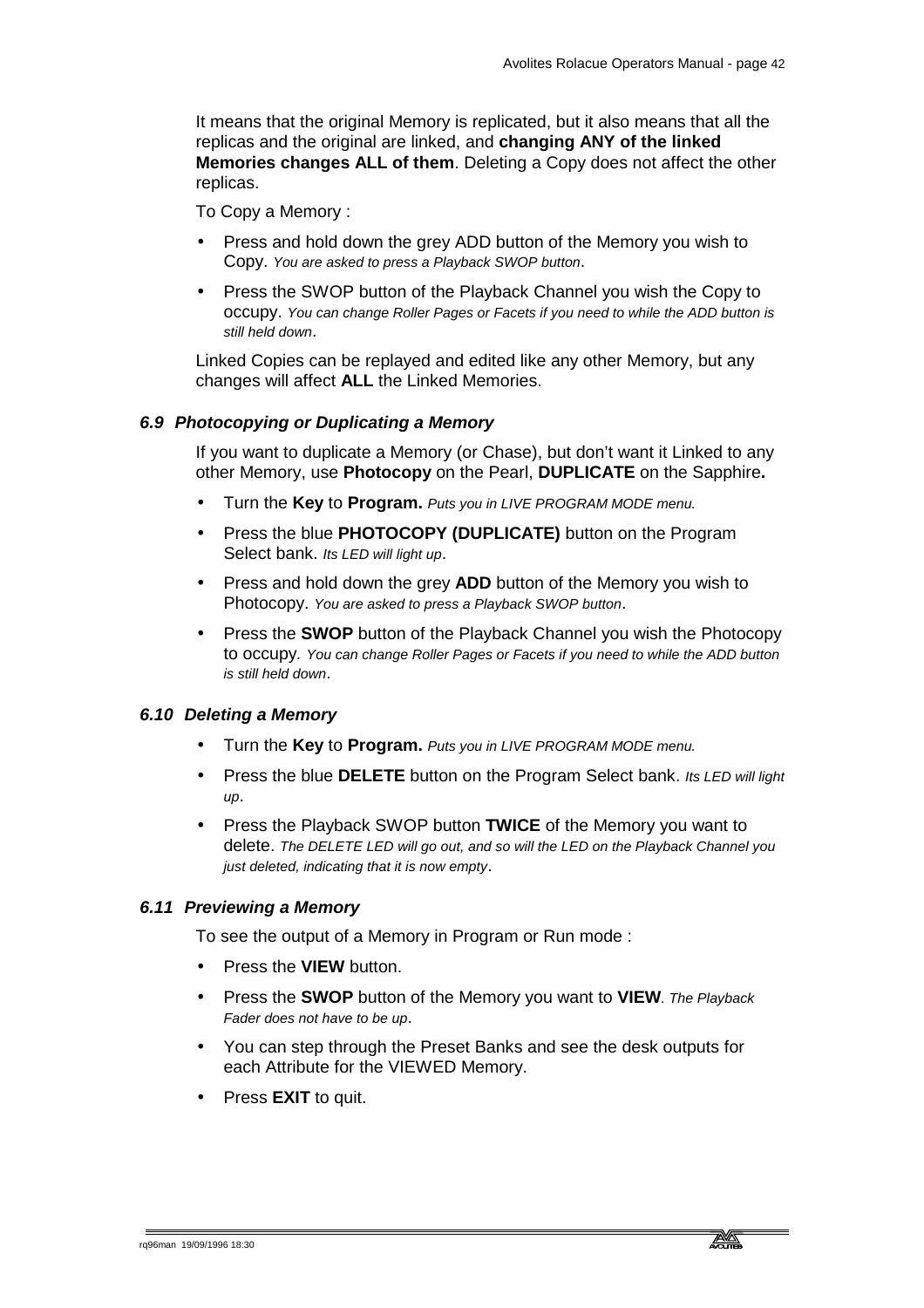# *6.12 Using INCLUDE to program a Memory*

As discussed in Section 4.3, *How HTP and LTP Channels are recorded* LTP Channels output from the Playback area will not record in a new Memory (or Chase Step) because they are not in the Programmer.

To put all the Channels from a Memory or Chase Step into the Programmer to record elsewhere, you can use **Include.** 

- Turn the **Key** to **Program.** *Puts you in LIVE PROGRAM MODE menu.*
- If you want to Include a particular Chase Step, run the Chase and Stop it on the step you want to **Include**.

Otherwise if its Playback Fader is **down,** or the Playback Fader is **up** and the Chase is running, you will Include the last complete step of the Chase that was run.

- Press the blue **MEMORY** button on the Program Select bank. *Its LED will light up*.
- Press **Softbutton D** [INCLUDE A MEMORY OR CHASE STEP]. *You can Include more than one Memory or Chase Step by repeating this step as many times as you wish.*
- Press the **Playback SWOP** button of the Memory or Chase step you wish to Include. *The Memory or Chase Step is put into the Programmer, and the Included scene is added to the output.*
- Make any further changes required for the Memory, then record it in the normal way.

# *6.13 Using the RECORD STAGE function*

### *6.13.1 Using Record Stage to build a Memory*

**Record Stage** puts all the **HTP** Channels at the level at which they are currently seen on stage into the Programmer to be recorded into a Memory or Chase.

### **This does not put LTP Channels into the Programmer.**

- Turn the **Key** to **Program.** *Puts you in LIVE PROGRAM MODE menu.*
- Set up the stage look you wish to record.
- Press the blue **MEMORY** button on the Program Select bank. *Its LED will light up*.
- Press **Softbutton A** [PRESS TO RECORD STAGE].
- Make any further changes required for the Memory, then record it in the normal way.

### *6.13.2 Recording HTP Channels as seen on stage into a Memory being edited*

**HTP Channels** are **only** recorded into a Memory which is being edited if they have been turned on in the Programmer.

There may be occasions when it is desirable to take the HTP Channels being output and record all of these into a previously recorded Memory. You can do this using **Record Stage**.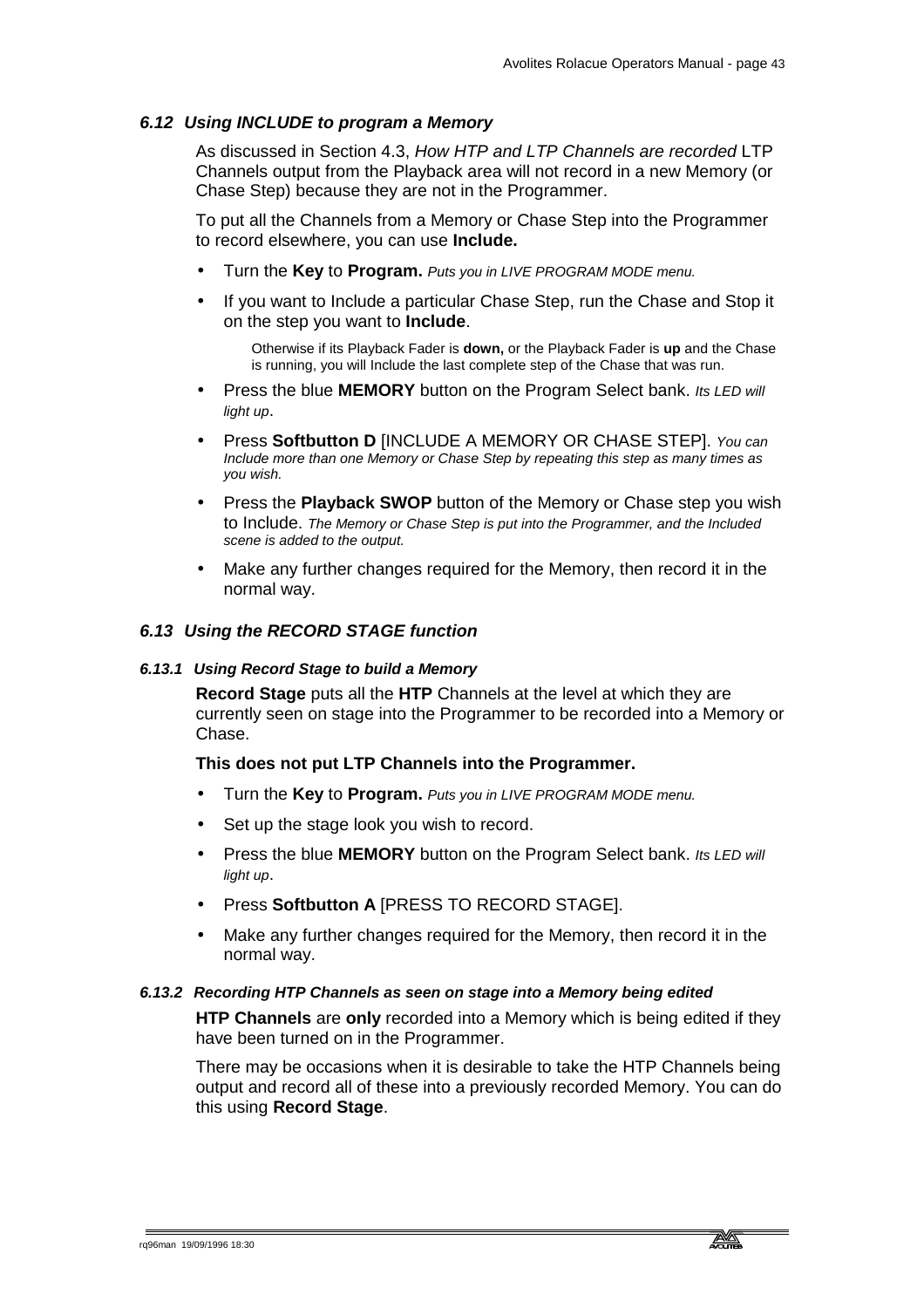Typically this can be used to reduce the level of all the HTP Channels in a particular Memory. The Playback Fader for that Memory is put up at the correct level, and the output recorded back into the Memory itself at the new level.

Another use is for this function is to incorporate one Memory into another existing Memory, at the level that is being output.

- Turn the **Key** to **Program.** *Puts you in LIVE PROGRAM MODE menu.*
- Set up the stage look you wish to record.
- Press the blue **MEMORY** button on the Program Select bank. *Its LED will light up*.
- Press **Softbutton A** [PRESS TO RECORD STAGE].
- Re-store the Memory you are Editing in the usual way.
- ⇒ *Remember the edits recorded into a Memory are not made active on that playback until the Memory Fader is taken down and raised again, in some cases it may be useful to lower and raise the playback before pressing clear, therefore making the edits active.*

# *6.14 Recording and recalling Memories on the Graphics Tablet and Stage Remote*

Memories can be recorded directly from the Graphics Tablet. See Section 14.9.3 *Record Memory* in the Graphics Tablet chapter*.* 

Memories can replayed directly from the Stage Remote. See Section 15.4 *Using the Remote to recall a Memory* in the Stage Remote chapter.

## *6.15 Help and Hints*

**Problem :** *Memory does not replay after programming.* **Solution :** Press the **CLEAR** button, or turn the **Key** to **Run.** 

**Problem :** *Programmed Memories have disappeared.* **Solution :** Check that you are on the correct Roller Page.

**Problem :** *Some HTP Channels do not replay*. **Solution :** Check that they have not been reduced in the Reduction bank. See Section 9.5 *Reduction Faders*.

**Problem :** *Some Channels on Moving Lights do not replay*. **Solution :** They probably have not been recorded. If you are using **Record by CHANNEL** then you must edit each channel that is to be recorded to put it in the Programmer. This means that you must access each one and do something to it, even if it is only reasserting the level it is currently at. See Section 6.1 *Recording Modes.*

**Problem :** *The Presets, Wheel and Tablet do not output to the stage. Playbacks work correctly.*

**Solution :** Check you have not selected BLIND mode. See Section 9.6 *Programming in BLIND mode*.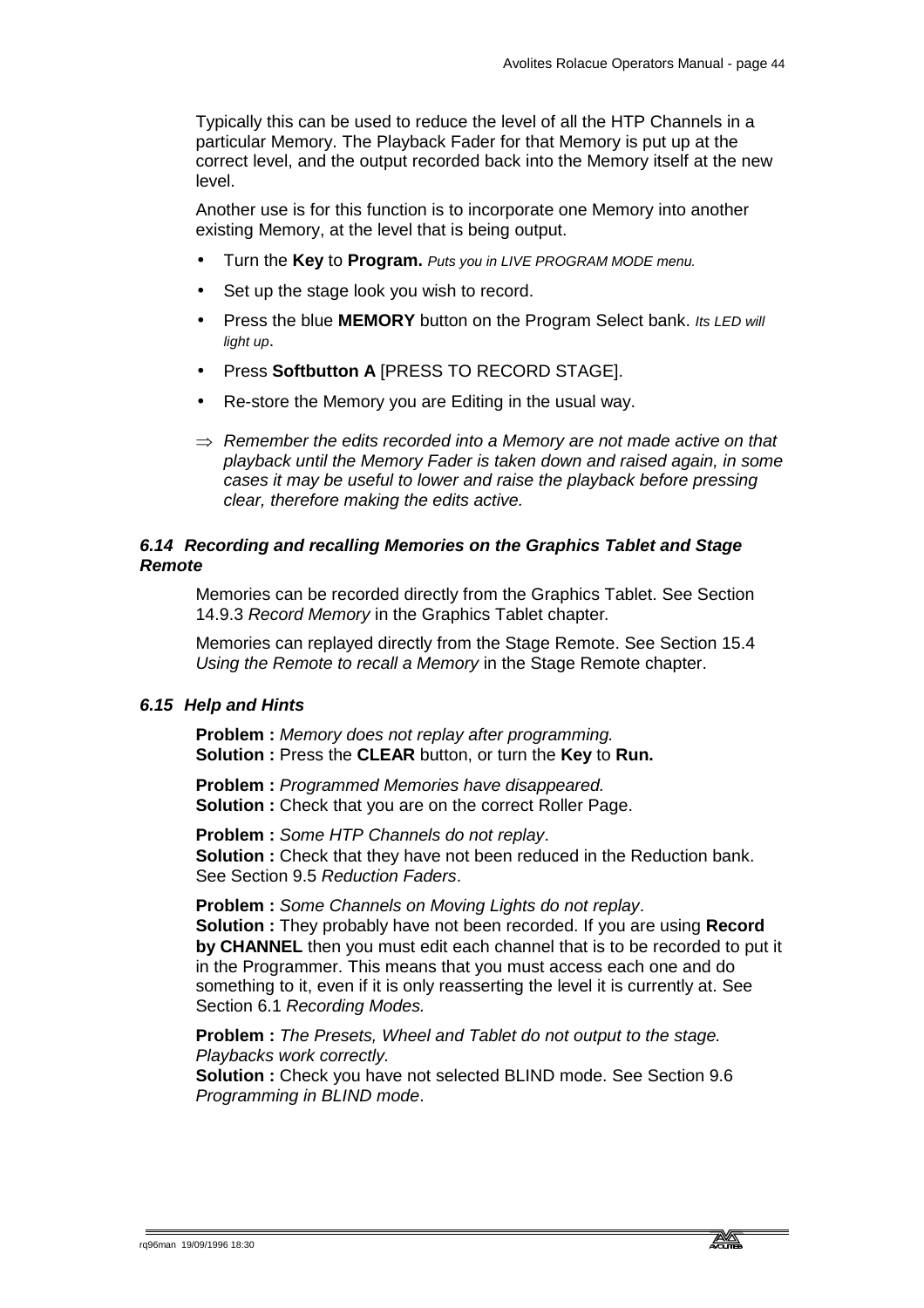# **7. Programming Chases**

This section assumes that you have devices patched on your Rolacue, and that you are comfortable controlling them.

# *7.1 Recording Modes*

These are different recording modes set in the USER SETTINGS menu. Which ever mode is active when you Record or Edit a Memory or Chase is the mode in which the Edits will be stored.

## *7.1.1 Record by Instrument*

In this Mode, if you access **any** of the **LTP** Channels of a Fixture, **all** of the LTP Channels of that Fixture will be put into the Programmer and stored into any Memories or Chases programmed.

**HTP** Channels record as seen.

### *7.1.2 Record by Channel*

Only Channels which have been edited are put into the Programmer.

This means that you can make Chases, for example, which have only Intensity and Colour information in them. Because they have no Pan or Tilt data, they will run the colour Chase over the Pan and Tilt settings from another Memory or Chase.

#### *7.1.3 Record all Channels*

This mode records into every Chase Step and Memory the current state of every DMX Channel on the desk. This mode may not produce the results you expect, as recalling a Memory will reset every Channel on the desk to the value it had when that Memory was recorded, even the Channels you could not see.

This Mode also eats up a lot of the desk storage memory.

Use with care!!

### *7.2 Programming a Chase*

- Turn the **Key** to **Program.** *Puts you in LIVE PROGRAM MODE menu.*
- Press **CLEAR** to clear the Programmer (See Section 1.5 *The Programmer* for more details).
- Make sure all the **Master Faders** are at **full** and all the **Playback Faders** are at **zero.**
- Turn the **Roller** to the page you wish to record onto.
- Select **Roller Page** one, two or three. On the Pearl, use the **Roller Page Buttons** located to the left of the Roller. On the Sapphire, use **Softbutton G** followed by typing **1,2 or 3** on the **Keypad***. There is no need to press ENTER.*
- Press the blue **CHASE** button on the Program Select bank. *Its LED will light up and you can see which Playback Faders are free because their SWOP button LED's will flash.*
- Press the flashing **SWOP** button of the Playback Channel you want to record the Chase onto. *All the other Playback Fader LED's will stop flashing.*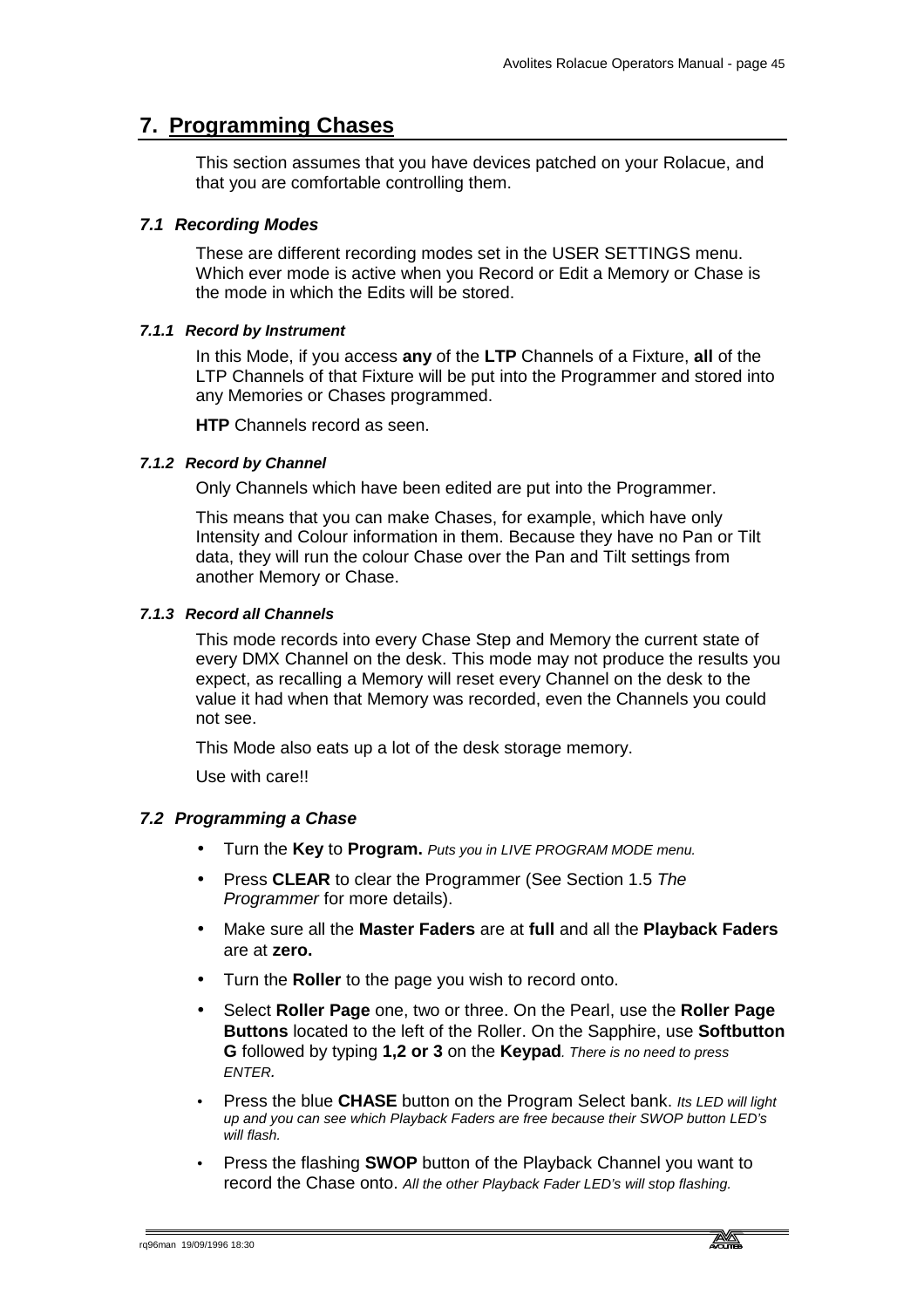- Create the scene you wish to record by going into each **Preset Bank** to access the Attributes you require. Use **Wheels** or **Preset Faders** or any combination of these to get the look on stage that you want to record. Alternatively use a **Preset Focus** to create a look. See Chapter 8 *Preset Focuses.*
- Press the flashing **SWOP** button of your Playback Channel to record the step. *The prompt line on the Screen tells you your next step number.*
- Repeat the previous two directions for as many steps as you wish to record. *There is no limit to the number of Chase steps provided that there is enough storage memory left in the desk.*
- Press the **CHASE** button again. *The Chase is now recorded. The LED on the*  Playback Channel will light to indicate it has something recorded on it and the LED on the *CHASE button goes out.*
- Press **CLEAR** to release Channels from the Programmer.

If the Playback Fader is raised, you must lower it before you raise it again to recall the Chase.

**It is very important to get into the habit of pressing CLEAR. You may end up recording Channels into your next Memory or Chase which you do not intend.**

### *7.3 Connecting a Chase*

You can alter aspects of the Chase by **CONNECTING** it.

- Turn the **Roller** to the correct position and select the **Roller Page** of the Chase you wish to **Connect**.
- Raise the Chase **Playback Fader** above the **Trigger Point***. This is the point at which the Chase will start to run*.
- Press the blue **CONNECT** button in the Sequence Control area*. The LED's of all the Chases on this page of the Roller will flash.*
- Press the **SWOP** button of the Chase you want to Connect. *The Chase LED's stop flashing.*

We say the Chase is now **CONNECTED.**

### *7.4 Adjusting the Speed and Crossfade of your Chase*

**Connect** the Chase. You can now control the **Speed** and **Crossfade** times of your Chase using the two **Wheels** on the Pearl. On the Sapphire, the **EDIT** button toggles the single Wheel between Speed and Crossfade control.

- **Connect** the Chase as described in Section 7.3 *Connecting a Chase*.
- Sapphire only: The **EDIT** button toggles the **Wheel** between Speed **(Wheel A** mode) and Crossfade (**Wheel B** mode). Move the Wheel as required. *The Speed or Crossfade time is displayed on the LCD Screen*. Pearl only :

Move **Wheel A**, the **Speed** Wheel to speed up the sequence*. The Speed is displayed on the LCD Screen in the Wheel A Screen Wheel display box*. Move **Wheel B**, the **X fade** Wheel to change the cross fade between each step. *The cross fade percent is shown in the Wheel B Screen Wheel display box.*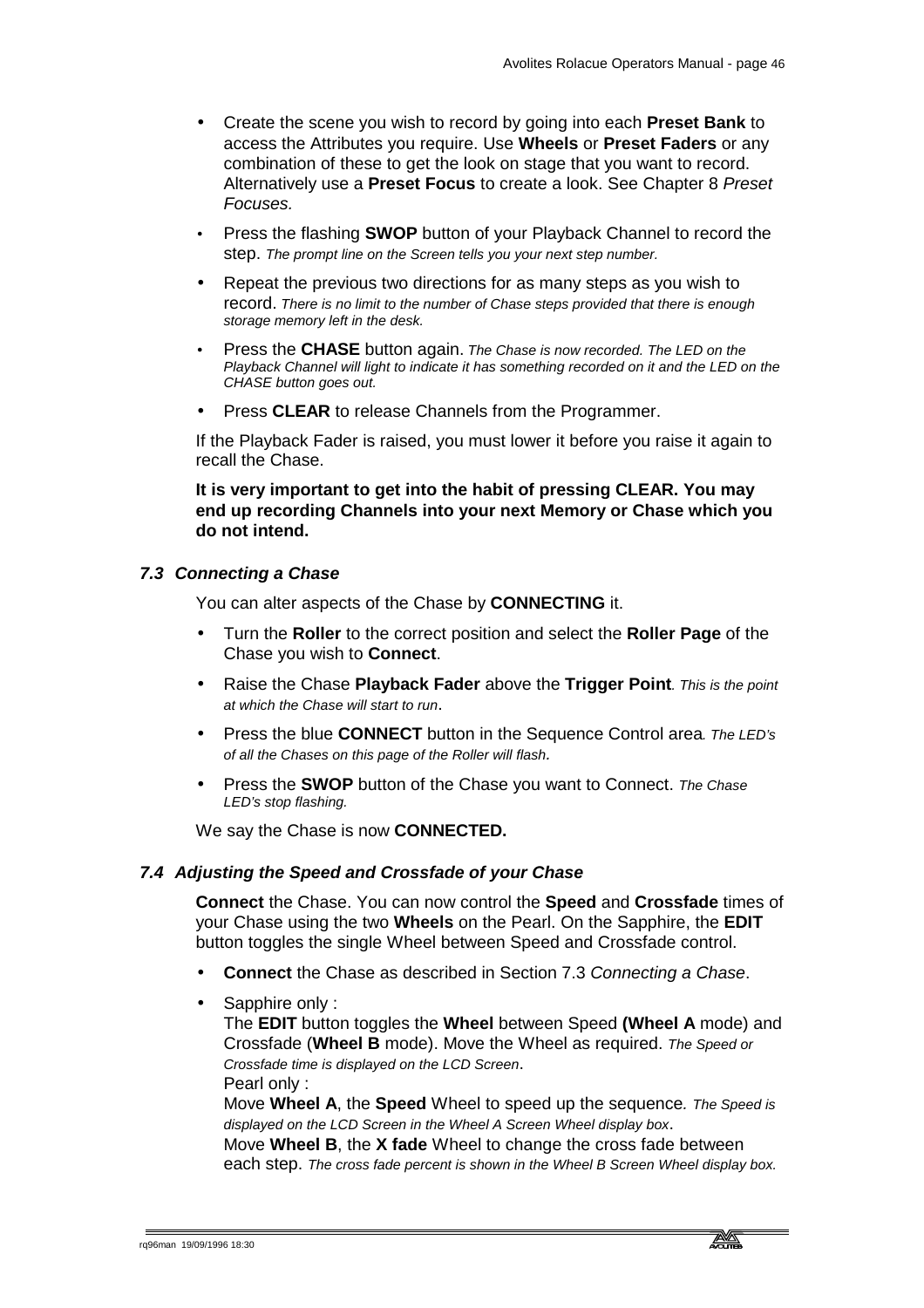⇒ *User Setting 13 selects the display to show Beats Per Minute or time in Seconds. See Section 11.13* Setting 13. SPEED IN SECONDS / BPM*.* 

A 0% crossfade means the steps will snap and FF% means the steps will Crossfade, such that at the end of the fade the next step will immediately start.

# *7.5 Stopping and Starting your Chase*

The **STOP** and **GO** buttons stop and start a **Connected** Chase.

# *7.6 Stepping through a Chase*

The **STOP** button also steps on through a stopped Connected Chase.

**Stepping through a Chase does not replay any Timings recorded in the Chase.**

# *7.7 Changing the direction of a Chase*

You can change the direction of a **Connected** Chase by using the three **Arrow Keys** at the bottom of the **Sequence Control** area. The **Right** and **Left Arrows** send the Chase **Forwards** and **Backwards** respectively, and the **Double-Ended Arrow** makes the Chase **Bounce** backwards and forwards, with the Right or Left Arrow indicating which direction it is currently going in.

# *7.8 Automatically connecting to a Chase*

It may be useful to always have the Chase controls connected to the most recently replayed Chase. **User Setting 9** gives you this option and is set or cleared as follows :

- Turn the **Key** to **Program.** *Puts you in Live Program Mode menu.*
- Press **Softbutton B** [USER SETTINGS]. *Puts you in the User Settings Menu.*

Use the **Up** and **Down Cursor Keys** to move up and down the Menu to **Autoconnect** option (Setting 9).

Use the **Left** and **Right Cursor Keys** to toggle between **YES** and **NO (ENABLE AND DISABLE** on the Sapphire)**.**

Enabling the **Chase Autoconnect** means that the most recently replayed Chase will automatically be Connected to the Wheel(s).

As you change pages on the Roller, the most recently Connected Chase on each page will Autoconnect.

Use this Mode for fast access to Chases as they are replayed.

# *7.9 Putting Times into Chases*

You may want your Chase to have Fade Time information programmed into it. There are two ways of doing this.

### *7.9.1 Global times Chases*

**Global times** set **Fade** and **Wait** parameters which are applied to steps in a Chase. Chase steps which use Global times are called **Simple Steps.**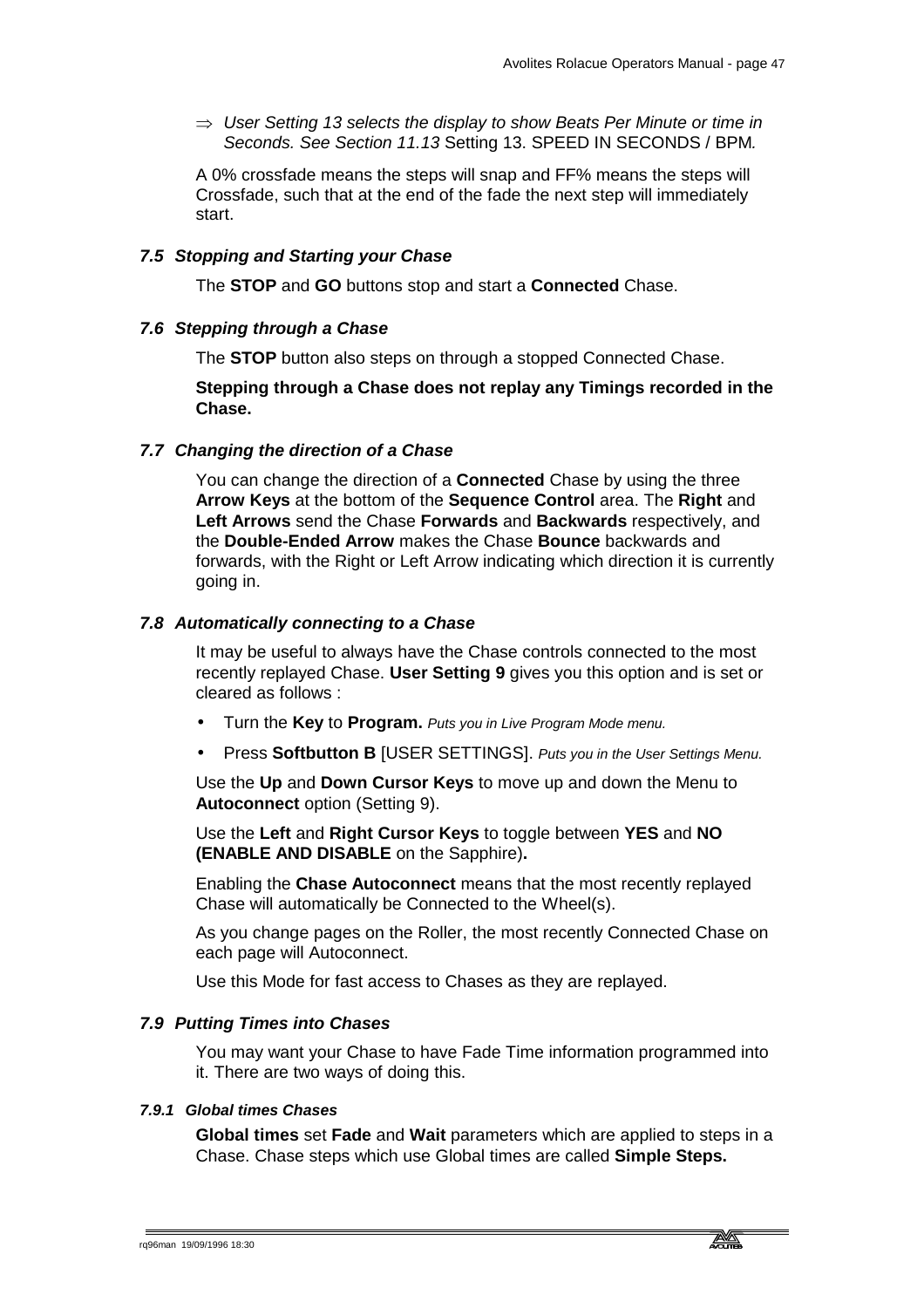**Global Times** can either be entered by using the **Wheels** as described in Section 7.4 *Adjusting the Speed and Crossfade of your Chase*, or using the EDIT TIMES menu from the Live Program menu. When the EDIT TIMES menu is used in this way, it is called the Global Times menu. See Section 7.10 *The EDIT TIMES menu*.

# *7.9.2 Individual Step Times Chases*

**Individual Step Times** set **Fade** and **Wait** parameters which are applied to individual Chase steps. Chase steps which use Individual Step times are called **Complex Steps.** 

These are entered using the **EDIT** menu in the Sequence Control area while editing a Chase Step, then accessing the TIMES menu. This is called the **Individual Step Times** menu. See Section 7.10 *The EDIT TIMES menu.*

If the **Wheels** or **Global Times** menu are subsequently used to change the Times or Crossfades of a Chase with Complex Steps, the time differential between the times of the steps is maintained until they hit zero or full.

⇒ *This may not give you the desired result, so it is better to change the Individual Step times by editing the Chase and entering new values for the steps that need changing.* 

# *7.9.3 Building a Chase with Simple and Complex Steps..*

You can combine Simple and Complex steps in a single Chase. Complex Steps will behave as described above if a Wheel is moved or a new Global Chase Time is entered and Simple Steps will take these new Global times directly for their timing.

# *7.10 The EDIT TIMES menu*

There are six **Timers** on the TIMES menu. Chases can use all of them.

## *7.10.1 Wait In Time*

This is the amount of time that elapses when a Step starts before a **Fade In** starts.

### *7.10.2 Wait Out Time*

This is the amount of time that elapses once a Step has completed its Fade In before its **Fade Out** starts.

# *7.10.3 Fade In Time*

The **Fade In** time is the time it will take the **HTP Channels** to fade in when the Step is activated.

### *7.10.4 Fade Out time*

The **Fade Out** time is the time it will take the **HTP Channels** to fade out when the Step is deactivated.

# *7.10.5 LTP Fade Time*

The **LTP Fade** is the time it will take of all the Fading **LTP Channels** to complete their crossfade.

See Section 4.4 *INSTANT and FADING Channels.*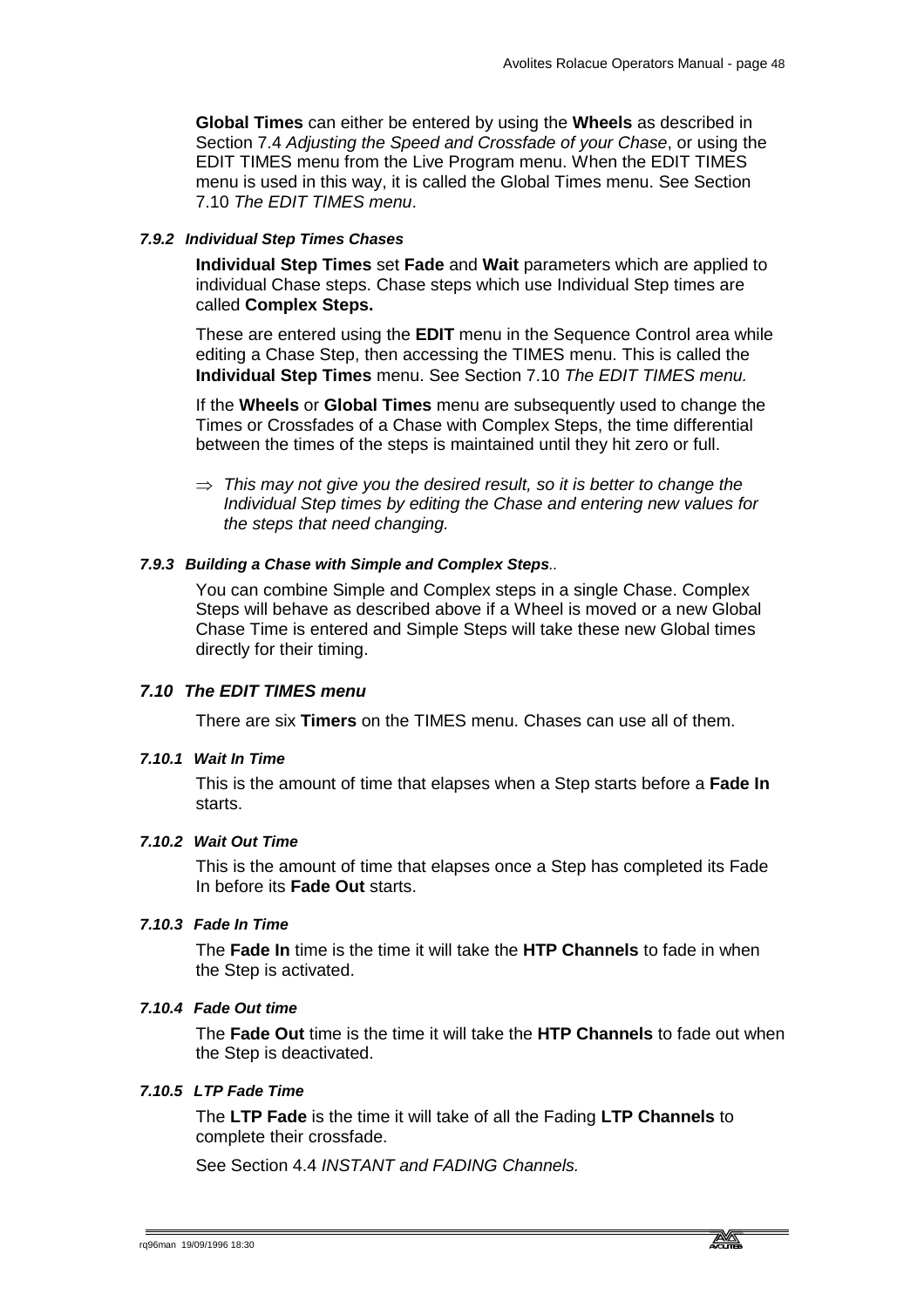#### *7.10.6 LTP Wait time*

This is the amount of time that elapses when a Step starts before an LTP Fade starts.

#### *7.10.7 Link ON or OFF*

Linked Chase steps automatically run on one from the next. If you **Unlink** any steps, the Chase will stop at the Unlinked Step, and you have to press the **Playback ADD** button or the **GO** button to restart the Chase.

You must have the Chase Connected to restart it using the **GO** button.

# *7.10.8 Entering a Fade or Wait time*

You can enter different times for each timer using its **Softbutton.**

**Softbutton A** [WAIT IN] **Softbutton B** [WAIT OUT] **Softbutton C** [FADE IN] **Softbutton D** [FADE OUT] **Softbutton E** [LTP FADE] **Softbutton F** [LTP WAIT] **Softbutton G** [LINK = ON / OFF]

Under each Softbutton label on the Screen is the time for that Timer.

The time can range from tenths of a second to 12 hours.

• Set each time by entering the time on the **Keypad** and pressing the appropriate **Softbutton**. Use the decimal point to separate hours, minutes, seconds and fractions of a second.

For example

To set a time of 45 minutes : Press **4 5 . .** then the **Softbutton** requiring the time.

To set a time of 1 minute 10 seconds : Press **1 . . 1 0** then the **Softbutton [** A - F**]**

To set a time of half a second (0.5 seconds) : Press **. 5** then the **Softbutton [** A - F**]**

• Press **ENTER** to record the Times.

#### *7.11 Using the ADD and SWOP buttons when replaying a Chase*

The effects vary considerably depending on how you have the desk configured, and which Run mode you are using. See Chapter 12 *Running your show* for more details*.*

#### *7.12 Editing Global Chase Times*

#### *7.12.1 Editing Global Chase Times using the Wheels*

**Connecting** a Chase and using the Wheel(s) in the normal way applies Global times to a Chase.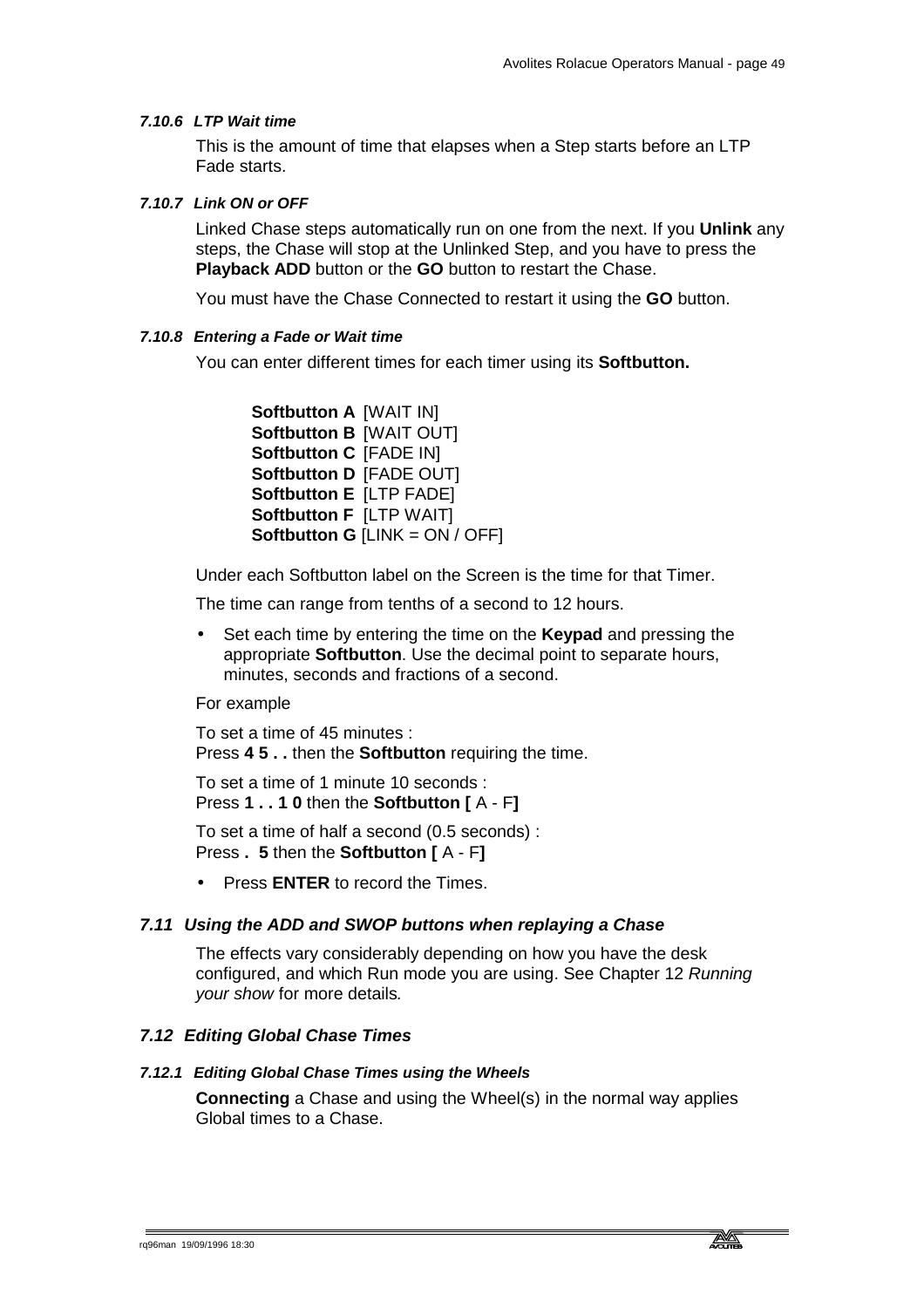# *7.12.2 Changing Global Chase times using the EDIT TIMES menu Wheels*

- Record the Chase you want as a normal Chase using the method in Section 7.2 *Programming a Chase* above.
- Press **Softbutton C** [EDIT TIMES].

**Either** press the **SWOP** button of the Playback Fader of the Chase you wish to add Timing to, **or** type in the Playback Fader number and press **ENTER**. Enter times into the EDIT TIMES menu as detailed in Section 7.10 *The EDIT TIMES menu* above.

### *7.12.3 LINKING a Chase*

Pressing **Softbutton G** [LINK = (X)] in the EDIT TIMES menu toggles the setting of the **Links** for the whole Chase. The default is LINKS ON.

# *7.13 Editing values in a Chase Step*

- Turn the **Key** to **Program.** *Puts you in LIVE PROGRAM MODE menu.*
- Make sure all the **Master Faders** are at **full** and all the **Playback Faders** are at **zero** except the Playback Fader of the Memory you wish to edit.
- **Connect the Chase to be Edited.**
- **STOP** the Chase.
- **Either** use the **STOP** button to step onto the Chase Step to be edited, **or** type the step number into the Keypad and press **CONNECT** followed by **STOP**. *Placing the step to be edited in the Programmer.*
- Press **CLEAR**. *This ensures there are no Channels in the Programmer from previous edits which will otherwise be recorded into the Chase Step when it is edited*.
- Press the **EDIT** button in the Sequence Control Area*. The Screen displays the Individual Step Times menu.*
- **Lower channel levels** in the appropriate Preset Bank by matching a Preset Fader with the recorded level, then moving the Fader down, or connect the Wheel to the Channel(s) you wish to change and use it alter the levels. *When the Fader is matched an 'm' will appear between the channel number and the channel level on the Screen*.

**Raise channel levels** by moving the Preset Fader up or using the Wheels as described above.

Alternatively use a **Preset Focus** to change values. See Chapter 8 *Preset Focuses.*

- Press **ENTER** to record changes for that Step.
- If you need to change more steps, any information currently in the Programmer from editing the previous step can be applied to other steps by simply using the **STOP** button to step onto the next step to be edited, and pressing the **EDIT** then the **ENTER** buttons. Otherwise press **CLEAR** and make different edits to the next step.

### *7.13.1 Changing Individual Step times using the Individual Step Times menu*

You can change **Individual Step Times** also. You enter the Individual Step Times menu when you press the **EDIT** button which can be found in the sequence control area.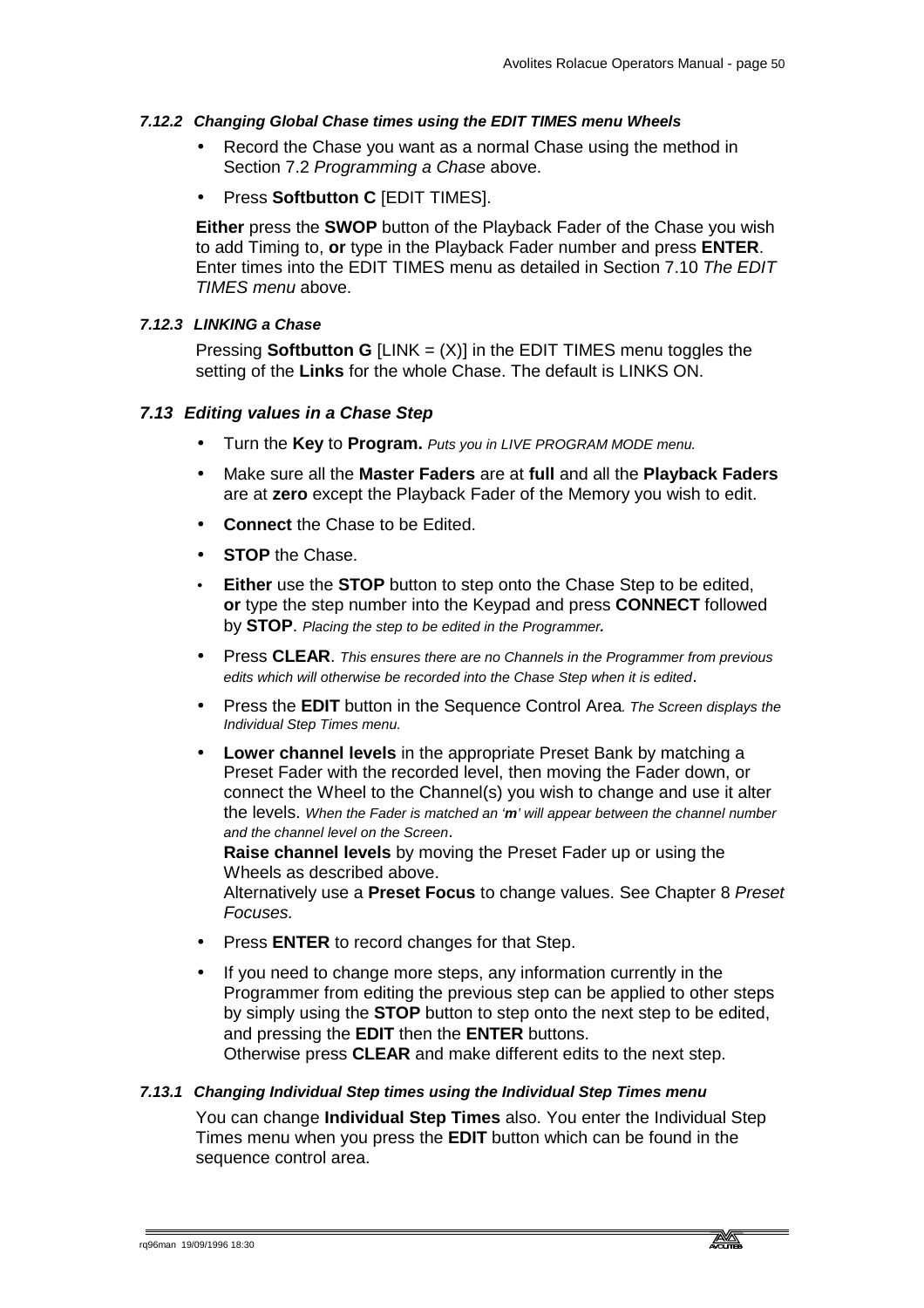- Enter **Fade** and **Wait** times for the Step being edited. (see Section 7.10 *The EDIT TIMES menu*.)
- Press **ENTER** for these changes to be effected.

#### *7.13.2 LINKING an Individual Chase Step menu*

Pressing **Softbutton G** in the Individual Step Times menu toggles the setting of the **Link** for the Chase Step.

#### *7.13.3 Making an Individual Chase Step SIMPLE or COMPLEX*

Pressing **Softbutton H** [Save as SIMPLE / COMPLEX] in the Individual Step Times toggles making the Chase Step **Simple** or **Complex**.

Making it **Simple** overrides all the Individual Step Time edits. It will then use Global timing parameters.

Making it **Complex** uses the current times for the Individual Step. If none have been entered, default is : All **Fades** are **1** second. All **Waits** are **0** seconds.

(Display for **Softbutton H** is at the top of the Screen on the Pearl.)

#### *7.14 Editing Chases using UNFOLD*

**UNFOLD** is a wonderful function which takes a Chase and puts all its individual steps onto individual Playback Faders for very easy editing.

To **UNFOLD** a Chase :

- Press the blue **UNFOLD** button. *Its LED lights up.*
- Press the **SWOP** button of the Chase to be UNFOLDED. *The UNFOLD LED remains on, LED's appear on the Playback Faders occupied by the Chase Steps and the Screen displays the UNFOLD menu.*

#### *7.14.1 Checking the steps*

To check any of the steps, raise the Playback Fader as you would with a Memory. The steps will replay with any Times assigned to them. You can now edit the Chase steps using the **UNFOLD** menu.

#### *7.14.2 The UNFOLD menu*

The UNFOLD menu looks like this :

**Softbutton A** [RECORD] **Softbutton B** [EDIT TIMES] **Softbutton C** [INSERT] **Softbutton D** [DELETE] **Softbutton E** [PREVIOUS 15 (20) STEPS] **Softbutton F** [NEXT 15 (20) STEPS] (Softbutton G)

### *7.14.3 RECORD*

Make any changes to the scene stored in any Chase step as you would with a Memory, matching levels with Faders or using Wheels.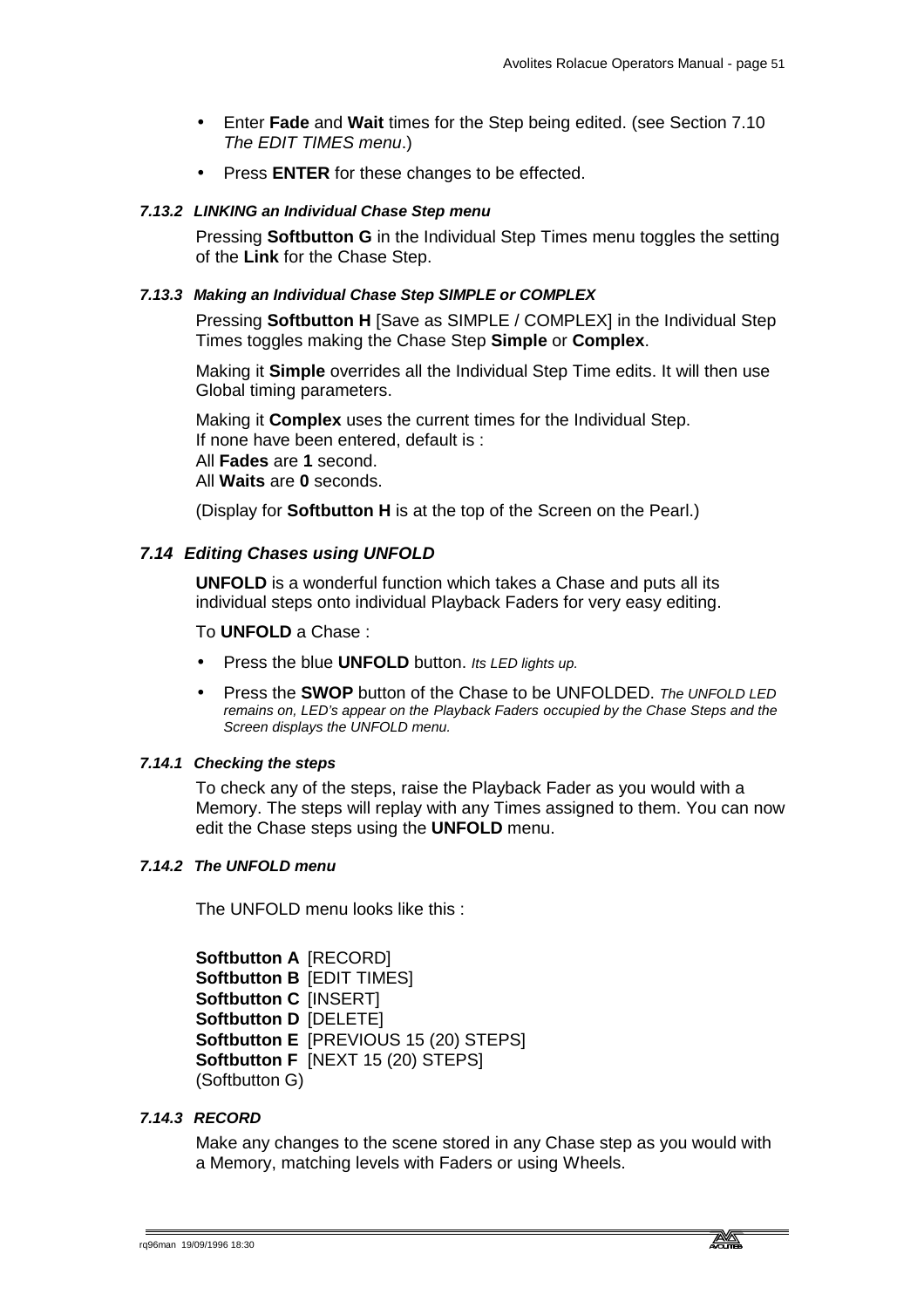To store the changes :

- Press **Softbutton A** [RECORD]. *The Screen asks you to press a SWOP button.*
- Press the SWOP button of the Chase Step you wish to record the changes onto*.*

# *7.14.4 EDIT TIMES*

Use the EDIT TIMES menu here in the same way as using the Individual Step Times menu on a Chase Step in **EDIT** mode.

Screen 14 is automatically displayed. This shows you which Playback Channels have Chase Steps on them, and indicates which ones are Simple and which are Complex.

- Press **Softbutton B** [EDIT TIMES]*. Screen lists all Chase Steps with a 'c' for Complex or an 's' for Simple*.
- Press the **SWOP** button of the Chase Step you wish to edit*. Enter times in the same way as the Individual Step Times menu*.
- Press **ENTER** to enter the times.

# *7.14.5 INSERT*

To **INSERT** an **UNFOLDED** Chase Step :

- Set up the look you wish to record on the new Chase Step.
- Press **Softbutton C** [INSERT].
- Press the **SWOP** button of the Playback Fader of the Chase Step **before** which you want to Insert a Step. If you want the Chase Step on the end of the Chase, use the first **vacant** Fader **after** the last Chase Step. *An extra Playback SWOP LED lights up and the Screen displays the new Chase Step. The desk will have picked a suitable Step number for it.*
- ⇒ *You must use the Softbutton for this, not the blue INSERT button on the Program Select bank for this function.*

### *7.14.6 Renumbering the UNFOLDED Chase*

If you want to **RENUMBER** the Chase :

- Press **Softbutton C** [INSERT] again.
- Press **Softbutton A** [RENUMBER].
- Press **Softbutton F** [YES] to confirm that you want to renumber otherwise press **Softbutton A** [NO].
- Press **EXIT** to quit to INSERT function.

### *7.14.7 DELETE*

To **DELETE** an **UNFOLDED** Chase Step :

- Press **Softbutton D** [DELETE].
- Press the **SWOP** button of the Playback Fader of the Chase Step you wish to Delete*.*
- Press **ENTER** to confirm the DELETE, otherwise press **EXIT.**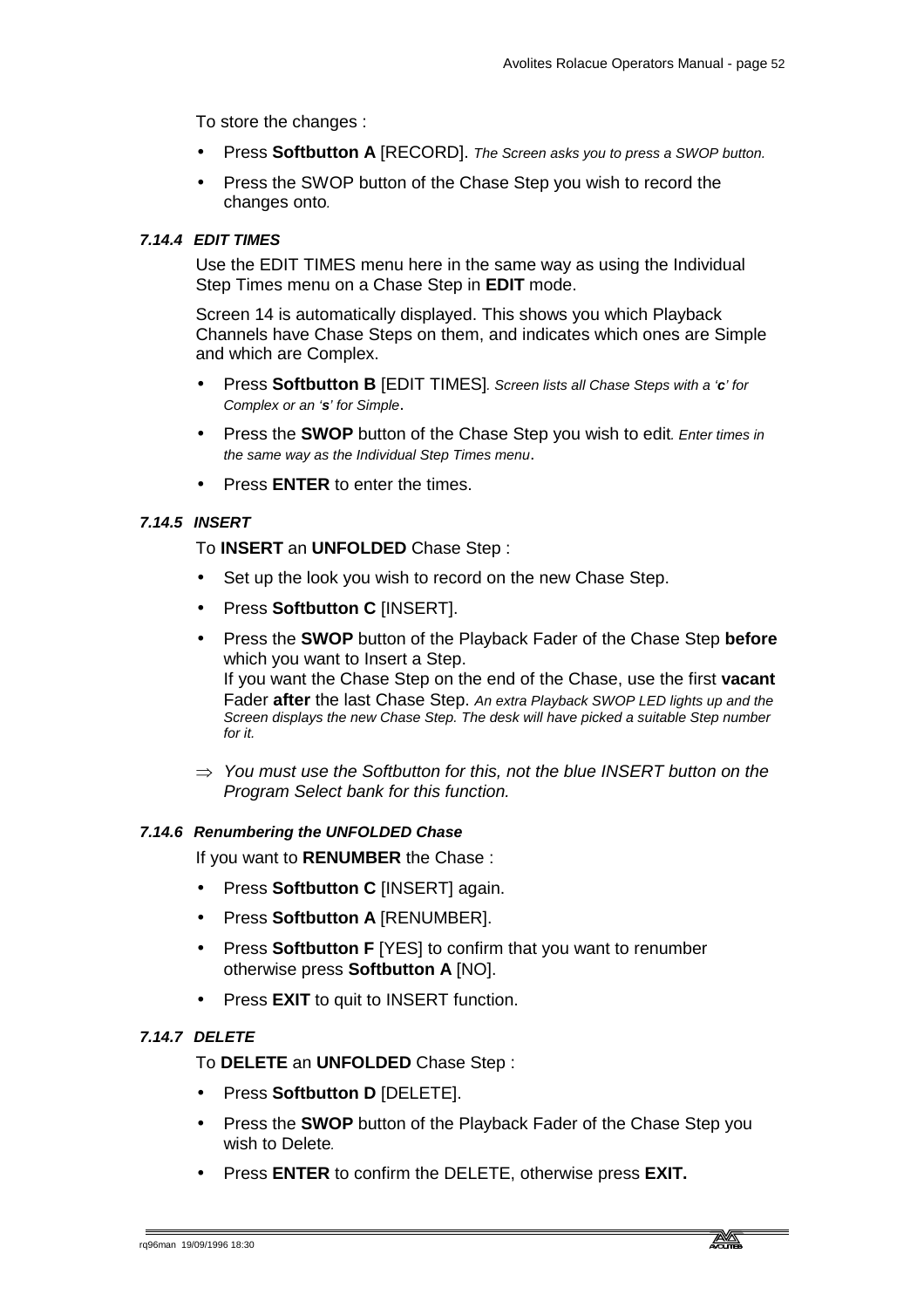- You may then wish to Renumber following the procedure in Section 7.14.6 above.
- ⇒ *You cannot use the blue DELETE button on the Program Select bank for this function.*

# *7.14.8 PREVIOUS 15 (20) STEPS*

As the Pearl only has 15 Playback Faders (and the Sapphire 20) you cannot fit more than 15 (20) Chase Steps onto the Playback Faders at a time. Pressing this button puts the previous 15 steps of a long Chase onto the Playback Faders for editing. If you are already at the start of a Chase, this function will do nothing.

### *7.14.9 NEXT 15 (20) STEPS*

And surprise surprise, this puts the next 15 (20) Chase Steps onto the Playback Faders so that you can edit any of the Steps in a very long Chase. If you are already at the end of a Chase, this function will do nothing.

# *7.14.10 Exiting UNFOLD*

To exit **UNFOLD :** 

• Press the **UNFOLD** button again. *Its LED will go out, and you will be restored to the Playback page you started with.*

# *7.15 RESTORE CHASE OUTPUT*

This function is used during Chase programming and allows the Chase being programmed to be run, either to see how it looks or to check on the contents of a step, possibly because you have forgotten which Fixtures were used in a previously recorded step.

To use this function you must be in the middle of programming a Chase, with the **CHASE LED** flashing.

- Press **RESTORE CHASE OUTPUT.** *Its LED is lit. All other LED's unchanged.*
- Press **CLEAR** twice. *To clear the Programmer.*
- Lower any Preset Faders. *They will only confuse the output.*
- Put the Chase Playback Fader up. The Chase will run as far as you have programmed it. You can stop, reverse and step the Chase as required but not EDIT it.
- Press **RESTORE CHASE OUTPUT** to resume programming. *Its LED goes out. All other LED's unchanged.*

### *7.16 How Playback Faders run timed Chases*

The Playback Fader will govern the maximum level to which an HTP Channel will output, but it will not affect any of the times.

The LTP Channels run as normal.

### *7.17 Copying a Chase*

The word COPY means two things when COPYING a Chase (or Memory).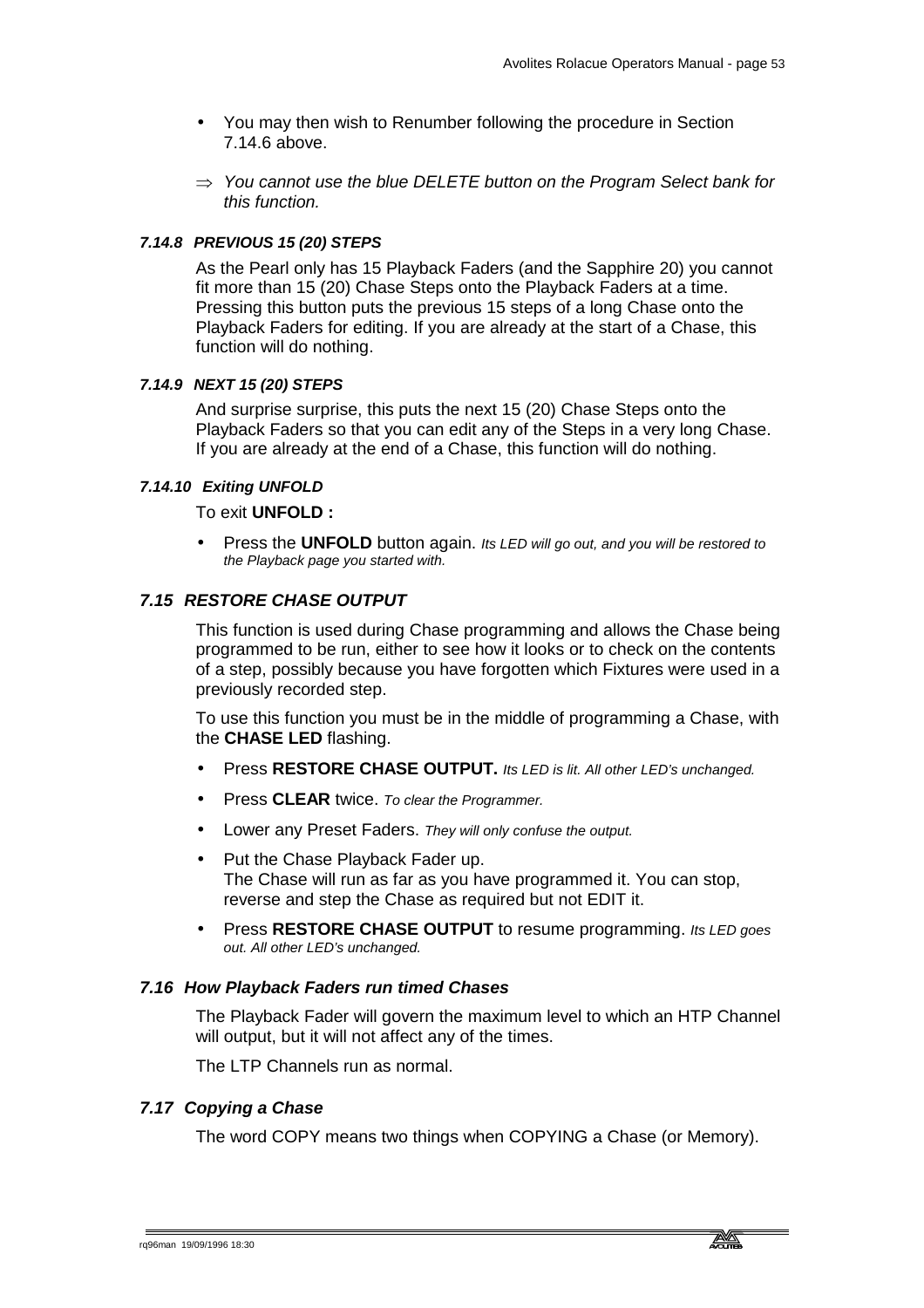It means that the original Chase is replicated, but it also means that all the replicas and the original are linked, and **changing ANY of the linked Chases changes ALL of them**. Deleting a Copy does not affect the other replicas.

To Copy a Chase :

- Press and hold down the grey **ADD** button of the Chase you wish to Copy. *You are asked to press a Playback SWOP button*.
- Press the **SWOP** button of the Playback Channel you wish the Copy to occupy. *You can change Roller Pages and Facets if you need to while the ADD button is still held down*.

Linked Copies can be replayed and edited like any other Chase, but any changes will affect **all** the Linked Chases.

⇒ *A good idea if you need to run the same Chase on different Rollers is to Copy the Chase onto the same Playback Fader of each Roller Page or Facet you require. This way, you can raise and lower the same Fader or use the same ADD button to start the Chase.* 

# *7.18 Photocopying or Duplicating a Chase*

If you want to duplicate a Chase (or Memory), but don't want it Linked to any other Chase, use **PHOTOCOPY** on the Pearl, **DUPLICATE** on the Sapphire.

- Turn the **Key** to **Program.** *Puts you in LIVE PROGRAM MODE menu.*
- Press the blue **PHOTOCOPY (DUPLICATE)** button on the Program Select bank. *Its LED will light up*.
- Press and hold down the grey ADD button of the Chase you wish to Photocopy. *You are asked to press a Playback SWOP button*.

Press the SWOP button of the Playback Channel you wish the Photocopy to occupy. *You can change Roller Pages if you need to while the ADD button is still held down*.

## *7.19 Using INCLUDE to program a Chase Step*

As discussed in Section 4.3 *How HTP and LTP Channels are recorded*, LTP Channels output from the Playback area will not record in a new Chase Step (or Memory) because they are not in the Programmer.

To put all the Channels from a Memory or Chase Step into the Programmer to record elsewhere, you can use **Include.** 

- Turn the **Key** to **Program.** *Puts you in LIVE PROGRAM MODE menu.*
- If you want to Include a particular Chase step, run the Chase and Stop it on the step you want to Include.

Otherwise if its Playback Fader is **down,** or the Playback Fader is **up** and the Chase is running, you will Include the last complete step of the Chase that was run.

- Press the blue **CHASE** button on the Program Select bank. *Its LED will light up*.
- Press the flashing **SWOP** button of the Playback Channel you want to record the Chase onto. *All the other Playback Fader LED's will stop flashing.*
- Press **Softbutton D** [INCLUDE A MEMORY OR CHASE STEP].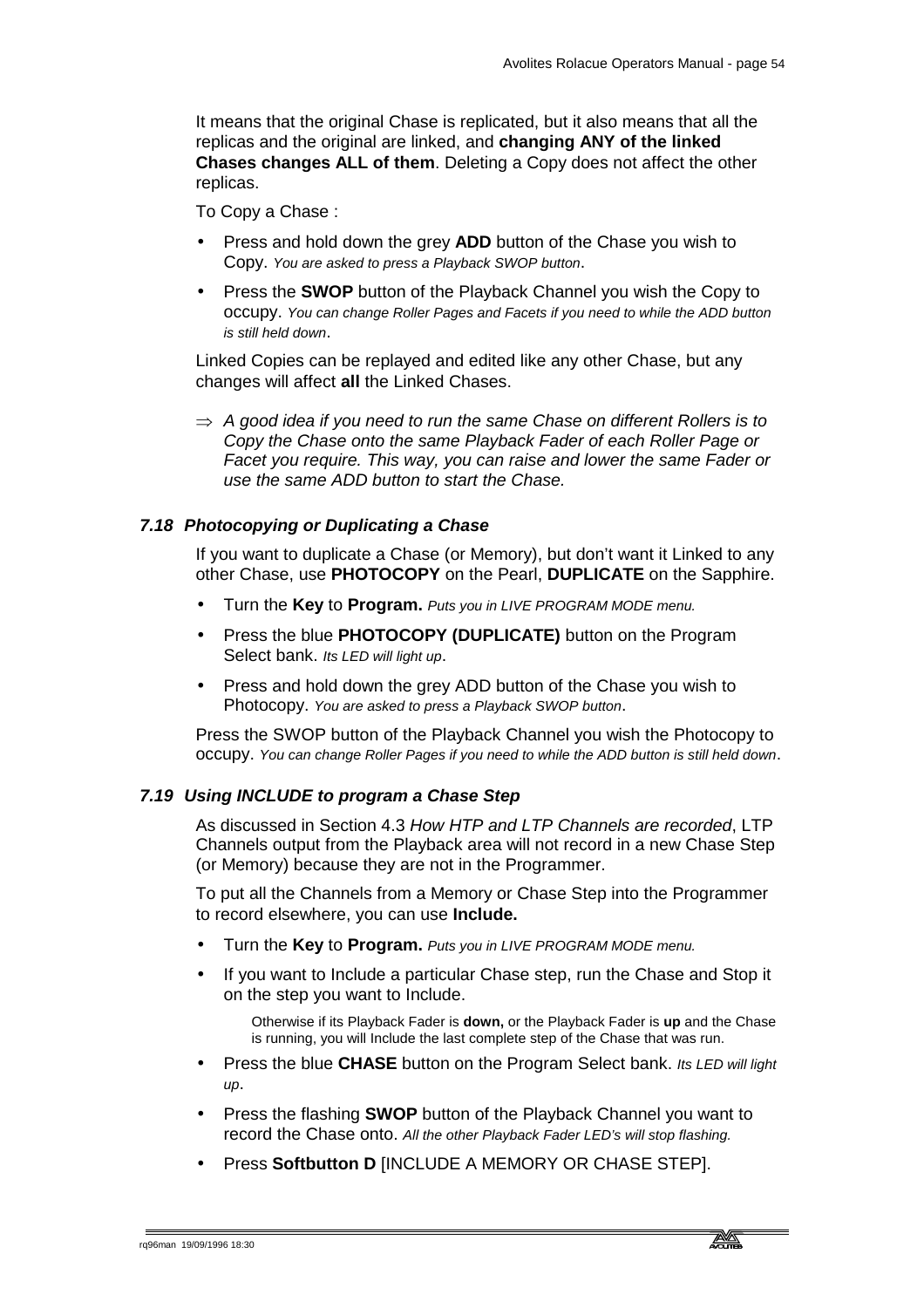- Press the **Playback SWOP** button of the Memory or Chase step you wish to Include. *The Memory or Chase Step is put into the Programmer, and the Included scene is added to the output.*
- Make any further changes required for the Chase Step, then record it in the normal way.

# *7.20 To jump to any Chase step*

You can go to any Chase Step in a Connected Chase whether it is stopped or running. If it is running, it will jump to the Chase Step and continue to run.

You can do this in Program or Run mode.

- **Connect** the Chase.
- Type the step number on the **Keypad**. *Do not press ENTER.*
- Press the **Connect** button.

The result of this is that an existing Fading Chase Step will immediately terminate, and the new step will Fade in using its programmed Times. If the step is Unlinked, you must press the **Go** button.

# *7.21 The Screen Chase control box*

At the bottom of the Screen is the **Chase Control Box**. It is to the left on the Pearl.

This box shows in figures from the top down :

The **Next step** The **Connected Chase** number The **Live step.**

The **Fade Times** are represented by three vertical progression bars and the **Wait Times** are represented by three horizontal progression bars.

A flashing ∗ next to the Chase number indicates that the Chase Speed has been modified but not saved.

### *7.22 Clearing a Temporary Speed and Crossfade*

To clear a temporary Speed and Crossfade on a Connected Chase :

- Press the **CONNECT** button*. Puts you into the Connect menu.*
- Press **Softbutton A** [CLEAR TEMPORARY SPEED].

# *7.23 Chase Speeds in BPM or Seconds*

**User Setting 13** gives the option of Chase Speeds being displayed in **Beats Per Minute** or **Seconds.** See Section 11.13 Setting 13. SPEED IN SECONDS / BPM.

### *7.24 Setting the Chase Speed by tapping the beat*

You can easily set a Chase speed from a musical beat. This is only available in Run mode.

• Turn the **Key** to **Run**. *Screen displays whichever Run mode you are in*.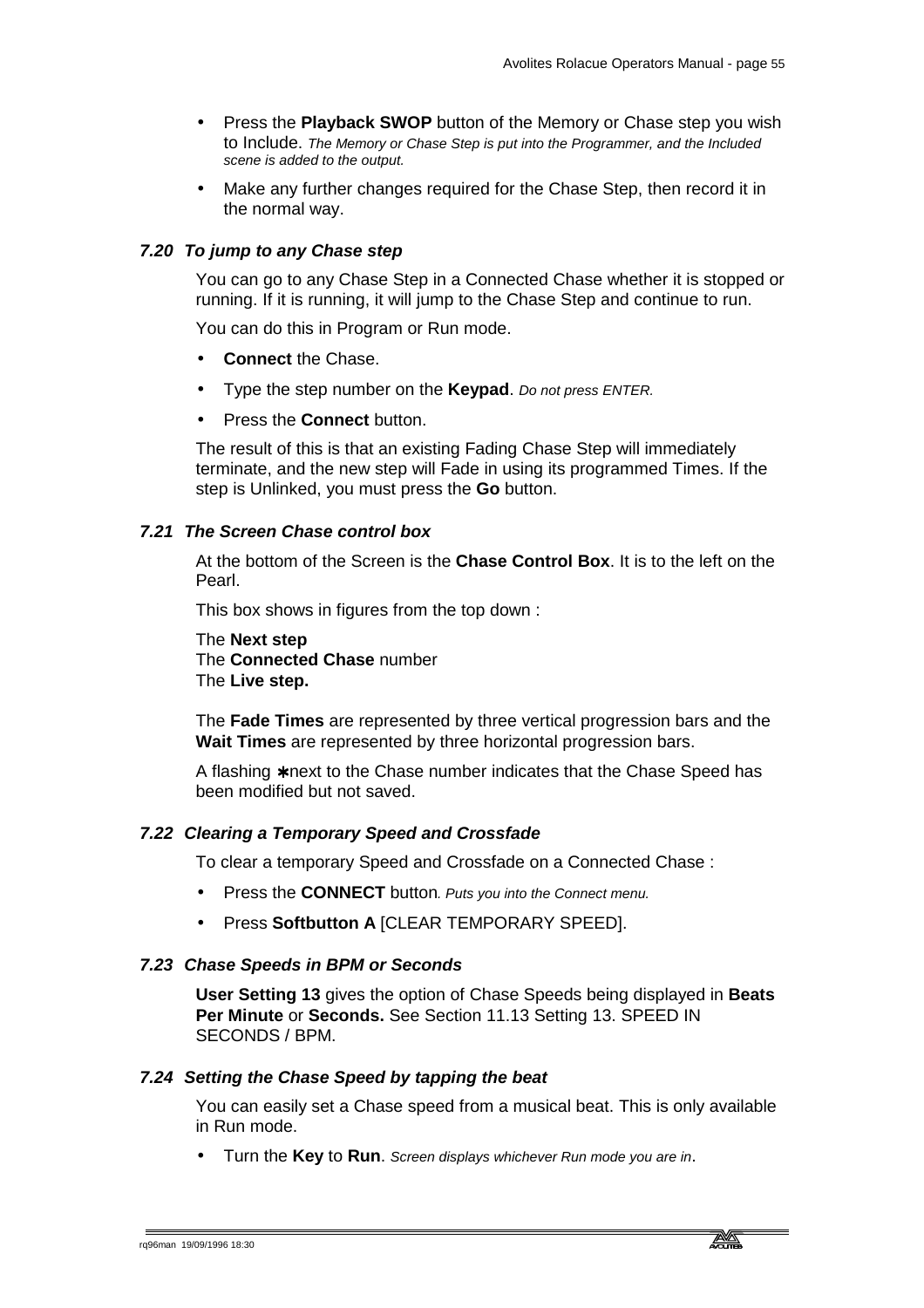- Bring up a Playback Fader to run a Chase.
- **Connect** the Chase.
- Tap **Softbutton G twice** to set Chase time.

The Chase will now play at the rate set by the taps.

Save the Speed using the Save Speed function in the Chase Parameters menu. See Section 7.29.1 *Softbutton A - SAVE SPEED.*

### *7.25 Deleting a Chase*

- Turn the **Key** to **Program.** *Puts you in LIVE PROGRAM MODE menu.*
- Press the blue **DELETE** button on the Program Select bank. *Its LED will light up*.
- Press the Playback SWOP button **TWICE** of the Chase you want to delete. *The DELETE LED will go out, and so will the LED on the Playback Channel you just deleted, indicating that it is now empty.*

# *7.26 Deleting a Chase Step*

- Turn the **Key** to **Program.** *Puts you in LIVE PROGRAM MODE menu.*
- **Connect the Chase.**
- Press the blue **DELETE** button on the Program Select bank. *Its LED will light up*.
- Type in the number of the Chase Step you wish to delete and press **ENTER.** *Screen asks you if you are sure you want to delete the step.*
- Press **Softbutton A** [YES] to confirm the deletion or **Softbutton F** [NO] to stop it.

See also 7.14.7 *DELETE* in the *UNFOLD* Section.

### *7.27 Inserting a Chase Step*

- Turn the **Key** to **Program.** *Puts you in LIVE PROGRAM MODE menu.*
- **Connect** the Chase.
- Set up the step you wish to Insert.
- Press the blue **INSERT** button on the Program Select bank. *Its LED will light up*.
- Type in the number of the Chase Step you wish to Insert and press **ENTER.**

The Step Number should be a decimal value between the two step numbers you wish it to appear between*.*

The new step appears as the Step number you entered.

See also 7.14.5 *INSERT* in the *UNFOLD* Section.

# *7.28 Renumbering a Chase*

If you have **Inserted** or **Deleted** steps, you can renumber the Chase so that the Steps are all whole numbers starting from 1.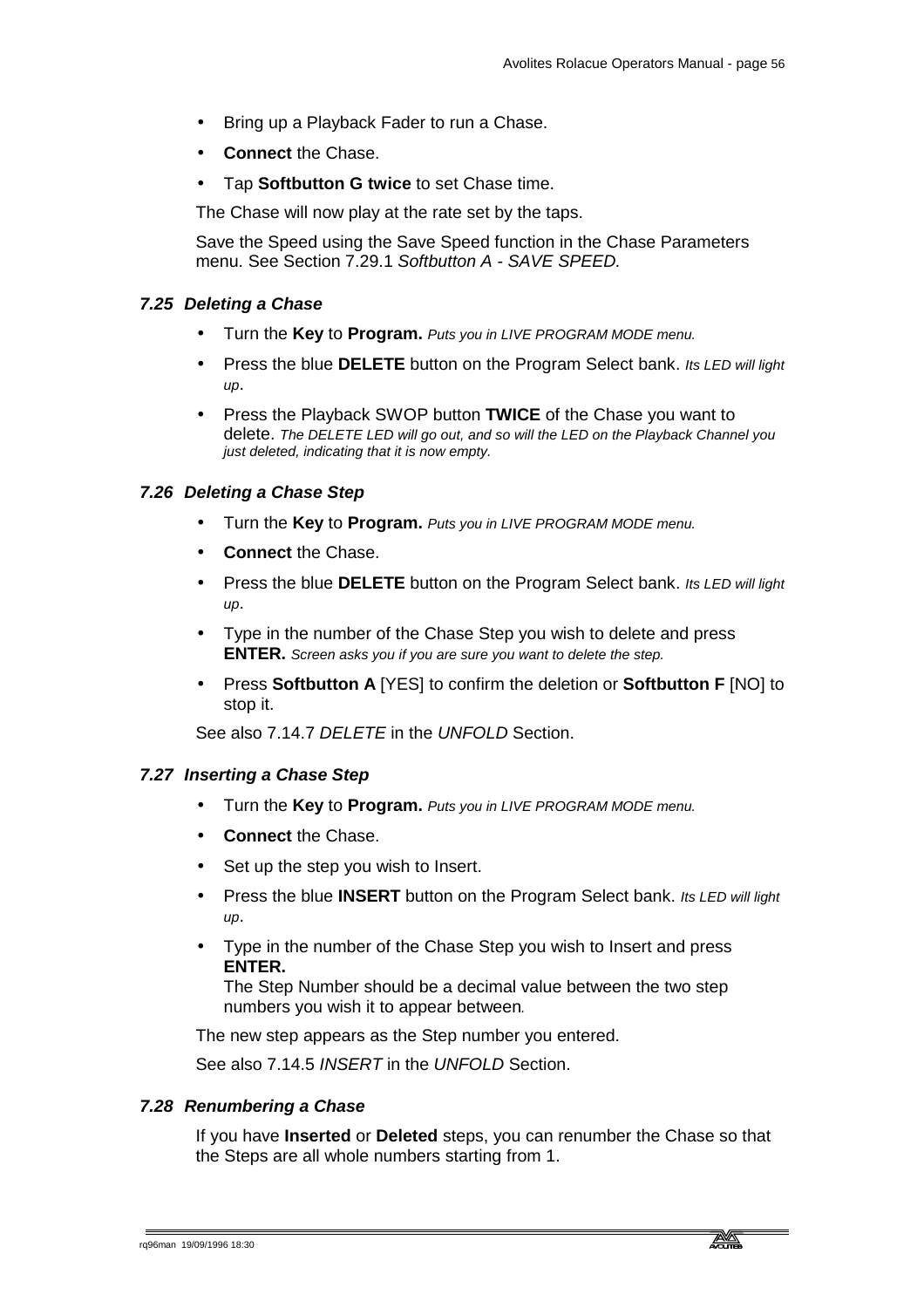- Turn the **Key** to **Program.** *Puts you in LIVE PROGRAM MODE menu.*
- **Connect** the Chase.
- Press the blue **INSERT** button on the Program Select bank. *Its LED will light up*.
- Press **Softbutton A** [RENUMBER]. *Screen asks you if you are sure you want to renumber Chase.*
- Press **Softbutton F** [YES] to confirm the renumbering or **Softbutton A**  [NO] to stop it.
- See also Section 7.14.6 *Renumbering the UNFOLDED Chase.*

### *7.29 Setting the Chase Parameters*

To access the **Chase Parameters** menu :

- Turn the **Key** to **Program.** *Puts you in LIVE PROGRAM MODE menu.*
- Press **Softbutton A** [CHASE PARAMETERS].

This function allows you to specify how the **Connected** Chase will replay. There are two Screens of options toggled by pressing **Softbutton F** [MORE].

⇒ *The second Screen has options which were previously global used to be found in the USER SETTINGS options.* 

On **PAGE 1** are :

# *7.29.1 Softbutton A - SAVE SPEED*

This saves the temporary speed which may have been set by moving the Wheel(s) after programming.

## *7.29.2 Softbutton B - SAVE DIRECTION*

This allows the Chase direction to be recorded, the options being forward, backwards, and bounce.

### *7.29.3 Softbutton C - NORMAL / RANDOM*

This allows the steps to be replayed in random order. Useful for disco effects.

### *7.29.4 Softbutton D - STOP ON FINAL STEP?*

This allows you to stop the Chase on the last step. Consider making this a blackout step, then you may press **GO** to activate some one off effect whenever you require it.

Press **Softbutton G** [MORE] to access **PAGE 2 :**

### *7.29.5 Softbutton A - FADER STOPS /STARTS CHASE / FADER WILL RELOAD CHASE / FADER STOPS, GO TO START CHASE*

These three options control what happens when a Chase Playback Fader is moved from and to zero.

FADER STOPS / STARTS CHASE starts the Chase as the Playback Fader is moved up and stops the Chase when it is moved down to zero. Moving it up again causes the Chase to start from the position it was stopped at.

FADER WILL RELOAD CHASE always starts the Chase from the first step whenever the Playback Fader is moved up from zero.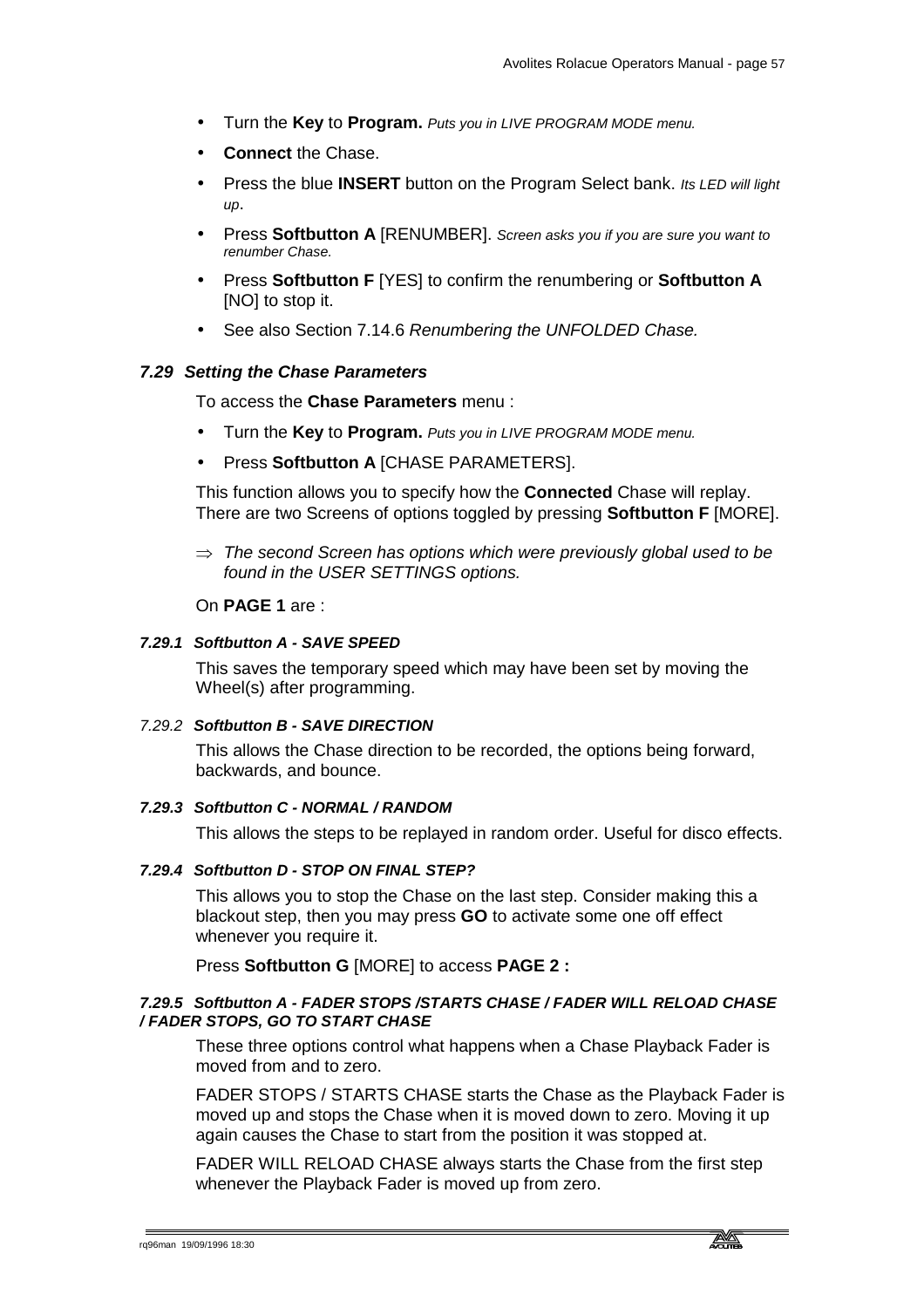FADER STOPS, GO TO START does not start the Chase until the **GO** button is pressed after the Playback Fader is moved up.

# *7.29.6 Softbutton B - WAIT AND FADE ALL STEPS / SKIP FIRST WAIT TIME / SKIP FIRST WAIT AND FADE TIME*

These options control how the first step of the Chase is run.

WAIT AND FADE ALL STEPS uses the times exactly as programmed.

SKIP FIRST WAIT TIME removes the first **Wait** time so starts the **Fade** as soon as the Playback Fader is moved up.

SKIP FIRST WAIT AND FADE TIME places the first step on the output as soon as the Playback Fader is moved up. Think of this option as removing all the first step's times.

## *7.29.7 Softbutton C - MANUAL MODE ALLOWED / DISALLOWED*

When manual mode is **allowed** Wheel A can be used to manually fade the step.

The Wheel output is fed into the Timer input, thus if a long time has been programmed into the step, more turns of the Wheel will be required to Fade into the step.

If a short time has been programmed into the step only a small number of turns will be required. This allows you to customise how the Wheel will control the Fade.

⇒ *If manual mode is disallowed the Wheel cannot be used to control the fade.* 

# *7.29.8 Softbutton D - SPEED WHEEL ALLOWED / DISALLOWED*

This option allows or disallows the Speed Wheel.

#### *7.30 Previewing a Chase Step*

To see the output of a Chase Step in Program or Run mode :

- Press the **VIEW** button.
- Press the **SWOP** button of the Chase you want to **VIEW***. The Playback Fader does not have to be up*.

If a Chase Fader is down, you will **VIEW** step 1 of the Chase.

• You can step through the Preset Banks and see the desk outputs for each Attribute for the VIEWED Chase Step.

Press **EXIT** to quit.

#### *7.31 Previewing Chase Times*

Screen 7 shows the Chase times for the Connected Chase. See Section 9.1.2 *To VIEW a Memory or Chase.*

⇒ *In some cases it may be useful to make a COPY of a Chase allowing previewing and editing of steps of a Chase whilst running the same on another playback. This also allows you to easily jump to a step out of sequence by setting the second Fader to a different step and manually fading between the two.*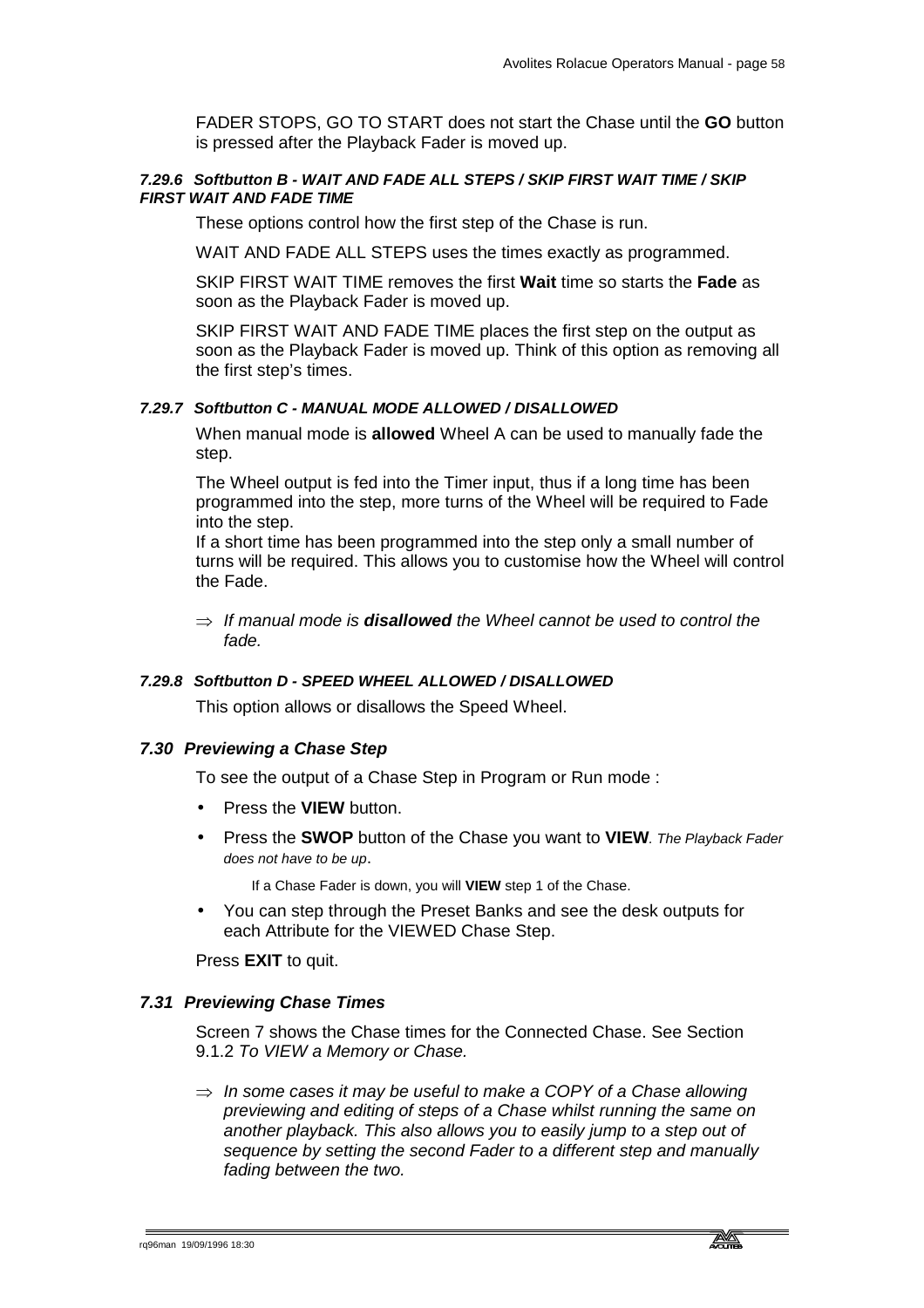⇒ *You can jump to any Chase step by selecting the step on the keypad and pressing the CONNECT button.* 

## *7.32 Recording and recalling Chase Steps on the Graphics Tablet and Stage Remote*

Chase Steps can be recorded directly from the Graphics Tablet. See Section 14.9.4 *Record Step* in the Graphics Tablet Chapter*.* 

Chase Steps can replayed directly from the Stage Remote. See Section 15.5 *Using the Remote to recall and step through a Chase* in the Stage Remote Chapter.

# *7.33 Help and Hints*

**Problem :** *Programmed Chase does not replay*. **Solution :** Replay a Memory, then try replaying the Chase. (This was a bug in some software versions.)

**Problem :** *ADD buttons will not step on a Chase*. **Solution :** On the Sapphire, they may have been disabled. User Setting 11 will allow you to re-enable them.

**Problem :** *Chase does not replay after programming.* **Solution :** Press the **CLEAR** button, or turn the **Key** to **Run.** 

**Problem :** *Programmed Chases have disappeared.* **Solution :** Check that you are on the correct Roller Page.

**Problem :** *Some HTP Channels do not replay*. **Solution :** Check that they have not been reduced in the Reduction bank. See Section 9.5 *Reduction Faders*.

**Problem :** *Some Channels on Moving Lights do not replay*. **Solution :** They probably have not been recorded. If you are using **Record by CHANNEL** then you must edit each Channel that is to be recorded to put it in the Programmer. This means that you must access each one and do something to it, even if it is only reasserting the level it is currently at. See Section 6.1 *Recording Modes.*

**Problem :** *The Presets, Wheel and Tablet do not output to the stage. Playbacks work correctly.* **Solution :** Check you have not selected BLIND mode.

#### *7.33.1 DMX limitations on Chase Speeds*

The following text explains why only some BPM rates are allowed, particularly at very fast BPM.

Given that every step of a sequence MUST be output (otherwise some critical information may not get to a Fixture), the fastest Chase speed in BPM is determined by the DMX refresh rate.

The maximum theoretical DMX refresh rate is 44 times a second or 2640 times a minute. In practice this is not normally met, and on the Sapphire and Pearl a speed of 2400 can be achieved. That is to say that on every DMX refresh cycle a new step will be output.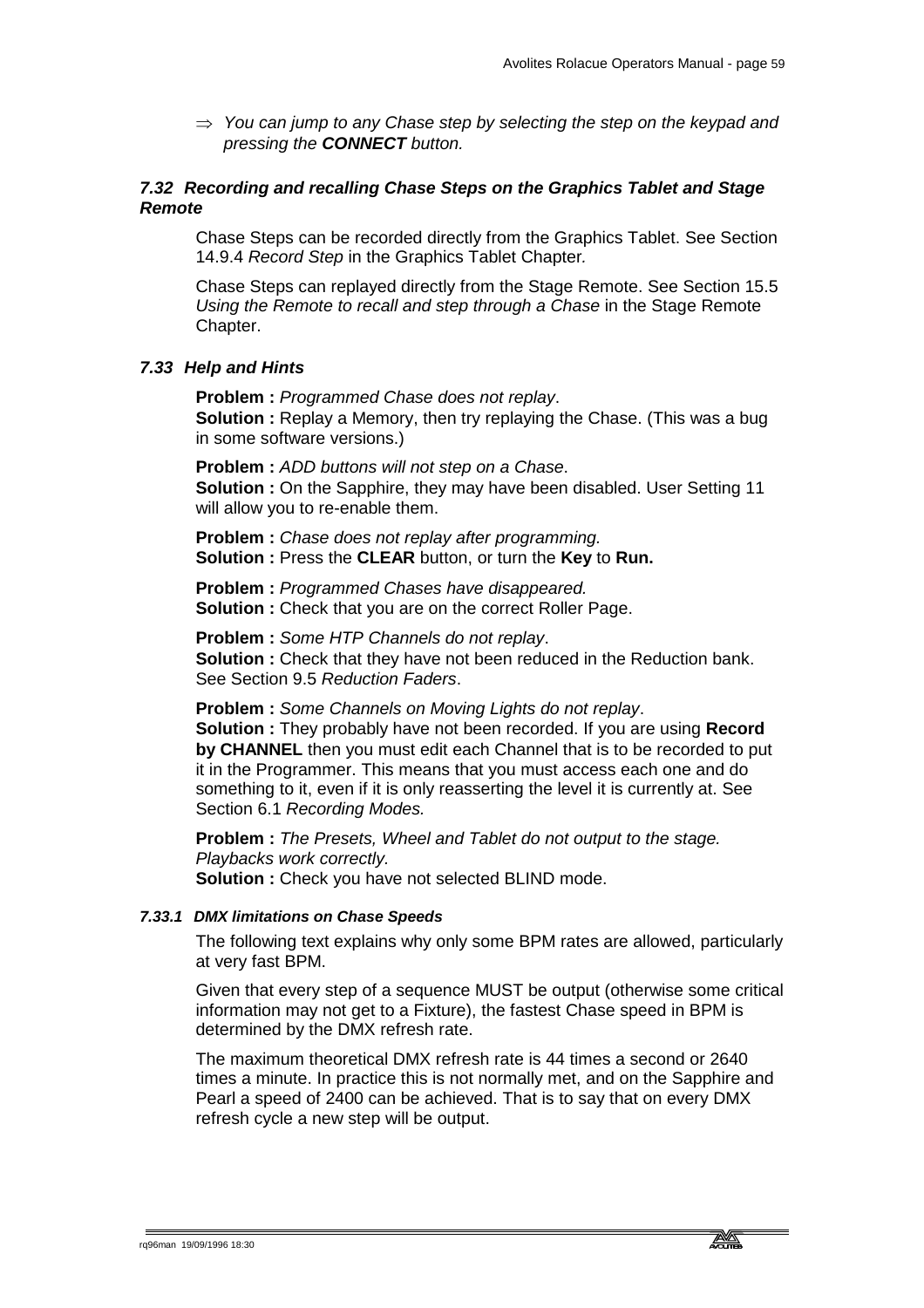The next rate down is that on every other DMX cycle a new step is output, and the next speed down from this is that on every third cycle a step is output. This is how BPM's of 2400, 1200, 800, 600 etc. are computed.

It also follows that at 2400 there can be no fade time (not that this could be seen anyway) and any fade at 1200 will only have one step in it. Actually the full 16 bit fade resolution that the desk produces cannot be output on DMX until the fade duration is above 27 seconds. This is a limitation of DMX, not the desk. For 8 bit Channels a fade duration of just over 6 seconds is required.

# **8. Preset Focuses**

# *8.1 FOCUSES - some definitions*

The word **FOCUS** tends to crop up a lot in Lighting. For the purposed of this Manual, have defined the term Focus very clearly to avoid confusion.

"**Focus**" used to describe the direction in which Fixtures are pointed to illuminate a space or object will be called a **Positional Focus**.

"**Focus**" referring to the sharpness or fuzziness of a projected image will be called **Sharpness.** 

"**Focus**" meaning a stored reference for a Fixture Attribute will be called a **Preset Focus.** 

# *8.2 What is a Preset Focus?*

You can consider **Preset Focuses** as building blocks which are then used to build Memories or Chase Steps.

# ⇒ *Preset Focuses can contain any or all of the Attributes of a Fixture.*

eg. You can have a Colour Preset Focus that contains all your Fixtures of whatever flavour in the colour red. This may mean that completely different values have been stored for your colour changers than for your Intellabeams, but the result is that you can Select your entire rig of Intelligent Fixtures, recall this Preset Focus and they will all go red.

When you use a Preset Focus to build a cue, you store a reference to the Preset Focus, **not** the absolute Channel levels the Fixture is currently outputting**. The Fixture retrieves the values from the Preset Focus**. Therefore you can change a Preset Focus and have the revised information replayed in Memories and Chases that use it.

### This is very handy!!

eg. If you are touring a show, the truss height and position relative to the stage may be very different from one day to another. You can store **Positional** Preset Focuses to enable you to light the same stage positions every day without having to edit every cue. Checking and setting Preset Focuses is far easier than editing each Memory.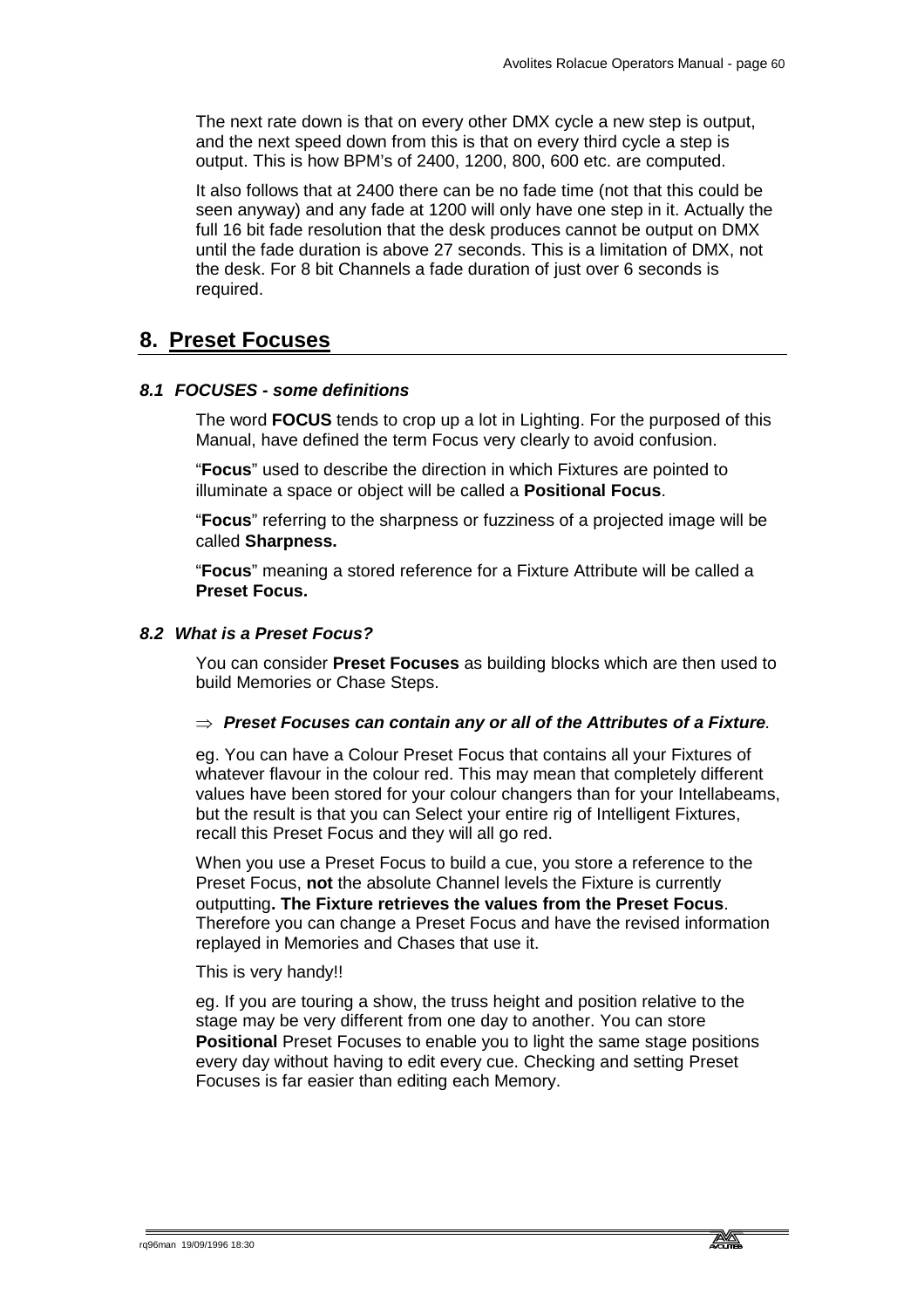A clever use of Preset Focuses is to align colours on analogue colour changers. Different changers may require different levels to go to the same colour. You can make up Colour Preset Focuses to compensate for this. If you have to change out a colour changer simply correct the Preset Focuses with the new unit and the Memories will be correct.

**Preset Focuses can contain more than one Attribute**. You could make up Gobo Preset Focuses, which not only store a gobo, but the optimum Sharpness value for projecting it clearly.

#### *8.3 Organising your Preset Focuses*

Preset Focuses are stored on the **Preset ADD** buttons. Hence the Pearl has 30 Preset Focus buttons and the Sapphire has 60.

Each **ADD** button is capable of storing a Preset Focus for each Attribute of each Fixture.

Unless you need a lot of Preset Focuses, we recommended that you try to store different types of Preset Focuses onto different ADD buttons.

eg. Use the first 10 ADD buttons to store Colour Preset Focuses, the next to store Gobo Preset Focuses and the last 10 to store Positional Preset Focuses.

This reduces the opportunity for error when updating Preset focuses with the wrong **Focus Mask** set. If you accidentally store an updated Positional Preset Focus position while in the Colour Preset Bank, you will actually store the Colour information currently in the Fixtures. If that Preset Focus button didn't have a Colour Preset Focus on it, you will just create a new Colour Preset focus. You won't affect the programmed show.

# *8.4 The Focus Mask*

The Focus Mask defines which Channels or Attributes will be recorded into or replayed from a Preset Focus while in a particular Preset Bank.

#### *8.4.1 Using the Focus Mask when storing a Preset Focus*

When storing a Preset Focus, the Attributes to be stored in the Preset Focus for that Preset Bank are determined by the Focus Mask.

Using the Focus mask, you can store different Attributes for each Preset Bank by selecting the appropriate Attributes to be stored while selecting the Preset Bank.

For example, you may be in the Colour Preset Bank. If you have Fixtures with a Colour Mix facility, you may want to use the values from the Magenta, Blue and Yellow Attributes along with your Colour Wheel positions when you recall a Preset focus from the Colour Preset Bank. You need to set the Focus Mask by selecting Preset Banks 4, 9 and 10.

In the Pan and Tilt Preset bank, however, if you recall a Preset Focus you probably only want to recall Positional information, so you would only select Preset Bank 3.

Each Fixture has its own set of data stored in a given Preset Focus. This set of data consists of one value per Attribute. The Focus Mask simply controls access to the Attributes. This means, for example, that storing a change in value for the **Magenta** Attribute from the *Colour* Preset Bank, changes the **Magenta** value that will be recalled from the *Magenta* Preset Bank.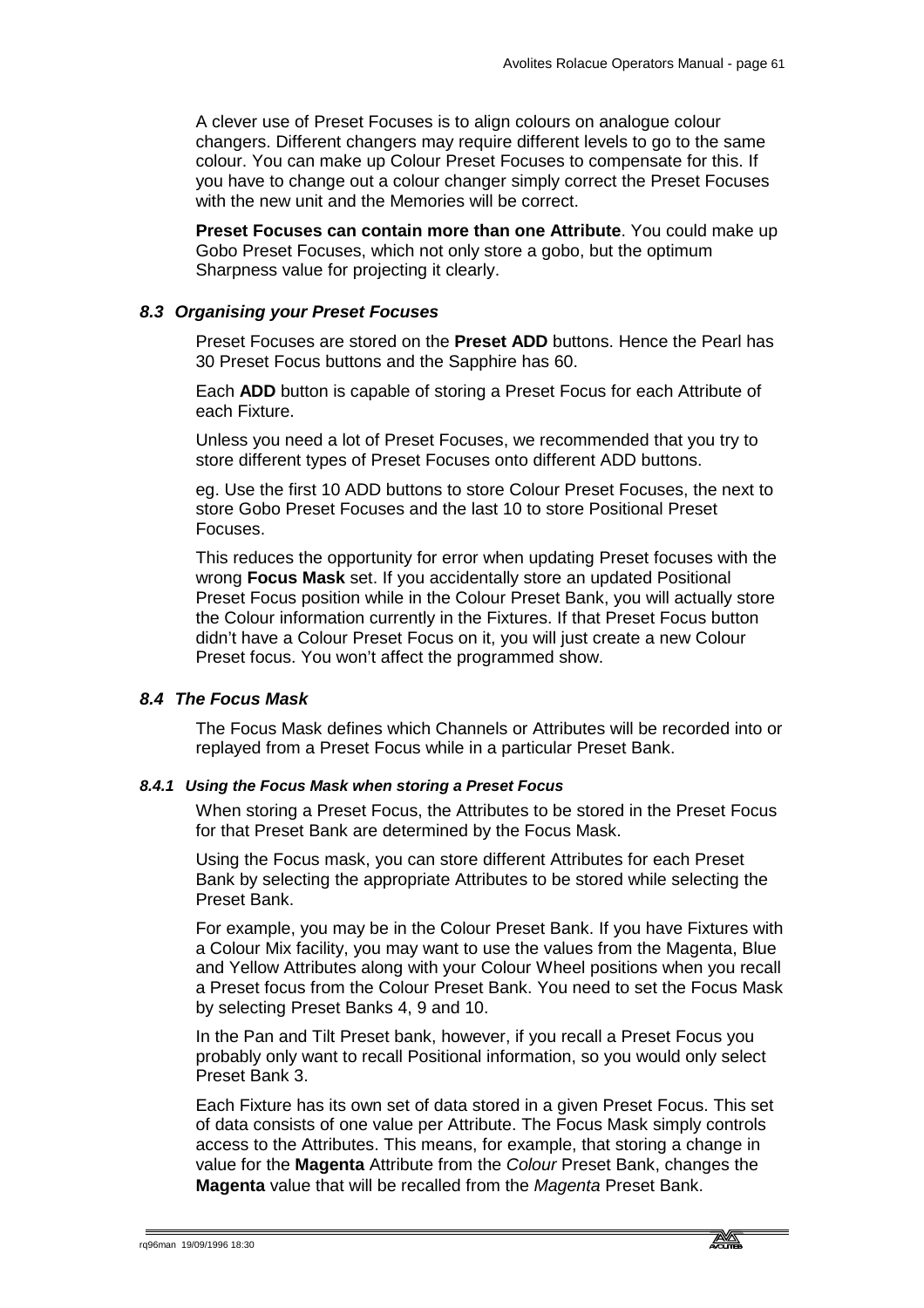# *8.4.2 Using the Focus Mask when recalling a Preset Focus*

You can use Preset Focuses in **Program** mode or **Take Over Run** mode.

See Section 12.1 *Run Modes.*

The Focus Mask settings also determine which Attributes are recalled when you use a Preset Focus in any given Preset Bank.

You can if necessary change the Focus Mask to recall different Attributes from the Preset Focus, provided that these Attributes have been stored. You can actually recall any Attribute stored in the Preset Focus from any Preset Bank, provided that the Focus Mask is set appropriately.

⇒ *If you change the Focus Mask when you recall a Preset Focus, unless you restore it to its original settings, these are the Attributes which will store when you store a new Preset Focus or edit an old one. This can make the results of using Preset focuses seem unpredictable as you can end up with a Focus Mask which is trying to recall Attributes that were never stored to begin with.* 

# *8.4.3 Default settings of the Focus Mask*

After a **WIPEALL** the Attributes in the **Focus Mask** are defined as follows :

| Bank            | <b>Selection</b> | <b>Usage</b>                               |  |
|-----------------|------------------|--------------------------------------------|--|
| 1               | All              | Dimmer                                     |  |
| $\overline{2}$  | 2                | Shutter<br>Iris                            |  |
| 3               | 3                | Pan<br>Tilt                                |  |
| 4               | 4, 9 and<br>10   | <b>Colour Wheel</b><br><b>Colour Wheel</b> |  |
| 5               | 5                | Focus<br>Zoom                              |  |
| 6               | 6                | Gobo 1<br>Gobo <sub>2</sub>                |  |
| $\overline{7}$  | $\overline{7}$   | Gobo modify 1<br>Gobo modify 2             |  |
| 8               | 8                | Speed<br>Speed pan/tilt                    |  |
| 9               | 4, 9 and<br>10   | Yellow<br>Effect                           |  |
| 10              | 4, 9 and<br>10   | Magenta<br>Cyan                            |  |
| $\overline{11}$ | 11               | Control                                    |  |
| 12              | 12               | Reduction                                  |  |

Note that :

In Preset Bank 1 **ALL** Attributes are set.

In Preset Banks 4, 9 and 10, which are usually used to control Colour Wheel and Colour Mix functions, all **Colour** Attributes are set.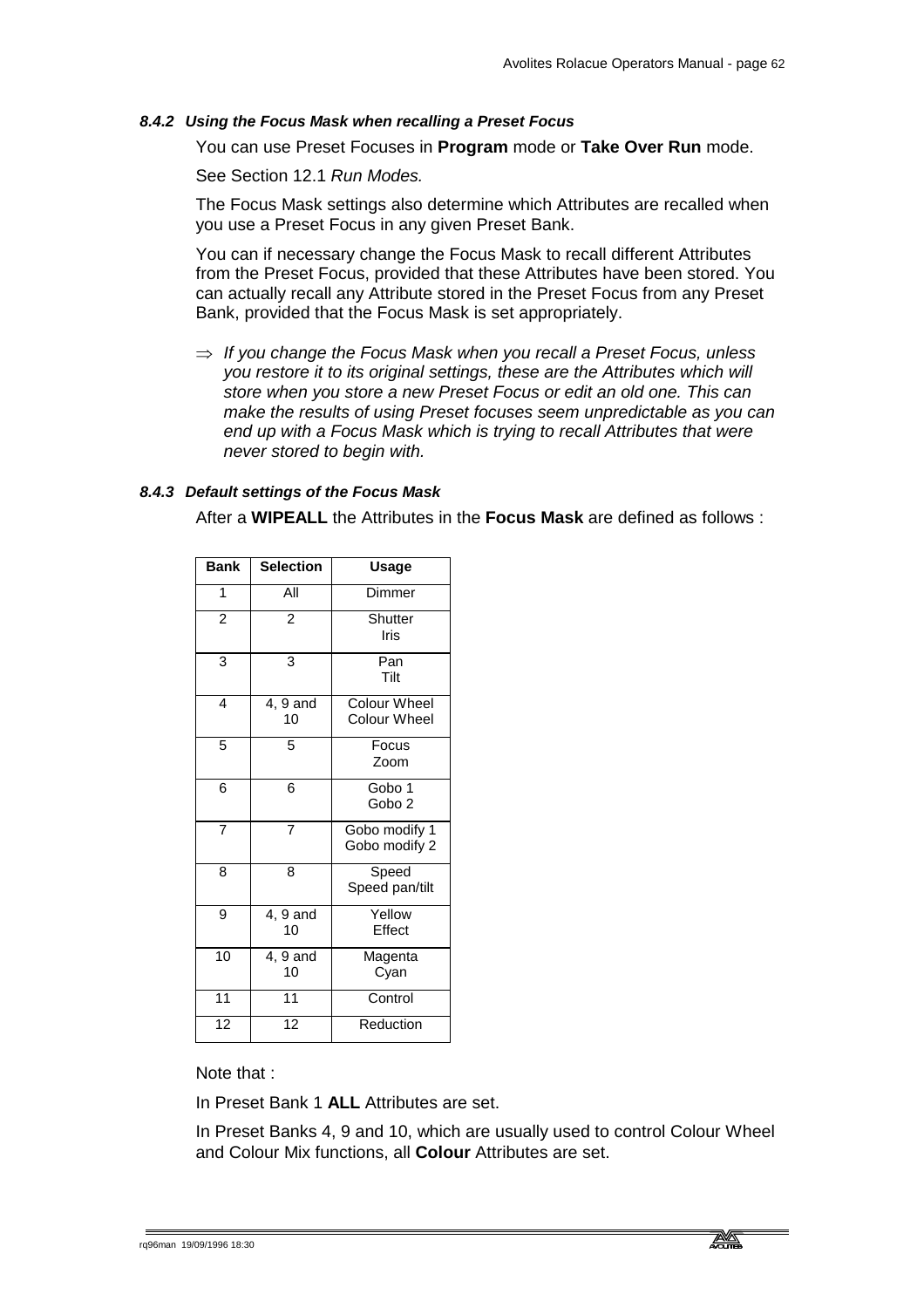#### *8.4.4 Setting the Focus Mask*

- Turn the **Key** to **Program** or **Run** in **Take Over Run** mode*.* See Section 12.1 *Run Modes.*
- Select the relevant **Preset Bank.**
- **Either** press and hold down a grey **Preset Focus** button **or** press the **STORE FOCUS** button.
- Press the **Preset Bank** buttons to select or deselect Attributes on the **Focus Mask**. *Lit LED's in the Preset Bank buttons indicate selected banks. Turn banks on and off by pressing the Preset Bank Buttons.*
- Release the **Preset Focus** button or press the **STORE FOCUS** button again.

### *8.5 Programming a Preset Focus*

- Turn the **Key** to **Program***. Puts you in LIVE PROGRAM MODE.*
- Create the Preset Focus look on stage.
- Press the blue **STORE FOCUS** button on the Program Select Bank.
- Check that the **Focus Mask** is correctly set. *Lit LED's in the Preset Bank buttons indicate selected banks. Turn banks on and off by pressing the Preset Bank Buttons.*
- Press the grey **Preset ADD** button that you wish to store the Preset Focus onto.

The Preset Focus will include all the Fixtures which have Attributes in the Programmer of the same type as the settings on the Focus Mask.

This is a **Record by Channel** type function, so only Attributes that have actually been touched will be in the Programmer.

eg. If you press CLEAR, then change the colours of your Intellabeams and the Pan and Tilt of your Trackspots, if then you record a Positional Preset Focus, it will only contain the Trackspots.

### *8.6 Using a Preset Focus*

Two methods are now available for selecting Fixtures and applying Preset Focuses. These are the '**diagonal copy**' and the '**select and apply**' method.

### *8.6.1 The SELECT AND APPLY method*

- Turn the **Key** to **Program** or **Run** in **Take Over Run** mode*.* See Section 12.1 *Run Modes.*
- Select the **Preset Bank** of the **Attribute** you wish to use.
- Select your Fixtures by pressing blue **Preset SWOP** buttons. *Fixture LED's*  will light provided that the desk is in Fixtures mode. You can select any number of *Fixtures.*
- Apply a **Preset Focus** by pressing a **Preset Focus** button.
- Whilst still holding the **Preset Focus** button check the **Focus Mask** is correctly set. *Lit LED's in the Preset Bank buttons indicate selected banks. Turn banks on and off by pressing the Preset Bank Buttons*.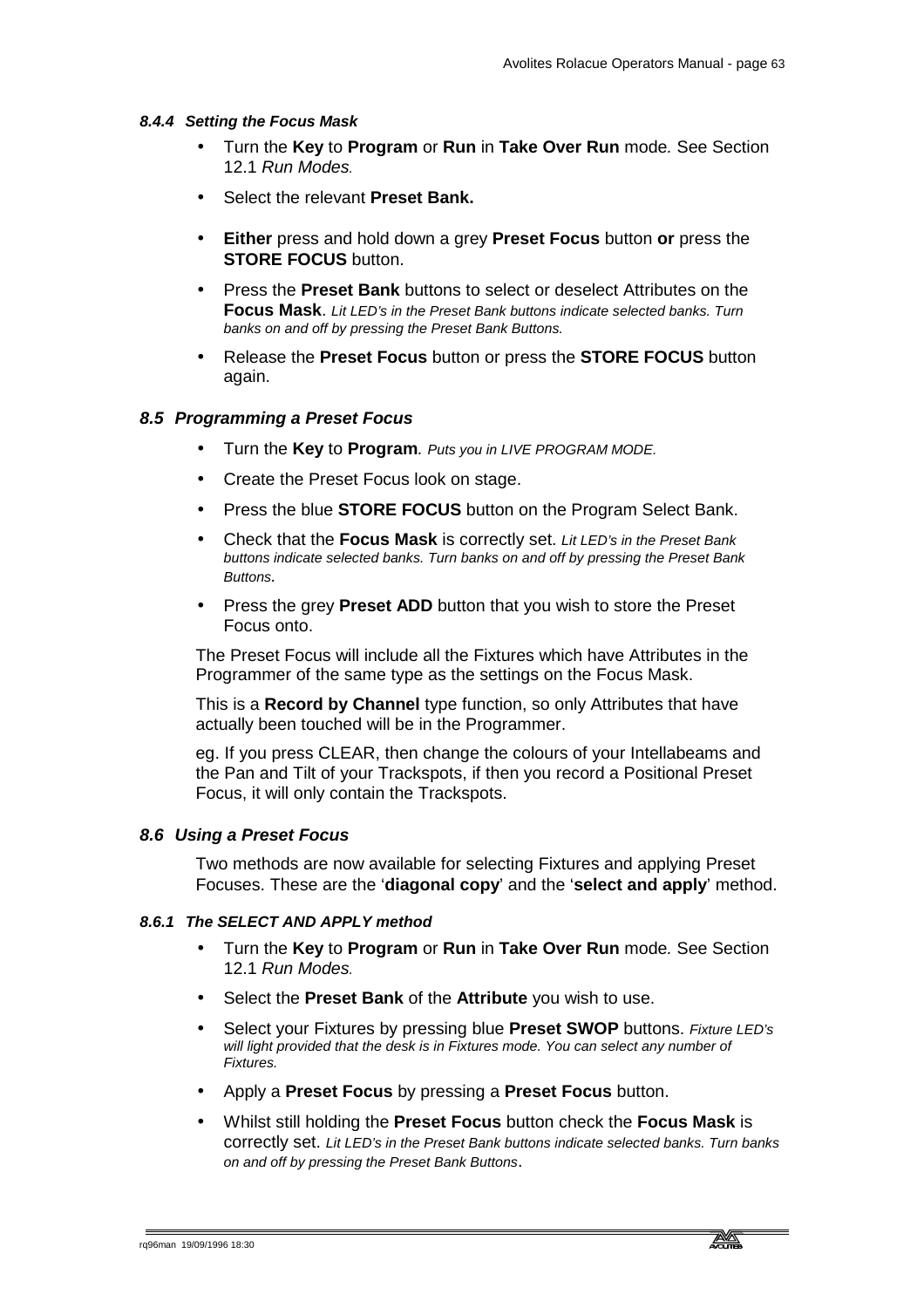• Release the **Preset Focus** button.

# *8.6.2 The DIAGONAL COPY method*

- Turn the **Key** to **Program** or **Run** in **Take Over Run** mode*.* See Section 12.1 *Running your show.*
- Select the **Preset Bank** of the **Attribute** you wish to use.
- Press and hold down a previously recorded **Preset Focus** button.
- Check the **Focus Mas**k is correctly set. *Lit LED's in the Preset Bank buttons indicate selected banks. Turn banks on and off by pressing the Preset Bank Buttons*.
- Whilst still pressing the **Preset Focus** button, press the **Preset SWOP**  button of the Fixture you wish apply the Preset Focus to.
- ⇒ *Remember a FOCUS uses a DIAGONAL connection, from the FOCUS button to the SELECT button. Think of yourself as a patch lead between the two.*

# *8.7 Editing a Preset Focus*

- Turn the **Key** to **Program***. Puts you in LIVE PROGRAM MODE.*
- Select the appropriate **Preset Bank.**
- Press the blue **EDIT FOCUS** button on the Program Select Bank. *The Focus Mask will be displayed on the Preset Bank LED's. Lit LED's in the Preset Bank buttons indicate selected banks. Turn banks on and off by pressing the Preset Bank Buttons.*
- Press the **Preset Focus** for editing.

**ALL THE FIXTURES IN THAT PRESET FOCUS WILL GO TO THEIR PRESET FOCUS VALUES. THESE VALUES ARE PUT IN THE PROGRAMMER PRIOR TO RE-RECORDING.** See Section 1.5 *The Programmer.*

- Make the desired changes to the Preset Focus.
- Press the blue **STORE FOCUS** button on the Program Select bank.
- Press the same **Preset Focus** button to store the edits.

# *8.8 Deleting a Preset Focus*

- Turn the **Key** to **Program***. Puts you in LIVE PROGRAM MODE.*
- Press the blue **DELETE** button on the Program Select bank. *Its LED lights up*.
- Press the **Preset Focus** button **TWICE** to delete it*. Delete LED will go out.*

### *8.9 The pre-programmed Preset Focuses*

When an instrument is patched using a Personality File a number of preprogrammed Preset Focuses can be automatically loaded, by selecting **YES** when the **LOAD PRE-PROGRAMMED FOCUSES** menu is presented prior to patching an instrument.

⇒ *You can only load the Pre-programmed Focuses at this time.*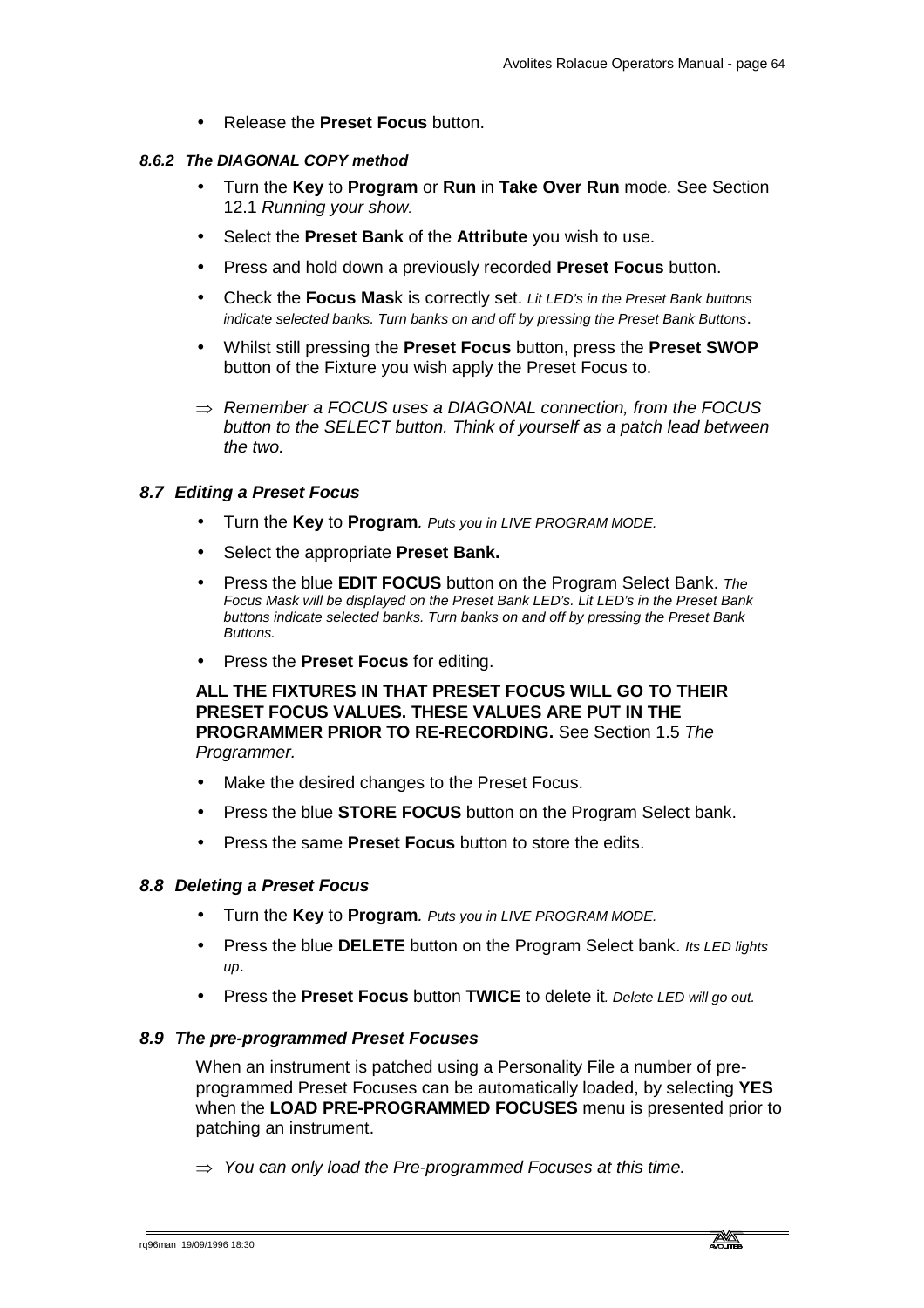This Preset focus information is customisable by editing the Personality File. Details on how to do this are contained in the Personality File Technical Manual.

Normally the automatically loaded Preset Focuses are as follows.

Preset Focus buttons 1 to 10 Colours. Preset Focus buttons 11 to 21 Gobos. Preset Focus buttons 21 to 29 Positions (see below).

| UPSTAGE          |    |    |  |
|------------------|----|----|--|
| 26               | 24 | 27 |  |
| 22               | 21 | 23 |  |
| 28               | 25 | 29 |  |
| <b>DOWNSTAGE</b> |    |    |  |

This is a table of Pan and Tilt positions for the default pre-programmed Positional Preset Focuses assuming the Instrument is placed above 21.

Pre programmed Preset Focused can be deleted and edited in the usual way.

# *8.10 Replaying a Preset Focus over a time*

This is a great feature for busking a show in **Takeover Run** mode. See Section 11.4.2 *TAKEOVER RUN MODE.*

You can recall a Preset Focus live over a given time.

- Turn the **Key** to **Program**. Puts you in LIVE PROGRAM MODE.
- Select the Fixtures you want to use.
- Press and hold down the **STORE FOCUS** button while you check and change the Focus Mask if necessary.
- Select the **Preset Bank** of the Attribute you wish to recall.
- **Enter** a time in seconds on the **Keypad.** *Do not press ENTER.*
- Select the Preset Focus.

This is generally most useful in Takeover Run Mode but may also be convenient whilst programming. This does not work in other Run modes.

> In order for this function to work, there must be an available Playback Fader on the current Roller Page.

An available Playback Fader is defined as :

- a). Being completely empty
- b) Having a Memory recorded on it, but with the Playback Fader at zero

c) Having a Chase recorded on it which is both at zero and set to FADER RELOADS CHASE mode in the Chase Parameters.

# *8.11 Help and hints*

#### *8.11.1 Advice on changing the Focus Mask*

The experience of the Author is that it is best not to change the Focus Masks once you start programming.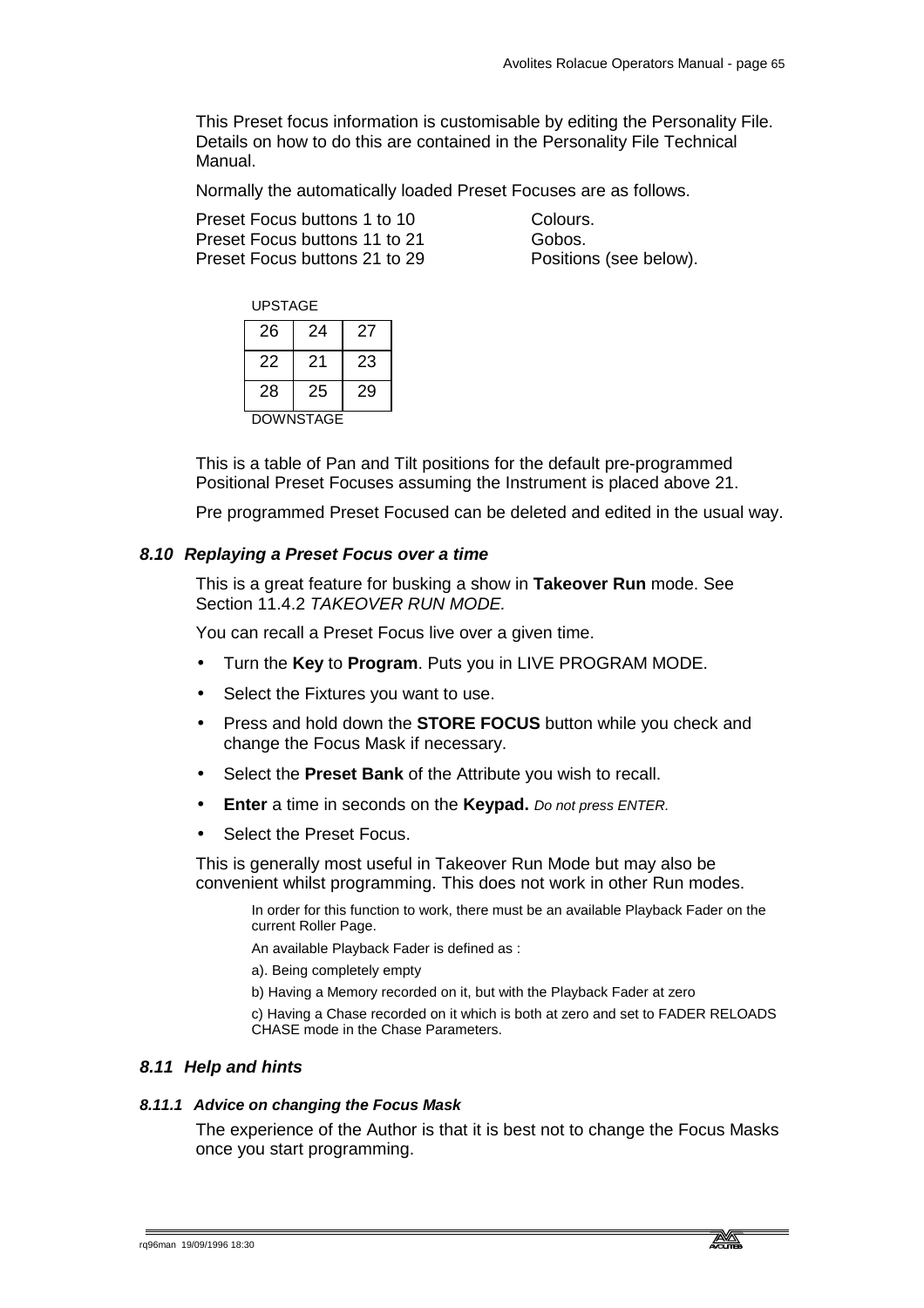You can get in a real mess trying to recall Attributes that have never been stored, or have been stored in some Preset Focuses but not others in the same Preset Bank.

Worse still, you can end up editing and resaving a Preset Focus with some of the original Attributes missing. This results in some of the Attributes updating and some not, with chaotic results.

Its gets worse still - you can accidentally overwrite an Attribute that normally lives on a completely different Preset Bank by including it in the current Focus Mask.

If you are very careful, you can use this knowledge to do some very clever things, but if you make a mistake, you can make your show highly unpredictable. You can always access the other Attributes from their own Preset Bank anyway.

- ⇒ *Set the Focus Masks for all the Preset Banks before you program and stick to them!*
- ⇒ *Keep checking that the Focus Masks are correct. It is very easy to forget that you are in EDIT FOCUS or STORE FOCUS mode and accidentally change the Focus Mask thinking that you are changing Preset Banks.*

# **9. Useful features on the Rolacue**

# *9.1 More about the Screen - using VIEW*

### *9.1.1 Resetting the Screen*

Pressing the **VIEW** button TWICE resets the Screen.

### *9.1.2 To VIEW a Memory or Chase*

To see the output of a Memory or a Chase in Program or Run mode :

- Press the **VIEW** button.
- Press the **SWOP** button of the Memory or Chase you want to **VIEW***. The Playback Fader does not have to be up*.

If a Chase Fader is down, you will **VIEW** the last step it ran.

- You can step through the Preset Banks and see the desk outputs for each Attribute for the VIEWED Memory or Chase.
- Press **EXIT** to quit.

### *9.2 Description of the various Screens*

You can scroll through the various Screens using the **Left** and **Right View Cursors** or you can use VIEW like this :

- Press **VIEW.**
- Enter the **Screen number** on the **Keypad.**
- Press **ENTER.**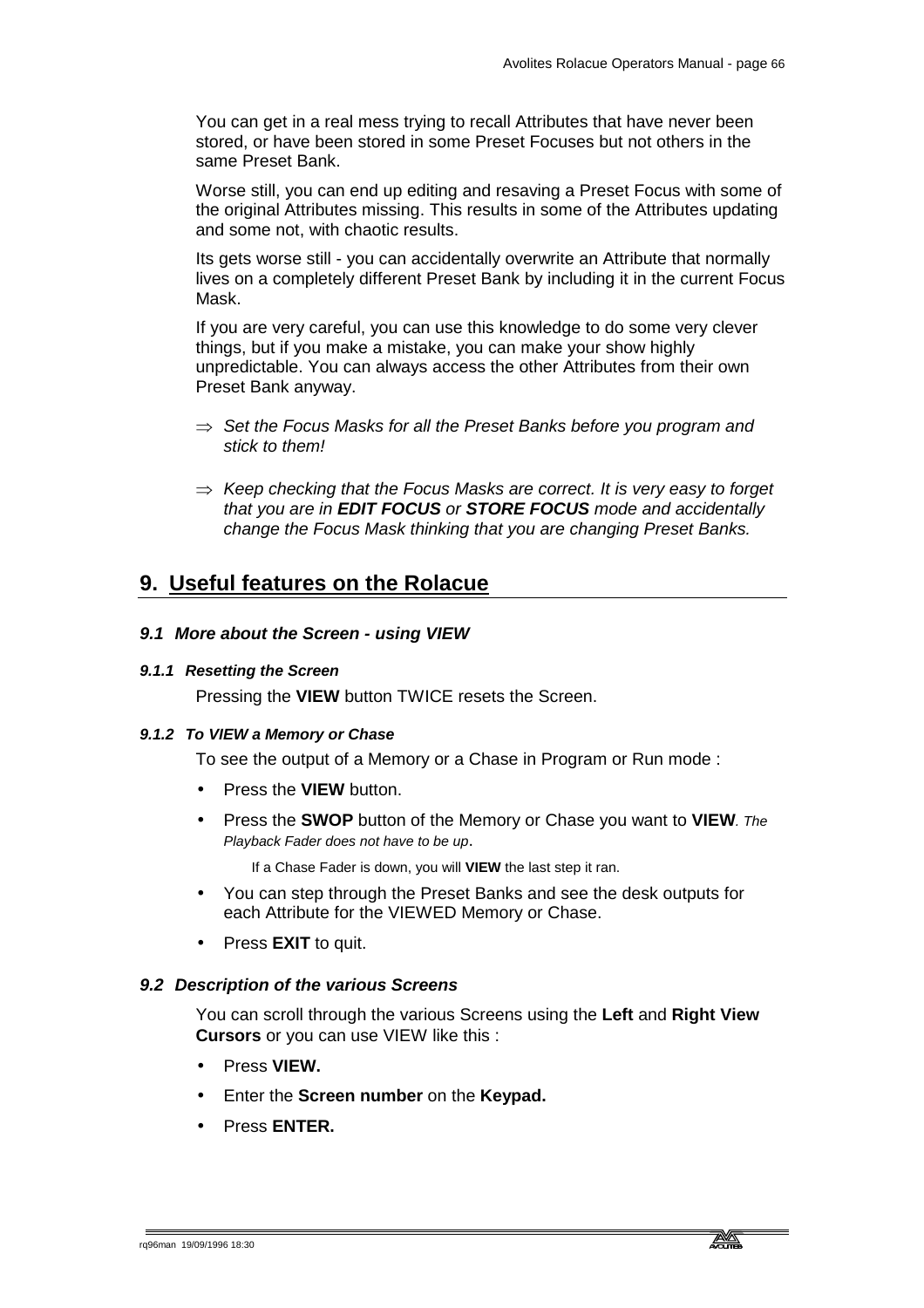# *9.2.1 Screen 1 - CHANNEL OUTPUT AS A PERCENTAGE*

This is the normal Channel Output Screen. It shows the output of each channel in the current Preset Bank as a percentage. Select different Preset Banks to examine the Outputs for different Attributes.

#### *9.2.2 Screen 2 - CHANNEL OUTPUT, FULL RESOLUTION*

This shows the output of each channel in the range 0 to 255.

All Channels are computed in 16 bit resolution and the appropriate number of bits output on the DMX line as defined by the Personality File for the Fixture in use. Again select different Preset Banks to examine the Outputs for different Attributes.

#### *9.2.3 Screen 3 - PATCH BY DMX*

This Screen shows the DMX address followed by the Preset Bank and Preset Fader number it is patched to. It also shows the Fixture name (Dimmer, G-Scan etc.) and the number of the Fixture. (Intellabeam 2, Cyberlight 3, etc.)

Use the **Up** and **Down Cursor** buttons to move a **single line** up and down. Use the **Left** and **Right Cursor** buttons to move a **whole page** up and down through the DMX addresses.

#### *9.2.4 Screen 4 - USER PREFERENCES*

This Screen allows viewing of the current **User Settings**.

#### *9.2.5 Screen 5 - PATCH BY FADER*

This Screen shows the Preset Bank number, Preset Fader number and which DMX address is patched to it.

Note that if more than one DMX address is patched to a Preset Fader only the first one will be shown. Use Screen 12 to see all Dimmers patched on a Preset Channel.

#### *9.2.6 Screen 6 - DMX OUTPUT*

This Screen shows each DMX address followed by its output level *and* the level of any Reduction Fader.

#### *9.2.7 Screen 7 - PREVIEW CHASE TIMES*

This Screen shows the Chase times for the Connected Chase. You can view the Live step times and several following step times.

#### *9.2.8 Screen 8 - PREVIEW A MEMORY OR CHASE STEP*

This Screen retains the information of the last Memory or Chase step you VIEWED. See Section 9.1.2 *To VIEW a Memory or Chase* above.

#### *9.2.9 Screen 9 - TIMECODE CHASE TIMES*

This Screen displays the Timecode Step times when running a Chase to Timecode. See the Section 16 *The Script File System* for further information on using and running Timecode sequences etc.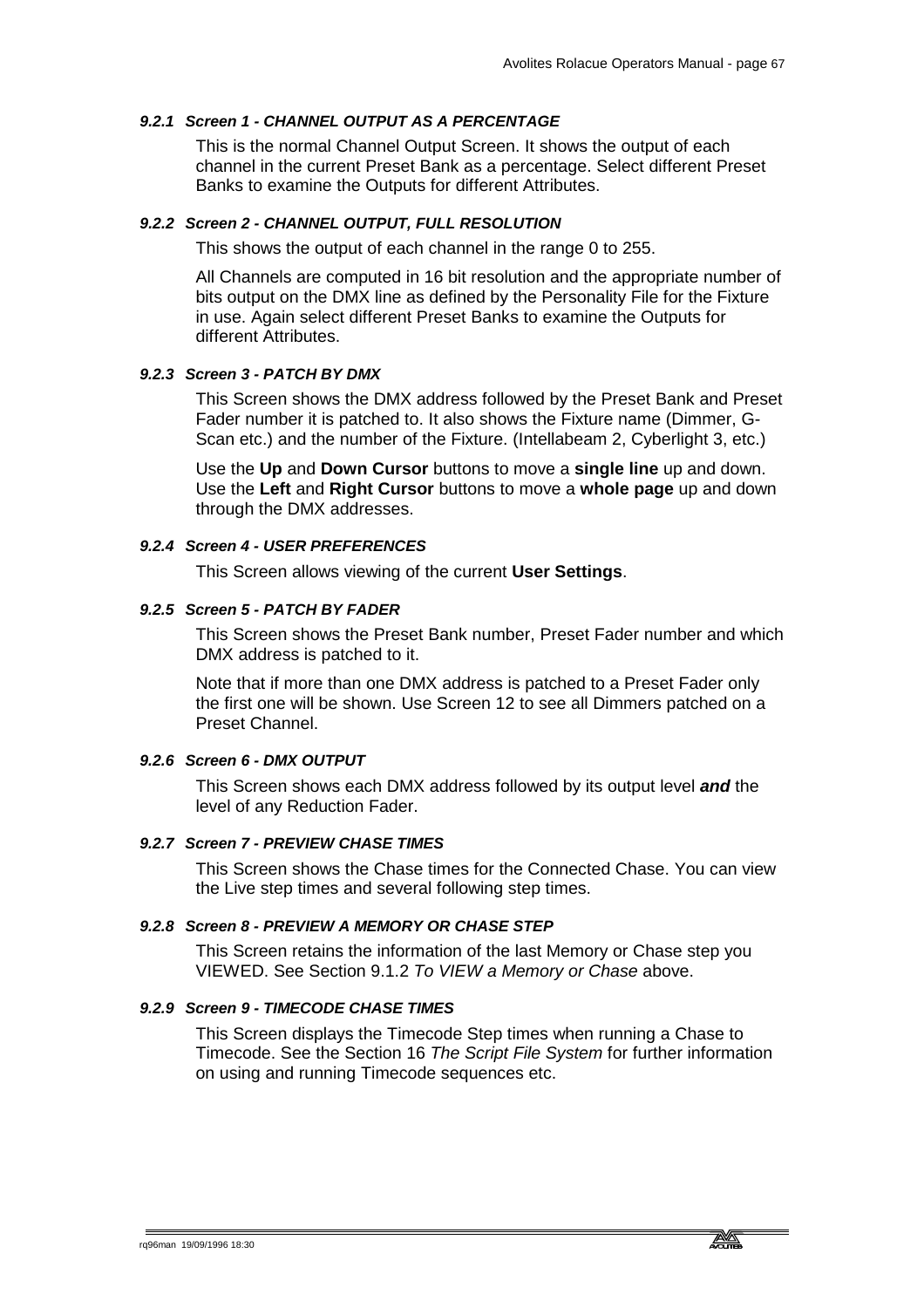# *9.2.10 Screen 10 - PAGE PLAYBACK STATUS*

This displays the status of each Playback Channel. This is useful if you are using times on Memories or Chases since you can see them fading in and out. It is also useful if you are using Script Files. See the Section 16 *The Script File System.*

# *9.2.11 Screen 11 - SCRIPT FILE*

See Section 16 *The Script File System* for further details.-

# *9.2.12 Screen 12 - VIEW PATCH BY HANDLE*

This Screen is split into two sections.

The **upper section** gives the handle number, Fixture name and DMX address.

The **lower part** of the Screen gives information on how to set the various switched and controls on the Fixture itself.

This is displayed one Fixture at a time and the **Up** and **Down cursor** buttons are used to select the Fixture from the list on the upper part of the Screen.

There are some Fixtures which when patched, may not show up on the lower part of this Screen.

In order for this Screen to work, the Fixture must have a channel patched onto one of the Preset Faders on Preset Bank 1. Generally this will be the case, however there are some instances when this will not happen. Some examples are:- A pan and tilt yoke, some colour mix devices which use three Channels on the colour banks but no Dimmer.

⇒ *This Screen has a large processing overhead and should not be viewed during time critical operations, or during a show unless absolutely necessary.* 

# *9.2.13 Screen 13 - GRAPHICS TABLET INFORMATION*

The Screen is split into two halves.

The **lower** half of the Screen gives the Attribute names and their numeric location on the Preset Bank.

The **upper** half of the Screen is for the display of Tables such as colours etc.

See Chapter 14 *The Graphics Tablet* for details*.*

### *9.2.14 Screen 14 - CHASE UNFOLD*

When you **UNFOLD** a Chase, Screen 14 is automatically loaded, and it tells you which Playback Faders have got Chase Steps on them, and whether the steps are **Simple** (denoted by '**s**') or **Complex** (denoted by '**c**').

# *9.3 Programming Groups*

**Groups** can be quickly created allowing simple selection of a number of Fixtures.

To record a Group :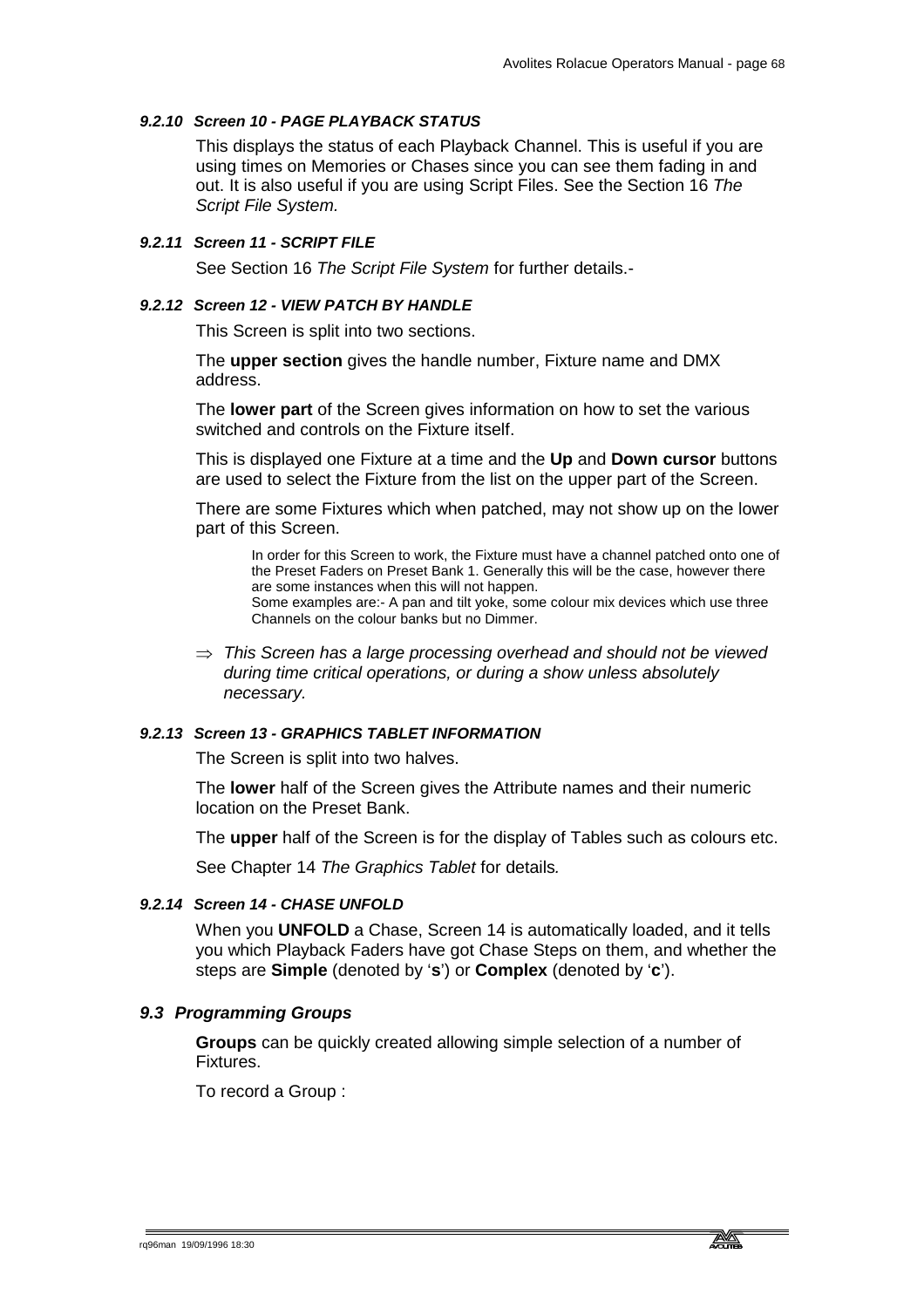- Turn the **Key** to **Program.** *Puts you in Live Program Mode menu.*
- Press **Softbutton H** [ML MENU]. *Puts you in the Moving Light menu.*
- **Select** the Fixtures to be Grouped. *Their LED's will light up.*
- Press **Softbutton D** [RECORD GROUP].
- Enter a group Number between 1 and 60 on the **Keypad.**
- Press **ENTER**. *The Group is recorded.*

The order in which you selected Fixtures is recorded in the group. This is the sequence that will be replayed when using NEXT FIXTURE on the Graphics Tablet, and also determines the Fixture which is copied when Aligning Fixtures or Attributes. (See Section 4.5.2 *Fixtures.* and 4.5.3 *Align Attributes*.)

You can also record and replay groups from the Graphics Tablet. See Chapter 14 *The Graphics Tablet* for more details.

# *9.4 Using a Group*

**Groups** are very useful since they make selecting a number of instruments fast and consistent.

To recall a **Group** :

- Type in the Group number on the **Keypad.** *As soon as the first numeric button is pressed the menu will change*.
- Press **Softbutton A** [RECALL GROUP].*The instruments within that group are selected.*

Only one **Group** can be selected at a time, as selecting a second group deselects the first. A **Group** and additional Fixtures can be selected.

You can also use the Graphics Tablet to recall groups. See Chapter 14 *The Graphics Tablet* for more details.

### *9.5 Reduction Faders*

Reduction Faders allow you to temporarily limit the output of an Intensity Channel. This is useful for turning off a wayward Intelligent Fixture or limiting the flare caused to a camera by a particular device.

Every time an Intensity Fader is patched onto Preset Bank 1, a Reduction Fader is automatically patched onto Preset Bank 12. It is possible to patch them elsewhere. See Section 5.20.1 *Patching a Reduction Fader.*

To use a Reduction Fader :

- Put the Channel you want Reduced up at FULL.
- Go to the Preset Bank on which the Reduction Fader has been patched.
- Match the output level with the Intensity Channel by bringing the Reduction Fader to Full also*. If it is already at Full, bring it down to zero, the back up*.
- Bring the Reduction Fader down to limit the output to the desired level.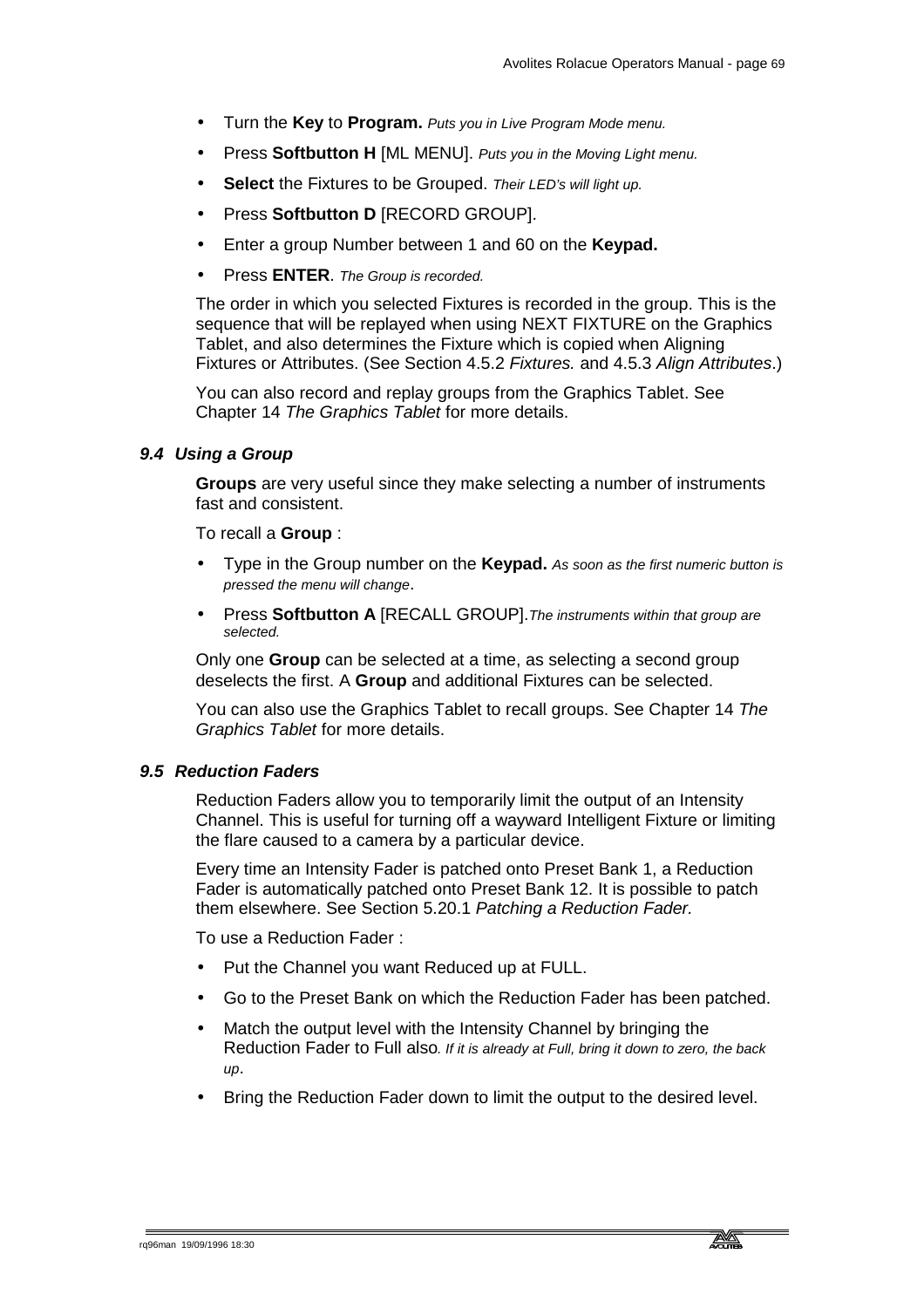# *9.6 Programming in BLIND mode*

#### *9.6.1 Entering Blind Mode*

- Turn the **Key** to **Program.** *Puts you in LIVE PROGRAM MODE menu.*
- Press **Softbutton F** [PRESS FOR BLIND MODE]. *Puts you in BLIND PROGRAM MODE menu.*

When in **Blind Mode** the Programmer and the Preset Faders are disconnected from the output so you can build or edit Memories and Chases without your programming being seen on stage.

Programming is identical to Live Program Mode except your changes cannot be seen on the output.

⇒ *When you enter Blind Mode, Channels already in the Programmer stay there. It may therefore be desirable to CLEAR the programmer on first entering Blind Mode, or Channels in the Programmer may be included in your programming.* 

#### *9.6.2 Exiting Blind Mode*

• Again press **Softbutton F** [PRESS FOR LIVE MODE] *Puts you in LIVE PROGRAM MODE menu.*

When you exit Blind Mode Channels in the Programmer are cleared and the programmer is reloaded with any Channels that were in the programmer before Blind Mode was selected.

This means that entering and exiting Blind Mode does not affect what is seen on stage, and you can Blind Program in the middle of a show if necessary.

⇒ *To keep the Programmer contents before you return to Live mode you should record a Memory, which you can later INCLUDE. See Section 6.12*  Using INCLUDE to program a Memory*.* 

### *9.6.3 To alter a Memory without the look on stage*

- Turn the **Key** to **Program.** *Puts you in LIVE PROGRAM MODE menu.*
- Press **Softbutton F** [PRESS FOR BLIND MODE]. *Puts you in BLIND PROGRAM MODE menu.*
- **Include** the Memory to be altered.(See Section 6.12 *Using INCLUDE to program a Memory.)*
- **Edit** the Memory as required.
- **Save** the Memory in the usual way.
- Take down the Preset Faders and press **CLEAR**.
- Again press **Softbutton F** [PRESS FOR LIVE MODE]. *Puts you in LIVE PROGRAM MODE menu.*

If the Memory Playback Fader is up then take it down and put it back up to load the new Memory.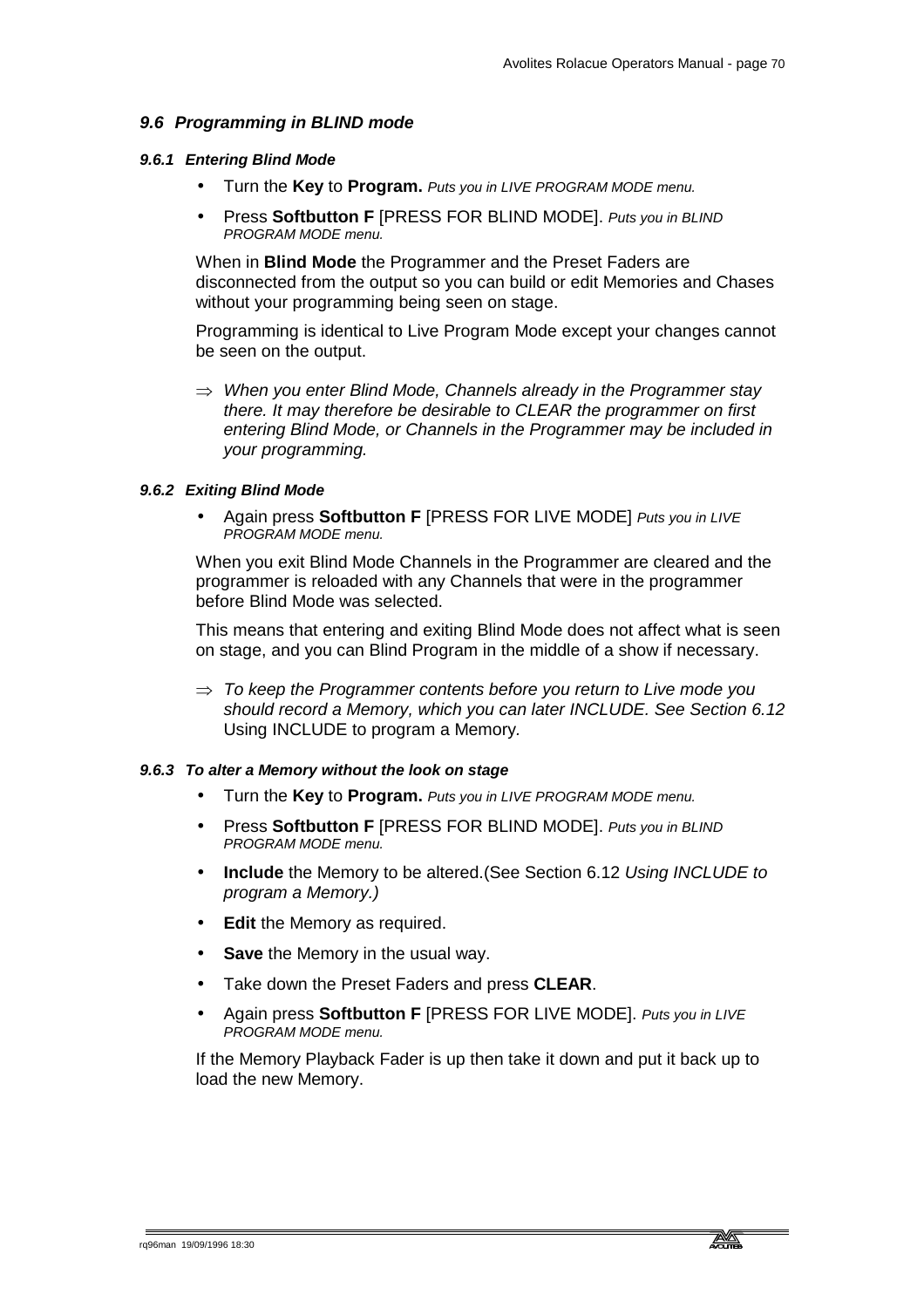#### *9.7 Sound to Light on the Pearl*

This section applies to Pearl users only.

Connect either a microphone or a line level signal into the sound to light input. Inside the desk there is a link allowing you to configure the desk for Microphone or Line.

#### *9.7.1 Setting the sound to light input level link*

You can select one of three input settings for the sound to light. These are **Normal Microphone**, **Low Level Line** and **Line level**.

To set this you must open up the desk and move **Link 901**.

Before you open the desk ensure the mains is disconnected.

**Link 901** is near the audio input connector on the main (largest) circuit board. When this link is nearest the edge of the circuit board the input is set to **microphone**, in the middle position the input is set for **low level line** input and when nearest the middle of the circuit board it is set for **line level** input.

### *9.7.2 Programming for Sound to Light*

This section applies to Pearl users only.

- Turn the **Key** to **Program.**
- Program three Chases onto Playback Channels **1**, **2** and **3**.

These will respond to : **Bass** signals (Playback **1**) **Mid** signals (Playback **2**) **Treble** signals (Playback **3**).

Each Chase should initially be set to have all **LINKS OFF**. See Section 7.12.3 *LINKING a Chase.*

• Now turn the **Key** to **Run**.

#### *9.7.3 Running the Sound to Light function*

- Having programmed the three Chases as described in the previous section, connect up the audio source and press **Softbutton E** [ENABLE Sound to Light].
- Put up Playback Faders 1 to 3. Adjust the Sound to Light level control for the desired effect.

Each time a BASS, MID or TREBLE signal appears the appropriate Chase will step on.

⇒ *Some steps can be Linked on the Chases to provide different effects. The Linked steps will run on and the Unlinked steps will be triggered by the music. You can create Complex steps to further enhance the music if required. See Sections 7.12.3* LINKING a Chase *and 7.9.2* Individual Step Times Chases.

#### *9.7.4 Stopping the sound to Light function*

• Press **Softbutton F** [DISABLE Sound to Light].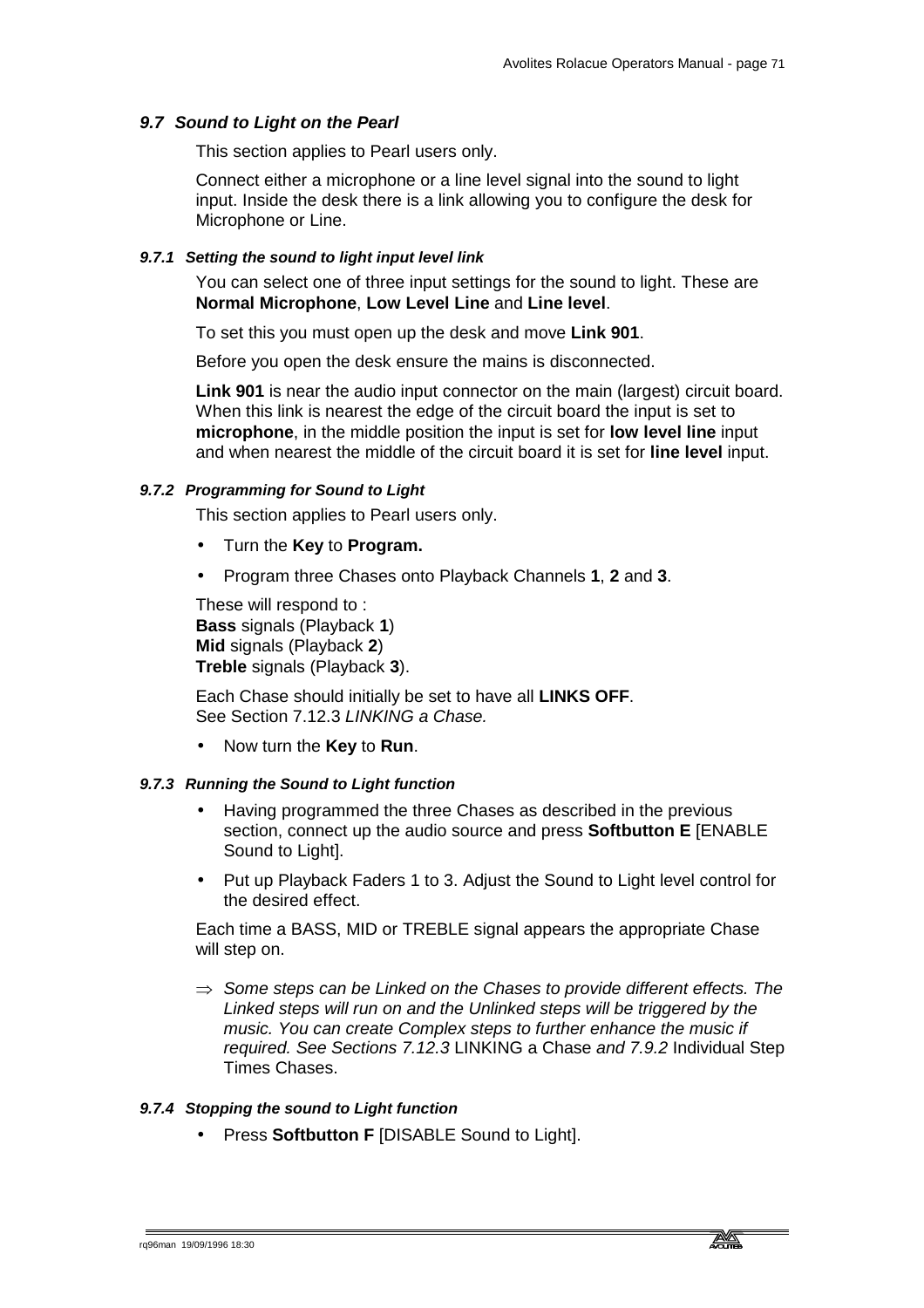## **10. Tracking Moving Lights**

## *10.1 Using the Moving Light tracking system*

The Moving Light tracking system allows you use a number of Moving Lights in 'follow spot' mode.

When the Tracking is active, the desk computes the Pan and Tilt positions for each Selected Fixture so that they all point to the same point on the stage at all times.

## *10.2 Training Moving Lights for Tracking*

Before Moving Lights can be used in Tracking mode the desk must be trained so its knows where each Fixture is located.

⇒ *If you try to use the desk in Tracking mode and it has not been Trained, the Stage area of the Graphics Tablet will not do anything.* 

#### *10.2.1 Marking out the stage*

This is achieved by marking a square on the stage and pointing each Fixture onto each corner, then recording that position.

The square should ideally be centre stage and about half of the stage size, leaving a border around the square equal to about a quarter of the stage.

## *10.2.2 Defining the stage*

- Turn the **Key** to **Program.** *Puts you in Live Program Mode.*
- Press **Softbutton H** [ ML MENU].
- Press **Softbutton E** DEFINE THE STAGE]*. Puts you in the DEFINE THE STAGE menu.*
- **Softbuttons A D** are used to record each of the points of the square. Move all the Fixtures to the **top left corner** of the square (looking from the audience to the stage), then press **Softbutton A** to record the values.
- Do the same for each corner, pressing **Softbuttons B to D** in turn to record the appropriate Fixture positions.
- Press **Softbutton F** [RECALL] followed by any of the stage positions on **Softbuttons A to D** if you want to check them.
- Press **EXIT** to leave the RECALL function*. Puts you back in the DEFINE THE STAGE menu.*
- Press **ENTER** to store or **EXIT** to abandon. *Either option puts you back in Live Program Mode*.

The desk will take about 10 seconds to calculate each Fixture location. A countdown is displayed on the Screen.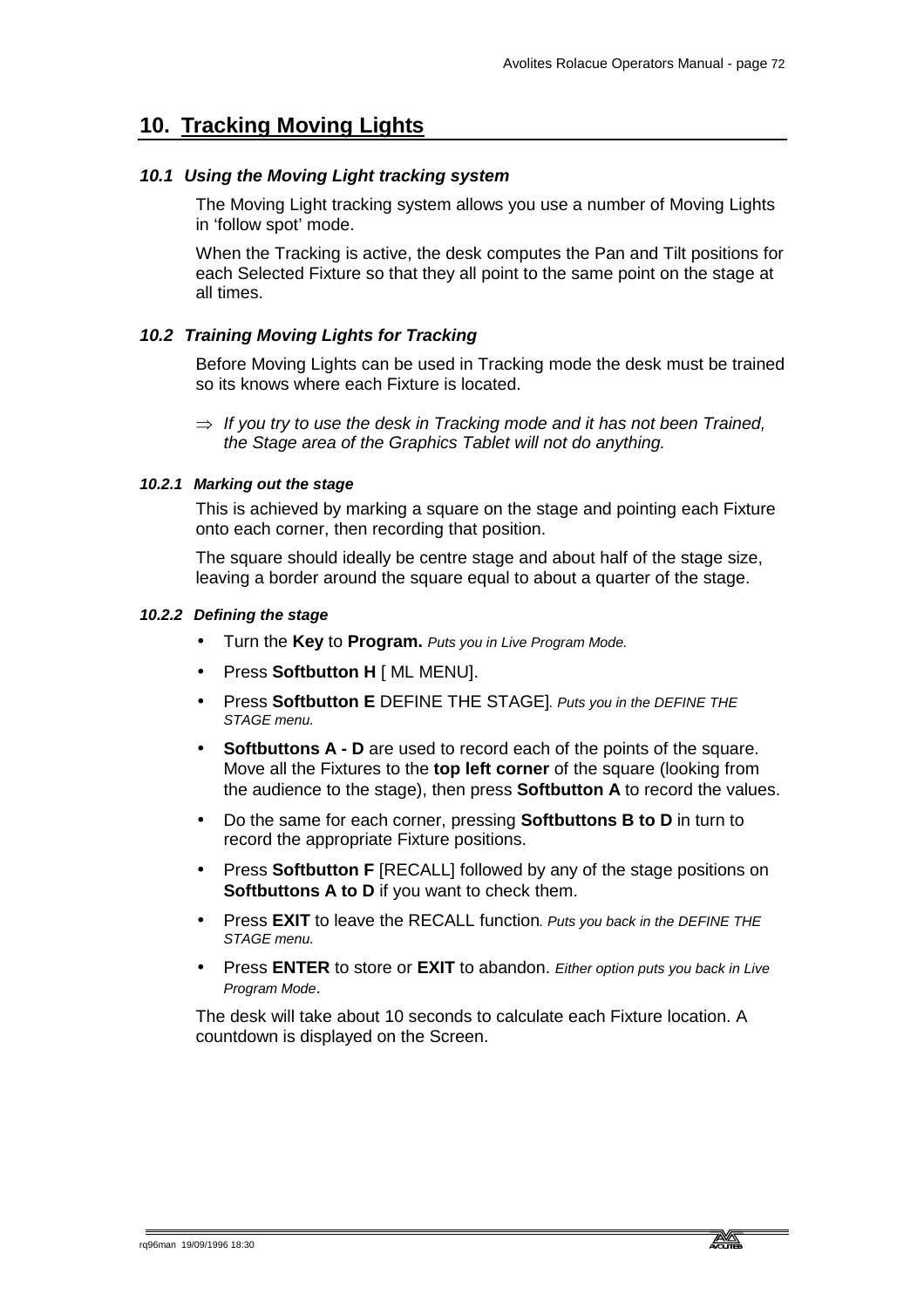## ⇒ *Important notes regarding training:-*

*The PAN value must be different for each of the corners, as must be the TILT value. The difference need only be 1 count.* 

*If you are using moving head Fixtures you should make sure they are trained the same way up. Do this by ensuring the tilt value is kept below 50%.* 

## *10.3 Using Tracking without a Graphics Tablet*

Once you have trained the desk, you can Track the Fixtures. This is best done using a Graphics Tablet (See Section 14.10 *Using tracking on the Tablet.*), but it is possible from the desk.

- Turn the **Key** to **Program.** *Puts you in Live Program Mode.*
- Press **Softbutton H** [ ML MENU].
- Toggle **Softbutton F** [TRACKING ON / OFF] so that Tracking ON is selected.
- **Either** Select a number of Fixtures to Track. The first Fixture selected becomes the leader, other Fixtures will follow this, **or** Slave PAN from one Fixture to another for the group of Fixtures to be Tracked. TILT is automatically slaved. You can set up any number of slaves. The Master Fixture becomes the Leader.(See Section 4.8 *Slaving Channels.*)

As you Slave each Fixture it is automatically aligned at the master Fixture's position on the stage.

If the Lead Fixture is now moved using Preset Faders or Wheels, the remaining Fixtures will shadow its beam across the stage.

#### *10.4 In order to use 4D Track you must have a Graphics Tablet*

This is available from your friendly local Avolites distributor as the catchily named Part Number 1221-0190.

#### *10.5 Help and Hints*

**Problem :** *Desk locks up when trying to train instruments for tracking*. **Solution 1** : You may be using old Personality Files which do not have the MIRROR settings in them. Use new version personality files. If desperate add the line MIRROR 1 120 180 to the personality file. This will probably work reasonably well.

**Solution 2** :Possibly some instruments have not been trained but are selected.

**Problem :** *Pan and Tilt do not work in the Stage area of the Graphics Tablet.* **Solution :** Either train the desk for Tracking, or turn the Tracking OFF in the ML menu.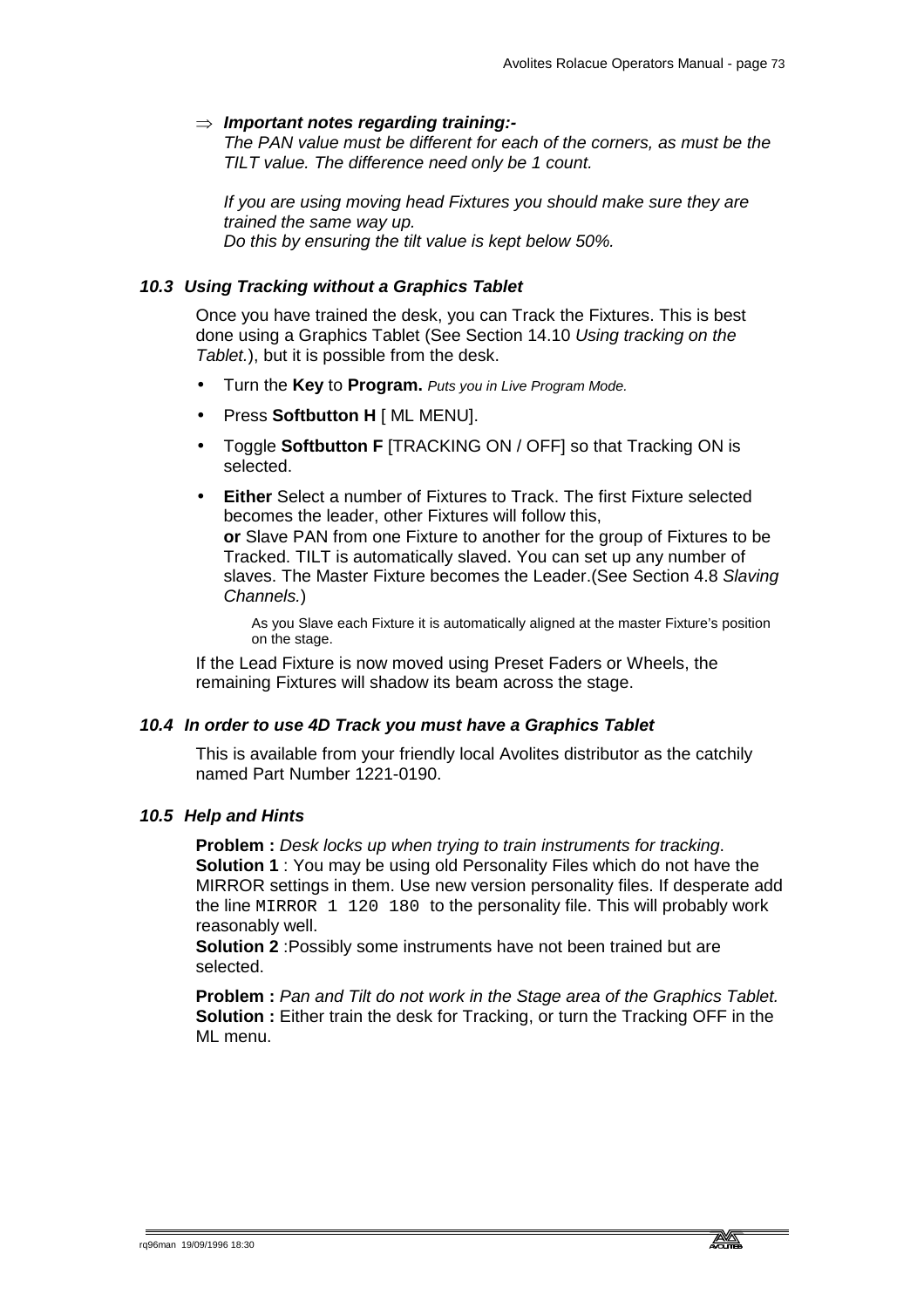**Problem :** *The Colour Mix area has little or no effect on the colour output from a Fixture* 

**Solution :** Check that the Graphics Tablet is working correctly by clicking on **CLEAR** then re-selecting the Fixtures with the Tablet. Watch the Preset SWOP LED's on the desk to ensure that it is mirroring the Tablet (assuming you are set to Fixtures not Mimics). If this is working properly, set the Luminosity bar to 50% and try again. Make sure your Fixtures have a Colour Mix facility, not just Colour Wheels.

## **11. The USER SETTINGS MENU**

The **USER SETTINGS Menu** allows you configure certain features of the desk.

- Turn the **Key** to **Program.** *Puts you in Live Program Mode menu.*
- Press **Softbutton B** [USER SETTINGS]. *Puts you in the User Settings Menu.*

Use the **Up** and **Down Cursor Keys** to move up and down the Menu.

Use the **Left** and **Right Cursor Keys** to toggle menu options.

## *11.1 Setting 1. CHASE PARAMETERS*

Does nothing. This function is transferred to **Softbutton A** in the Live Program Mode menu.

## *11.2 Setting 2. MEMORY FADER OFF AT XX*

This setting sets the level at which the Playback Fader stops a sequence running.

This value must be lower than the MEMORY FADER ON value. (See below.)

#### *11.3 Setting 3. MEMORY FADER ON AT XX*

This setting sets the level of the **Trigger Point** at which LTP functions are activated on the Playback Channels. it also sets the level at which Chases start to run.

This value must be lower than the MEMORY FADER OFF value. (See above.)

#### *11.4 Setting 4. Run Modes*

The available Run Modes are :

#### *11.4.1 NORMAL RUN MODE*

#### *11.4.2 TAKEOVER RUN MODE*

#### *11.4.3 TWO PRESET MODE*

All these Modes are fully discussed in Chapter 12 *Running your show.*

#### *11.5 Setting 5. Record Modes*

The available Record Modes are :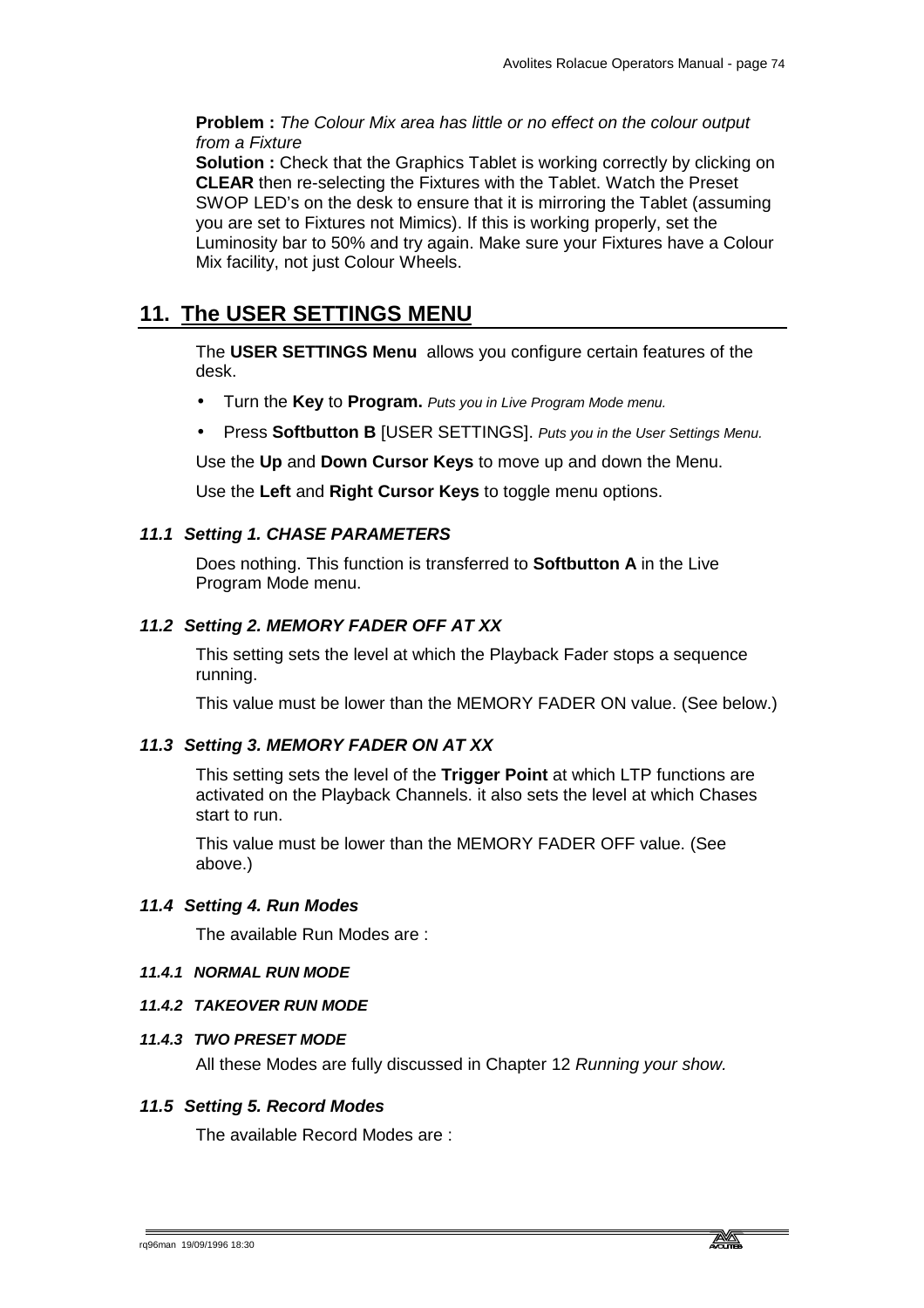## *11.5.1 Record by INSTRUMENT*

### *11.5.2 Record by CHANNEL*

## *11.5.3 Record ALL CHANNELS*

All these Modes are fully discussed in Chapter 6.1 *Recording Modes.*

## *11.6 Setting 6. AUTOCOPY*

When **Autocopy** is enabled, **Slaved** Fixtures automatically receive all three colour Mix Channels when only one of them has been Slaved.

Unfortunately it does **not** put all the Colour Mix Channels into the Programmer when only one of them has been edited and you are in Record by Channel mode. Perhaps one day it will!

## *11.7 Setting 7. CHASE PARAMETERS*

This was used to control a chase parameter in previous software revisions. This function can now be programmed for each individual chase and can be found on **Softbutton A** in the Live Program Mode menu.

## *11.8 Setting 8. DISABLE TIMECODE*

This function enables and disables incoming Timecode into the desk.

## *11.9 Setting 9. AUTOCONNECT*

Enabling the **Chase Autoconnect** means that the most recently replayed Chase will automatically be Connected to the Wheel(s).

As you change pages on the Roller, the most recently Connected Chase on each page will Autoconnect.

Use this Mode for fast access to Chases as they are replayed.

#### *11.10 Setting 10. Remote Connected / G - Tablet*

This mode configures the Serial Port on the back of the desk for different input devices. Select the appropriate mode for running a Stage Remote or Graphics Tablet. See Chapter 14 *The Graphics Tablet* and Chapter 15 *The Stage Remote.*

⇒ *If a connected device does not appear to be working correctly, toggling the settings on this User Setting until the correct setting is reselected may help.* 

## *11.11 Setting 11. GO ON ADD disable*

## **SAPPHIRE ONLY.**

Disabling this setting prevents the **ADD** button on a Playback Channel to be used as a **GO button** for stopping and starting a Chase.

# *11.12 Setting 12. OLD or NEW Screen type*

**SAPPHIRE ONLY.**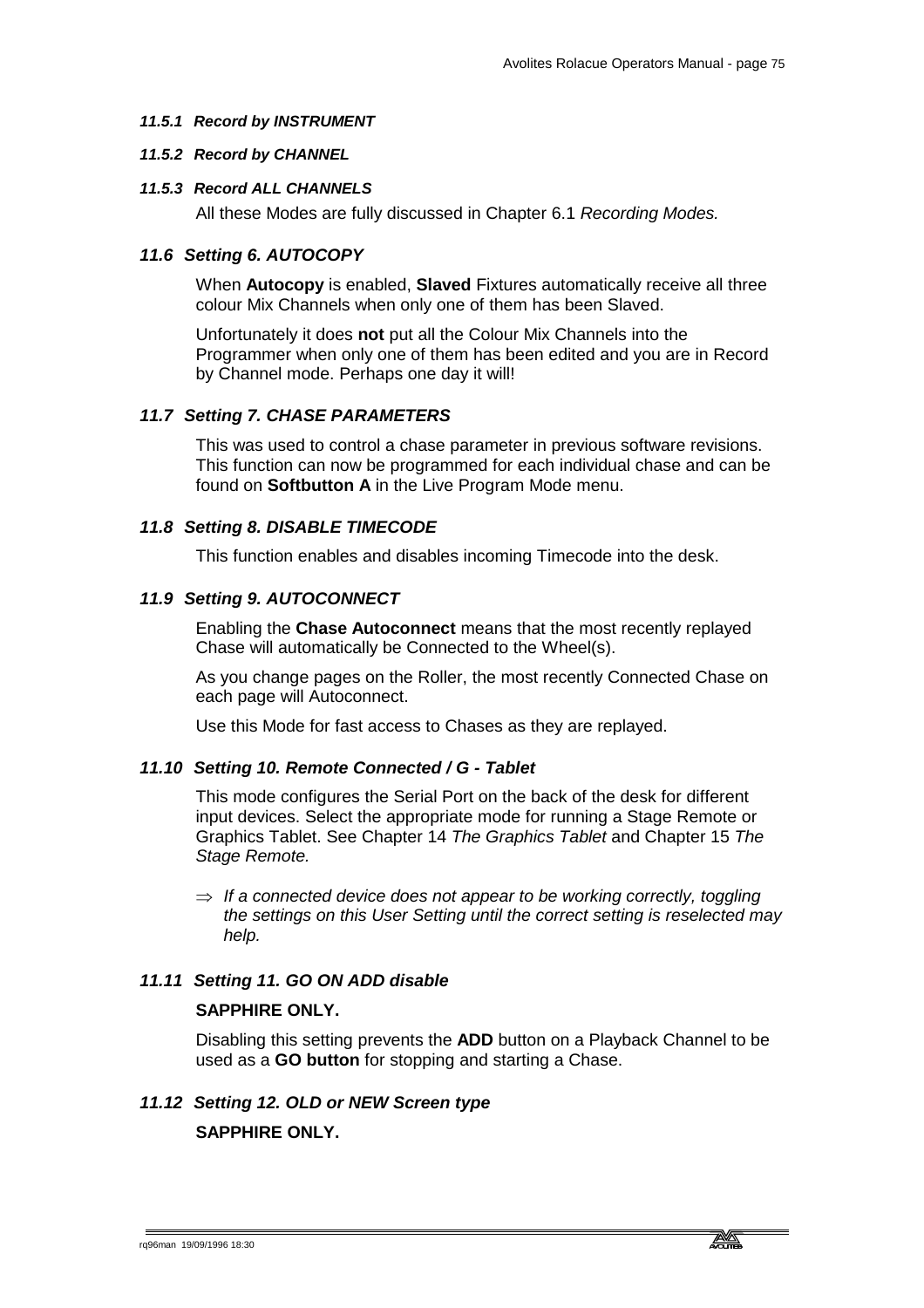Two different types of Screen have been used at various times on the Sapphire. Normally the Screen type is automatically detected, but this option allows you to force the choice.

## *11.13 Setting 13. SPEED IN SECONDS / BPM*

This allows you to decide whether the Chase speeds are displayed in **Seconds** or **Beats Per Minute.** 

## *11.14 Setting 14. FRAME + (X) mcS*

This User Setting allows the DMX transmission speed to be slowed down because certain Dimmers and Fixtures cannot respond to full speed DMX

This slightly diminishes the performance of the desk, but will avoid low specification devices missing DMX instructions. The larger the value of X, the slower the desk response will be.

The **Left Cursor key** slows it down.

The **Right Cursor Key** speeds it up again.

#### *11.15 Setting 15 - MIDI Disabled / Master / Slave*

#### **Pearl only.**

Toggling the settings here either disallow incoming MIDI note on / note off information, or allow it and set the desk to Master or Slave. In Master, the desk broadcasts note on / note off information. In Slave, it responds to it.

You can use this feature to control one Pearl or Sapphire with another. See *Appendix 6. MIDI implementation details*.

#### *11.16 Setting 16 - MIDI Channel = (X)*

#### **Pearl only.**

This sets the MIDI Channel number that the desk will respond to. The **Left**  and **Right Arrows** allow you to scroll through MIDI Channel numbers from 1 - 16.

## *11.17 Setting 17. Wheel sensitivity = (X)*

#### **Pearl only.**

This allows you to adjust the sensitivity of the Wheel(s) on the desk by using the **Left** and **Right Arrows** to scroll through values for X. The higher the value, the less sensitive the Wheels are.

#### *11.18 USER SETTINGS on Softbuttons*

There are also some functions on the **Softbuttons** of the User Settings menu.

#### *11.18.1 Softbutton A - FIXTURES OR MIMICS*

Toggling this setting determines whether the LED's on the Preset **SWOP** Channels are used to indicate Channel levels or whether Intelligent Fixtures are Selected.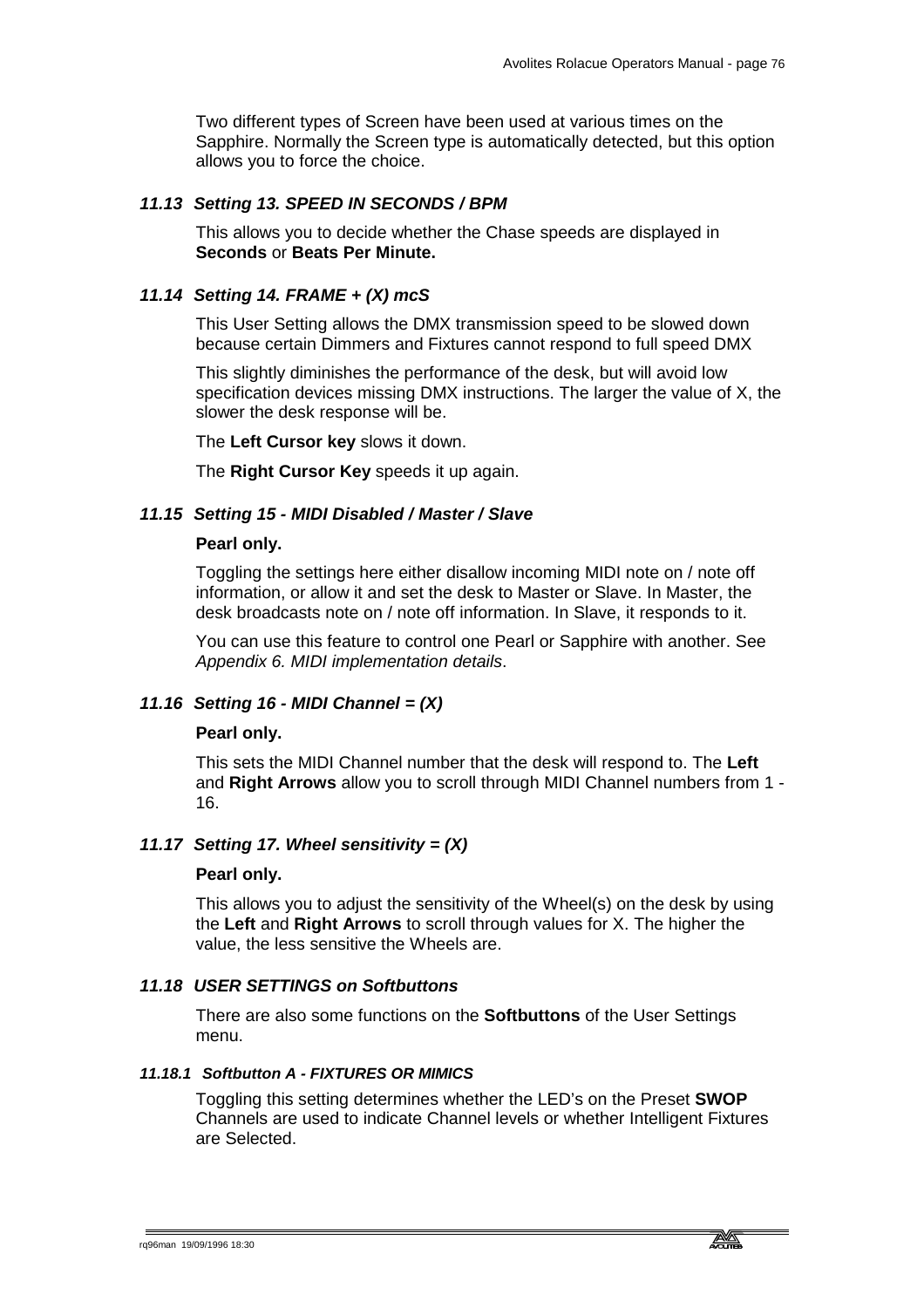## *11.18.2 Softbutton B - VALID RANGE*

See Chapter *16 The Script File System.* 

Pressing this **Softbutton** allows you to set a range a values for valid incoming Timecode. Timecode is not within the values will be rejected and the system will use the Internal Timer to maintain a seamless flow of Timecode until the incoming Timecode falls back within the valid range.

To enter the range of values :

- Enter the lowest value on the **Keypad.**
- Press **Softbutton A** [MINIMUM TC].
- Enter the highest value on the **Keypad.**
- Press **Softbutton B** [MAXIMUM TC].
- Press **EXIT** to quit.

## *11.19 Helps and Hints*

**Problem :** *The LED mimic doesn't show the level of the Channel*. **Solution :** Toggle the FIXTURES OR MIMICS setting.

## **12. Running your show**

## *12.1 Run Modes*

Turning the **Key** to **Run** puts the desk into **Run Mode**. This disables all the programming features of the desk, and allows only Playback functions to operate.

The **Key** can be removed to lock the desk in this Mode.

There are three different Run Modes that you can use for running a show. These are :

Normal Mode Takeover Mode Two Preset Mode.

In all of these Modes, operation is basically the same. Raising a Playback Fader will activate the Memory or Chase recorded on it and the LED will light up proportionally to the level. If you change Roller Facets with a Playback Fader up, the LED will flash.

You can **VIEW** any Screen from all Run modes. See Section 9.1 *More about the Screen - using VIEW.*

## *12.1.1 Normal Run mode*

⇒ *This Mode has the fastest response from the ADD and SWOP buttons.* 

In **Normal Run** or **Wide** mode when you switch the **Key** from **Program** to **Run**, the Programmer is cleared **and you no longer have access to any LTP Channels.**

This mode still has access to HTP Channels however.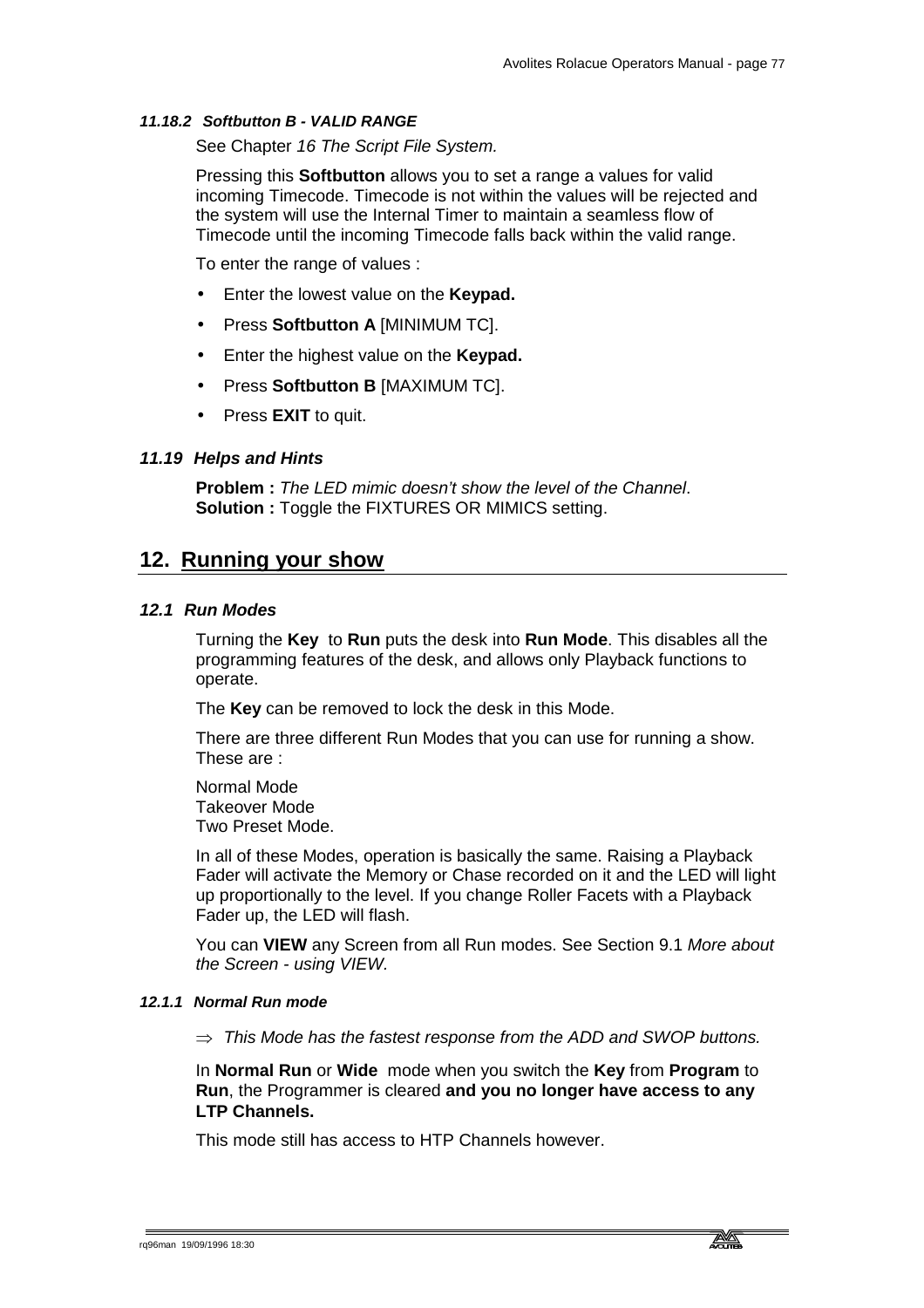Each Preset Bank can control up to 60 HTP Channels on the **Preset Faders** (120 on the Sapphire). The level at which they are output is controlled by **Preset Master A.**

Channels 1 - 30 (1 - 60 on the Sapphire) also each have a **Preset SWOP** and a **Preset ADD** button associated with them.

The **Preset SWOP** function works to Solo a Preset Fader, killing all other Channels.

The **Preset ADD** button adds the Channel to the output of the desk.

In this Mode, the level to which Channels are put onto the output by the **ADD** and **SWOP** buttons is controlled by the **ADD** and **SWOP Master Faders**.

**Playback Fader** levels are controlled by the **Memory Master Fader B.** 

See Section 12.3 *The ADD and SWOP buttons in different Run Modes* for **Playback ADD** and **SWOP** button functions. The **LED's** on the **Playback SWOP** buttons follow the **Playback Fader** Level.

**Overall levels** are governed by the **Grand Master**.

## *12.1.2 Takeover Run mode*

When you switch from **Program** to **Takeover Run** mode, the Programmer does **not** clear and you have access to **all** HTP and LTP Channels. You can use Wheels or Preset Faders to control Attributes exactly like **Program** mode. The only difference is that HTP Preset Channels are under the control of **Preset Master A.**

The **Preset ADD** and **Preset SWOP** buttons have the same functionality as they do in **Program** mode, so you can still Select lamps with the **SWOP** buttons, apply Preset Focuses from the **ADD** buttons, Slave Channels, etc.

Use **CLEAR** to clear the Programmer as normal.

⇒ *In Takeover mode you can recall Preset Focuses over a given time by selecting Fixtures, typing a time on the Keypad and than selecting the Preset Focus button. (Do not press ENTER after keying in the time). This is a very useful feature when 'busking' a show.* 

**Playback Fader** levels work normally and are controlled by the **Memory Master Fader B.**

See Section 12.3 *The ADD and SWOP buttons in different Run Modes* for **Playback ADD** and **SWOP** button functions. The **LED's** on the **Playback SWOP** buttons follow the Playback Fader Level.

## **Playback SWOP buttons do not work at all.**

You should note however that the response time of the Playback ADD buttons is slower than the Normal Run Mode response time. (The average time for these buttons in Normal Run Mode is 85mS and in Takeover Run Mode is 185 mS).

**Overall levels** are governed by the **Grand Master**.

#### *12.2 Running in Two Preset Mode*

In **Two Preset** mode when you switch the **Key** from **Program** to **Run**, the Programmer is cleared **and you no longer have access to any LTP Channels.**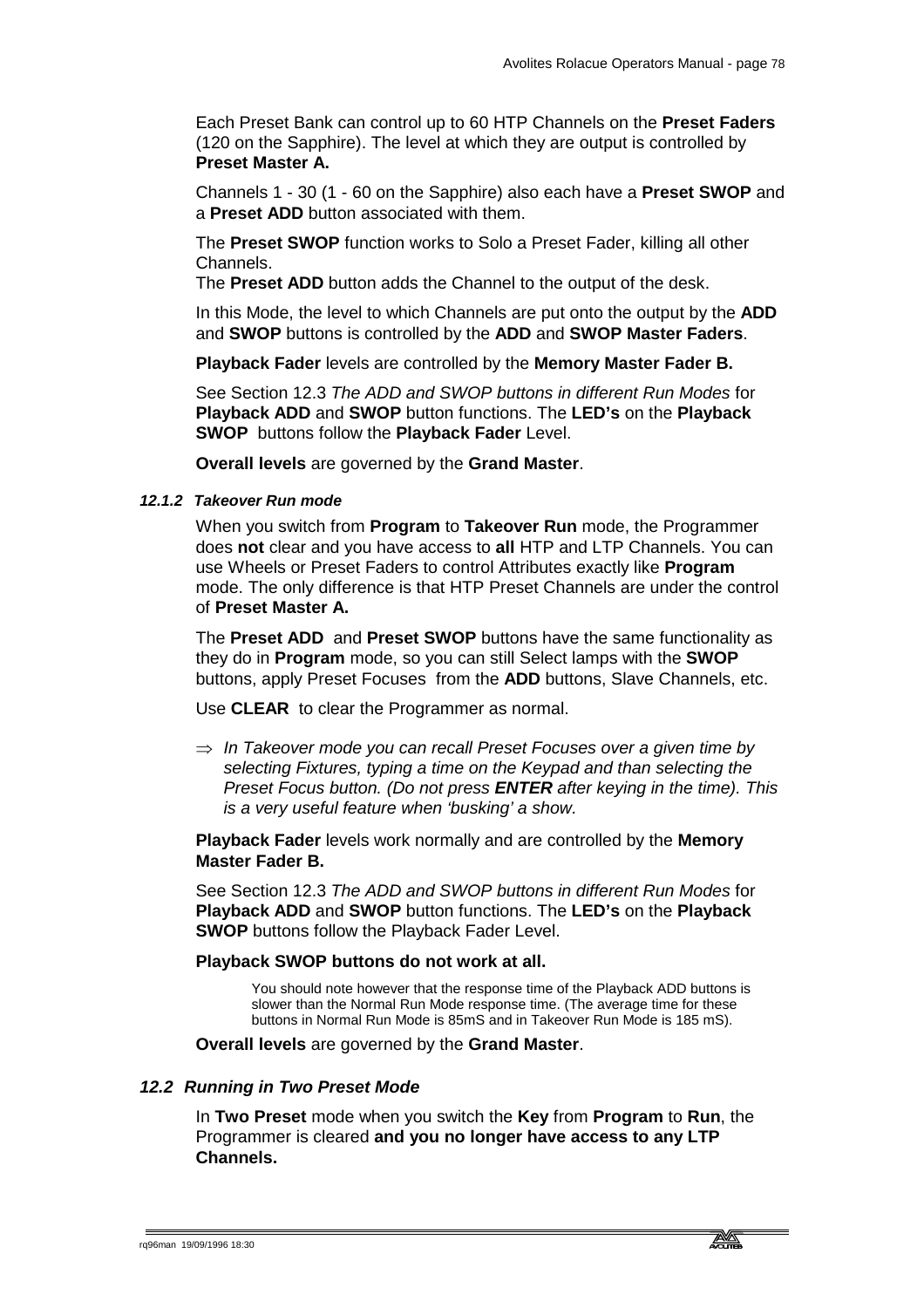This mode still has access to HTP Channels however.

In this mode you have access to Channels 1 to 30 on the Pearl and 1 to 60 on the Sapphire on **both** sets of Preset Faders.

**Preset Bank A** is controlled by the **Preset Master Fader A. Preset Bank B** is controlled by the **Memory Master Fader B**.

**There is therefore no Memory Master when running in Two Preset mode.** 

Each Preset Channel has an **ADD** and a **SWOP** button associated with it.

The **Preset SWOP** function works to SOLO a Preset Fader, killing all other Channels.

The **Preset ADD** button adds the Channel to the output of the desk.

In this Mode, the level to which Channels are put onto the output by the **ADD** and **SWOP** buttons is controlled by the **ADD** and **SWOP Master Faders.**

In Two Preset mode, the **Playback Area** behaves the same as Normal Run Mode, and Memories and Chases programmed using Dimmers or Fixtures on Preset Channels 31 - 60 on the Pearl or 61 - 120 on the Sapphire will run as normal, even though these Channels are not available on the Preset Faders.

See Section 12.3 *The ADD and SWOP buttons in different Run Modes* for **Playback ADD** and **SWOP** button functions. The **LED's** on the **Playback SWOP** buttons follow the Playback Fader Level.

When you turn the Key back to **Program,** the Preset Faders work in **Wide** mode again.

**Overall levels** are governed by the **Grand Master**.

- ⇒ *If you wish to record a scene set up in Run mode, make sure the scene is created on Preset Bank A.*
- ⇒ *You can patch Dimmer Channels onto Channels 1 30 on the Pearl and 1 - 60 on the Sapphire and Intelligent Fixtures onto Channels 31 - 60 on the Pearl (61 - 120 on the Sapphire) as normal. You can then run your show in Two Preset Mode giving access to the Dimmer Channels on both Preset Banks, and recalling Intelligent Fixtures from programmed Memories and Chases.*

#### *12.3 The ADD and SWOP buttons in different Run Modes*

This is a Table showing how the SWOP and ADD buttons work in the different run modes.

|                   | Preset                                  |                                          |                                               | Playback                                            |
|-------------------|-----------------------------------------|------------------------------------------|-----------------------------------------------|-----------------------------------------------------|
| Run Mode          | <b>Preset ADD</b>                       | <b>Preset SWOP</b>                       | <b>Playback</b><br><b>ADD</b>                 | <b>Playback</b><br><b>SWOP</b>                      |
| <b>Normal Run</b> | Adds that<br>channel onto<br>the output | Solos that<br>channel onto<br>the output | See<br>Appendix 5.<br>Functions of<br>the ADD | Solos the<br>Memory or<br>Chase onto<br>the output. |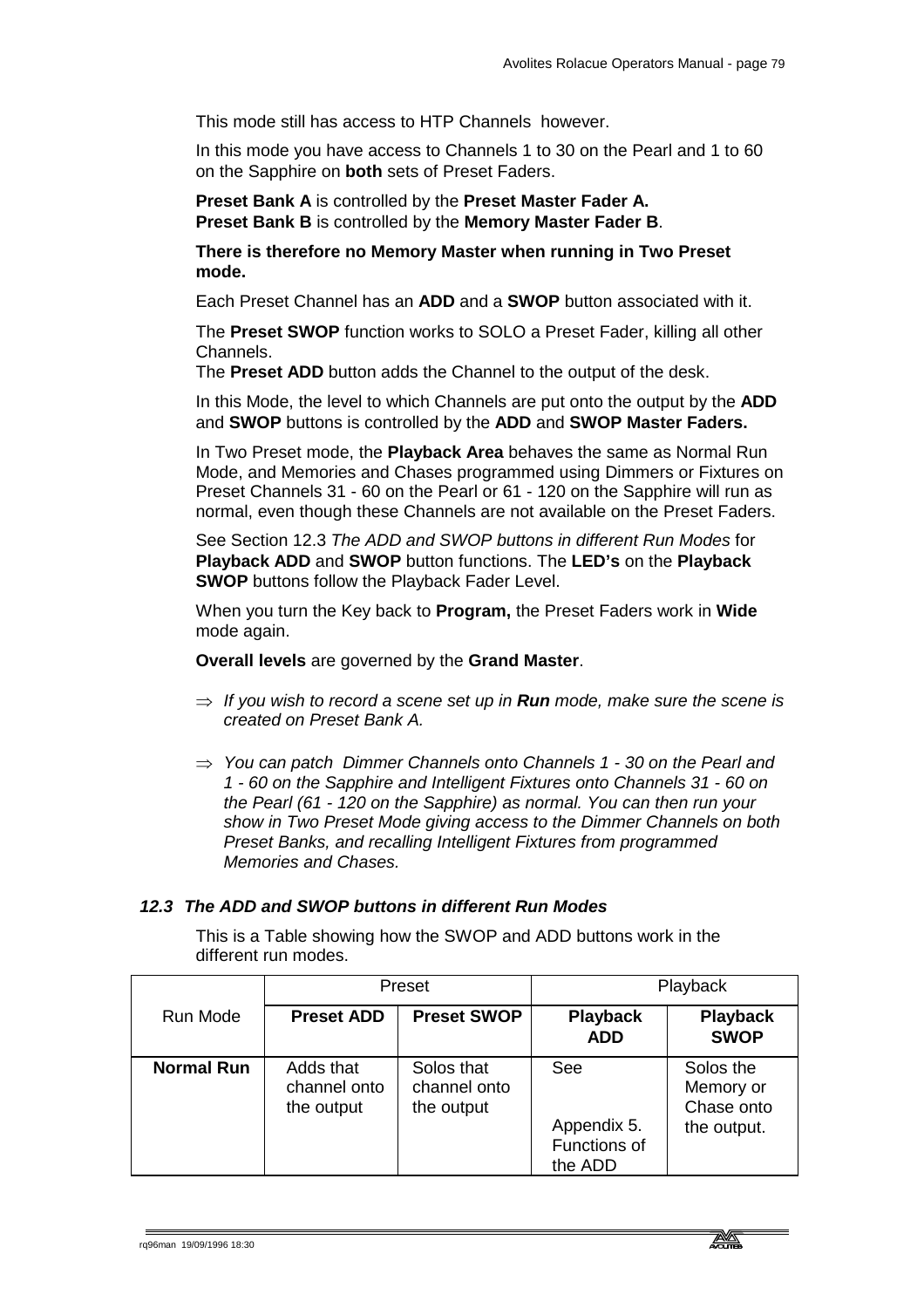|                     |                                                                                 |                                                                      | button in Run<br>modes                                                               |                  |
|---------------------|---------------------------------------------------------------------------------|----------------------------------------------------------------------|--------------------------------------------------------------------------------------|------------------|
| <b>Takeover Run</b> | As in<br>Program<br>mode,<br>allowing<br>selection of<br>Preset<br>Focuses etc. | As in<br>Program<br>mode<br>allowing<br>selection of<br>instruments. | As normal<br>run, but the<br>response<br>time of these<br>buttons will<br>be slower. | <b>Disabled</b>  |
| <b>Two Preset</b>   | As normal<br>run                                                                | As normal<br>run                                                     | As normal<br>run                                                                     | As normal<br>run |

## *12.3.1 Changing Run Modes*

You can change Run Modes two different ways.

**Either** :

- Turn the **Key** to **Program**.
- Press [USER SETTINGS].
- Use the **Up** and **Down Cursor Keys** to go down to Setting 4 and **the Left and Right Cursor Keys** to cycle the Run Modes.
- Turn the **Key** to **Run.**

#### **Or**

- Turn the **Key** to **Run**.
- Press **Softbutton A** to toggle Run Modes. *The Mode may not toggle through all three modes depending on what is selected in the USER SETTINGS*.

The mode in use is shown on the Screen prompt line.

#### *12.4 Help and Hints*

**Problem :** *You cannot control LTP Channels in Run mode*. **Solution :** Change to **Takeover Run** mode.

**Problem :** *My ADD and SWOP buttons seem very slow*. **Solution :** Use Normal Run Mode.

**Problem :** *My ADD and SWOP buttons don't control my Intelligent Fixtures*. **Solution :** Use Takeover Run Mode.

## **13. Disk functions and software**

#### *13.1 The Show Disk system*

The **DISK** System allows you to **Save** and **Load** a show, **Format** a disk, and **Verify** that a saved disk matches the show loaded in the desk.

You should use 720K disks Double sided, Double density formatted for a PC. We suggest 3M 12882, these are preformatted and so save you the trouble of formatting before use. Disks other than 720K may cause problems.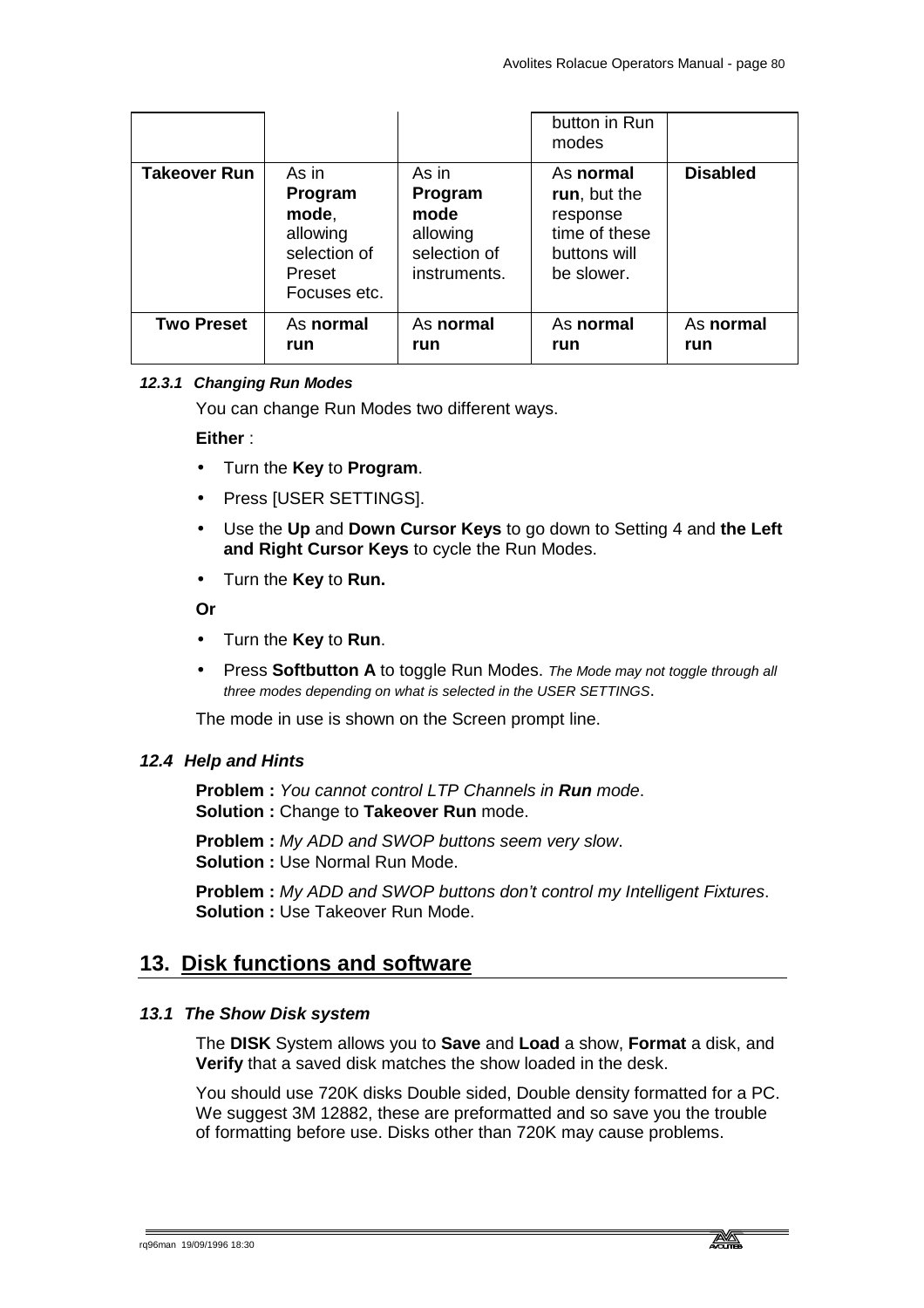#### *13.1.1 Accessing the Disk System*

The **Disk System** is accessed as follows :

- Turn the **Key** to **Program.** *Puts you in LIVE PROGRAM MODE menu.*
- Press the blue **DISK** button on the Program Select bank*. Its LED lights up. Puts you in the DISK OPTIONS menu.*

The DISK Options menu looks like this :

**Softbutton A** [LOAD SHOW FROM DISK] **Softbutton B** [SAVE SHOW TO DISK] **Softbutton C** [VERIFY DISK] **Softbutton D Softbutton E** [FORMAT OPTIONS] **Softbutton F** [QUIT THIS MENU] **Softbutton G**

#### *13.1.2 Formatting a disk*

Before you can Save a Show, you will need a **Formatted** disk. If you do not have one, the desk can **Format** one for you.

#### **WHEN YOU FORMAT A DISK, ANY DATA ON IT WILL BE LOST!!**

- Place the Disk to be **Formatted** into the disk drive.
- Turn the **Key** to **Program.** *Puts you in LIVE PROGRAM MODE menu.*
- Press the blue **DISK** button on the Program Select bank*. Its LED lights up. Puts you in the DISK OPTIONS menu.*
- Press **Softbutton E** [FORMAT OPTIONS].
- **Either** press **Softbutton B** [FORMAT A PC DISK].

Formatting now starts and takes about 2 minutes. Initially the prompt line will indicate the percentage of formatting done, then the formatting is Verified.

• **Or** press **Softbutton A** [FORMAT A PC DISK THEN SAVE SHOW].

The disk is Formatted and Verified as above, then the Show is automatically Saved.

#### *13.1.3 Saving your show to disk*

When the **Save Show** function is used all data for a show is saved including the Patch.

- Place the **Show Disk** into the disk drive.
- Turn the **Key** to **Program.** *Puts you in LIVE PROGRAM MODE menu.*
- Press the blue **DISK** button on the Program Select bank*. Its LED lights up. Puts you in the DISK OPTIONS menu.*
- Press **Softbutton B** [SAVE SHOW TO DISK].

Two files are now saved onto the disk, these are AVO.SYS and MEMPOOL.SYS. The first of these contains the various set up parameters required for the desk. This file does not change length. The second file contains the data for your show. As you program more memories, Chases etc. this file becomes larger.

- When the **Save** is successfully completed, this message is displayed : *All files successfully saved. Press EXIT*.
- Press **EXIT**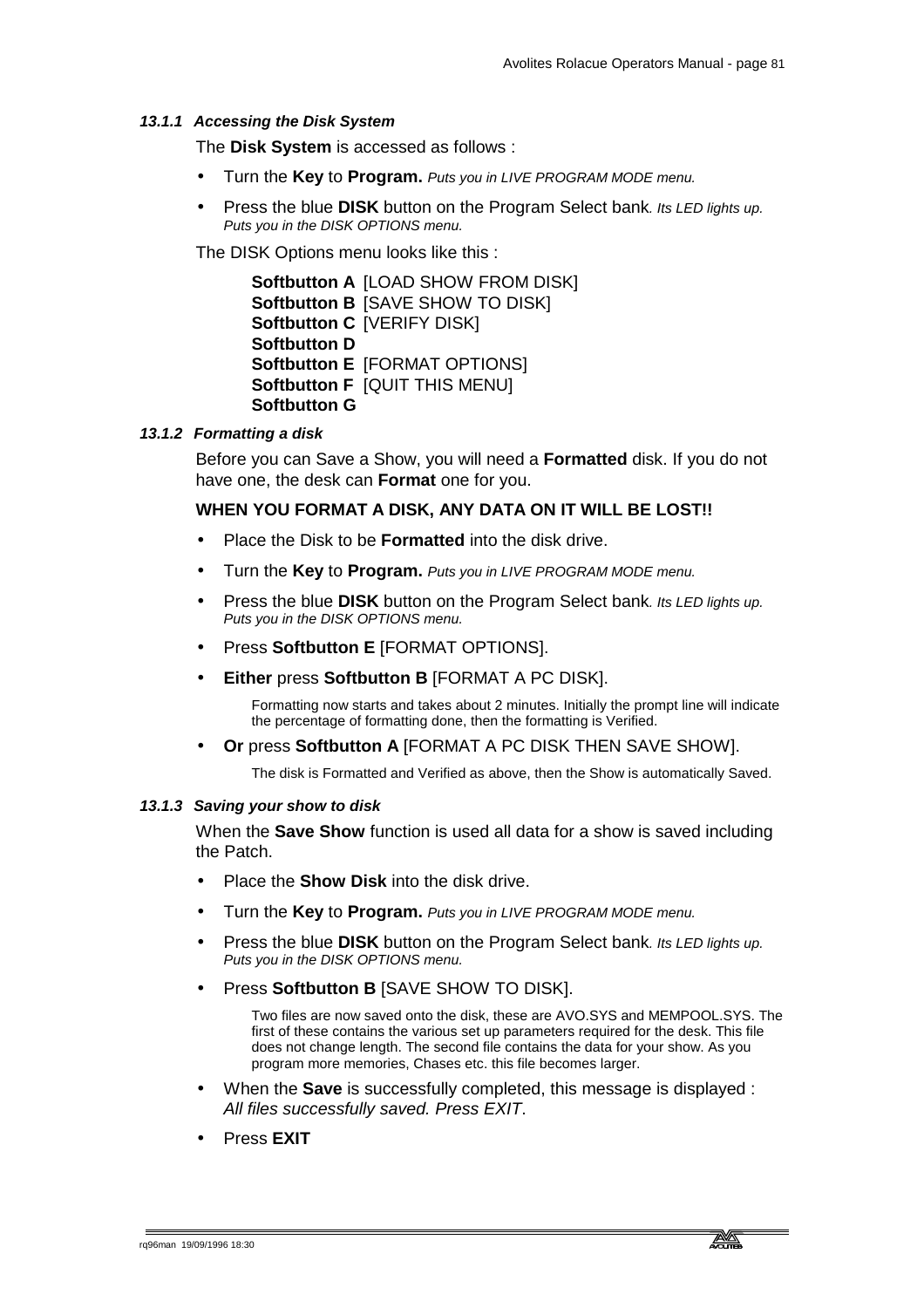⇒ *If you do not get this message, you may have a damaged disk. Try Saving to another disk.* 

Whenever you **Save** the show everything is saved. There is no need to save or load the Patch separately.

## *13.1.4 Verifying a disk*

If you wish to make absolutely sure a disk can be reloaded into the desk you can **Verify** the disk by running **Verify Disk**.

- Place the previously recorded **Show Disk** to be checked into the disk drive.
- Turn the **Key** to **Program.** *Puts you in LIVE PROGRAM MODE menu.*
- Press the blue **DISK** button on the Program Select bank*. Its LED lights up. Puts you in the DISK OPTIONS menu.*
- Press **Softbutton C** [VERIFY DISK].
- Press **Softbutton F** [VERIFY DISK] to confirm that you want to Verify or **Softbutton C** [QUIT] to abandon*. The disk is now checked against the data held in the desk*.

One of two messages will now be presented.

1 If the disk is **identical** to the desk then the message says : DISK MATCHES DATA IN DESK, PRESS EXIT TO CONTINUE.

2 However if the disk **does not match** the data within the desk then the number of mismatches is presented, with the message : HIT EXIT.

The disk is either a bad Save or an old Show. If you have just Saved onto it, try Saving onto another disk as this one may be damaged.

• Press **EXIT or Softbutton C** [QUIT] to Exit the Verify menu.

#### *13.1.5 Loading a show from disk*

- Place the **Show Disk** into the disk drive.
- Turn the **Key** to **Program.** *Puts you in LIVE PROGRAM MODE menu.*
- Press the blue **DISK** button on the Program Select bank*. Its LED lights up. Puts you in the DISK OPTIONS menu.*
- Press **Softbutton A** [LOAD SHOW FROM DISK].
- Press **Softbutton F** [LOAD SHOW FROM DISK] to confirm that you want to **Load** a show or **Softbutton F** [QUIT] to abandon. *The desk now starts reading the show files*.
- When the files have been read you are prompted to press **EXIT** to restart the desk.

**If you are not given this message the load has not been successful**.

## *13.2 Personality Disks*

Personality disks contain the Personality files. A Personality disk may contain one Personality file or all of them.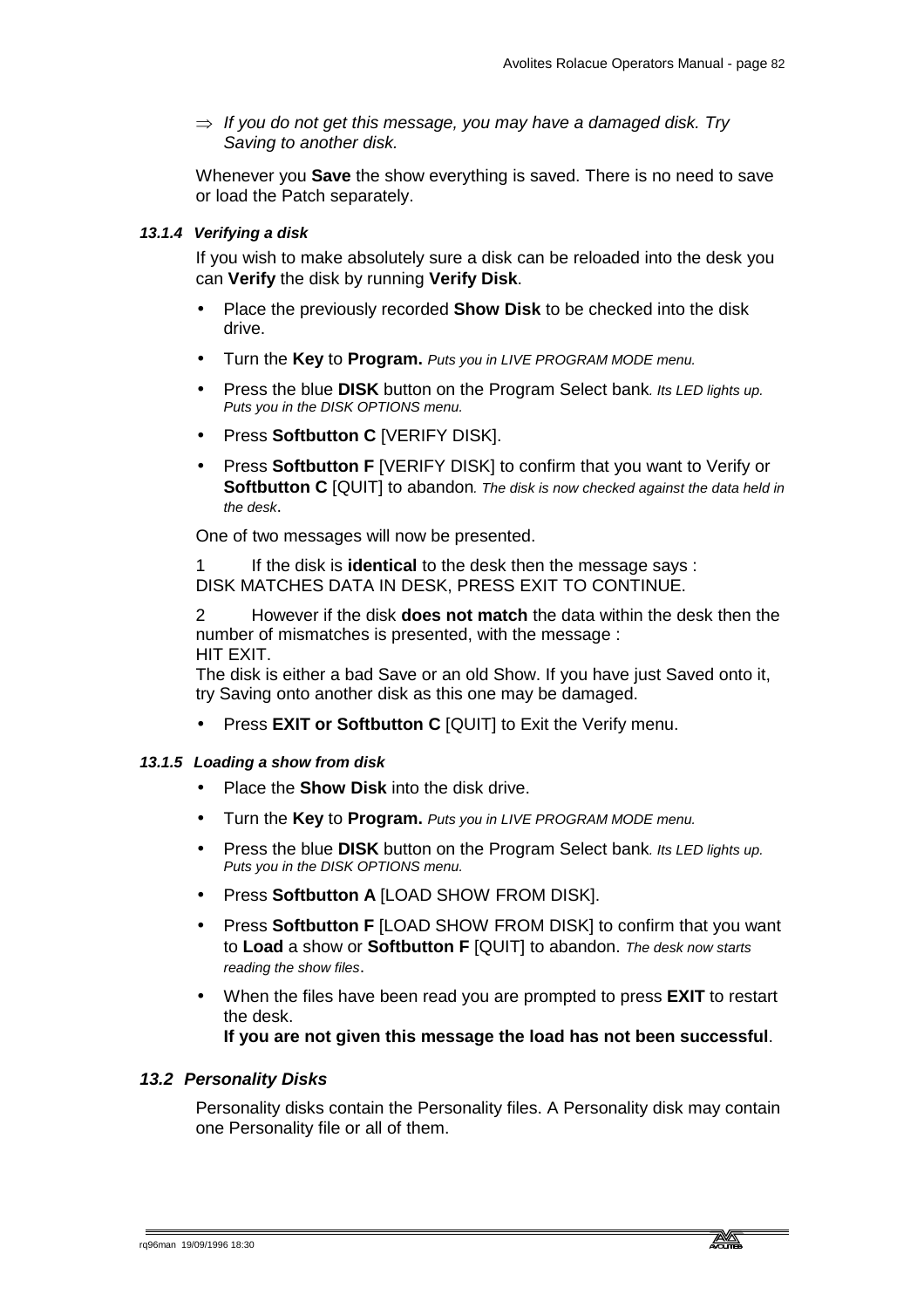There is a Personality file available for almost every DMX Fixture currently on the market. Avolites constantly produce new and updated Personality to keep up with new DMX devices and changes to old ones.

#### *13.2.1 Personality Files*

Personality files contain all the information the desk requires to patch and configure an Instrument including which Preset bank will control which Attribute.

These files are updated periodically and made available on the Avolites Bulletin Board System, or can be obtained on disk from an Avolites distributor or Avolites London.

Subject to the information being available to Avolites, the Personality file will configure the desk for the optimum operation of a Fixture. It will also prevent illegal patching operations on the Fixture. See Section 5.17 *Illegal Addresses.*

Personality files before Sapphire and Pearl 96 have an extension .PER whilst personality files for Sapphire and Pearl 96 have the extension .R96 (Rolacue 96).

### *13.2.2 Old Personality files*

This section only applies if you have upgraded your System Software from a version prior to Sapphire/Pearl 96.

'Old' personality files can be identified because they have the extension .**PER**.

Old files may be used in cases of emergency, however a message will be presented on the Screen warning that not all the desks features will work and a letter will be placed on the Screen until a WIPEALL is done, to identify that an old Personality file has been used.

The reason for this is that there may be insidious problems which do not show up until programming has started. It is not then possible to load a new personality and so programming time will be lost.

#### *13.3 Customising Personality Files*

#### *13.3.1 Editing Personality files*

It is possible to customise Personality files. This may be in order to control a Fixture for which there hasn't been one made yet, or to patch or control a Fixture in an unusual way.

Avolites personality files are in ASCII format and can be edited on any personal computer which can read and save onto MS DOS 720K 3.5 inch disks

See Personality file Programmers Manual for more details.

### *13.4 Resetting the desk to factory settings with the WIPEALL link*

The desk can be totally reset by fitting the **WIPEALL link** on the MAP board for the Sapphire or on the main circuit board for the Pearl. Subsequently powering the desk up will perform a **Power On Reset**, restoring the factory defaults.

**Before you do this, make sure you have a System Software disk.** This is a precaution. You can make one yourself. See the first part of Section 13.5.3 *Changing your System Software.*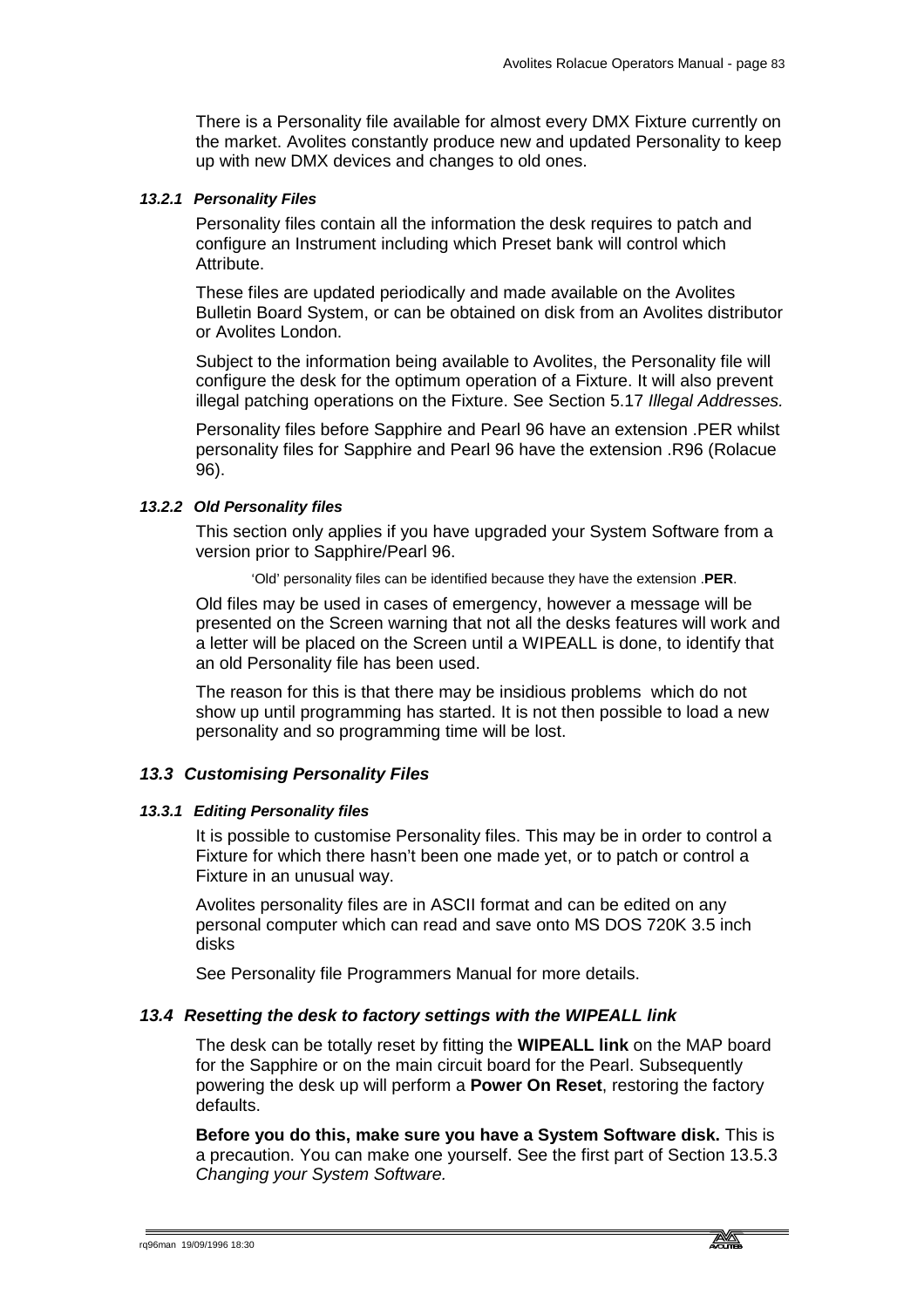## *13.4.1 Fitting the WIPEALL link on the SAPPHIRE*

- Turn **Key** to **Program.** *Puts you in Live Program Mode*.
- **Save your Show** on a blank disk. See Section 13.1.3 *Saving your show to disk.*
- Switch off the desk and unplug it. *To avoid damage to desk or technician*.
- Undo the three **Dzus** fasteners at the back of the desk which secure the card frame door and open this giving access to the various circuit boards.
- Locate the **MAP** circuit board. *This board is longer than the other boards*.
- On the edge of the board locate a link connector marked **SW1**. This is below the LED on the same edge of the board.
- Move the **jumper link header** (coloured blue) to connect to both terminals of SW1.

The normal position of this will be on one terminal. If the link header has been lost you can carefully connect the terminals with a piece of fuse wire. There is no need to remove the card.

- Plug in and power up the desk*. The LCD Screen should now display the AVOS II menu.*
- Press **Softbutton A** [Start The System]. Do **NOT** select any other option.
- Power down the desk and unplug it.
- Remove the link. Replace this as it was found. *Do not forget to remove the link or the desk will always power up in AVOS!*
- Close the card frame door and refasten the Dzus fasteners.
- Plug in and power up the desk.
- Reload your Show from the disk you made earlier in the usual way. See Section 13.1.5 *Loading a show from disk.*

#### *13.4.2 Fitting a WIPEALL link on the Pearl*

- Turn **Key** to **Program.** *Puts you in Live Program Mode*.
- **Save your Show** on a blank disk. See Section 13.1.3 *Saving your show to disk.*
- Switch off the desk and unplug it. *To avoid damage to desk or technician*.
- Undo the Dzus fasteners holding the top panel to the case and open the desk*. Plugging in the desk lamp makes it easier to open the desk*.
- Locate the **WIPEALL Link**. This is on the main processor board (The largest PCB) near the main processor which is a large black chip.
- Move the blue **jumper link header** to connect both terminals.
- Plug in and power up the desk*. The LCD Screen should now display the AVOS II menu.*
- Assuming it powers up correctly, press **Softbutton A** [Start The System]. Do **NOT** select any other option.
- Power down the desk and unplug it.
- Remove the link. Replace this as it was found. *Do not forget to remove the link or the desk will always power up in AVOS!*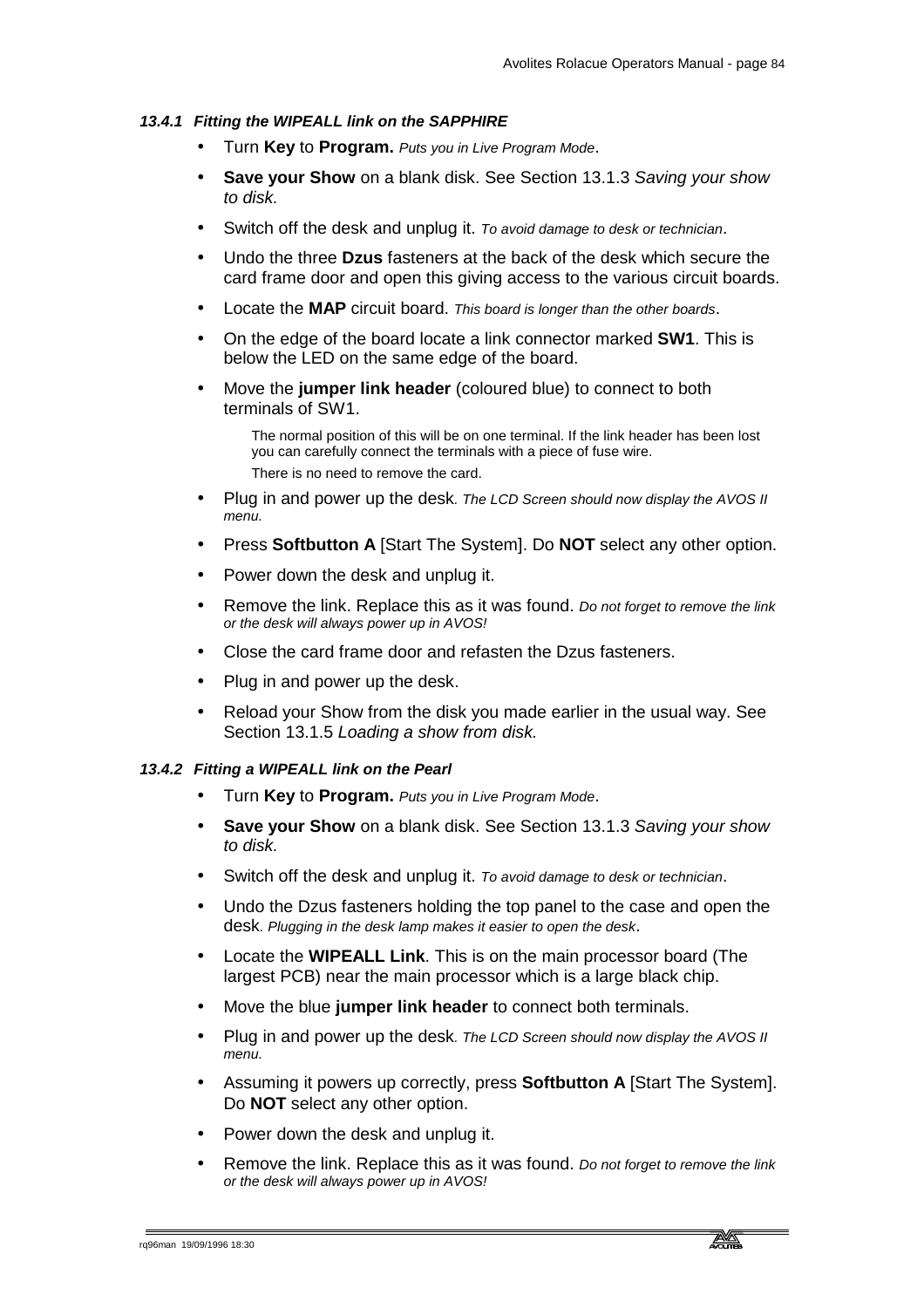- Close the desk and refasten the Dzus fasteners.
- Plug in and power up the desk.
- Reload your Show in the usual way. See Section 13.1.5 *Loading a show from disk.*

#### *13.5 System Software*

#### All **System Software** procedures take place with the **Key** turned to **System.**

## **BEFORE DOING ANYTHING TO THE SYSTEM, SAVE YOUR SHOW!!**

The System Software is the software which runs the desk. This is the software which is referred to when we talk about Software upgrades or Software versions.

#### *13.5.1 Finding your Software Version number*

You will need to know this before calling Avolites for technical help.

- Turn the **Key** to **System.** *Puts you in System Mode*.
- Press **Softbutton A** [SERVICE]. *Puts you in the Service menu*.
- Press **Softbutton D** [TESTS].
- Press **Softbutton A** [VERSION].

The Software Version number is displayed on the prompt line of the Screen.

#### *13.5.2 Testing your buttons and faders*

- Turn the **Key** to **System.** *Puts you in System Mode*.
- Press **Softbutton A** [SERVICE]. *Puts you in the Service menu*.
- Press **Softbutton B** [DIAGNOSTIC SCREEN].
- The Screen displays a representation of all the buttons and faders on the desk. You can press any button and see it register, or see the value output by any fader. The normal range of the faders is 0 to FF.
- Press the **Up Arrow** to quit.

#### *13.5.3 Changing your System Software*

## **!!!!TAKE CARE!!!!**

OPERATIONS FROM THIS SECTION ALTER THE CONTENTS OF MEMORY AND SO CHANGE YOUR SHOW OR YOUR SOFTWARE. ONLY USE THESE FUNCTIONS IF YOU HAVE NEW SOFTWARE SUPPLIED FROM AVOLITES EITHER BY POST OR BY MODEM.

- ⇒ *YOU ARE ADVISED TO READ THE WHOLE SECTION BEFORE YOU START.*
- ⇒ *YOU ARE ADVISED NOT TO ATTEMPT TO CHANGE THE SYSTEM SOFTWARE JUST BEFORE SHOW TIME!!*

To do this you need :

- 2 blank formatted disks
- 2 disk labels and a pen

The disk containing the new System Software.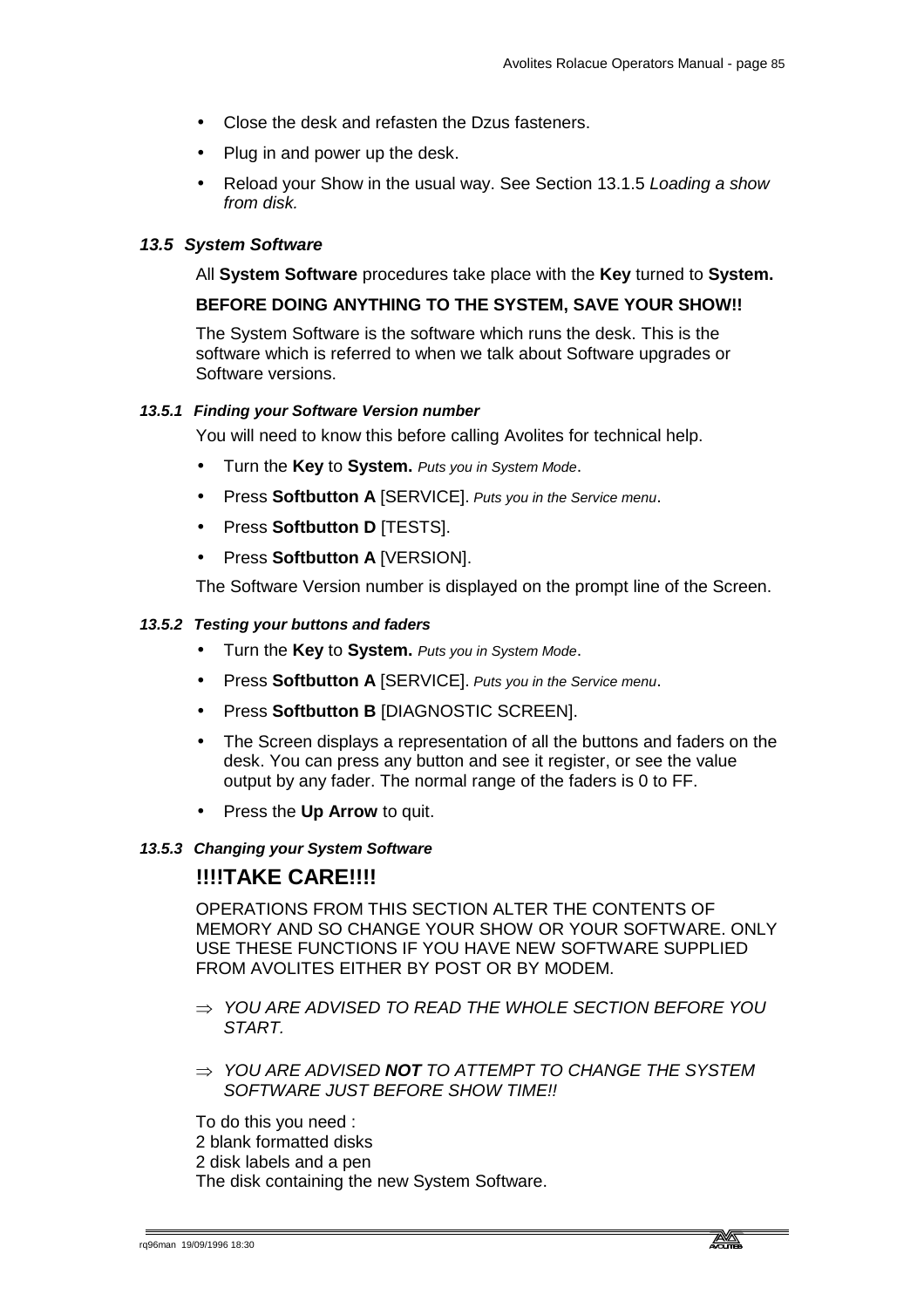- Turn **Key** to **Program.** *Puts you in Live Program Mode*.
- **Save your Show** on a blank disk. Label it ! See Section 13.1.3 *Saving your show to disk.*
- Turn the **Key** to **System.** *Puts you in System Mode*.
- Press **Softbutton A** [SERVICE]. *Puts you in the Service menu*.
- Press **Softbutton A** [RUN AVOS 2].
- Type in the Password **68340** and press **ENTER.** *Puts you in the AVOS menu.*
- Press **Softbutton E** [SAVE PROGRAM] and insert a blank disk.
- Press **ENTER** to **Save** your old System Software*. Not only does this back your System Software up, but it double checks that the disk drive writes properly before you dump the System!*
- Press **Softbutton D** [VERIFY] to check the Save. *Not only does this check your save, but it double checks that the disk drive reads properly before you dump the System Software. If the Save or Verify was bad, try Saving and Verifying another disk. If still unsuccessful, consult Avolites before proceeding.*
- Assuming a successful save, remove the disk and label it OLD SOFTWARE. **WRITE PROTECT IT!**
- **IF** Option **3** *ERASE ALL SEGMENTS* is available, select it and run it. *Follow any on screen prompts which may be given.*
- After running Option 3, or if Option 3 is not available, inset the new System Software disk and press **Softbutton B** [BURN A NEW PROGRAM] followed by **ENTER**. *This loads the new System Software*.
- Once the System Software is loaded, press **any key** to exit the menu. *Puts you back in the AVOS menu.*
- Press **Softbutton A** [Start the System]. *Desk starts up.*
- **After running AVOS you must do a WIPEALL.** See Section 1.6.1 *To do a WIPEALL.*
- Reload your Show from the disk made earlier in the usual way. See Section 13.1.5 *Loading a show from disk.*

## *13.6 Loading a new AVOS operating system*

You will need : A blank disk. The Disk containing the new AVOS operating system.

The file name for this is **RAM.PRL.**

## ⇒ *Do not attempt this unless the mains supply is stable. If the desk is turned off during programming new flash Memory will be required from Avolites!*

- Turn **Key** to **Program.** *Puts you in Live Program Mode*.
- **Save your Show** on a blank disk. Label it ! See Section 13.1.3 *Saving your show to disk.*
- Turn the **Key** to **System.** *Puts you in System Mode*.
- Press **Softbutton A** [SERVICE]. *Puts you in the Service menu*.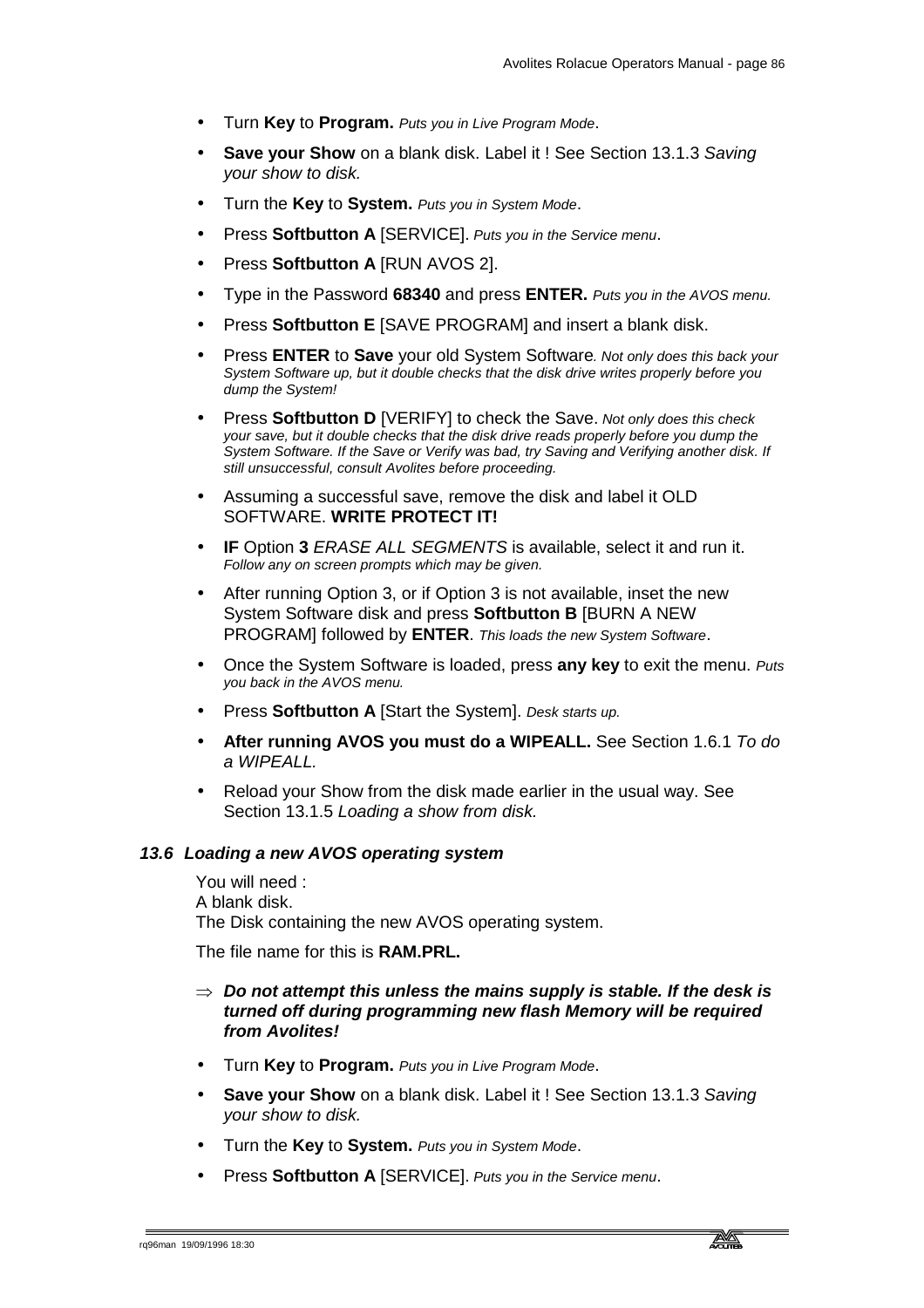- Press **Softbutton A** [RUN AVOS 2].
- Type in the Password **68340** and press **ENTER.** *Puts you in the AVOS menu.*
- Insert the disk containing the new version of AVOS.
- Press **Softbutton F** and follow the onscreen prompts.
- Press **Softbutton A** [Start the System] and follow the on Screen prompts until the **System** menu is presented. *Desk starts up.*
- **After running AVOS you must do a WIPEALL.** See Section 1.6.1 *To do a WIPEALL.*
- Reload your Show in the usual way. See Section 13.1.5 *Loading a show from disk.*

#### *13.7 Help and Hints*

**Problem :** *A Personality File that is on the disk is not displayed in the Fixture list within the patch menu*.

**Solution :** Run INDEX.EXE on a PC, manually edit the index file this creates, or put the personality file on a separate disk.

**Problem** : *While loading new System Software the flash Memory programming stops.*

**Solution 1 :** Press the RESET button on the back of the desk for the Pearl, or the front of the desk under the arm rest next to the mains switch for the Sapphire, then try again.

**Solution 2 : If this does not work, if Option 3 IERASE ALL SEGMENTSI is** presented, Erase again but do this three times. We have occasionally found that this type of Memory does not erase properly the first time. Then try reprogramming.

**Problem :** *Desk crashes immediately on running new System Software, or some Channels are configured as reduction Channels, or on pressing some buttons, desk reports a BUS ERROR*.

**Solution 1 :** You have not done a **WIPEALL** after leaving AVOS. Turn the Key to System and do a WIPEALL. See Section 1.6.1 *To do a WIPEALL*.

**Solution 2 :** Alternatively fit the WIPEALL link on the MAP board for the Sapphire, or near the 68340 processor for the Pearl and then power up the desk. Remove the link (or every time you turn on the desk it will do a WIPEALL!). See Section 1.6.1 *To do a WIPEALL*.

## **Problem :** *After fitting a WIPEALL link, you get PROGRAM CANNOT BE FOUND message.*

**Solution :** You must reload System Software. See Section 13.5.3 *Changing your System Software.* You can download the latest System Software from the Avolites BBS system on the number given on the front of the manual, or reload your old System Software from a disk.

**Problem :** *After fitting a Wipeall link, the Pearl does not power up correctly*. **Solution :** You can force it to power up in the AVOS2 menu by fitting the **AVOS link** as follows :

- Switch off the desk and unplug it. (it is probably still open).
- Locate the links near the chip marked **SASHA**.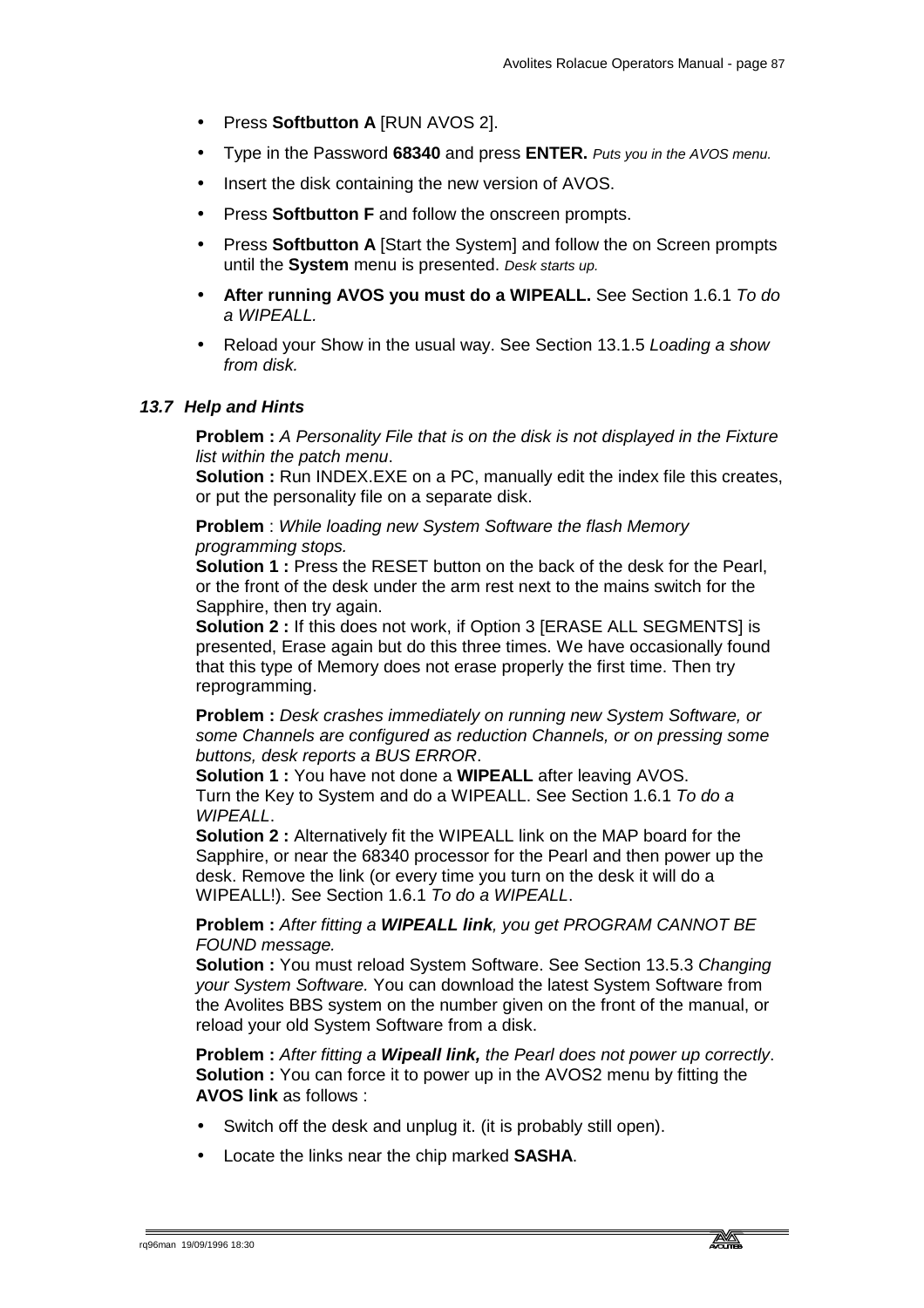- Make link 1.
- Plug in and power up the desk*. The LCD Screen should now display the AVOS II menu.*
- Press **Softbutton A** [Start The System]. Do **NOT** select any other option.
- Power down the desk and unplug it.
- Remove the all the links. Replace these as found*.*
- Close the desk and refasten the Dzus fasteners.
- Plug in and power up the desk.
- Reload your Show in the usual way. See Section 13.1.5 *Loading a show from disk.*

## *13.7.1 Formatting a PC disk*

In DOS :

- Place disk to be Formatted into the PC drive.
- At the DOS prompt type FORMAT A: /F:720 /U
- Press RETURN.

In Windows 3.11 :

- At the Widows 3.11 prompt, enter File Manager.
- In the CAPACITY box, select 720K. **Do not select MAKE SYSTEM DISK or QUICK FORMAT.**
- Click OK.
- Click YES.

In Windows 95 :

- From File Manager click DISK.
- Click FORMAT.
- In the CAPACITY box, select 720Kb (3.5'') and select format type FULL.
- Click START.

## **14. The Graphics Tablet**

## *14.1 Introduction to 4D TRACK and the Graphics Tablet*

If you do not have a Graphics Tablet, get one!

This can be purchased from your distributor as Avolites part number 1221- 0190.

You should be comfortable and confident with the basic operation of the desk before using the Graphics Tablet.

4D TRACK gives you the ability to control Moving Lights in 3D space, and saves programming time. (The fourth dimension is time!) The 4D TRACK provides a unique and unrivalled interface for controlling Moving Lights. And its great fun!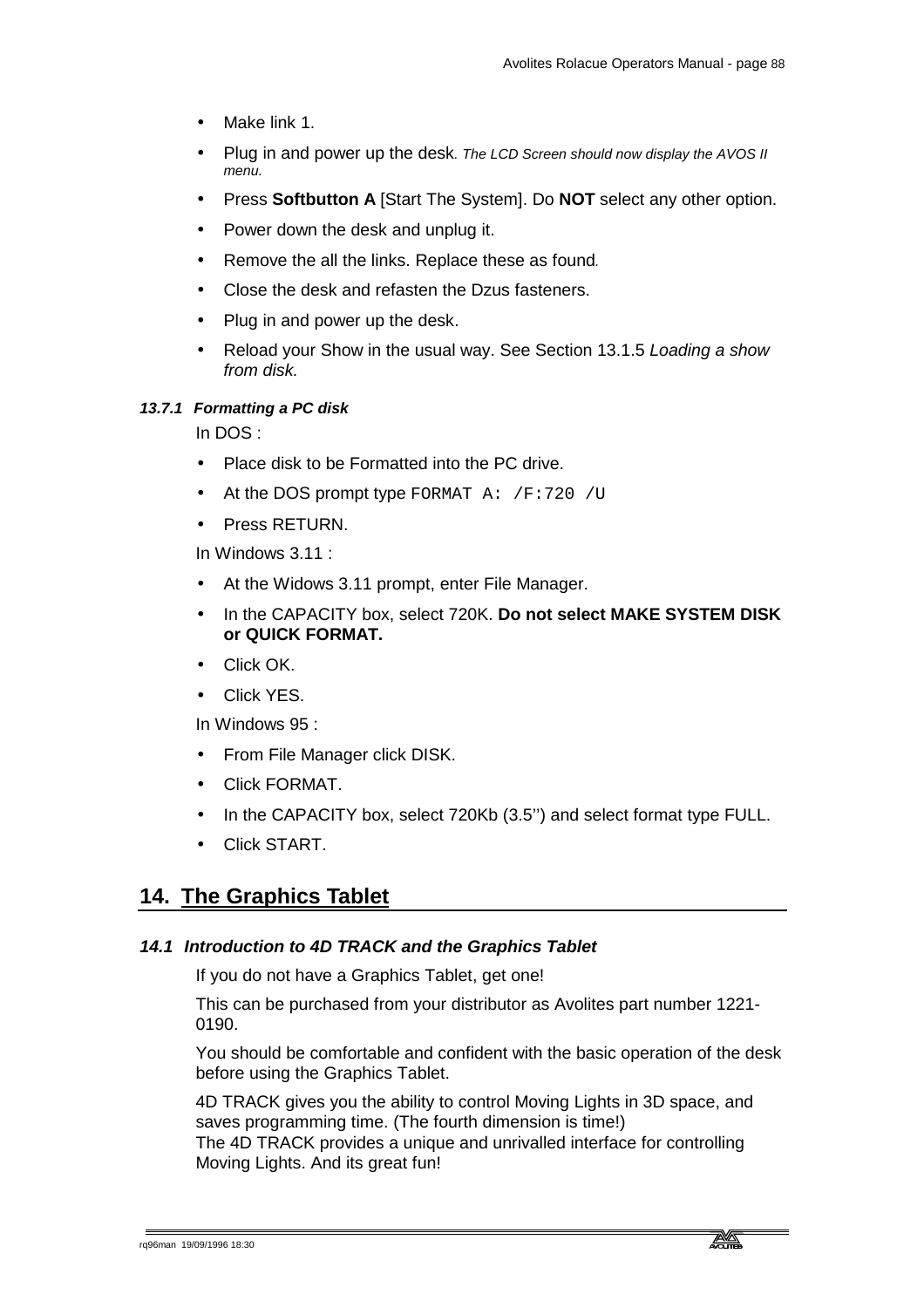This revolutionary, graphic Tablet interface, provides :

A Tracking System for controlling Moving Lights in 'follow spot' or 'relative' mode.

The Colour Palette for easy and rapid creation of individual colours, with store and instant recall facilities.

Select buttons for Fixtures, Groups, Preset Focuses etc.

## *14.2 An overview of the Tablet*

The Tablet is divided into several sections. See *Appendix 3. Diagram of the Graphics Tablet.*

## *14.2.1 The Stage Area*

On this you can draw physical features of the stage.

You have **Instant Access** to Pan and Tilt functions in this area. If the desk has been Trained, when you click on a point in this area with the stylus, the Selected Fixtures will immediately move to that point.

Since this area is a true and scale representation of the real stage once a few reference points have been marked it is easy to move Fixtures to any desired position.

You can move the Fixtures around the Stage area by dragging the Stylus.

## *14.2.2 The Colour Control Area*

This offers **Instant Access** to Colour Attributes. It allows you to experiment with colours on Fixtures with Colour Mix Attributes in a way that has not been possible before.

You only have to drag the stylus about within the Colour Control area to find the exact colour you require. Experimenting with colours is great fun!

## *14.2.3 The Select buttons*

These allow selection of Fixtures, Groups, Preset Focuses and individual Fixture Attributes.

**The Attribute Select buttons** are pre-programmed and defined in the Personality File. They are used to control the Attributes of a Fixture. **The Group Select buttons** select the same Groups that can be accessed from the desk, and can be programmed from the desk or the Graphics Tablet.

**The Focus Select buttons** are the same as the Preset Focus buttons on the desk, and can be programmed or recalled from either the desk or the Graphics Tablet.

**The Fixture Select buttons** select the same Fixtures as the **SWOP** buttons on the desk. Fixture Select button 1 selects the Fixture on Handle 1, etc. These are set when the Fixture is patched.

It may be useful to mark up the paper insert with what is on each button. Additional inserts can be ordered from Avolites (Part number 11-03-0076. Got that?!).

#### *14.2.4 The Fader*

This allows absolute setting of any Attribute, and has **Instant Access** to the Dimmer channel on any Fixture.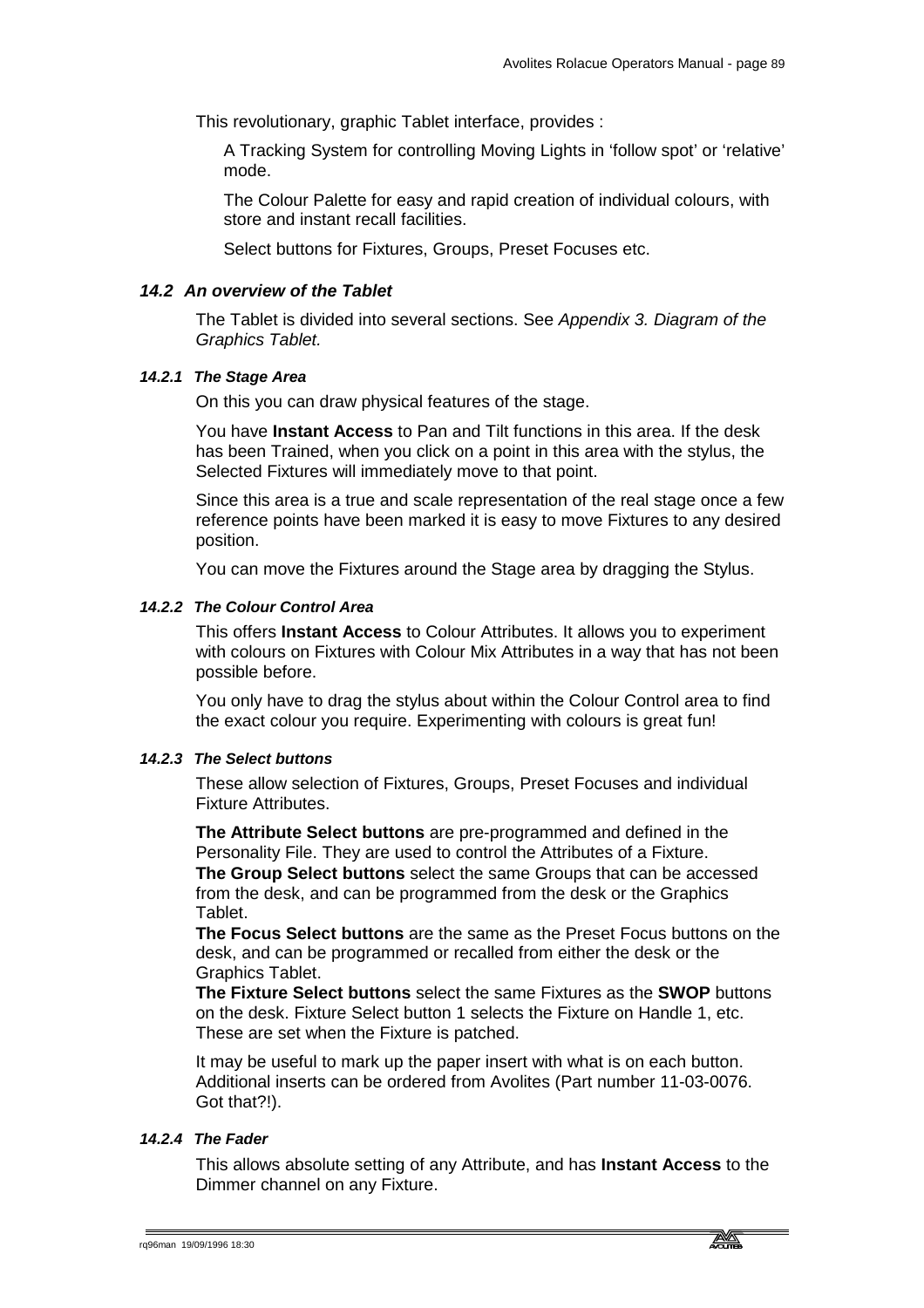#### *14.2.5 The Function button*

A selection of buttons for controlling the Programmer, LED mimic modes and other miscellaneous operations. Some buttons are not yet defined and these will be used for future options.

#### *14.2.6 The Mouse pad and Screen selects*

These are for future enhancements.

#### *14.3 Connecting up the Tablet*

- Turn the desk off.
- Connect the Graphics Tablet with the cable provided to the serial port on the desk and the back of the Tablet.
- ⇒ *Only use the cable and Tablet supplied by Avolites in order to prevent damage to either the Tablet or the desk. The Tablet is specially modified to work with Avolites desks.*
- Turn the Tablet on by pressing the blue button on the top left back edge of it. The Tablet will not power up until the desk is turned on. *The blue button should be in a depressed position.*
- Turn the desk on*. An LED on top left corner of the Tablet lights up when it is on.* It is best to leave the Tablet on when you turn off the desk so it will be correctly configured when the desk is turned on next time.

The Tablet may work immediately. If not :

- Turn the key to Program and press **Softbutton B** [USER OPTIONS].
- Use the **Down Cursor** to reach option 10 and then the **Right Cursor** button to select G-TABLET. If it is already selected, cycle round until it comes back again.
- **Press EXIT** to leave the user options menu.

The Tablet is now ready to use.

If you have any Fixtures patched you can immediately select them by clicking the stylus onto the appropriate Fixture select button. The Preset LED's on the desk should light up showing that they are selected.

If they don't, click on the IFIXTURES or MIMICI button (bottom right of Tablet). Now the Preset LED's light up to show which Fixtures you have selected, rather than showing the Dimmer levels.

#### *14.4 Using the Tablet*

To click on a button on the Tablet, press on it with the Stylus. The button on the side of the stylus doesn't do anything.

For the most part, the Tablet simple provides an alternative way of performing desk functions. Apart from the few features exclusive to the Tablet, this section of the Manual will not explain what the functions do, only how to access them.

You can use the index if necessary to remind yourself of any functions you have forgotten.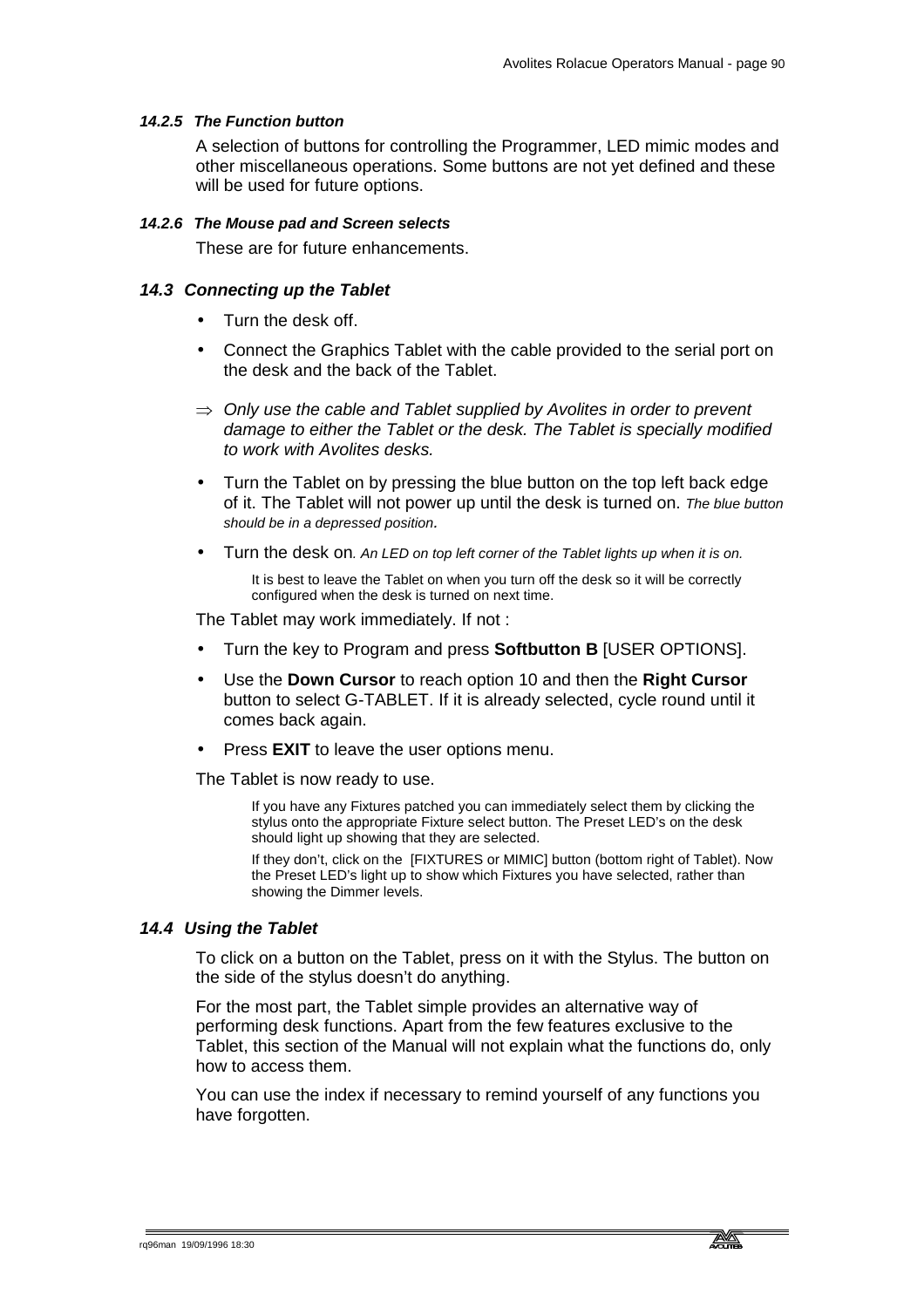As the Tablet mimics the desk, the desk should behave as if you were performing the functions in the usual way, changing Preset banks, lighting LED's etc. You may find it easier to do some functions partly on the desk and partly on the Tablet. The effect should be the same.

The only exception to this is the **Instant Access** features listed above, which provide quick access to Attributes and put them in the Programmer, but do not change the Preset Bank.

#### *14.4.1 Selecting Fixtures with the Tablet*

• Click the stylus onto the button of the Fixture you wish to select.

#### *14.4.2 Showing which Fixtures are selected*

• Click on the **Fixtures OR Mimics** button to toggle the Preset Channel LED's to show either the Dimmer level, or which Fixtures are selected.

#### *14.5 Controlling Attributes from the Graphics Tablet*

#### *14.5.1 The Attribute Select Buttons*

These are the first 30 **Select** Buttons, and are coloured blue. They mimic the Preset Bank buttons on the desk. The top row of buttons 1 - 12 access the Attribute normally controlled by the top row of Preset Faders, and the bottom row of buttons 16 - 27 access the Attributes usually found on the bottom row of Preset Faders for any given Preset Bank.

eg. Attribute button 3 controls Pan and button 18 below it controls Tilt.

You can either use the buttons to enter a Preset Bank as normal (the Preset bank selected will be mimicked on the LED's on the desk) or you can use them to actually control the Attribute.

#### *14.5.2 Working with Attribute Select buttons*

There are some occasions when you may wish to address an individual Attribute for a Fixture, in the same way that the Faders and Preset bank buttons and Wheel allow this on the desk.

To adjust the level of a single Attribute :

- Select the Fixtures you want to control.
- Hold the stylus down on the appropriate Attribute button. *The appropriate Preset Bank LED will light up*.
- Do not lift the stylus from the Tablet, but slide it up and down to increase and decrease the Attribute.

## *14.5.3 Using the Fader with Attributes*

You can use the Fader to set the level of any Attribute.

- Select the Fixtures to be used.
- Put the stylus onto the Attribute Select button to be accessed*. The Preset bank button on the desk lights up*.
- Use the Fader bar to set a level by clicking on a particular level, or dragging the stylus up and down the Fader.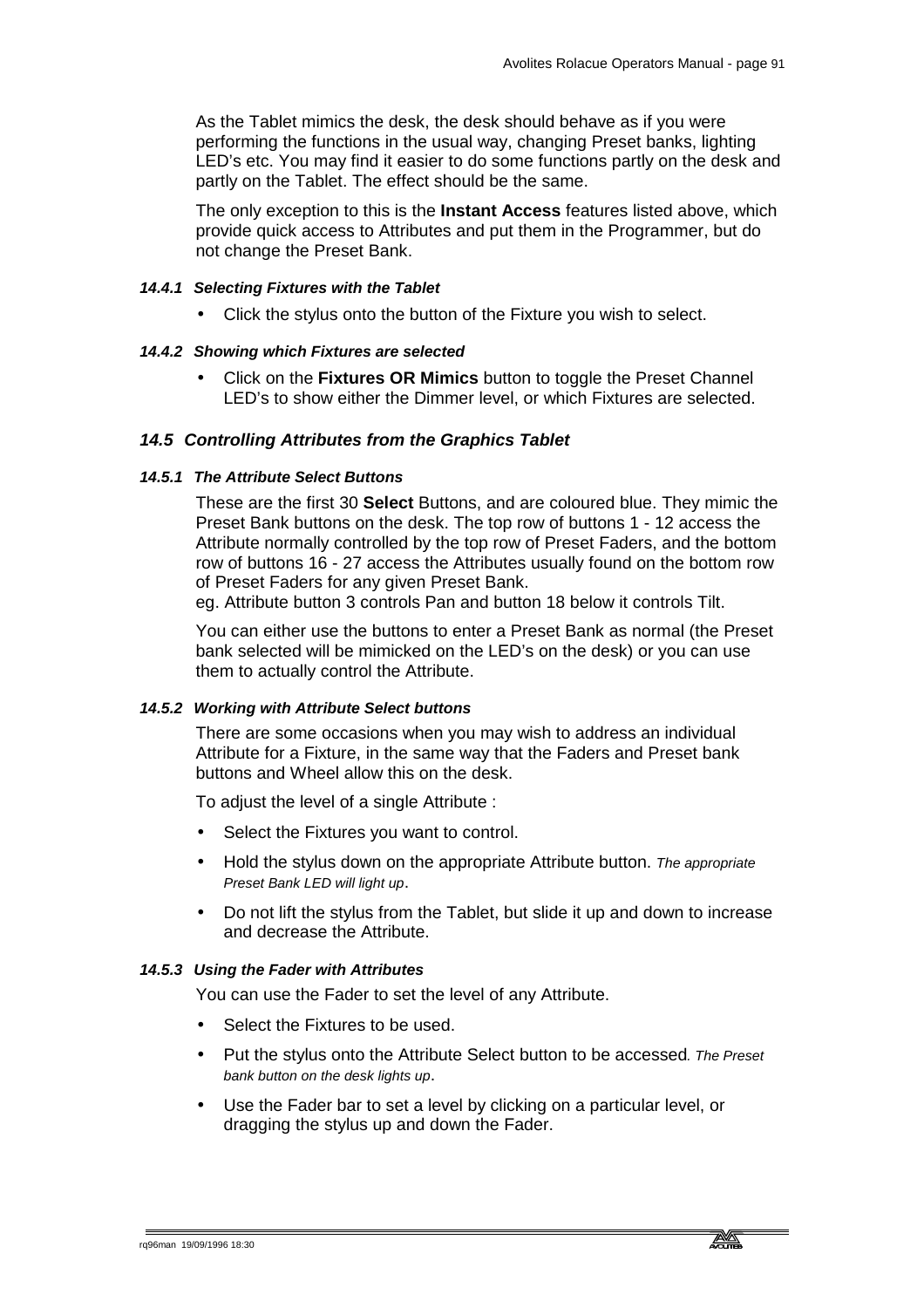#### *14.5.4 Using Attribute buttons to change the Focus Mask*

The Attribute Select buttons are also used to change the Focus Mask when storing and recalling Preset Focuses.

- **Either** Hold down a Preset Focus button on the desk **or** click the **Store Focus** button on the Graphics pad or desk to see the Focus Mask.
- Touch the **Attribute Select** button with the stylus to toggle its setting in the Preset Mask.
- Touch the **Store Focus** button again to quit if you used it before.

You can select the Preset Bank on the Graphics Tablet or the desk, then use Wheels, Preset Faders, Preset Focuses (recalled form the desk or the Tablet) or the stylus to change the Attribute.

#### *14.5.5 Align Attribute*

This allows you to set the same level on a particular Attribute for all selected Fixtures. The source level is taken from the first selected Fixture. It behaves in exactly the same way as the Align Attributes function in the Moving Light menu on the desk.

- Select the Attribute you want to **Align** using an Attribute Select button.
- Click onto the first Fixture. This will become the **Source Fixture**.
- Select the Fixtures you wish align with the **Source Fixture**.
- Click on **Align Attribute.**

#### *14.6 INSTANT ACCESS control features*

**Instant Access** means that you can control the Attribute without the Preset Bank changing. The Instant Access areas on the Tablet are :

The Dimmer button **Instant Access to Intensity.** The Stage Area **Instant Access to Pan and Tilt.** The Colour Control Area **Instant Access to Colour Wheel and** Colour Mix Attributes.

Changes are put into the Programmer.

#### *14.6.1 The Tablet DIMMER button*

The Dimmer button gives **Instant Access** to the Dimmer channel of an Fixture.

- Select the Fixture.
- Click on the **Dimmer** button over the **Fader**.

Click or drag the stylus on the Fader to set the Dimmer level.

#### *14.6.2 Absolute and Nudge*

The Stage and Colour areas of the Tablet have two modes.

They can represent the actual colour or position the stylus is pointing at on the Tablet. This is achieved using the **Absolute** button. Using **Absolute,** the Fixtures will jump to the colour or position pointed at by the Stylus.

Alternatively they can change the colour or position current in the Fixture relative to the stylus movement. This is called **Nudge.**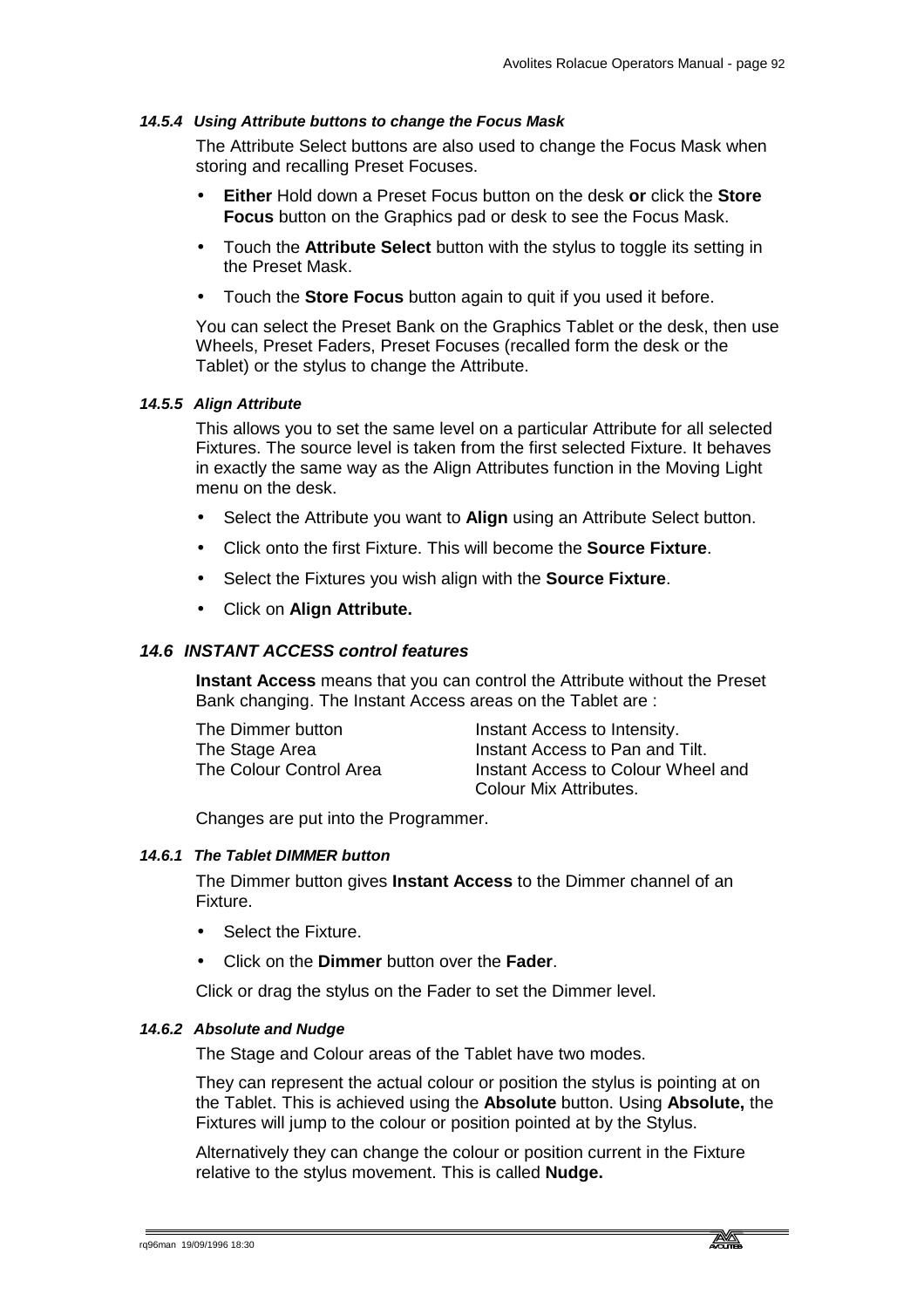#### *14.6.3 The Stage Area*

The Stage Area provides Instant Access to the Pan and Tilt Attributes of the Fixture. If the desk has been Trained, the stage area will provide a fairly accurate scale representation of your real stage.

#### *14.6.4 Using Absolute and Nudge in the Stage area*

Assuming you have the Fixture in *about* the correct position it is easier to select **Nudge**, then drag the stylus within the Stage area. Selected Fixtures will move relative to the initial position of the stylus.

**Nudge** must also be used if you wish to move a number of Fixtures keeping the relative position of each Fixture to each other. For instance, if a number of Fixtures are pointed at the stage to create a circle and you wish to move the whole circle about the stage then use **Nudge**. Do not try and use **Absolute** since all the Fixtures will arrange themselves so that they are all pointing at the same position!

If you are in **Nudge** and wish all the Fixtures to point to the same position on the stage then click on **Align.** 

## *14.6.5 Using the Colour Control Area*

The colour mix palette allows easy creation of new colours and adjustment of existing colours.

Generally new colours are easiest to create in **Absolute** mode whilst changing of existing colours is easier with **Nudge** mode.

You can toggle between the two modes by clicking on one of the two buttons at the bottom of the colour palette.

#### *14.6.6 To create a new colour with the Colour Control Area*

- Select the Fixtures you wish to work with. They should have a Colour Mix facility for best results.
- If necessary turn on the **Dimmer**.
- Click on **Absolute** underneath the Colour palette to get roughly the right colour.
- Click at about the half way mark on the **Luminosity** bar.
- Move the stylus about within the Colour palette area to find approximately the right colour.
- Move the stylus on the **Luminosity** bar to adjust the shade.

At the top of the bar the colour will be white and at the bottom of the bar the colour will be black (no light will be output).

• Save the colour as a Preset Focus, Memory or Chase Step as required.

## *14.6.7 To edit an existing colour*

- Select the Fixtures and turn on the Dimmer as in creating a new colour.
- Click on **Nudge.**
- Move the stylus about within the colour palette until the desired result is achieved.
- Save the colour as a Preset Focus, Memory or Chase Step as required.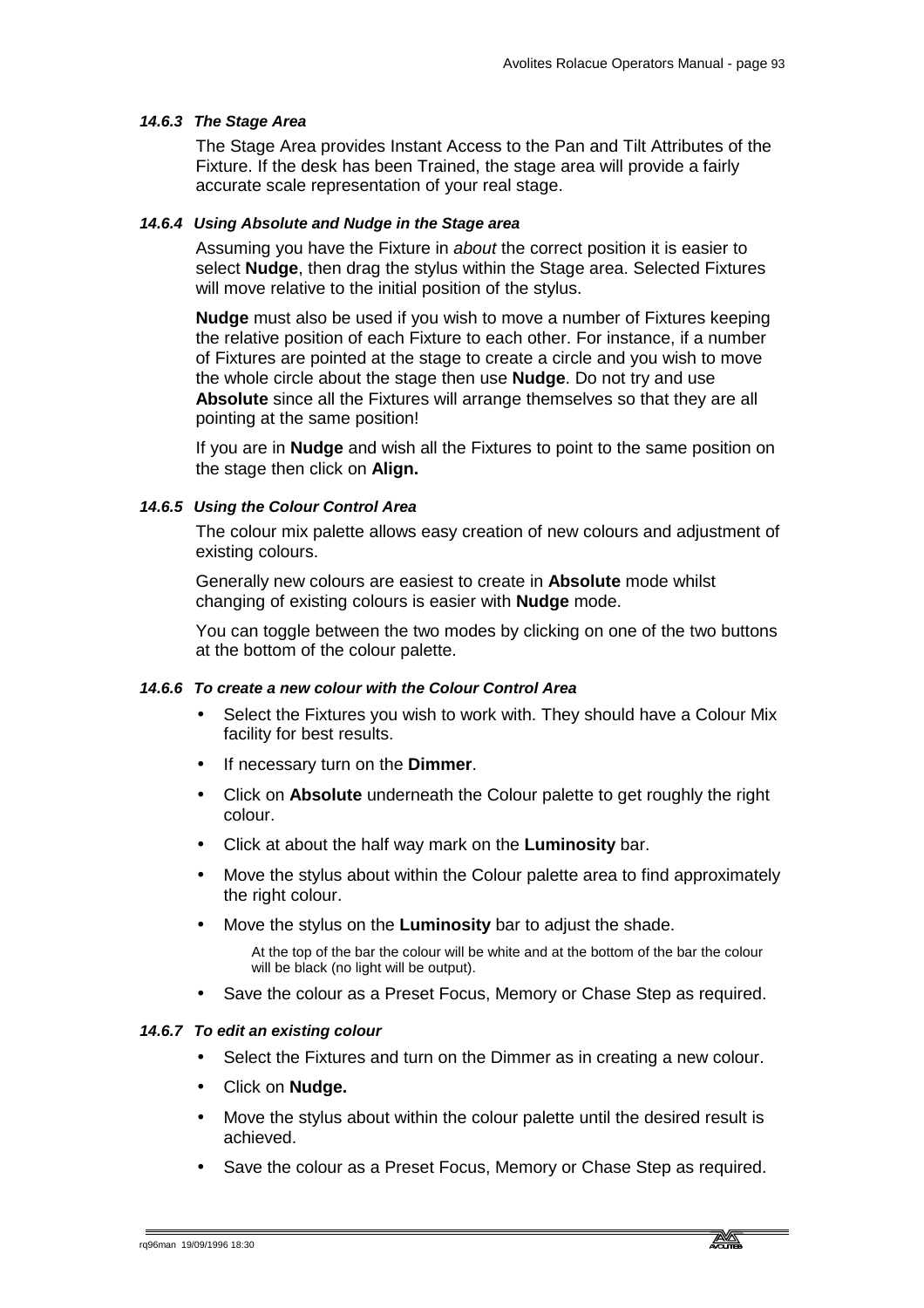#### *14.7 Preset Focuses on the Tablet*

Preset Focuses can be stored and recalled from the Tablet.

#### *14.7.1 Storing Preset Focuses on the Tablet*

⇒ *Care should be taken to ensure that you store the correct information into the correct focus as the Focus Mask is not displayed on the Tablet.* 

To store a Preset Focus :

- Turn the **Key** to **Program***. Puts you in LIVE PROGRAM MODE.*
- Set up the Preset Focus on your Fixtures.
- Click on the **Store Focus** button*. The Focus Mask is shown on the LED's on the desk*.
- Check that the **Focus Mask** is correctly set*. Use the stylus to turn Attributes on and off in the mask.*
- Click on the **Focus Select** button on the Graphics Tablet where you want the Preset Focus stored.

The 60 **Focus Select** buttons on the Tablet correspond directly to the 60 Preset Focus buttons on the Sapphire. On the Pearl, Preset Focus buttons 1 - 30 correspond to **Focus Select** buttons 1 - 30 on the Graphics Tablet, and 31 - 60 are extra locations only accessible from the Tablet.

#### *14.7.2 Using Preset Focuses on the Tablet*

To recall a Preset Focus :

- **Select the Fixtures.**
- Use the **Attribute Selects** to access the appropriate Preset Bank.
- Press the **Focus Select** button you wish to use.

#### *14.7.3 Using Recall Focus on the Tablet*

The **Recall Focus** function gives a safe way of editing **Positional** Preset Focuses, because you can only store the Pan and Tilt positions back into the Focus you first recalled, removing the risk of overwriting the wrong focus.

**Recall Focus** has a number of associated functions, these are:-

**Step to Next Step to Last Store Pan / Tilt Next Focus**

These form the row of buttons over the Stage area.

• Click on **Recall Focus** and a **Focus Select** button with Positional information in it to be edited. *All the Fixtures in that Preset Focus are then selected to the Tablet.*

If you have selected FIXTURES on **Fixtures or Mimics** then the Preset LED's will light to show which Fixtures are used in the Preset Focus.

If the Dimmer is not turned on in the focus you can do this by clicking on **Dimmer** then **F** (full) on the Fader.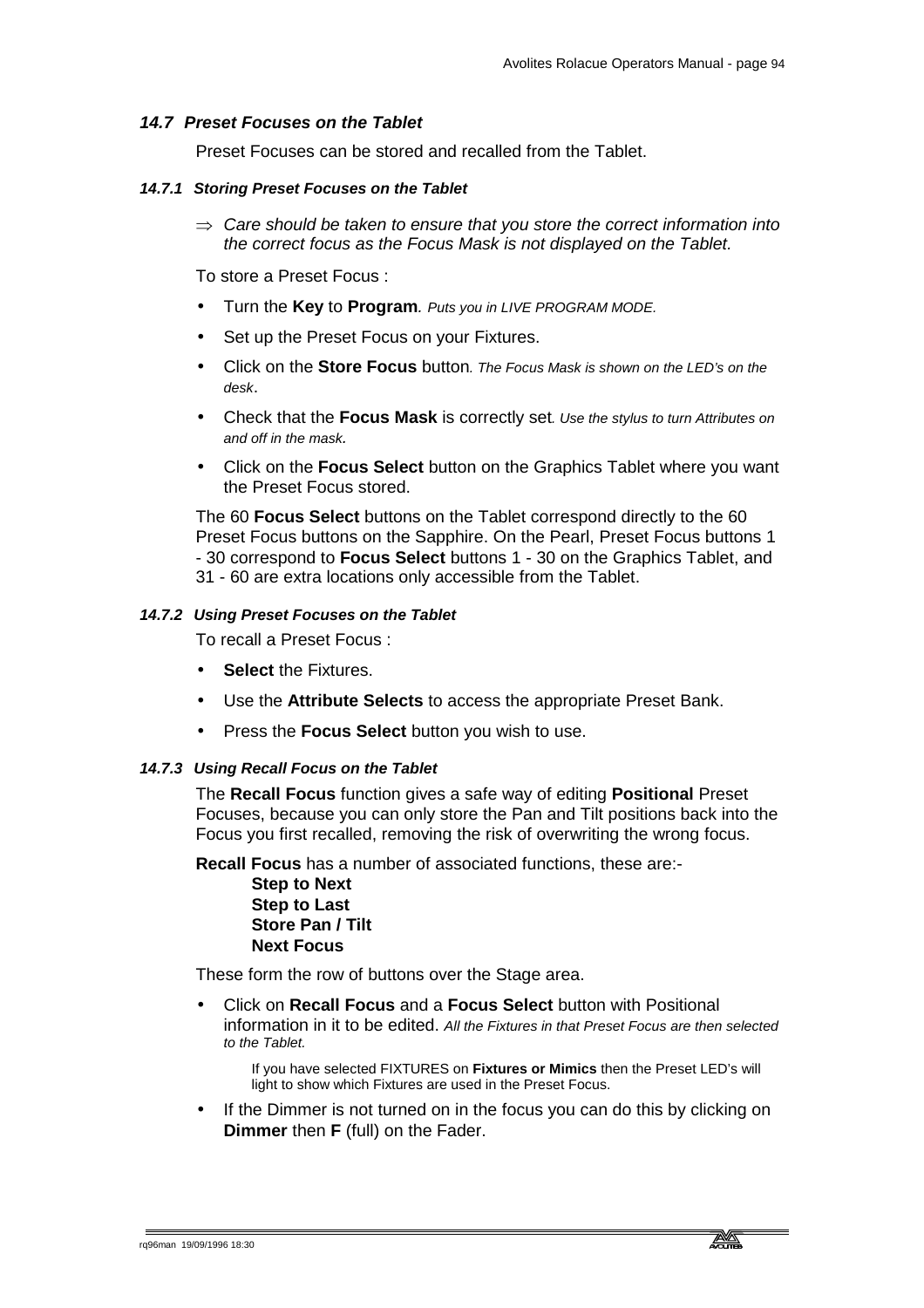• You can now move all the Fixtures together, or step through each Fixture allowing easy adjustment of each one using the **Step to Next** and **Step to Last** buttons.

Move them by sliding the stylus around the **Stage** area of the Tablet. To change just Pan **or** Tilt, touch the appropriate Attribute Select button (3 for Pan, 18 for Tilt), and slide the stylus.

Fixtures can also be selected by using the **Group** and **Fixture Select** buttons.

- When you have finished editing the Preset Focus click on the **Store Pan / Tilt** button. *This will store the Preset Focus back into the Focus Select button you first recalled.*
- You can now use the **Next Focus** button to select the next Preset Focus, or use **Recall Focus** followed by clicking onto a **Focus Select** button to edit another Positional Preset Focus.

## *14.8 The ML Functions*

#### *14.8.1 Locate Fixture*

- Use the **Fixture** buttons or recall a **Group** to select the Fixtures.
- Click on **Locate Fixture.**

The Fixture will turn on in open white, no gobo, and at 50% pan and tilt.

*Locate Fixture does not select LTP Channels for recording, you must still do this in the usual way.* 

#### *14.8.2 Flip*

This function is only for use with moving head Fixtures, because these have two possible Pan and Tilt positions for each point on the stage.

With the Fixture selected click on **Flip** and the Pan and Tilt positions will change to the alternative position.

This is useful when a Fixture has press its Pan stop.

## *14.8.3 Select All*

If you wish to reselect all the Fixtures in the last Group you used, then click on **Select All.** 

#### *14.8.4 Clear Programmer, Release Fixture and DeLatch Fixtures*

These three functions work on the Programmer in different ways.

**Clear Programmer** clears the contents of the Programmer removing any changes you have made and not saved. It has the same function as the **Clear** button on the desk.

**Release fixture** or **Untouch** is similar to **Clear Programmer**, but it clears from the programmer **ONLY** Fixtures that are selected. Consider it a selective clear function.

**DeLatch Fixture** removes control of a Fixture from the Tablet, but leaves any changes in the programmer ready to be recorded.

## *14.8.5 OFF*

This function turns any selected Attributes **OFF** in the Programmer.

Select Fixtures you wish to work with.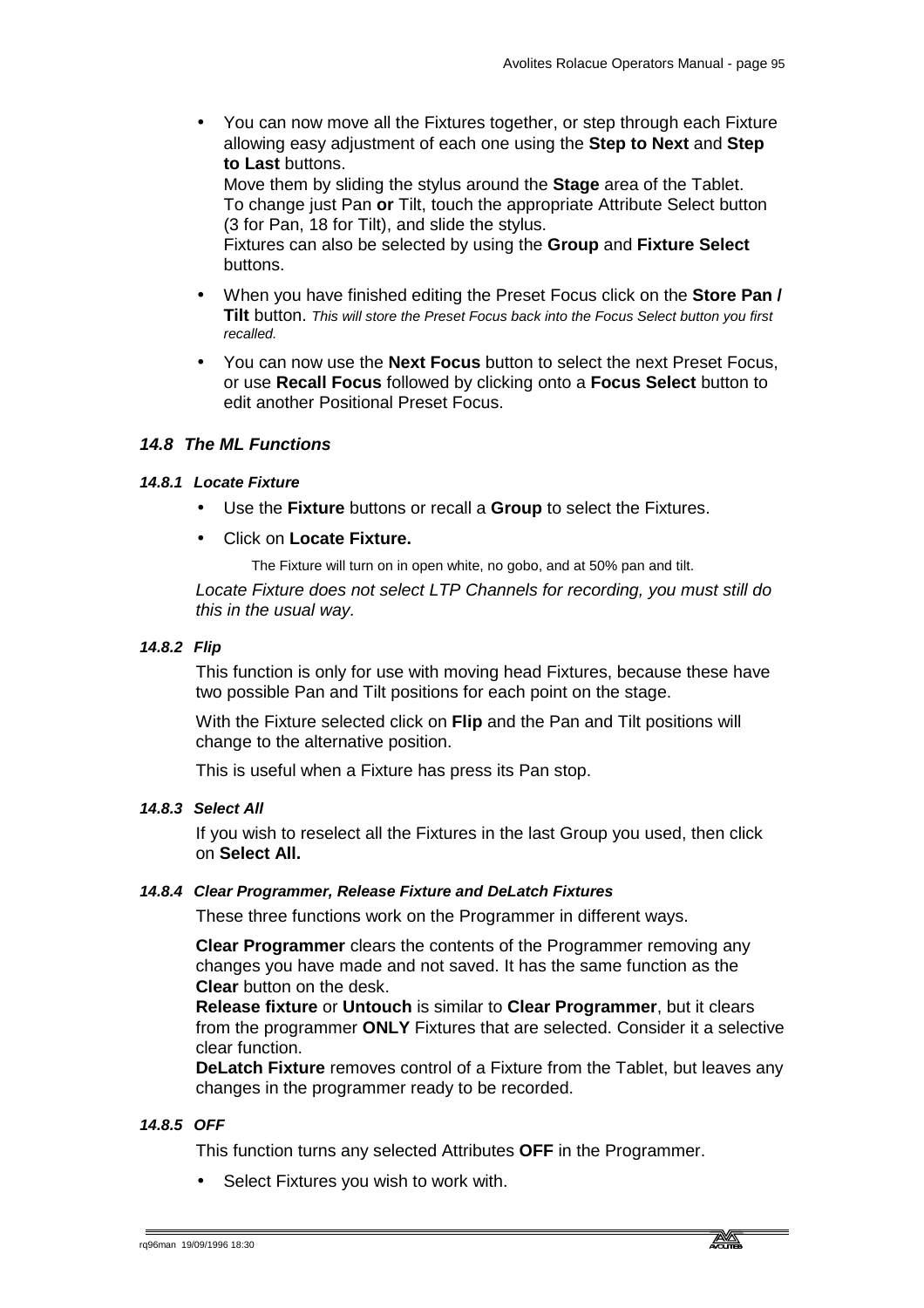- Select the Attribute you wish to turn **OFF.**
- Click on **OFF.**

## *14.9 Other functions on the Tablet*

#### *14.9.1 Programming a GROUP on the Tablet*

• Select the required Fixtures.

When using tracking with GROUPS the first Fixture selected prior to recording the group becomes the leader.

- Click on **Record Group** in the ML function area.
- Click on a **Group** button to store the group on this button.

#### *14.9.2 To use a Tablet GROUP*

• Click on the appropriate **Group** button.

Once recorded it is a good idea to note which Fixtures are within a group either on a separate sheet of paper or on the Tablet template.

#### *14.9.3 Record Memory*

This is used to record a Memory exactly like the Memory button on the desk.

- Set up the scene you wish to record.
- Click on the **Record Memory** button*. The Memory LED on the desk will light up.*
- Press a Playback **SWOP** button on the desk to record the Memory.

#### *14.9.4 Record Step*

This is used to record a step when creating a Chase.

You must first open up Chase recording on the desk by pressing the **CHASE** button, and select the Playback Channel the Chase will be recorded on.

Clicking on **Record Step** then mimics the pressing of the flashing Playback **SWOP** button to record the steps.

You must then close the Chase again by pressing the **CHASE** button on the desk again.

#### *14.9.5 Next Instrument*

This selects consecutive Instruments in the last Group you used. They are selected in the order in which they were stored.

#### *14.9.6 The ←→↑↓ buttons on the Tablet*

These buttons mimic the **Cursor Keys** on the desk to navigate round Screens.

## *14.10 Using tracking on the Tablet*

- Train the desk.
- Select the Fixture or a number of Fixtures.
- Click on the **Track ON** button on the Tablet.
- Drag the stylus on the stage area of the Tablet.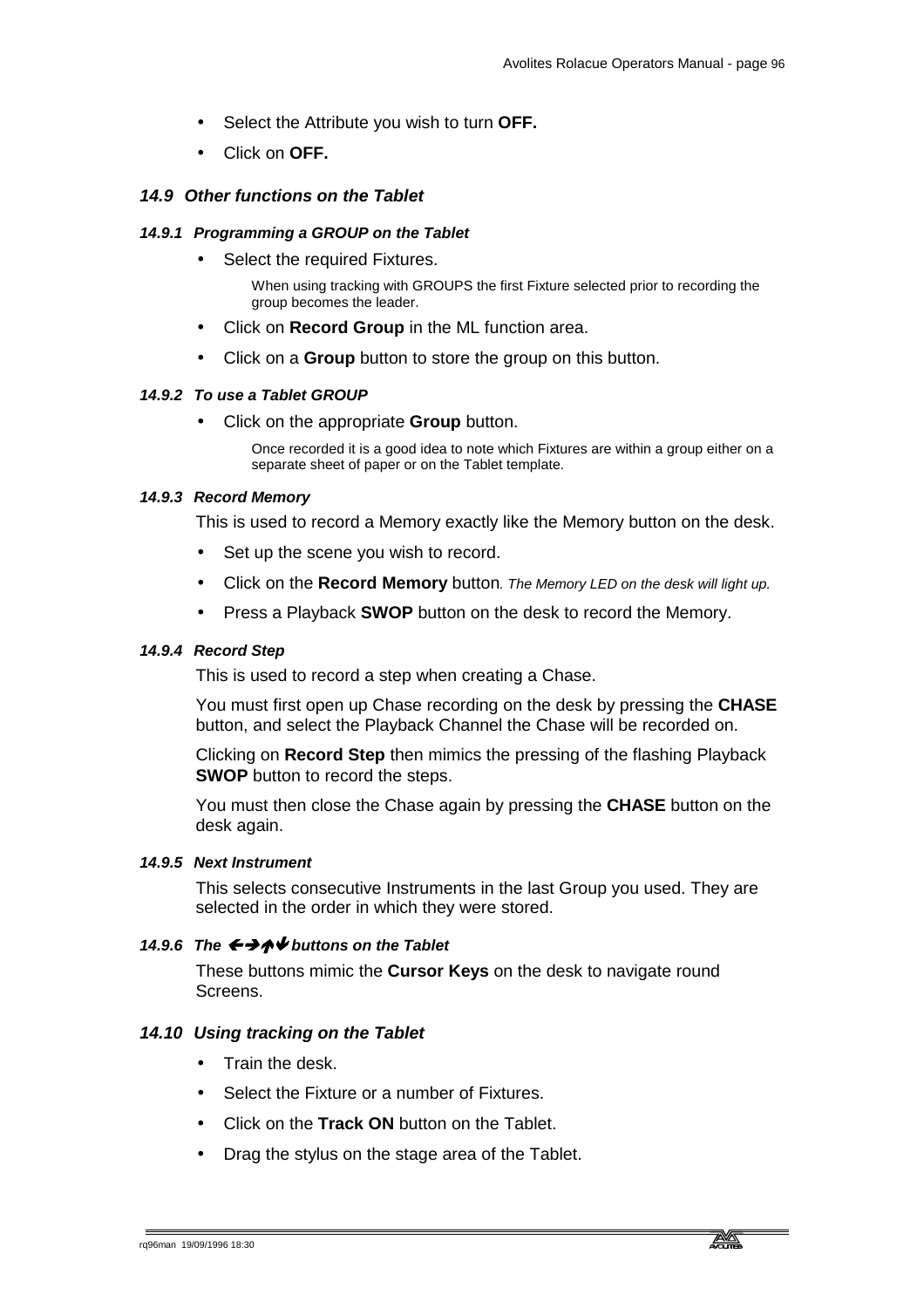By default ABSOLUTE mode is selected. In this mode the Tablet stage area represents the stage with the centre of the rectangle being centre of the Tablet stage.

- When more than one Fixture is selected, the first Fixture selected is the leader, which other Fixtures will follow.
- You can record Preset Focuses, Memories or Chase Steps while the Tablet is in this Mode.
- To quit Tracking mode, press the **Track OFF.**

#### *14.11 The Graphics Tablet Screen*

The Graphics Tablet Screen is displayed on Screen 13.

Half of the Screen displays the Attributes of the Selected Fixture alongside the Graphic Tablet Attribute Select button used to access each Attribute.

The other half displays the contents of a selected Table when accessed. See Section 9.2.13 *Screen 13 - GRAPHICS TABLET INFORMATION*.

## *14.12 Tables*

A Table is a palette of pre-programmed colours or gobos preset onto the spare Attribute Select buttons not used by the Preset Banks. ie. buttons 13 - 15 and 28 - 30.

The Tables are stored in the Personality File of a Fixture, and are only editable by editing the Personality File. Not all Fixtures have Tables.

Some Tables contain useful presets like the colour values for matching your Fixture to a particular colour of Gel.

To access a table,

- Select your Fixtures.
- Click on one of the **Table Attribute Select** buttons listed above. If it has a **Table** stored on it, the Display will automatically switch to Screen 13 (the Graphics Tablet Screen) and a list of Table values will be displayed on the normally empty half of the Screen.
- Do not remove the stylus, but slide it to move the arrow up and down the Table.
- When you remove the stylus, the Table value that the arrow pointed to is output to the selected Fixtures.

#### *14.13 Future functions of the Graphics Tablet*

#### *14.13.1 Set Stage Height*

This function will not be available until a later software release.

- When available clicking on this button, followed by clicking on a position on the Fader will allow the tracking stage height to be set.
- Until this feature is available, if you wish to track Fixtures at head height they should be trained at this height, by for instance using a mic stand to train them.

## *14.13.2 The Screen 1, Screen 2 and Stage buttons and Mouse Pad on the Tablet*  These buttons are for future development.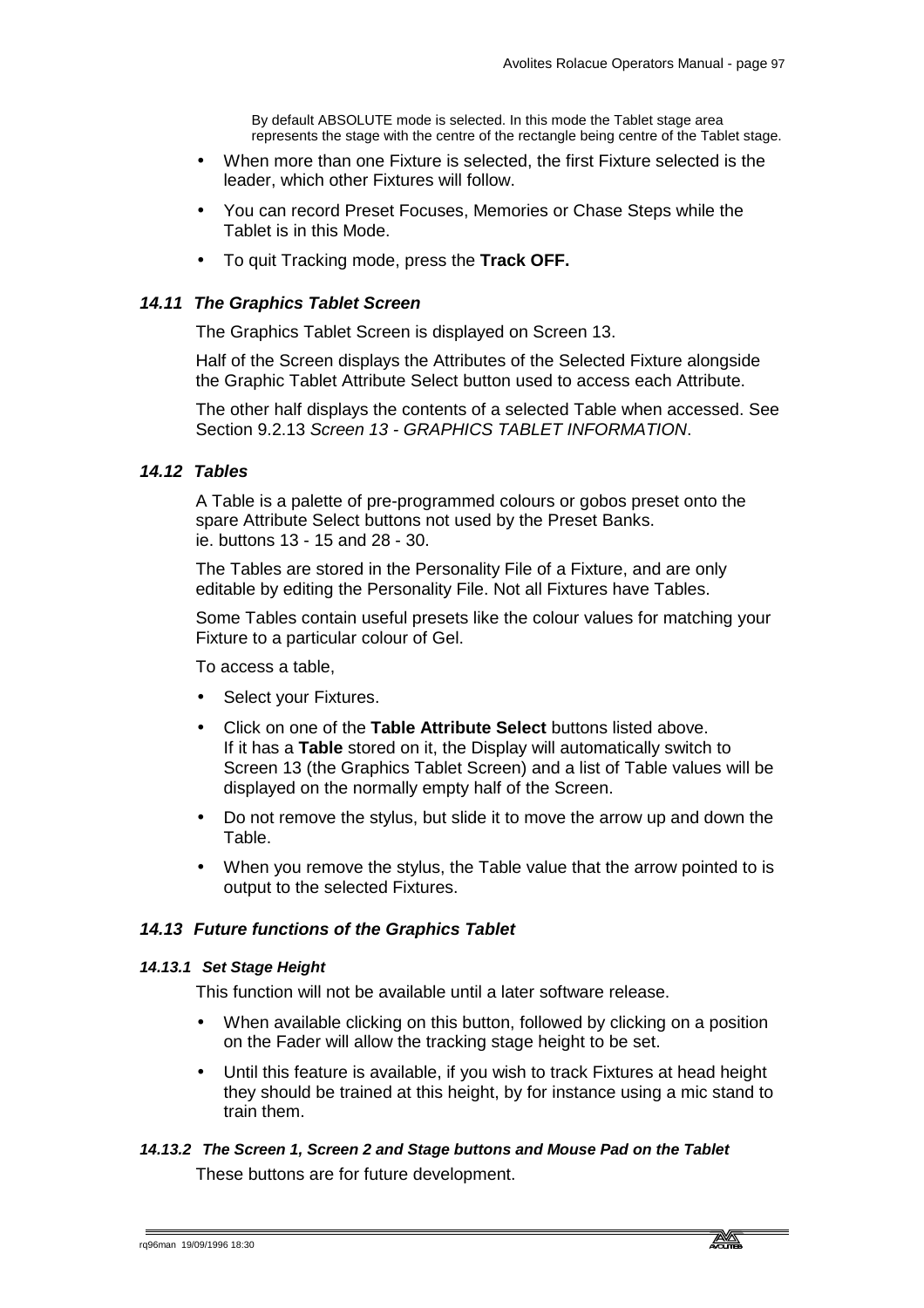### *14.14 Using the Puck*

**The Puck** is an alternative input device to the Stylus. Use whichever you prefer. Hold down the big button to Click the puck.

## *14.15 Tablet Specifications*

Full 3 dimensional tracking system for Moving Lights (Moving Head or Moving Mirror)

Colour control system for instant creation of new colours

Fixture selects

Focus selects

Group selects

Individual access to every Attribute

Fully scaled stage layout with nudge or absolute position

Full focus creation, recall and edit, with safe way of only storing pan and tilt.

Fast step through of Fixtures within a Focus

Fast step through of Focuses

Locate Fixture button, turns on the Fixture at a given position

#### *14.16 Help and Hints*

**Problem :** *Moving the stylus in the stage area of the Graphics Tablet does not move the Pan and Tilt of Moving Lights*.

**Solution :** An 'Old' Personality File has been used to patch the Instrument.

**Problem :** *The Graphics Tablet is connected up and switched on, but does not seem to work.* 

**Solution :** Select Setting 10 in the USER SETTINGS menu and select G. Tablet. If it is already selected toggle through the settings until it comes round again. If this does not work, leave the Graphics Tablet powered up and reset the desk using the Reset button.

## **15. The Stage Remote**

The Stage Remote is a small hand held DMX controller connected to the desk. It is optional, and can be ordered from Avolites by its zappy title, Part number 30-12-0001.

The desk and the Remote are linked via a cable with a 25 pin D type connector on each end. This may be plugged into whichever end of the Stage Remote is most convenient and may be plugged in and unplugged at any time.

From the Remote you may control a DMX Channel, a Handle or a Memory. You can also step through a Chase.

#### *15.1 Configuring the Stage Remote*

• Turn the **Key** to **Program***.* If you are already in **Program,** turn the **Key** to **Run,** then back to **Program.**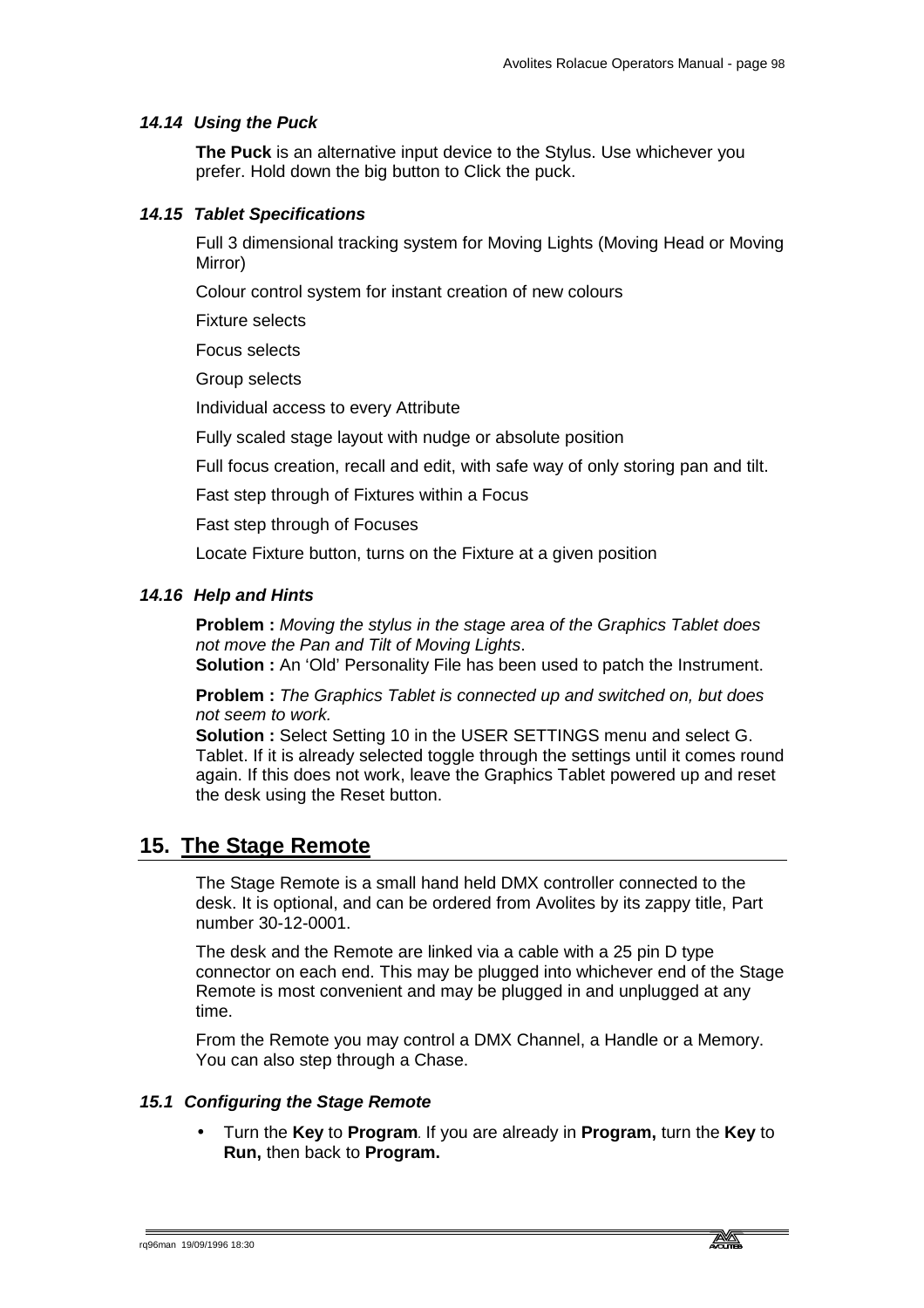- In the **User settings** menu, set Option 10 to **REMOTE CONTROL***. The remote control will not function correctly unless this is done*.
- Connect up the Stage Remote as described above.
- Press the blank white key on the bottom left hand corner of the Remote*. The LED's on the remote will flash.*
- On the remote press **EXIT** followed by **111***. The LED's on the remote will flash again to show the Remote is enabled.*

From the remote you may now call up DMX Channels.

#### **The remote only functions when the key is in PROGRAM mode.**

#### *15.2 To call a single DMX channel*

- Press **DIM.** *Its LED lights up.*
- Select the DMX number on the remote.
- Press the **AT%** button.
- Press a number form 1 to 9 to set the level or press the **AT%** button again for 10 (100%).

For example, to turn DMX Channel 24 on to 70% press : **DIM 2 4 AT% 7.** 

To turn DMX Channel 100 on to Full press : **DIM 1 0 0 AT% AT%.**

#### *15.3 AND, THRU, INSTD, NEXT and LAST*

You may create lists of Channels to turn on by using the **AND** button between Channel numbers.

**(Channel number) THRU (Channel number)** selects all the Channels inclusively between two Channel numbers entered.

**NEXT** and **LAST** go to the next and previous Channel to the last entered Channel Number. All other Channels go to zero.

When using the above functions, there is no need to press the **AT%** button unless you want to change the level from the previous one used. Channels are set at the last level to be entered with the AT% button or if this has not been used, they are set at 48%.

This level has been chosen to reduce the risk of damaging a 110 volt par lamp which has accidentally been patched onto a 240 volt Dimmer channel.

Pressing **INSTD** (short for INSTEAD) will clear all Channels. (Sets all Channels to 0%.)

#### *15.4 Using the Remote to recall a Memory*

Memories are always recalled at 100%.

- Press **MEM** on the remote. *Its LED lights up*.
- Enter the **Playback Channel number**.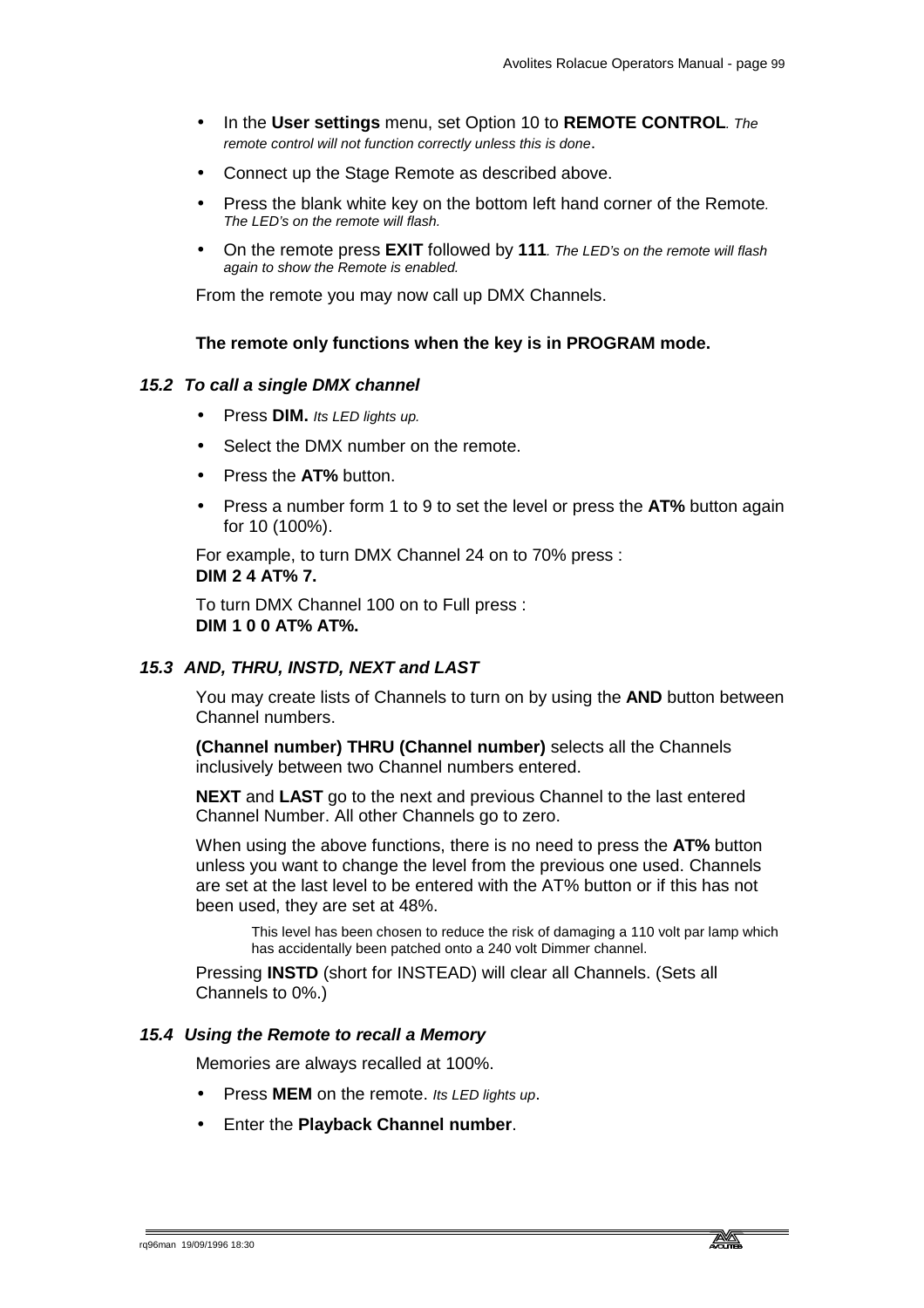#### **On the Sapphire :**

This is arrived at by multiplying the Page number by 20 (the number of Playback Channels on a page) and adding it to the Memory number on the page. Page number of page  $A = 0$ , page  $B = 1$  etc.

A Memory on Playback Fader 12 of Page G will be number 132 ([6x20] + 12). Only Roller Page 1 can be accessed.

#### **On the Pearl :**

This is arrived at by multiplying the Page number less 1 by 15 (the number of Playback Channels on a page) and adding it to Roller Page Number less 1 multiplied by 150 and adding this to the Memory number on the page. Page number of page  $A =$ 0, page  $B = 1$  etc. A Memory on Playback Fader 12 of Page G, Roller Page 1 will be number 107 ([7-1 \* 15)] + (1-1\*150) + 12.

It's logical, just hard to explain!

Press AT% to turn on the Memory.

#### *15.5 Using the Remote to recall and step through a Chase*

- Press **MEM** on the remote. *Its LED lights up*.
- Enter the **Playback Channel number**. See above.
- Press **AT%**.
- Use the **+** and **-** buttons to step forward and backwards through the Chase.
- ⇒ *Make up a Chase with all your Conventional lights in it in the order in which you want to focus them, and use the Remote to step through it.*

#### *15.6 DISABLING THE REMOTE*

#### • Press **EXIT 0 0 0.**

This turns off the remote, preventing accidental operation.

## *15.7 CHECK STATUS*

Pressing the bottom left button will give the status of the Remote, Enabled or Disabled.

 If the LED's flash once it is disabled. If the LED's flash twice it is enabled.

## **16. The Script File System**

The Script File system allows the automatic playback of a pre-programmed show to Timecode or from the Internal Clock in the desk. A Script File can also be run manually allowing automation of the desk from a 'STEP' button. Script Files are always recorded and edited with the **Key** turned to **System**.

The Timecode input for each desk is given below.

#### **For the Pearl :**

| MIDI. | See Section 23.3 MIDI Time Code.             |
|-------|----------------------------------------------|
|       | Desks with serial numbers below PRL330 may   |
|       | need a modification, contact Adam Profitt at |
|       | Avolites UK or your distributor for details. |

**For the Sapphire :**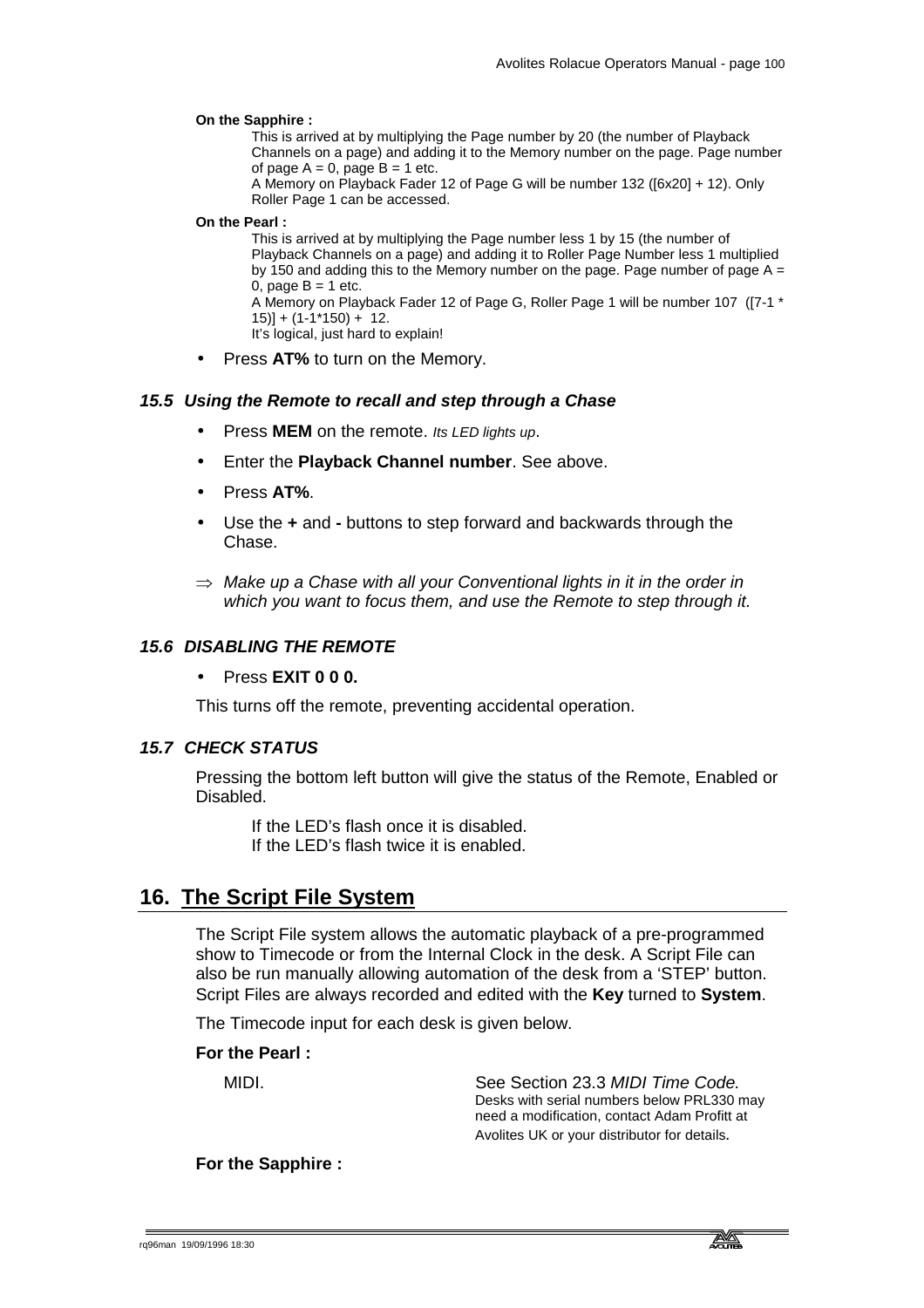| SMPTE / EBU Timecode               | Provided desk is fitted with Timecode<br>reader. Avolites Part number 1201 - 0413 |
|------------------------------------|-----------------------------------------------------------------------------------|
| MIDI (From first quarter of 1997). | See Section 23.3 MIDI Time Code.                                                  |

#### *16.1 Building a Script File*

The steps required to build a Script File are listed below :

- Program the required Memories and Chases.
- Turn the **Key** to **System.** *Puts you in System Mode*.
- Press **Softbutton D** [SCRIPT FILE PROGRAMMING]. *Puts you in the Script File menu*.
- Press **Softbutton A** [SELECT A TIMER SOURCE]*. Decide which time source will be used, Timecode or Internal Clock*.
- Press either **Softbutton A** [EXTERNAL TIME SOURCE]. *The clock is set to zero and the desk awaits an external Time Code*, or **Softbutton D** [INTERNAL TIMER / TC]. *The Internal Clock may start to run.*

It is easiest to build a Script File live. That is the actions you make are recorded as you perform them. If you are using time code, the show tape will probably be available and playing this whilst running the desk makes it easy and fast to program.

- Select a Script File by entering the number of the Script File you wish to create on the keypad from 1 to 99.
- Press **Softbutton B** [CREATE A SCRIPT FILE].

You are now advised that you will erase a Script File if it is present, otherwise you will immediately be presented with the recording menu.

- Press **Softbutton F** [YES].
- If you are running to External Time Code, start this running, if you are using the Internal Timer it may already be running. If not, press **Softbutton A** [SELECT A TIMER SOURCE] then **Softbutton F** [START TIMER]. Press **EXIT** to quit the menu.
- Fade up and down the Playback Faders in the correct sequence and over the correct times to perform your Show. *You will see a record of your Playback Faders going up and down displayed on the Screen*.

The Script File records movements from zero to full on the Playback Faders which contain your Memories and Chases. You may change page by moving the Roller or using Roller Pages 1, 2 or 3 as required.

- ⇒ *All steps are recorded as if the Playback Fader moves to full.*
- Press **Softbutton F** [DONE] when finished.

Each step records three pieces of information :

 The Playback Channel The Timecode value The time taken to fade the Playback Fader in or out.

You can now replay the recorded Script File.

#### *16.2 Selecting a Script File for Editing or Playback*

You can select a Script File from the Script File Programming menu :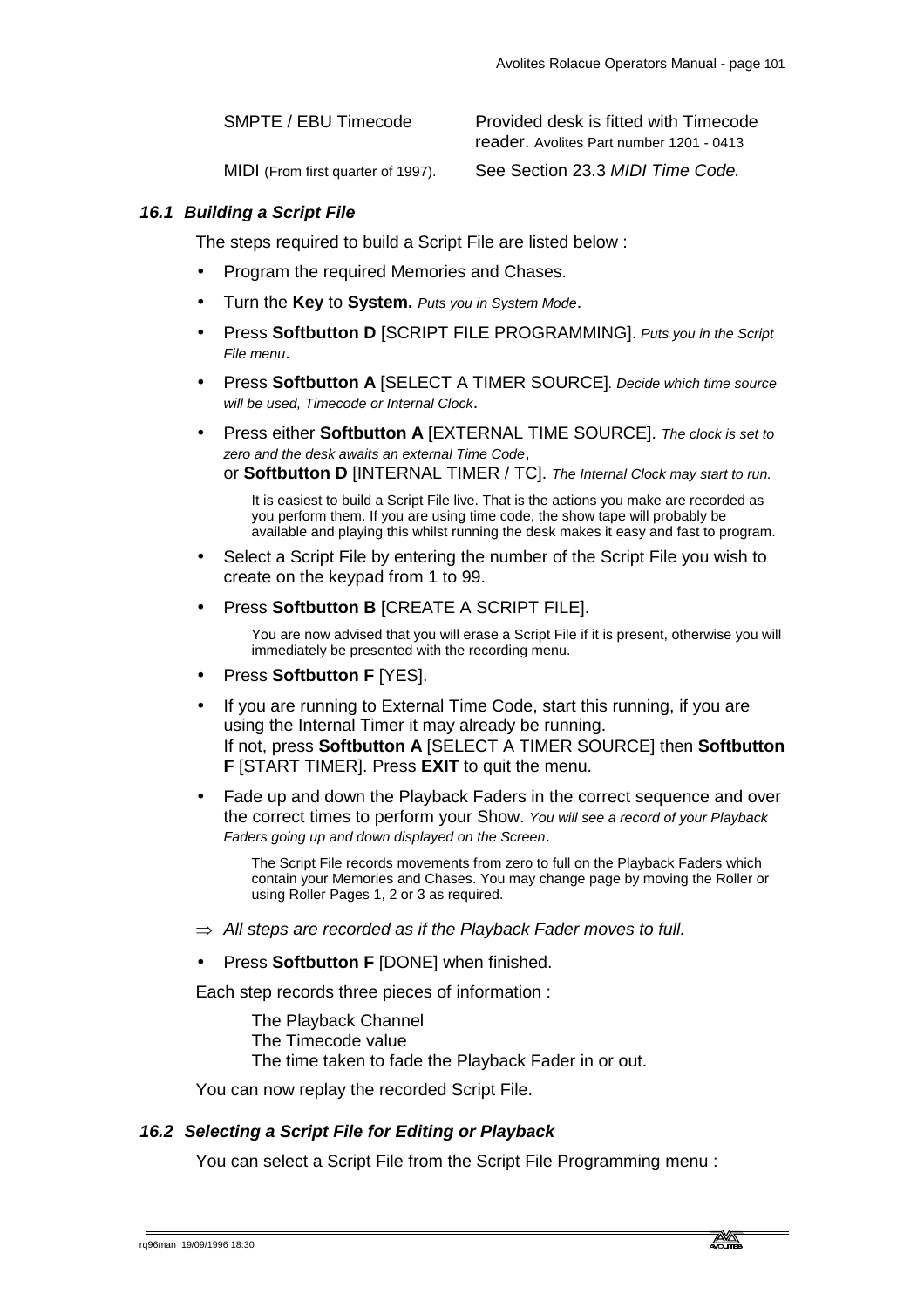- Press **Softbutton C** [SELECT A SCRIPT FILE].
- Enter the Script File number you want to replay onto the **Keypad.**
- Press **ENTER.**

## *16.3 Checking your Script File*

You may wish to select the Internal Clock to check your files as it is probably easier than rerunning your external Timecode source. The asterisk always indicates the next step to be run, and the live step is always indicated on the prompt line.

To select the Internal clock :

- Press **Softbutton A [**SELECT A TIMER SOURCE]*. Decide which time source will be used, Timecode or Internal Clock*.
- Press **Softbutton D** [INTERNAL TIMER / TC]. *The Internal Clock may start to run.*

Now you can check your Script File.

- Select a Script File for checking as above. See Section 16.2 *Selecting a Script File for Editing or Playback*.
- Entering a step number will output that step. *The Internal Clock, if used, will go to the Time for that Step*.
- **Either** enter another Step number for a Step to execute, **or** press **Softbutton E** [CONNECT TIMER] to run the subsequent steps to Timecode.

## *16.4 Editing a Script File step*

The editable aspects of each step in the Script File are :

 The Playback Channel The Timecode value The time taken to fade the Playback Fader in or out.

These are edited using the Assign Action and Assign Timecode menus.

#### *16.4.1 The Assign Action menu*

There is a code by each step.

The first letter is **'C**', '**M**' or '**R**' denoting a **C**hase or **M**emory on the Playback Fader being activated, or the '**R**' denoting **R**amp Down, which is a Playback Fader going down to zero (ie. off).

A **C**hase or **M**emory has next a number indicating the Roller Page (**1**, **2** or **3**). The next letter is the Roller Facet (**A** to **J**) and the final number is the Handle number.

**R**amp Down only has the Handle number.

- From the Script File menu press **Softbutton D** [EDIT A SCRIPT FILE]. *You will see an arrow pointing at one of the steps of the Script File*.
- Use the **Up** and **Down Cursor Keys** to select the step you want to edit with the arrow.
- Press **Softbutton D** [ASSIGN ACTION].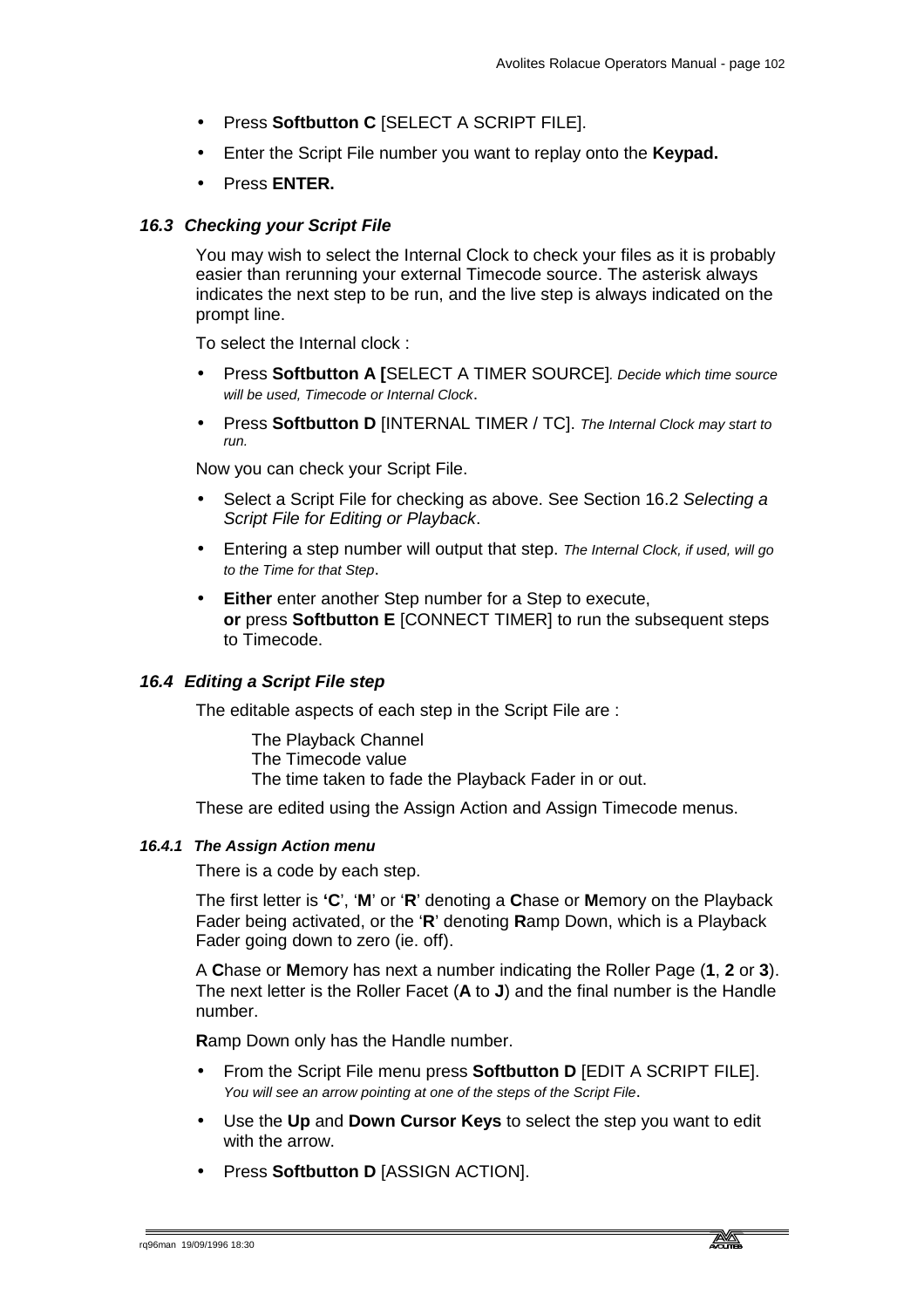- **Either** press **Softbutton A** [LOAD] to emulate raising a particular Playback Channel to full. Press the Softbutton, then press the SWOP button of the Playback Channel you wish use in the step.
- **or** press **Softbutton B** [RAMP DOWN] to emulate lowering a particular Playback Channel to zero. Press the Softbutton, then press the SWOP button of the Playback Channel you wish use in the step.
- **or** press **Softbutton C** [RAMP TIME] to enter the fade time you want for the step. Press the Softbutton, then enter the fade time in seconds on the keypad and press **ENTER**.

#### *16.4.2 The Assign Timecode menu*

The Timecode digits are HH/MM/SS.FF standing for hours, minutes, seconds and frames.

To assign Timecode to a particular step :

- From the Script File menu press **Softbutton D** [EDIT A SCRIPT FILE]. *You will see an arrow pointing at one of the steps of the Script File*.
- Press **Softbutton E** [ASSIGN TIMECODE].
- Use the **Up** and **Down Cursor Keys** to select the step you want to edit with the arrow.
- **Either** type in the Timecode value directly using the convention above. *You should see the numbers as they are being typed for the step*. **or** press **Softbutton D** to enter the value currently on the Timecode display into the step. See Section 16.4.4 *Assigning Timecode to a Group of steps.* The notes on **Softbutton A** tell you various ways to change the Timecode currently displayed.

#### *16.4.3 Defining a Group of steps*

You can assign Timecode to a Group of steps. The steps will all offset by the difference between the old Timecode and the new Timecode values, but retain their relative Timecode differences.

Create a Group like this :

- From the Script File menu press **Softbutton D** [EDIT A SCRIPT FILE]. You will see an arrow pointing at one of the steps of the Script File.
- Press **Softbutton E** [ASSIGN TIMECODE].
- Use the **Up** and **Down Cursor Keys** to select the step you want to add to a Group with the arrow.
- Press **Softbutton F** [TOGGLE GROUP] to select the step. The legend '<' appears next to the step.
- Consecutive steps selected like this form a Group. Consecutive steps NOT marked like this also form a Group.

This means that if you have a Script File of 20 steps and the first 12 steps are marked <, you have two Groups - steps 1 - 12 and steps 13 - 20.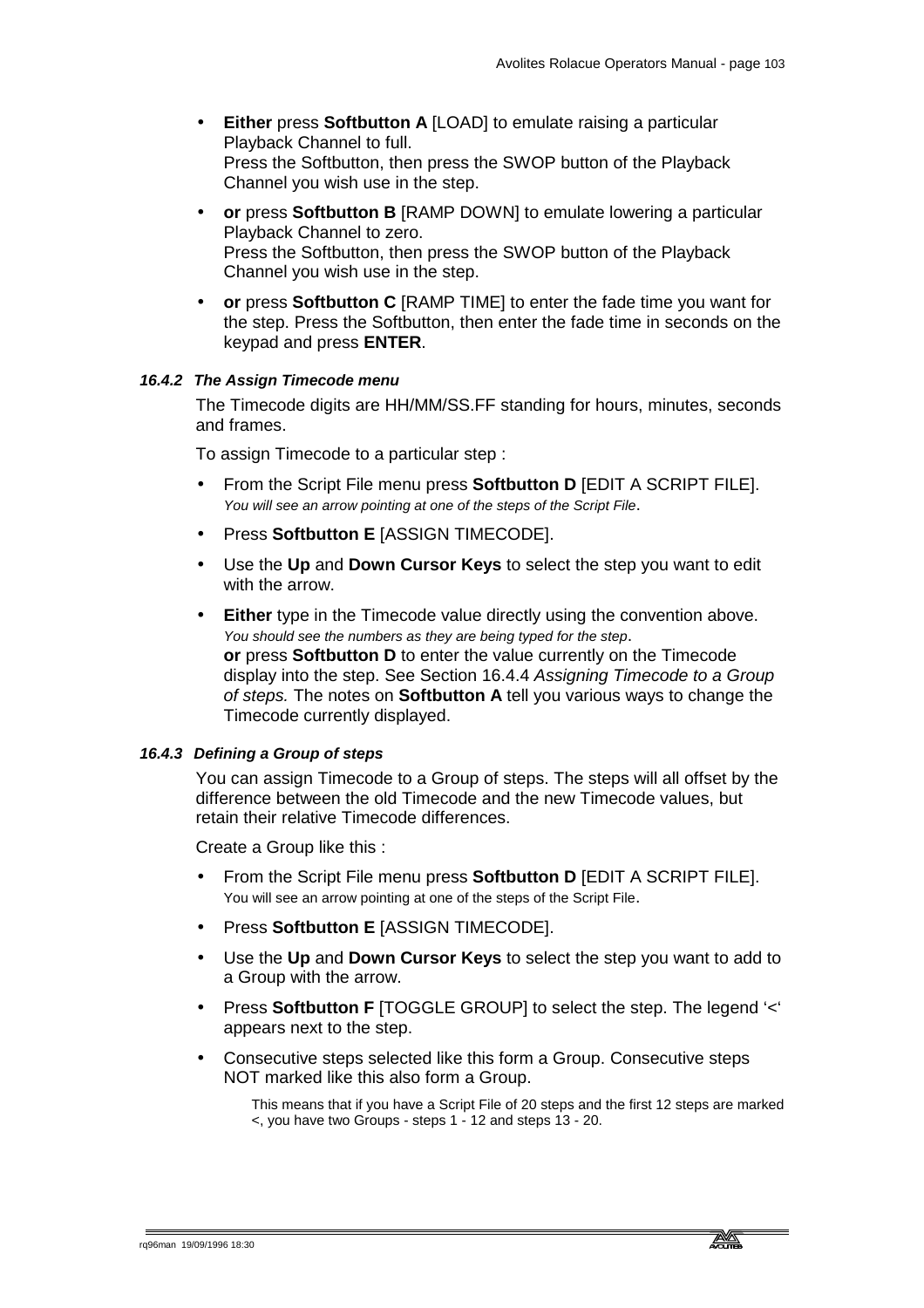#### *16.4.4 Assigning Timecode to a Group of steps*

You can now assign Timecode to different Groups of steps or to the whole Script File :

The Timecode digits are HH/MM/SS.FF standing for hours, minutes, seconds and frames.

- From the Script File menu press **Softbutton D** [EDIT A SCRIPT FILE]. You will see an arrow pointing at one of the steps of the Script File.
- Press **Softbutton E** [ASSIGN TIMECODE].
- **Either** press **Softbutton A** [SELECT A TIMER SOURCE] to select Internal Clock or external Timecode, and to stop and start the Internal Clock. You can type in a value (see the convention above) and press **ENTER** to load it onto the Internal Clock if required. **or** use the Wheel (Wheel A on the Pearl) to change the Timecode value.
- **Either** press **Softbutton B** [ASSIGN TC TO FILE START] to assign the current Timecode value to the beginning of the Script File. You can do this with the Timecode stopped or running. All steps in the file will be offset by this value, but retain their relative timings.
- **or** select one of the steps in a group using the **Up** and **Down Cursors**. Press **Softbutton C** [ASSIGN TC TO GROUP] to assign the current Timecode value to the first step in the Group. You can do this with the Timecode stopped or running.

All steps in the Group will be offset by this value, but retain their relative timings.

#### *16.5 To delete a Script File Step*

- From the Script File menu press **Softbutton D** [EDIT A SCRIPT FILE]. *You will see an arrow pointing at one of the steps of the Script File*.
- Use the **Up** and **Down Cursor Keys** to select the step you want to delete with the arrow.
- Press **Softbutton A** [DELETE STEP].
- Press **Softbutton F** [YES] to confirm the deletion.

#### *16.6 To insert a Script File step*

- From the Script File menu press **Softbutton D** [EDIT A SCRIPT FILE]. *You will see an arrow pointing at one of the steps of the Script File*.
- Use the **Up** and **Down Cursor Keys** to select the step you want to delete with the arrow.
- Press **Softbutton A** [DELETE STEP].
- **Either** press **Softbutton B** [INSERT BEFORE CURRENT STEP] **or** press **Softbutton C** [INSERT AFTER CURRENT STEP] as appropriate. *A new step is inserted with no actions or Timecode allocated*.
- Use the Assign Action and Assign Timecode menus to fill in the empty step. See Sections 16.4.1 *The Assign Action menu* and 16.4.2 *The Assign Timecode menu* for details.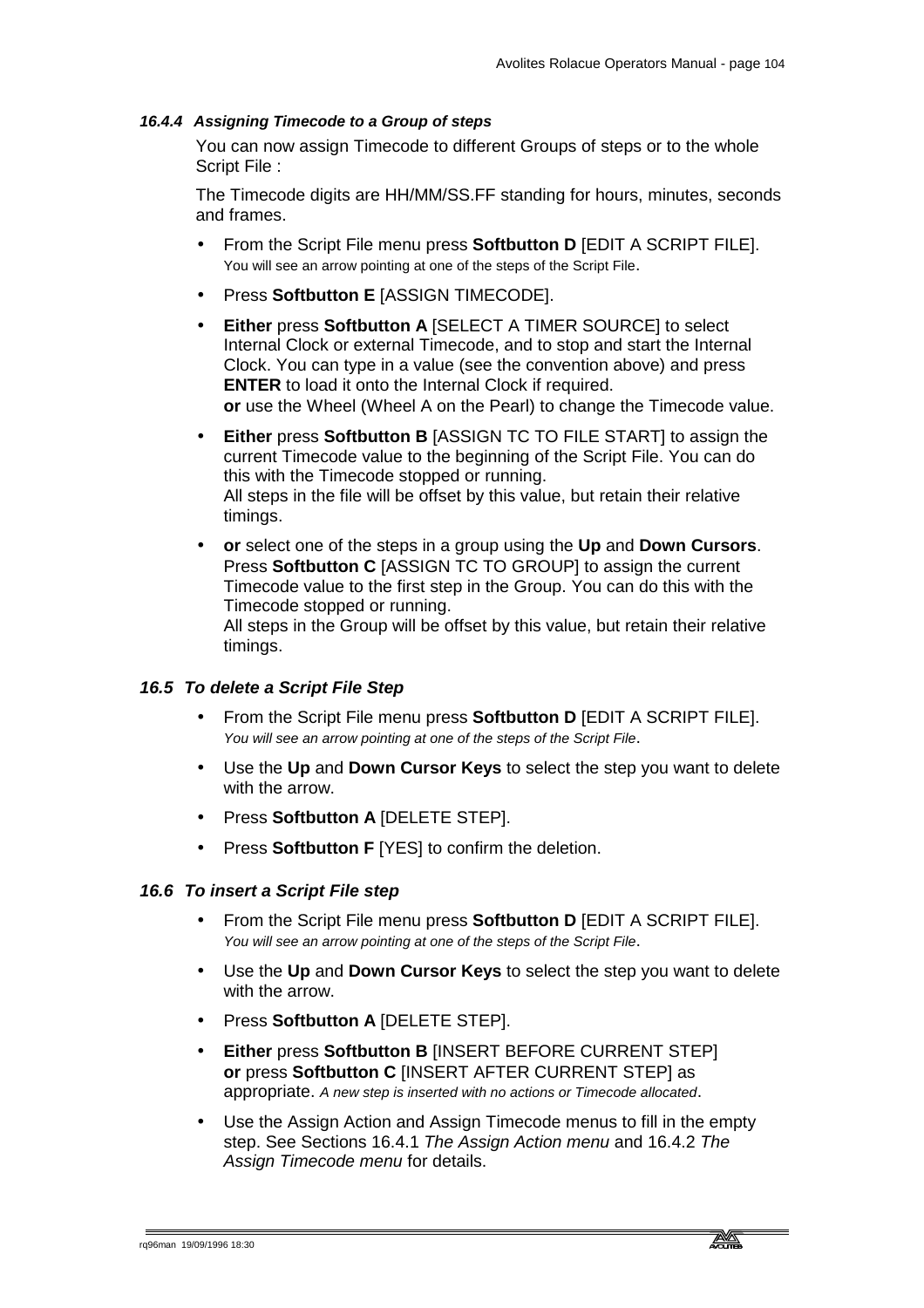## *16.7 Explanation of other Script File commands*

#### *16.7.1 Reset Timer*

This is only available when Internal or Manual timers are being used and it resets the timer to the last entered time from the select timer menu.

#### *16.7.2 Clear Masters*

This releases Playback Faders which are under the control of Timecode.

## **When pressed the output on stage may be blacked out! Beware!!**

#### *16.8 Recalling your Script File*

- Turn the **Key** to **Run.**
- Press **Softbutton D** [RUN SCRIPT FILE]**.**

## *16.8.1 Selecting the Timecode source in Run mode*

- Press **Softbutton D** [RUN SCRIPT FILE]**.**
- Press **Softbutton A** [SELECT A TIMER SOURCE]*. Decide which time source will be used, Timecode or Internal Clock*.
- Press either **Softbutton A** [EXTERNAL TIME SOURCE]. *The clock is set to zero and the desk awaits an external Time Code*, or **Softbutton D** [INTERNAL TIMER / TC]. *The Internal Clock may start to run.*

You can also stop and start the Internal clock from this menu.

#### *16.8.2 Selecting the Script File to run*

- Press **Softbutton D** [RUN SCRIPT FILE]**.**
- Press **Softbutton C** [SELECT A SCRIPT FILE].
- Enter the Script File number you want to replay onto the **Keypad.**
- Press **ENTER.**

This loads the selected Script File, but does not execute any steps.

#### *16.8.3 Running your Script File*

Having selected a Script File to run, you can execute it from step 1 like this :

- Press **Softbutton D** [RUN SCRIPT FILE]**.**
- Press **Softbutton D** [START FROM STEP 1], then press **Softbutton D**  [YES] to confirm**.**

The Script File will be loaded **but not executed**. The timer will be stopped and you can :

• **either** press **Softbutton E** [CONNECT TIMER] to begin running the Script file to Timecode. *Softbutton now changes to [DISCONNECT TIMER] and the [NEXT STEP] Softbutton disappears.* **or** press **Softbutton F** [NEXT STEP] to step through the Script File Steps manually.

If you want to start from any other step than step 1 :

• Type in the step number on the Keypad and press **ENTER.**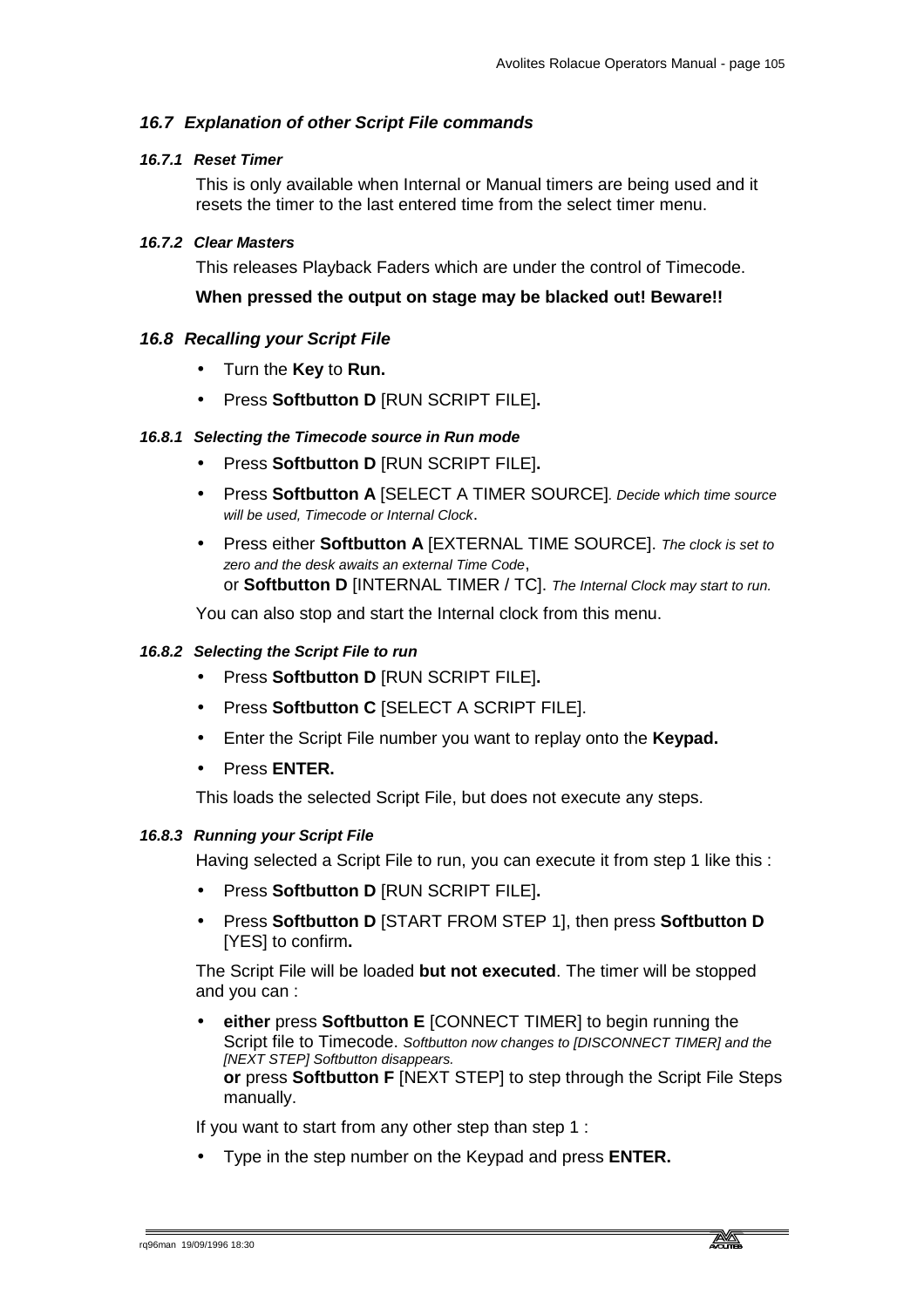**The step is immediately output**. You can then connect the Timer or step through the Script File as above.

## *16.8.4 To quit running Script Files*

To quit running Script Files :

- Press **Softbutton E** [DISCONNECT TIMER]. *Softbutton now changes to [CONNECT TIMER] and the [NEXT STEP] Softbutton reappears.*
- Press **Softbutton H** [CLEAR MASTERS] to release any Playback Faders held in the Script File System.

#### **When pressed the output on stage may be blacked out! Beware!!**

• Press the **EXIT** button. *Returns you to the RUN menu*.

#### *16.8.5 To run Script Files and use the Playback Faders manually at the same time*

You can exit Script Files without disconnecting the timer. The Script File will continue to run, but you will also have the full playback functions of the desk at the same time.

• Press the **EXIT** button. *Returns you to the RUN menu*.

#### *16.9 Help and Hints*

**Problem :** Steps do not finish recording whan the fader is at the top of its travel.

**Solution :** The Master Faders are not at full.

**Problem :** Times do not seem to replay properly.

**Solution :** You may have a memory fade time programmed as well as a script file time. Make the memory fade times zero, or zero the script file fade time.

**Problem :** Some steps are missed out when replaying Script File.

**Solution :** Check that each step time is greater or the same as the previous step time

## **17. Glossary of terms**

| <b>4D TRACK</b>  | The unique Avolites moving light Tracking system<br>available using the Graphics Tablet.                                                                                                                                                          |
|------------------|---------------------------------------------------------------------------------------------------------------------------------------------------------------------------------------------------------------------------------------------------|
| <b>ABSOLUTE</b>  | Mode for colours and positions on the Graphics Tablet<br>in which the output of the Fixture corresponds directly<br>with the position of the stylus on the Tablet. See<br>NUDGE.                                                                  |
| ADD              | An ADD button can be associated with a Preset or a<br>Playback Channel. It adds the Channel to the Output<br>when pressed. The ADD functions in Run Mode can be<br>very complicated. See Appendix 5. Functions of the<br>ADD button in Run modes. |
| <b>ADDRESSES</b> | The DMX Channels occupied by individual Fixtures.<br>The first Channel occupied is usually encoded onto the<br>Fixture somehow (often by digital switches) and called<br>its ADDRESS.                                                             |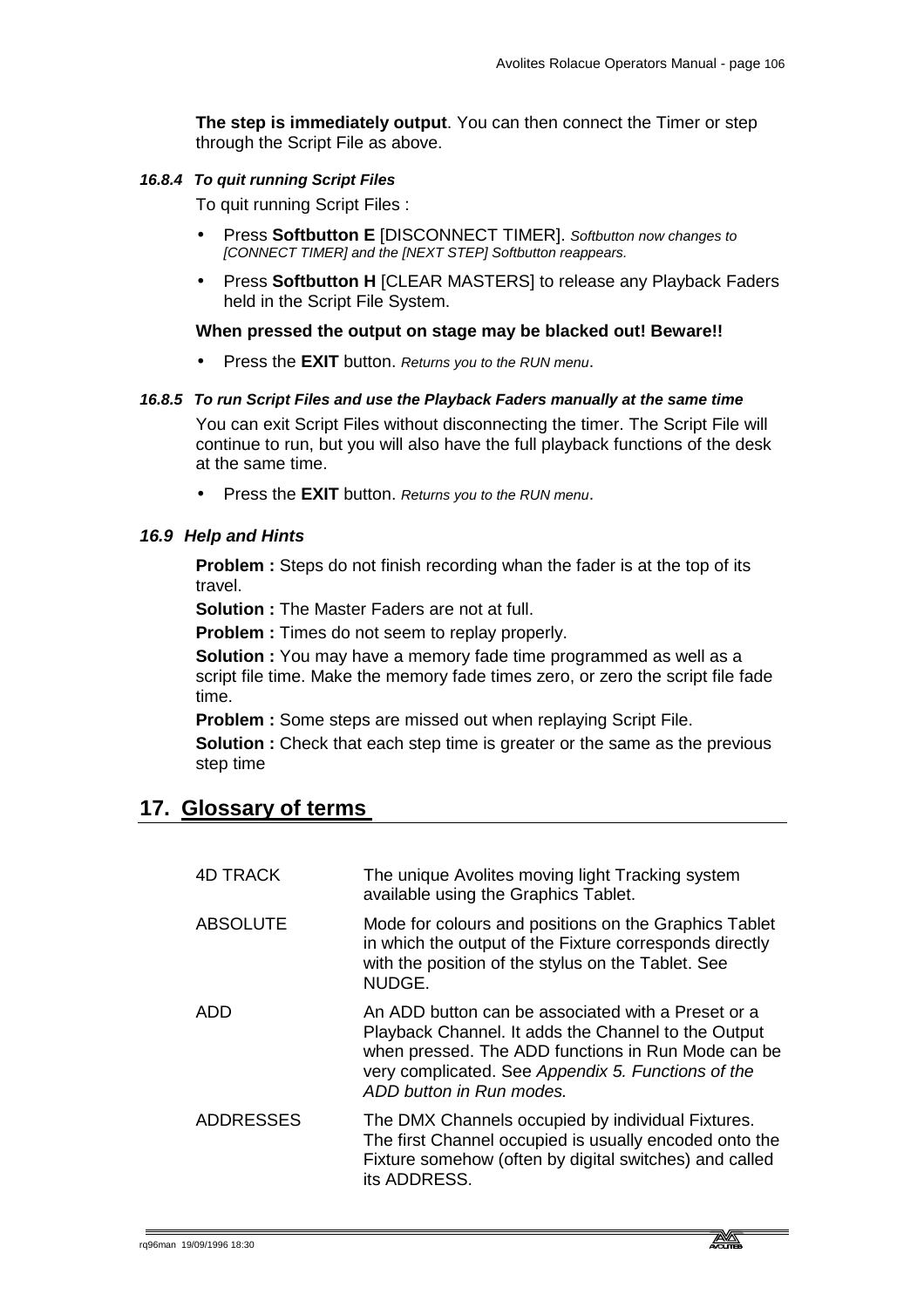- ALIGN A means of copying Attribute characteristics from the first Fixture selected to other selected Fixtures.
- ATTRIBUTE One Channel of an Intelligent Fixture.
- AVOS The most basic Operating mode in the desk. AVOS allows loading of the System Software.
- BACKUPS Copies of a show stored to disk for safety.
- BPM Beats Per Minute.
- CHASE A sequence of one or more pre recorded steps programmed using the CHASE button. It can be replayed automatically if desired. Sometimes known as SEQUENCE, STACK or Linked Cues.
- CHASE STEPS Individual component steps of a Chase. See above
- COLOUR CHANGER A mechanical Fixture for changing the colour of a light source, usually by scrolling through a roll of different coloured gels or by moving special filters into the light beam.
- COLOUR MIX A system of three filters which can each crossfade from white to a colour, or one colour to another. It is a feature of some Intelligent Fixtures which enables thousands of different colours to be created.
- COMPLEX STEP A Chase Step which has Individual Step Times programmed into it, and hence will not use Global times. See SIMPLE STEP, GLOBAL CHASE TIMES, INDIVIDUAL STEP TIMES.

CONNECTED ATTRIBUTE

An Attribute brought under the control of the Wheels by pressing the CONNECT button or by selecting the Fixture.

#### CONNECTED CHASE

A Chase which has been brought under control of the Wheels and other Chase functions by pressing the CONNECT button.

- COPY A system of replication of Memories and Chases used by the Rolacue which links all the copies together. A change in any one of the replicas results in the same change to all of them. See DUPLICATE, PHOTOCOPY.
- CROSSFADE Or X FADE. A smooth transition from one state to another. Can be Dipless or not Dipless. On Avolites desks all Chases run Dipless fades.
- DEVICE See FIXTURE.

#### DIPLESS The value of the crossfade never drops below the lower of the two crossfading levels.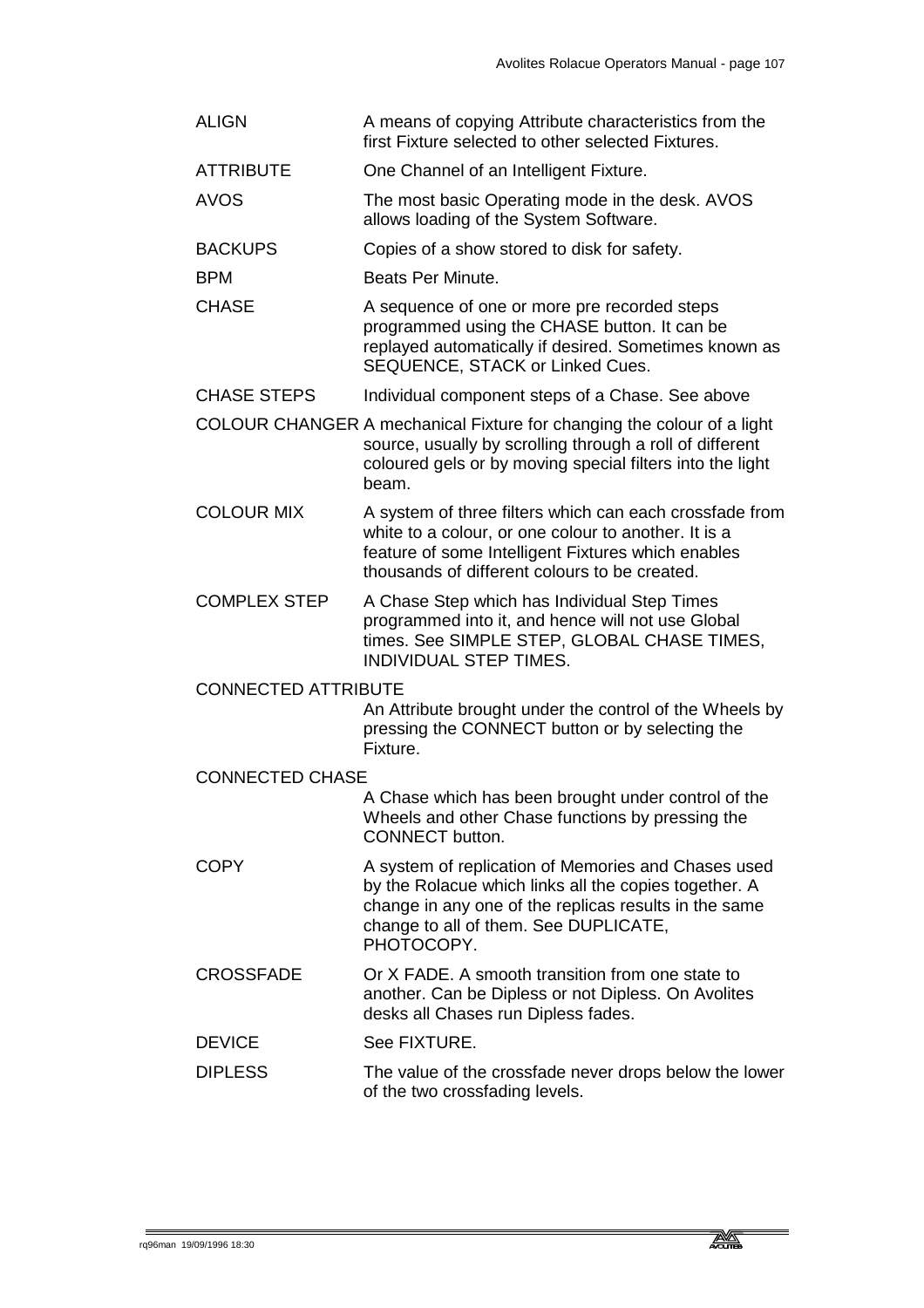DMX DMX512(1990) a specification for communication between control desks and Fixtures, Originally for Dimmers it has been adopted as a control protocol for most Intelligent Fixtures. It can carry 512 different Channels of data.

#### DMX TRANSMISSION RATE

The rate at which DMX data is broadcast from the desk to the Fixtures.

- DUPLICATE This is called PHOTOCOPY on the Pearl. A method of replicating Memories and Chases which are completely independent of each other. See COPY.
- FADE A smooth transition from one state to another.
- FADING CHANNEL An LTP Channel which CROSSFADES. See INSTANT CHANNELS.
- FIXTURE Any lighting instrument that is patched using a Personality. Generally refers to a moving light or colour changer, not an individual Dimmer channel. Also called Intelligent Fixture, Device, Instrument, Moving Light.
- FLIP A function for use with Moving Head Fixtures. They have two possible Pan and Tilt positions for each point on stage, and FLIP will alternate between them.
- FOCUS MASK Sets which Attributes will be stored or recalled when saving or recalling a PRESET FOCUS. Attributes that will be recalled are indicated by the LED in the Preset bank being illuminated. These can be set or cleared by pressing the appropriate Preset Bank select button.
- GENERIC Term used to indicate a Dimmer channel. See also FIXTURE.
- GLOBAL CHASE TIMES

Fade and Wait times which apply to any Chase Step which does not have Individual Step times programmed into it. These steps are called SIMPLE STEPS. See INDIVIDUAL STEP TIMES, COMPLEX STEP, SIMPLE STEP.

- GRAPHICS TABLET Optional input device for the Rolacue which controls Dimmers and Fixtures by means of clicking a Stylus or a Puck on an electronic slate.
- GROUP A GROUP is a preassigned collection of Fixtures which can be selected with a single button press.
- HANDLE The row comprising two Preset Faders, the ADD button and the SWOP button which control each Intelligent Fixture or the single Preset Fader which controls a Dimmer Channel.
- HTP Highest Takes Precedence, a mechanism for determining the output level of a Channel held in more than one Playback Channel. The Channel outputting the Highest value at any given time will always determine the level of the Channel. Also see LTP.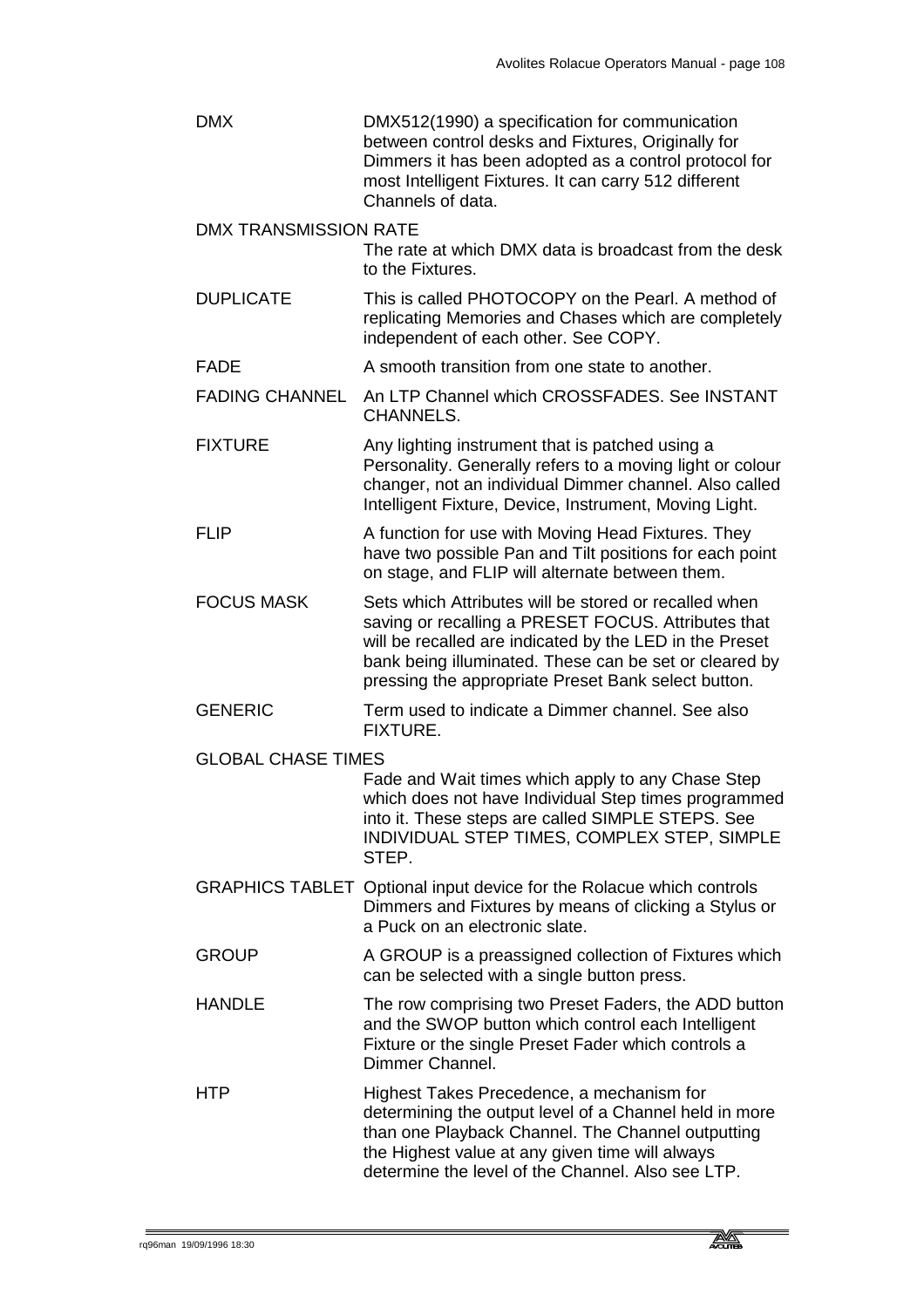- INCLUDE A means of transferring the contents of a Memory or Chase Step into the Programmer.
- INDIVIDUAL STEP TIMES

Times programmed into one individual Chase Step from the TIMES menu. These steps are called COMPLEX STEPS. See GLOBAL CHASE TIMES, SIMPLE STEP, COMPLEX STEP.

INSTANT CHANNEL

A channel which does not use fades generated by the desk and moves in discrete jumps from one state to another. See FADING CHANNEL.

- INSTANT ACCESS A function on the Graphics Tablet that does not require the correct Preset Bank to be selected in order to control an Attribute.
- INSTRUMENT See FIXTURE.
- INTELLIGENT FIXTURE

See FIXTURE.

- LEADER A Channel which determined the level of other Channels linked to it. See SLAVE. Also called MASTER.
- LINKS Connections between Chase Steps enabling them to run on from one to another automatically.
- LOCATE FIXTURE A feature of the desk that makes it easy to find your selected Fixtures by putting them in Open White with Pan and Tilt at 50%.
- LTP Latest Takes Precedence, a mechanism for passing control of a channel from one Playback Fader to another on the basis that the last moved Playback Fader has control, providing that Playback Fader has moved passed the Trigger point. (See TRIGGER POINT). It follows that LTP Channels always fade in a dipless way from one state to another.(See DIPLESS). Also see HTP.
- MACROS Macros allow functions programmed into an Intelligent Fixture by the manufacturer to can be executed by sending a DMX command sequence from the desk. They can allow you to reset the Fixture for example. The DMX command sequences are defined within the Personality File.
- MASTER FADER These are the Grand Master, the SWOP Master, the ADD Master, the Preset Masters A & B, and the Playback Master.
- MASTER A Channel which determined the level of other Channels linked to it. See SLAVE. Also called LEADER.
- MEMORY A single stage look programmed onto a Playback Fader using the Memory button. It does not have Wait times. Also known as CUE, STATE, LOOK.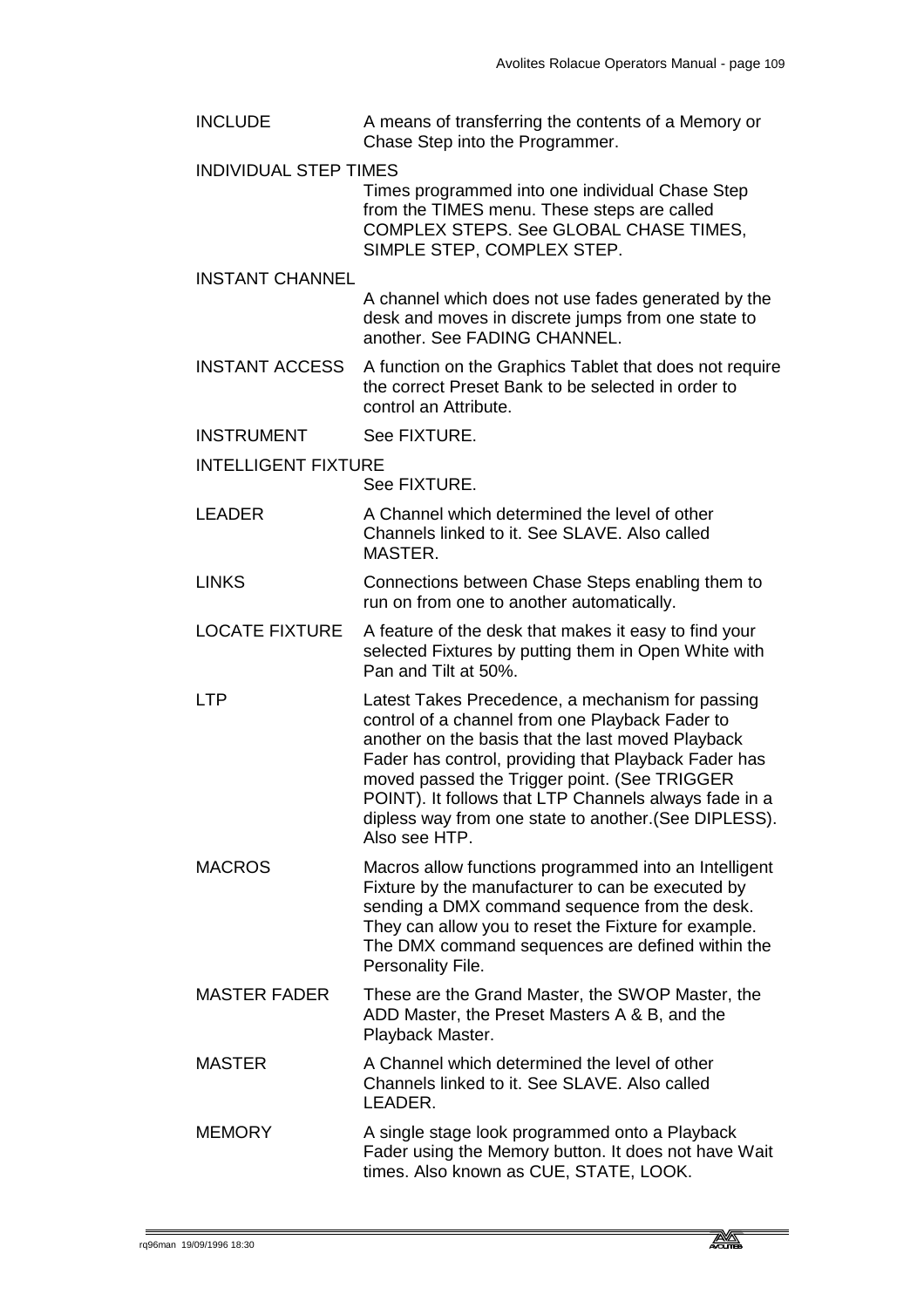- MEMORY MODE A playback format programmed into a Memory. There are Memory Modes 0, 1 and 2.
- MIDI Stands for Musical Instrument Digital Interface. It is the established hardware and software specification enabling the exchange of data between digital musical instruments (such as keyboards) and other devices such as computers, sequencers and sound and lighting desks.
- ML MENU Stands for Moving Light Menu.
- NUDGE Mode for colours and positions on the Graphics Tablet in which the output of the Fixture changes relative to the movement of the stylus on the Tablet. See ABSOLUTE.
- OFF Any channel can be ON or OFF in any given Playback Channel. A Channel which is OFF is recorded in the Playback Channel, but will not change in any way when its Playback Channel is recalled. See ON.
- ON Any channel can be ON or OFF. A Channel which is ON is active in the Playback Channel. It will be under the control of the Playback and follow the rules set out for HTP, LTP and LTPF Channels.
- PARK This happens to an instrument when its DMX address is taken by another instrument during a later patching session. The Instrument must then be repatched.

PERSONALITY FILE

A description of what Attributes a particular Intelligent Fixture has and how the desk will patch and use these. It also determines which Preset bank will control which Attribute. Avolites Personality Files are in ASCII format and can be edited on any personal computer which can read and save onto MS DOS 720K 3.5 inch disks.

PERSONALITY DISK

A disk on which Personality Files are stored.

- PHOTOCOPY This is called DUPLICATE on the Sapphire. A method of replicating Memories and Chases which are completely independent of each other. See COPY.
- PLAYBACK Area of the desk that can replay recorded Memories or Chases. It contains Playback Channels recalled using Playback Faders and Playback ADD and SWOP buttons.
- PRESET BANK A set of buttons controlling which Attributes the Handles connect to.
- PRESET FADERS A group of Faders that can be set manually to output a value to a desk Channel.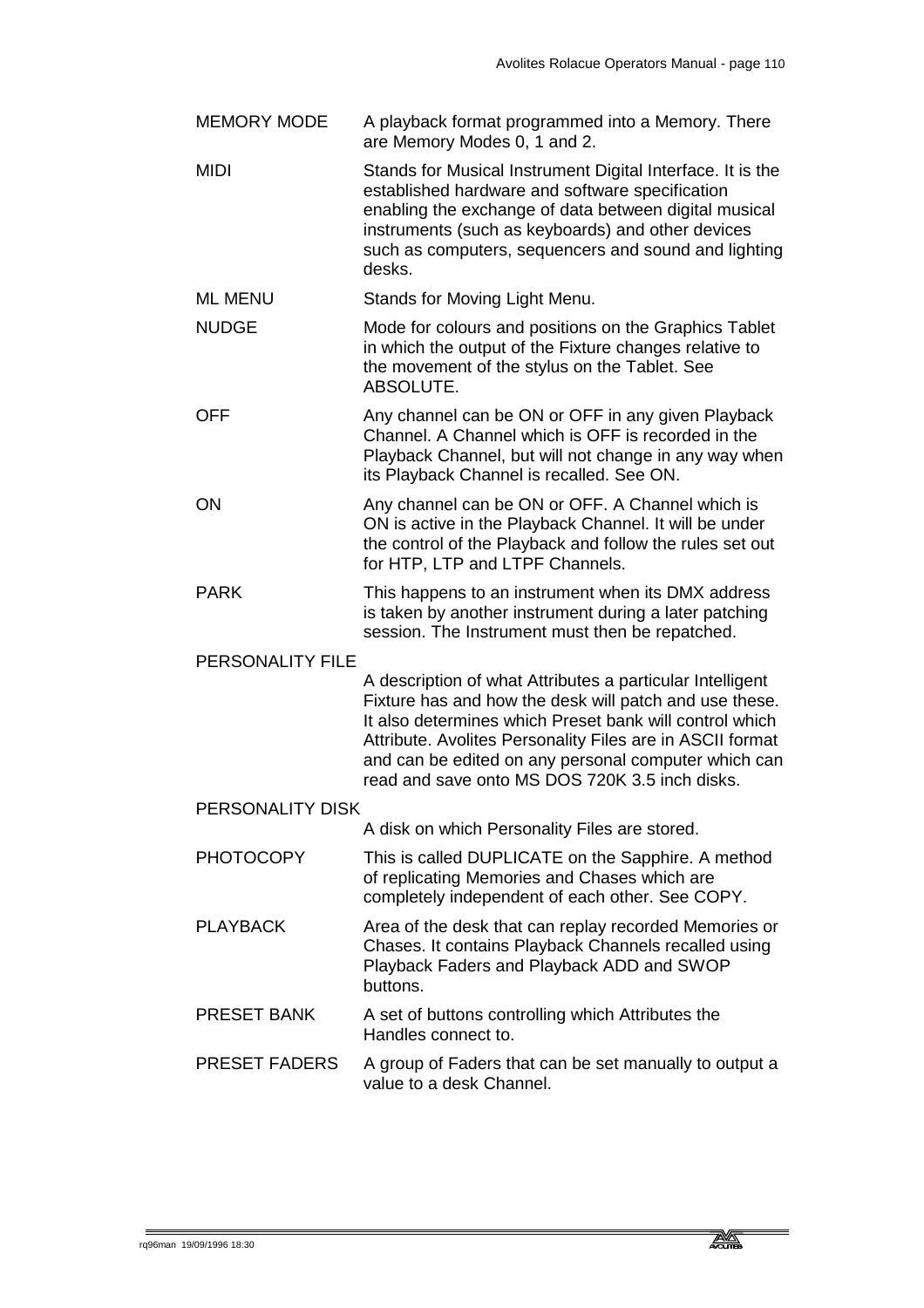- PRESET FOCUS A term used to describe a referenced pre-defined state for an Attribute that can be recalled whenever required during programming. Each Fixture may be different in the Preset Focus, and the levels can be edited. This is how it differs from a TABLE. On Avolites desks each Preset Focus can be named, and recalled with a single button press. PROGRAM Desk mode in which programming functions are
- enabled, but System Software is protected. See RUN, SYSTEM.
- PROGRAMMER The part of the desk which contains Channel information prior to recording.
- REDUCTION FADER
	- Feature that enables the output of a Dimmer Channel to be temporarily limited to a defined value.
- RUN Desk mode in which all Playback functions are enabled, but all programming functions disabled.
- SCREEN One of the pages of information displayed on the LCD Display.
- SCRIPT FILE SYSTEM
	- System which allows Playback to be automated and controlled by Timecode.
- SELECTED A Fixture which is under manual control.
- SEQUENCE See CHASE.
- SIMPLE STEP A Chase Step which does not have Individual Step Times programmed into it, and hence will use Global Chase times. See COMPLEX STEP, GLOBAL CHASE TIMES, INDIVIDUAL STEP TIMES.
- SLAVE A Channel controlled by the level of another (Master) Channel. See MASTER.
- SOFTBUTTONS Buttons with different functions which are defined by the markings on the Screen. In this manual the Softbuttons are always in **bold**, with the legend on the Screen [in square brackets].
- STACK See CHASE.
- STAGE REMOTE Optional input device for the Rolacue allowing control of DMX Channels and recall of Memories and Chase Steps.
- SWOP A SWOP button can be associated with Playback or Preset Channels. It solos the Channel to the Output when pressed, killing all other Preset or Playback outputs.
- SYSTEM Desk mode allowing access to the operating software of the Rolacue.

SYSTEM SOFTWARE

The software which runs the Rolacue.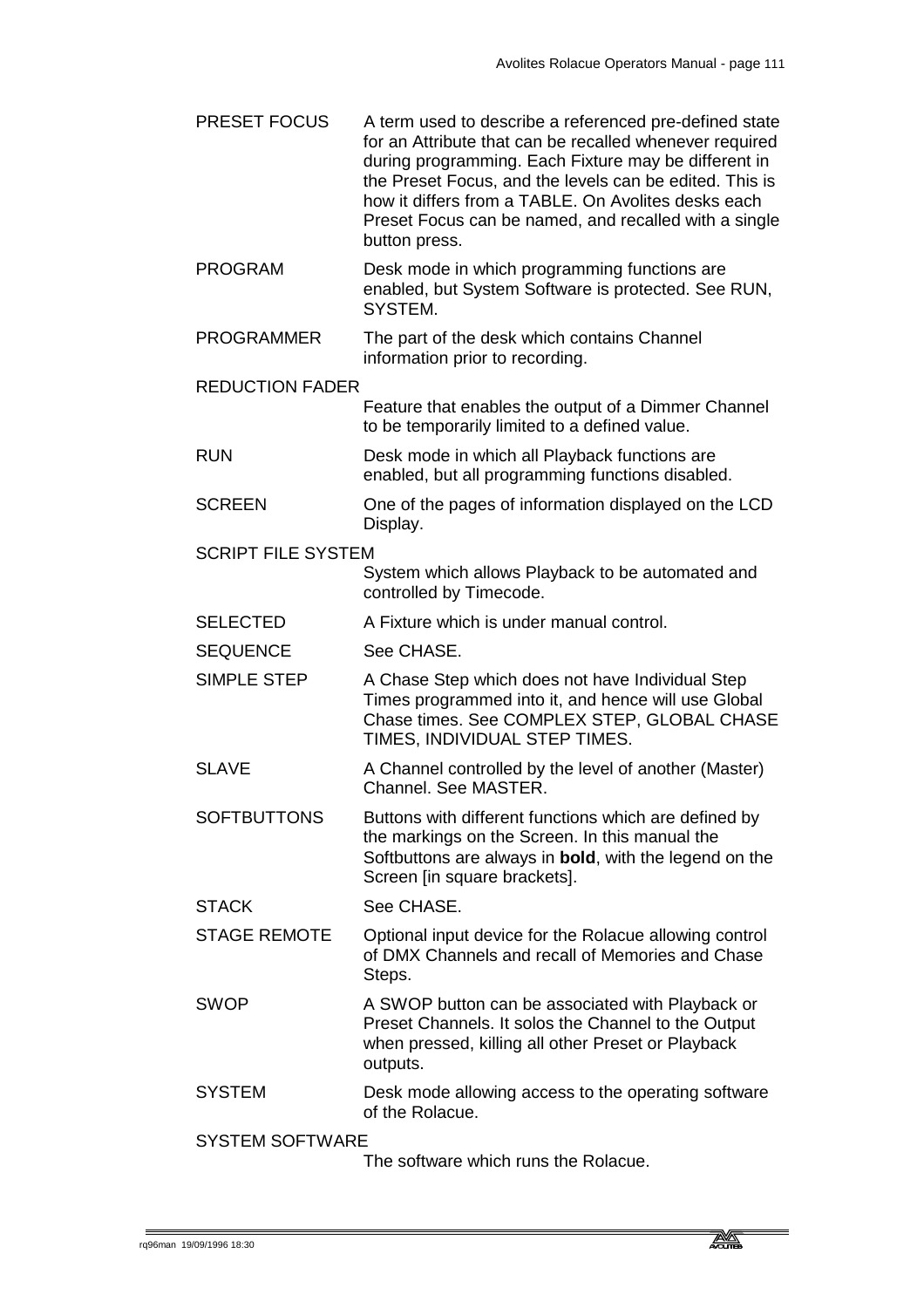TABLE List of pre-defined levels allowing recalling of a channel by name. Each Fixture uses the same value, and the Table is not editable. This is where it differs from a PRESET FOCUS. TRACKING A mode in which Moving Lights can move around an area all pointing at the same spot. TRAINING The process of recording points on a stage so that the desk can work out the TRACKING for Moving Lights. TRIGGER POINT The level set in the User Settings which determines at which point a Playback Fader triggers the LTP Channels programmed onto it. UNFOLD A function which allows Chase Steps to be laid out onto Playback Faders for easy editing. USER SETTINGS User definable desk settings. Found in the USER SETTINGS MENU. VIEW A function which allows different sets of data to be shown on the Screen WAIT A period of time which elapses before a Fade happens in a Chase. WIPEALL A process which clears all the previous programming out of the desk, but does not touch the System Software. WHEEL A Cn the Pearl, this is the left hand wheel. On the Sapphire, the Wheel is in Wheel A mode when it controls the speed of a Chase, or the same Attribute as the top bank of Preset Faders. WHEEL B On the Pearl, this is the right hand wheel. On the Sapphire, the Wheel is in Wheel B mode when it controls the crossfade of a Chase, or the same Attribute as the bottom bank of Preset Faders.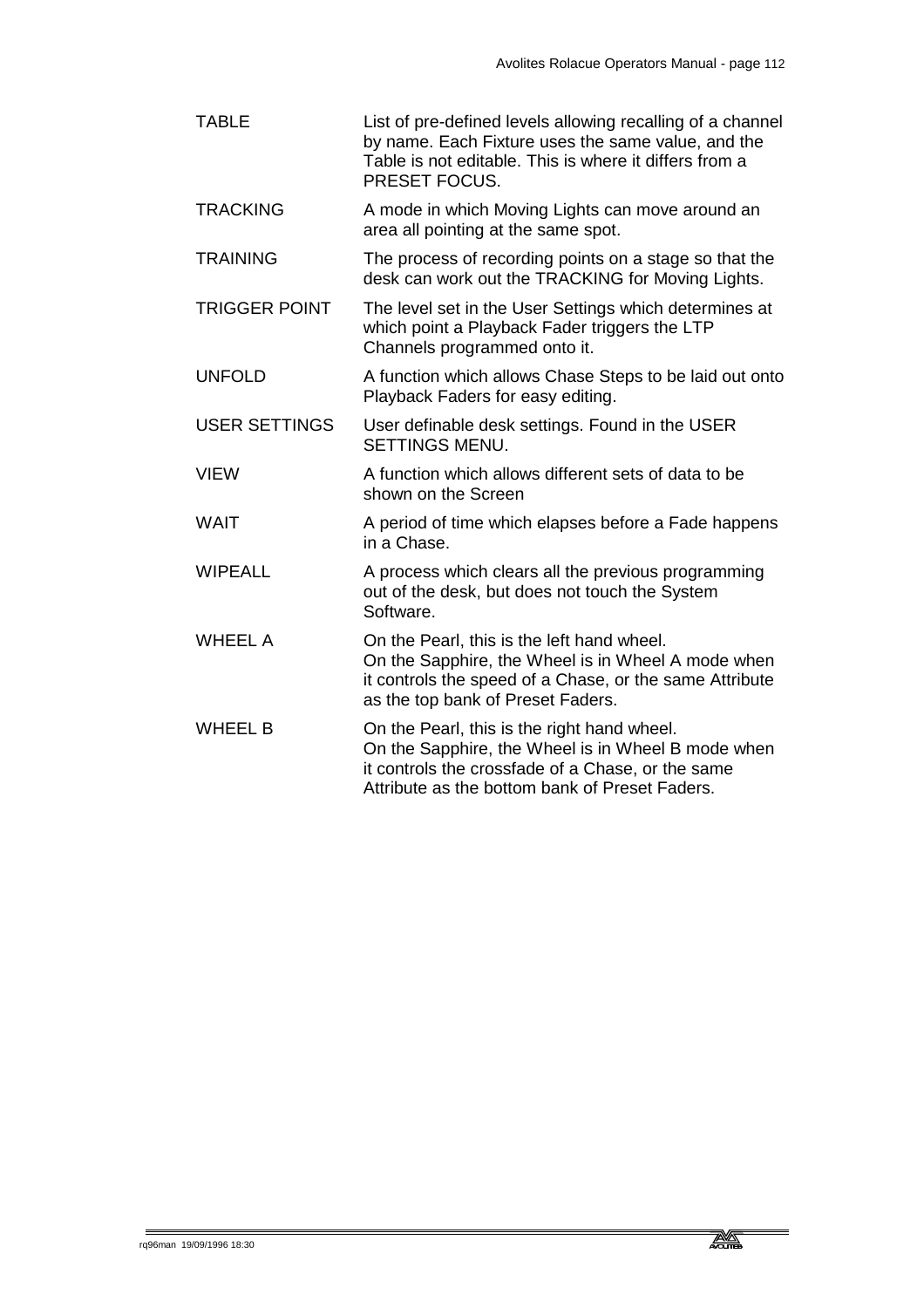# **18. Appendix 1. Diagram of the Sapphire**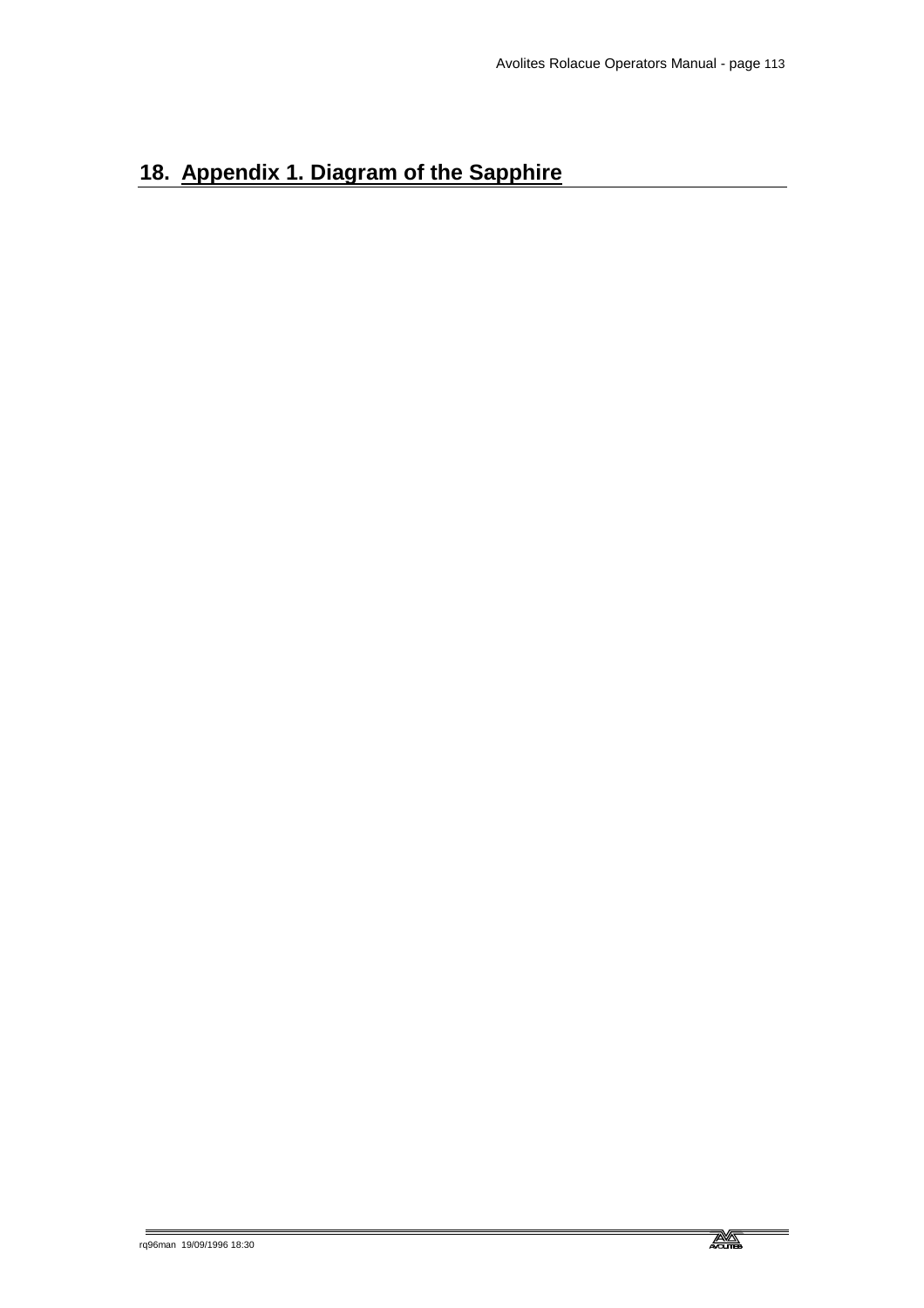# **19. Appendix 2. Diagram of the Pearl**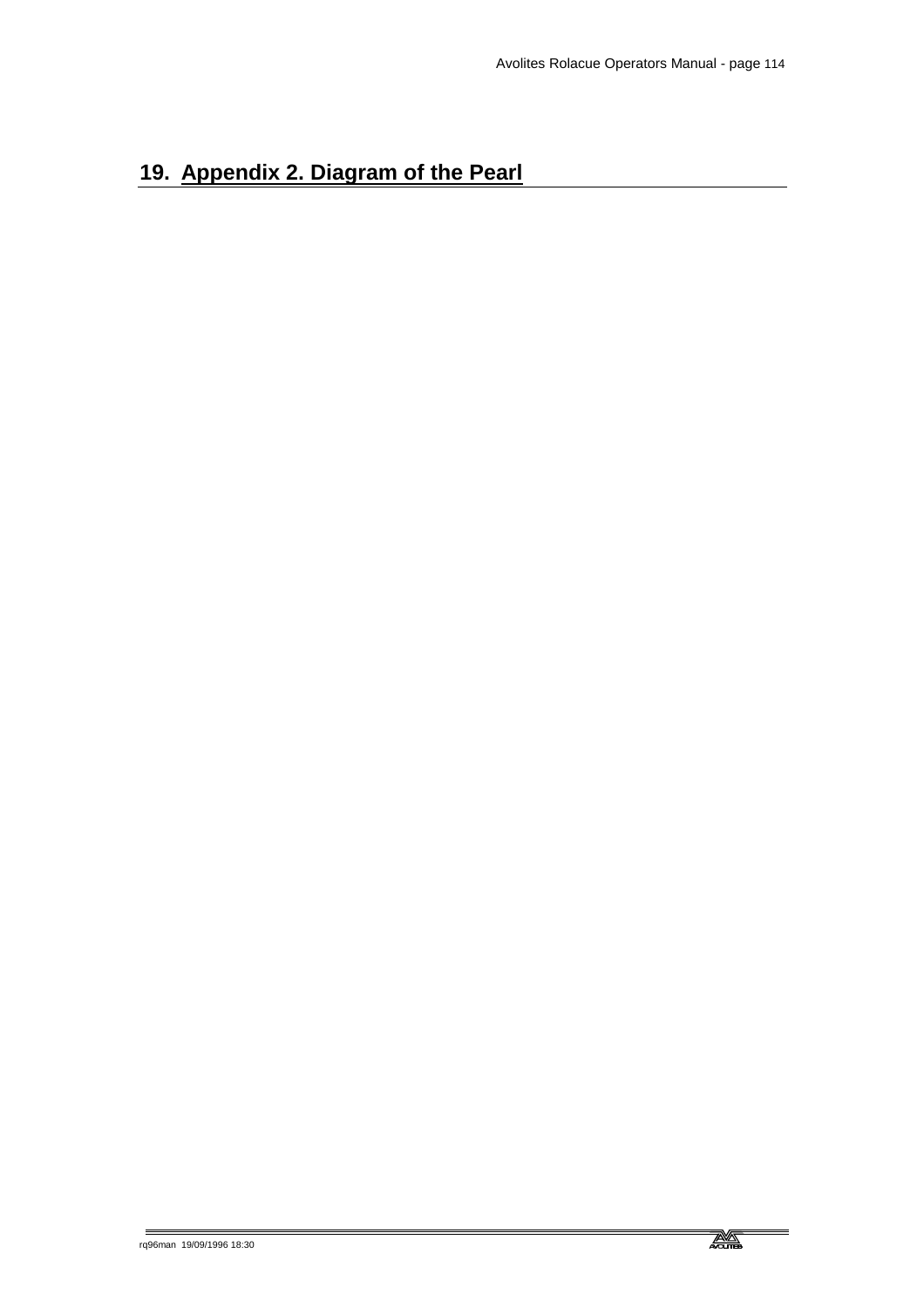# **20. Appendix 3. Diagram of the Graphics Tablet**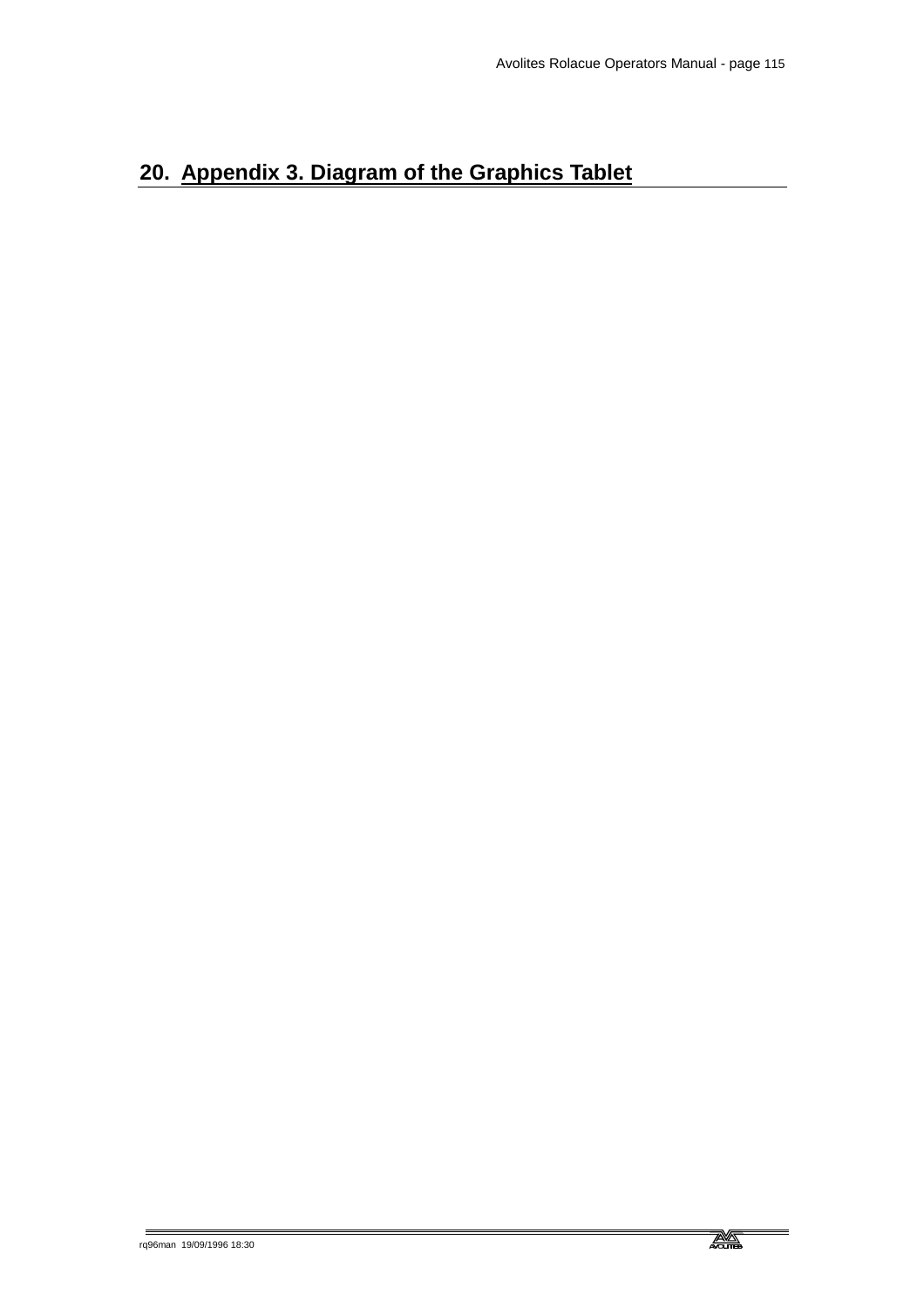| <b>Moving Light Mfr. Contact Numbers</b> |                                                 |                                          |                                           |  |  |  |
|------------------------------------------|-------------------------------------------------|------------------------------------------|-------------------------------------------|--|--|--|
| <b>Country</b>                           | Company                                         | <b>Contact</b>                           | <b>Telephone Number</b>                   |  |  |  |
| UK                                       | Abstract                                        |                                          | +44 (0) 116 278 8078                      |  |  |  |
| <b>UK</b>                                | Andromeda Lighting                              | David Morrell                            | +44 (0) 160 868 3673<br>$(fax)$ 3417      |  |  |  |
| Germany                                  | Amptown                                         | <b>Rolf Garnes</b>                       | $+494064$<br>$(fax)$ 0445                 |  |  |  |
| Italy<br>UK                              | Clay Paky<br>Pulsar                             | Andy Graves                              | $+3935654311$<br>+44 (0) 1 223 66798      |  |  |  |
| Italy<br>UK                              | Coemar<br>Coe-tech                              | Mr Fausto<br>Kevin Foster                | +39 376 779 336<br>+44 (0) 1604 785 878   |  |  |  |
| UK                                       | Fal<br>Lightmasters                             |                                          | +44 (0) 1480 407727                       |  |  |  |
| <b>USA</b>                               | <b>High End Systems</b><br>Lightfactor          | Mick Hannaford                           | +1 512 836 2242<br>+44 (0) 181 575 5566   |  |  |  |
| $\overline{\mathsf{U}\mathsf{K}}$        | Lampoo<br><b>Batmink</b>                        |                                          | +44 (0) 1458 833186                       |  |  |  |
| <b>UK</b>                                | <b>M &amp; M</b>                                | Michael Goldberg<br>Nigel Sadler (Sales) | +44 (0) 171 284 2504                      |  |  |  |
| Denmark<br>UK                            | <b>Martin Professional</b><br>Martin UK         | lan Kirbie                               | +44 (0) 1622 755 442                      |  |  |  |
| UK                                       | <b>NJD</b>                                      |                                          | +44 (0) 115 939 4122                      |  |  |  |
| <b>USA</b>                               | Pan Command                                     |                                          | + 1 408 986 8800                          |  |  |  |
| UK                                       | Ryger                                           |                                          | +44 (0) 1773 530325                       |  |  |  |
| Italy<br>UK                              | Sagitter<br><b>JYG</b>                          | Stefano                                  | +39 35 951 738/777<br>+44 (0) 1708 530325 |  |  |  |
| <b>UK</b>                                | <b>SGM</b><br><b>JYG</b>                        |                                          | +44 (0) 1708 741613                       |  |  |  |
| Italy                                    | Space Cannon                                    | Alexanda Baleski                         | +39 131 772 288<br>(fax) 292              |  |  |  |
| UK                                       | Starlight                                       | Ray French<br>Martin Lubach              | +44 (0) 171 511 4400                      |  |  |  |
| $\overline{\mathsf{U}\mathsf{K}}$        | <b>Strand Lighting</b>                          | David Burtenshaw                         | +44 (0) 181 560 3171                      |  |  |  |
| Italy                                    | <b>Studio Due</b>                               | Franco Bertini                           | +39 761 352 520                           |  |  |  |
| $\overline{\mathsf{U}}$ K                | <b>TAS</b><br>Coe-tech                          | Kevin Foster                             | +44 (0) 1604 785878                       |  |  |  |
| <b>USA</b>                               | Vari-Lite Inc                                   | <b>Field Service</b>                     | +1 214 630 1963                           |  |  |  |
| UK                                       | Vari-Lite Europe Ltd                            | <b>Technical Support</b>                 | +44 (0) 181 575 6666                      |  |  |  |
| <b>UK</b>                                | Wynne, Wilson Gotelier Ltd<br>(Tunbridge Wells) | Peter Win Wilson                         |                                           |  |  |  |

# **21. Appendix 4. Intelligent Fixture Manufacturers**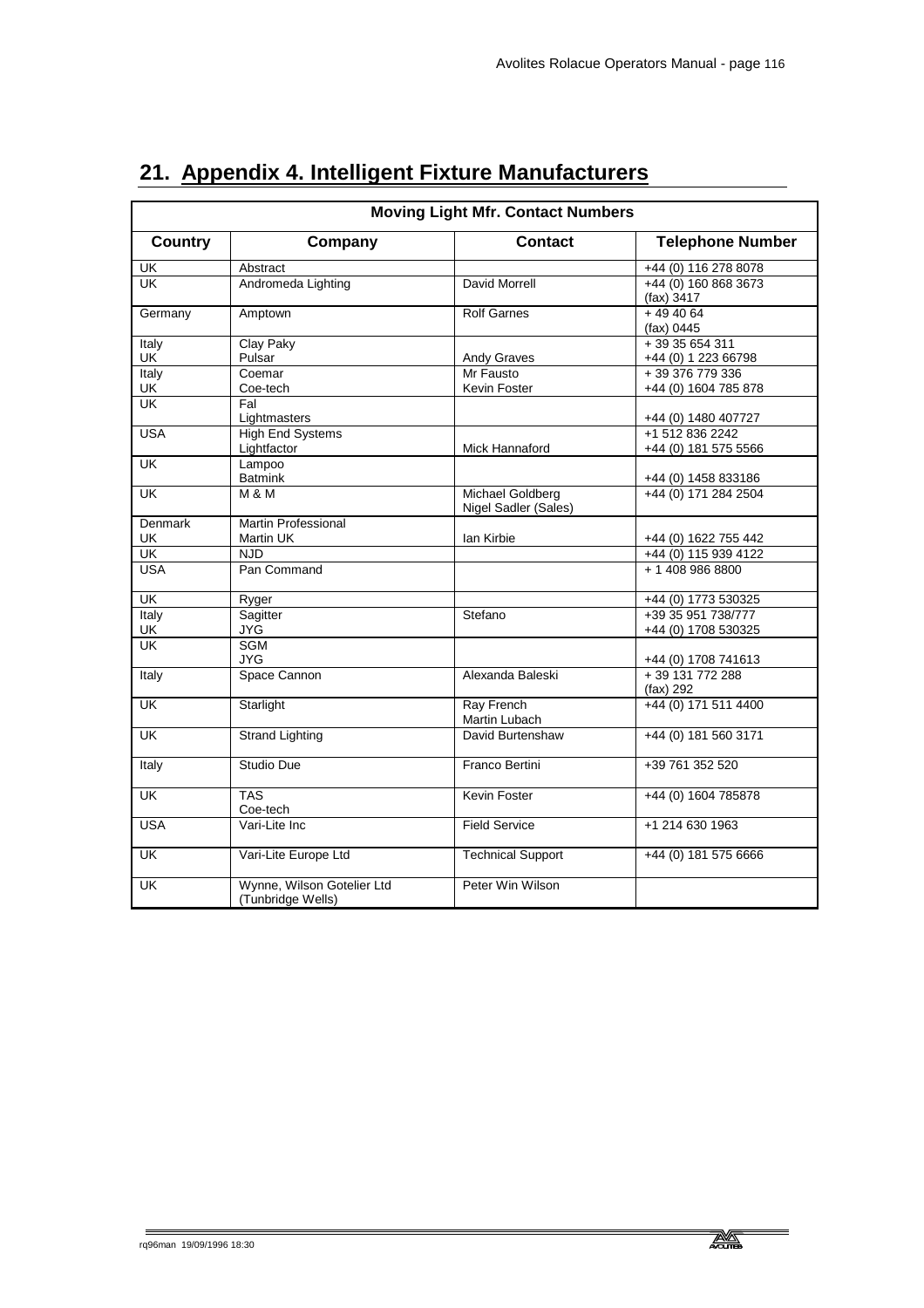# **22. Appendix 5. Functions of the ADD button in Run modes**

#### *22.1*

This table applies to Normal Run mode, Takeover Run mode and Two Preset mode.

#### *22.1.1 The Sapphire*

| <b>LINKS</b><br>Off or<br><b>On</b> | <b>GO ON</b><br><b>ADD</b><br><b>Enabled</b><br>or<br><b>Disabled</b> | <b>FADER</b><br>at Full<br>or<br>Zero | <b>Fader mode in Chase</b><br><b>Parameters</b><br><b>FADER WILL RELOAD CHASE</b><br><b>FADER STOPS / GO TO START</b><br><b>FADER STOPS /STARTS CHASE</b> | <b>Effect</b>                                            |
|-------------------------------------|-----------------------------------------------------------------------|---------------------------------------|-----------------------------------------------------------------------------------------------------------------------------------------------------------|----------------------------------------------------------|
| <b>OFF</b>                          | <b>EITHER</b>                                                         | <b>ZERO</b>                           | <b>FADER WILL RELOAD CHASE</b>                                                                                                                            | <b>DOES NOTHING</b>                                      |
| <b>ON</b>                           | <b>EITHER</b>                                                         | <b>ZERO</b>                           | <b>FADER WILL RELOAD CHASE</b>                                                                                                                            | CHASE RUNS AS IF FADER AT FULL                           |
| <b>OFF</b>                          | <b>ENABLED</b>                                                        | <b>FULL</b>                           | <b>FADER WILL RELOAD CHASE</b>                                                                                                                            | <b>RUNS NEXT CHASE STEP</b>                              |
| <b>OFF</b>                          | <b>DISABLED</b>                                                       | <b>FULL</b>                           | <b>FADER WILL RELOAD CHASE</b>                                                                                                                            | <b>DOES NOTHING</b>                                      |
| <b>ON</b>                           | <b>EITHER</b>                                                         | <b>FULL</b>                           | FADER WILL RELOAD CHASE                                                                                                                                   | CHASE GOES STRAIGHT TO NEXT<br>STEP AND CONTINUES TO RUN |
| <b>OFF</b>                          | <b>EITHER</b>                                                         | <b>ZERO</b>                           | <b>FADER STOPS/STARTS CHASE</b>                                                                                                                           | <b>RUNS NEXT CHASE STEP</b>                              |
| <b>ON</b>                           | <b>EITHER</b>                                                         | <b>ZERO</b>                           | <b>FADER STOPS/STARTS CHASE</b>                                                                                                                           | CHASE RUNS AS IF FADER AT FULL                           |
| <b>OFF</b>                          | <b>ENABLED</b>                                                        | <b>FULL</b>                           | <b>FADER STOPS/STARTS CHASE</b>                                                                                                                           | <b>RUNS NEXT CHASE STEP</b>                              |
| OFF                                 | <b>DISABLED</b>                                                       | <b>FULL</b>                           | <b>FADER STOPS/STARTS CHASE</b>                                                                                                                           | <b>DOES NOTHING</b>                                      |
| <b>ON</b>                           | <b>EITHER</b>                                                         | <b>FULL</b>                           | <b>FADER STOPS/STARTS CHASE</b>                                                                                                                           | CHASE GOES STRAIGHT TO NEXT<br>STEP AND CONTINUES TO RUN |
| <b>OFF</b>                          | <b>ENABLED</b>                                                        | <b>ZERO</b>                           | FADER STOPS, GO TO START                                                                                                                                  | RUNS CHASE TO END OF CHASE<br><b>STEP</b>                |
| <b>ON</b>                           | <b>ENABLED</b>                                                        | ZERO                                  | FADER STOPS, GO TO START                                                                                                                                  | CHASE RUNS AS IF FADER AT FULL                           |
| <b>OFF</b>                          | <b>DISABLED</b>                                                       | <b>ZERO</b>                           | FADER STOPS, GO TO START                                                                                                                                  | <b>DOES NOTHING</b>                                      |
| <b>ON</b>                           | <b>DISABLED</b>                                                       | ZERO                                  | FADER STOPS, GO TO START                                                                                                                                  | <b>RUNS NEXT CHASE STEP</b>                              |
| <b>OFF</b>                          | <b>ENABLED</b>                                                        | <b>FULL</b>                           | FADER STOPS, GO TO START                                                                                                                                  | <b>RUNS NEXT CHASE STEP</b>                              |
| <b>OFF</b>                          | <b>DISABLED</b>                                                       | <b>FULL</b>                           | FADER STOPS, GO TO START                                                                                                                                  | <b>DOES NOTHING</b>                                      |
| <b>ON</b>                           | <b>ENABLED</b>                                                        | <b>FULL</b>                           | FADER STOPS, GO TO START                                                                                                                                  | CHASE GOES STRAIGHT TO NEXT<br>STEP AND CONTINUES TO RUN |
| <b>ON</b>                           | <b>DISABLED</b>                                                       | <b>FULL</b>                           | FADER STOPS, GO TO START                                                                                                                                  | <b>DOES NOTHING</b>                                      |

Note that FADER STOPS, GO TO START assumes that the Fader has been brought to zero and the Chase has therefore stopped.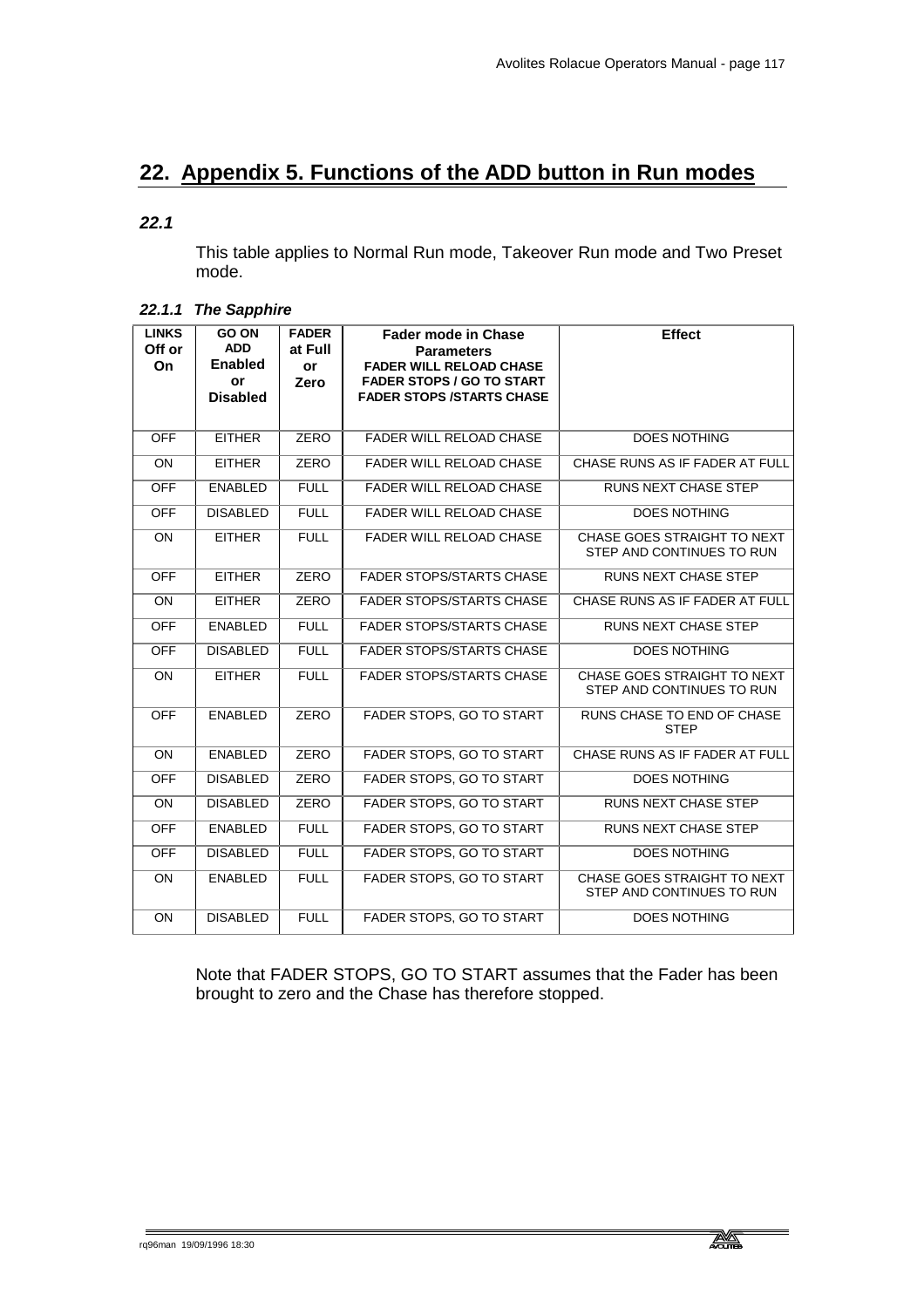| <b>LINKS</b><br>Off or<br>On. | <b>FADER</b><br>at Full<br>or<br>Zero | <b>Fader mode in Chase</b><br><b>Parameters</b><br><b>FADER WILL RELOAD CHASE</b><br><b>FADER STOPS / GO TO START</b><br><b>FADER STOPS /STARTS CHASE</b> | <b>Effect</b>                                            |
|-------------------------------|---------------------------------------|-----------------------------------------------------------------------------------------------------------------------------------------------------------|----------------------------------------------------------|
| <b>OFF</b>                    | ZERO                                  | <b>FADER WILL RELOAD CHASE</b>                                                                                                                            | <b>DOES NOTHING</b>                                      |
| ON                            | ZERO                                  | <b>FADER WILL RELOAD CHASE</b>                                                                                                                            | CHASE RUNS AS IF FADER AT FULL                           |
| <b>OFF</b>                    | <b>FULL</b>                           | <b>FADER WILL RELOAD CHASE</b>                                                                                                                            | <b>RUNS NEXT CHASE STEP</b>                              |
| ON                            | <b>FULL</b>                           | <b>FADER WILL RELOAD CHASE</b>                                                                                                                            | CHASE GOES STRAIGHT TO NEXT<br>STEP AND CONTINUES TO RUN |
| <b>OFF</b>                    | ZERO                                  | <b>FADER STOPS/STARTS CHASE</b>                                                                                                                           | RUNS CHASE TO END OF CHASE<br><b>STEP</b>                |
| ON                            | ZERO                                  | <b>FADER STOPS/STARTS CHASE</b>                                                                                                                           | CHASE RUNS AS IF FADER AT FULL                           |
| <b>OFF</b>                    | <b>FULL</b>                           | <b>FADER STOPS/STARTS CHASE</b>                                                                                                                           | <b>RUNS NEXT CHASE STEP</b>                              |
| ON                            | <b>FULL</b>                           | <b>FADER STOPS/STARTS CHASE</b>                                                                                                                           | CHASE GOES STRAIGHT TO NEXT<br>STEP AND CONTINUES TO RUN |
| <b>OFF</b>                    | ZERO                                  | FADER STOPS, GO TO START                                                                                                                                  | RUNS CHASE TO END OF CHASE<br><b>STEP</b>                |
| <b>ON</b>                     | ZERO                                  | <b>FADER STOPS, GO TO START</b>                                                                                                                           | CHASE RUNS AS IF FADER AT FULL                           |
| <b>OFF</b>                    | <b>FULL</b>                           | <b>FADER STOPS, GO TO START</b>                                                                                                                           | <b>RUNS NEXT CHASE STEP</b>                              |
| ON                            | <b>FULL</b>                           | <b>FADER STOPS, GO TO START</b>                                                                                                                           | CHASE GOES STRAIGHT TO NEXT<br>STEP AND CONTINUES TO RUN |

Note that FADER STOPS, GO TO START assumes that the Fader has been brought to zero and the Chase has therefore stopped.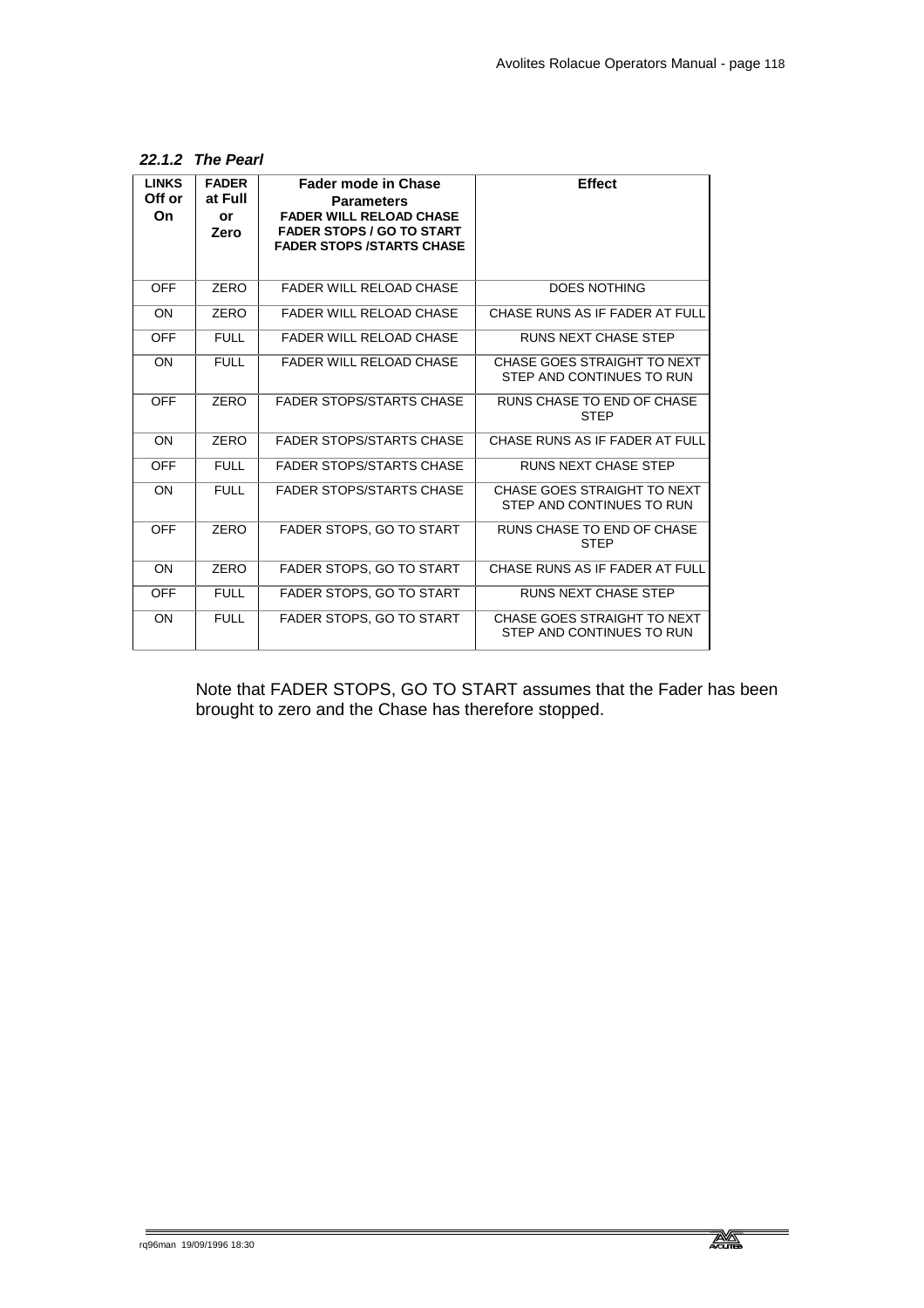# **23. Appendix 6. MIDI implementation details**

This implementation of MIDI will be available on the Sapphire in the last quarter of 1996. Contact Avolites UK for further details. It is fully implemented on the Pearl, however a small modification on the mother board is required for desks below serial number PRL330. . Details of how to do this can be downloaded from the Avolites BBS service or obtained by contacting the service department at Avolites UK.

The desk can respond to MIDI Timecode, which is one of the Timecodes which can control Script Files. It can also respond to or output MIDI note on / note off information which emulates certain buttons being pressed or faders being moved. This type of MIDI control is defined here.

This appendix assumes a reasonable working knowledge of MIDI. A number of MIDI books can be found in most technical bookshops, a short reading list is suggested at the end of this appendix.

User Preference 15 sets the desk to be a MIDI master (outputs MIDI), MIDI slave (responds to MIDI) or no MIDI.

### *23.1 A short review of the MIDI packet*

The normal MIDI data block is as follows :

STATUS BYTE1 BYTE2

or

1sssnnn 0xxxxxxx 0yyyyyyy

The status byte always has its MSB set, data bytes always have this clear.

 $sss =$  the status number

nnn = the MIDI channel number. This is set through the User Preferences menu.

xxxxxxx and yyyyyyy are the data bytes

### *23.2 Pearl and Sapphire MIDI implementation*

A number of standard MIDI packets have been used.

The usual name for these is given in *italics.* 

All commands are given in hexadecimal notation and denoted by '\$' for clarity, unless otherwise stated.

The MIDI Channel number is always shown as 'n'. eg.  $$cn = is the Status byte command to set the Roller page number.$ 

### *23.2.1 To set the current page*

*program change*

First the Roller Facet number must be output.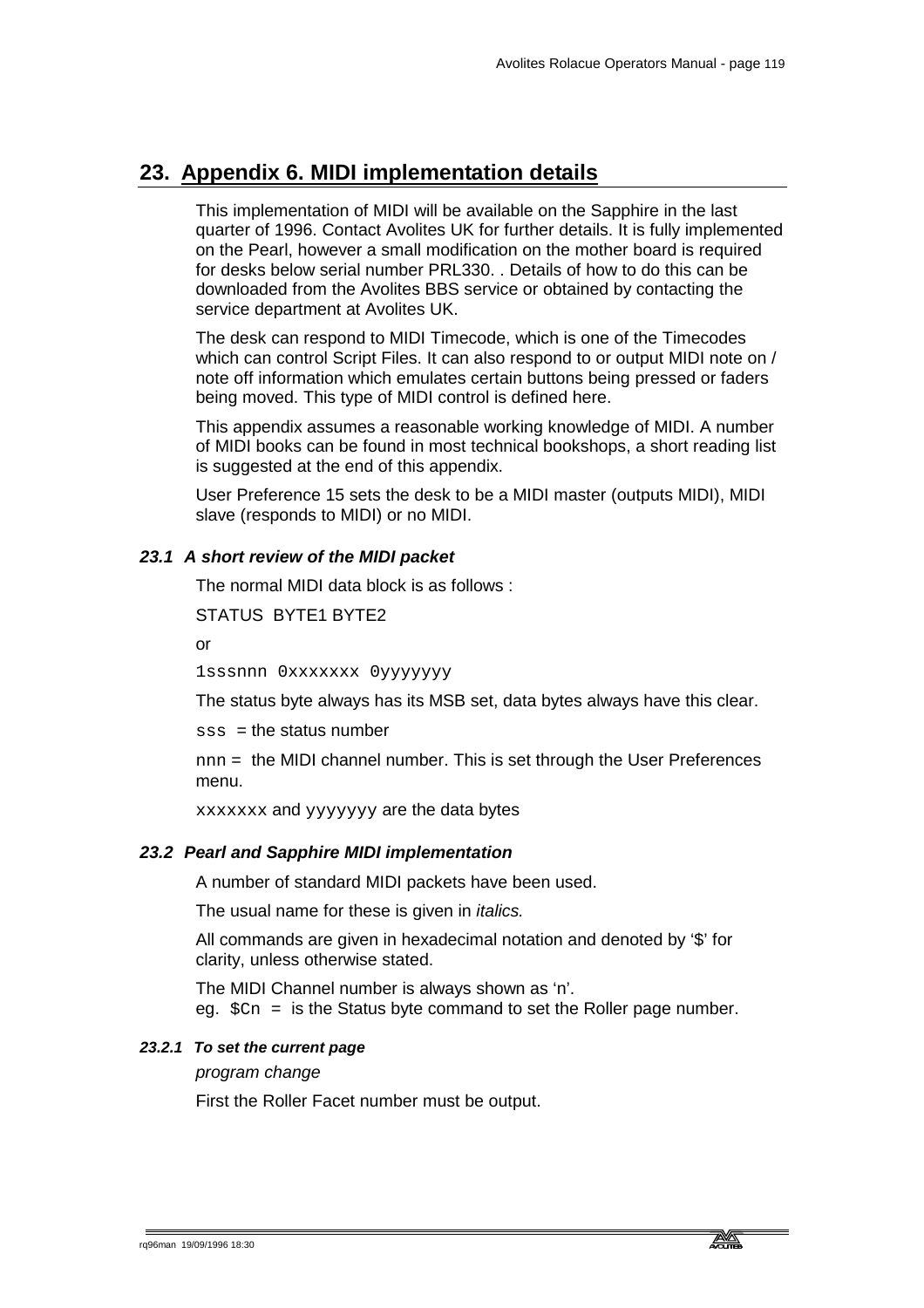On the Sapphire :

 Page 1 contains Facets 1 - 20 Page 2 contains Facets 21 - 40 Page 3 contains Facet 41 - 60.

On the Pearl :

 Page 1 contains Facets 1 - 15 Page 2 contains Facets 16 - 30 Page 3 contains Facet 31 - 45

 $\text{\$Cn = page number (range 1 to 127)}$ 

example  $\Scn = 94$  Desk changes to page 1 facet D.

#### *23.2.2 To set the level of a playback (on the current page)*

To run a Playback Fader, this is a 3 byte command consisting of the Playback Fader number and the Playback Fader level.

*note on*

\$90 Playback Fader number, Playback Fader level (range 0..19, 0..127)

example \$9n \$03 \$7F Playback Fader 4 at level full.

#### **(Note that Playback Fader numbers start at zero).**

#### *23.2.3 To step on a chase etc.*

To control aspects of a Chase, you need a 3 byte command.

*after touch* 

\$A0 Playback Fader number, control code

control codes are :

- \$00 stop chase
- \$01 run chase
- \$02 restart from step 1
- \$03 fade to next step using programmed fade times
- \$04 Snap directly to next step

#### *23.3 MIDI Time Code*

Script files can be run from MIDI time code (as well as audio time code (LTC) sometimes called SMPTE on the Sapphire).

Quarter-frame message types are fully supported and these follow the standard format which can be found in most MIDI handbooks. See Section 23.5 *Further reading* at the end of this appendix.

A suitable EBU/LTC Timecode to Midi Timecode converter is manufactured by JC Cooper Electronics whose address is 12500 Beatrice Street, Los Angeles CA 90066 USA, or through Avolites UK.

### *23.4 Midi Problems*

The desk supports a full data rate burst for 2 seconds, after that data may be lost since it cannot be processed.

A MIDI debug Terminal is available. To activate this :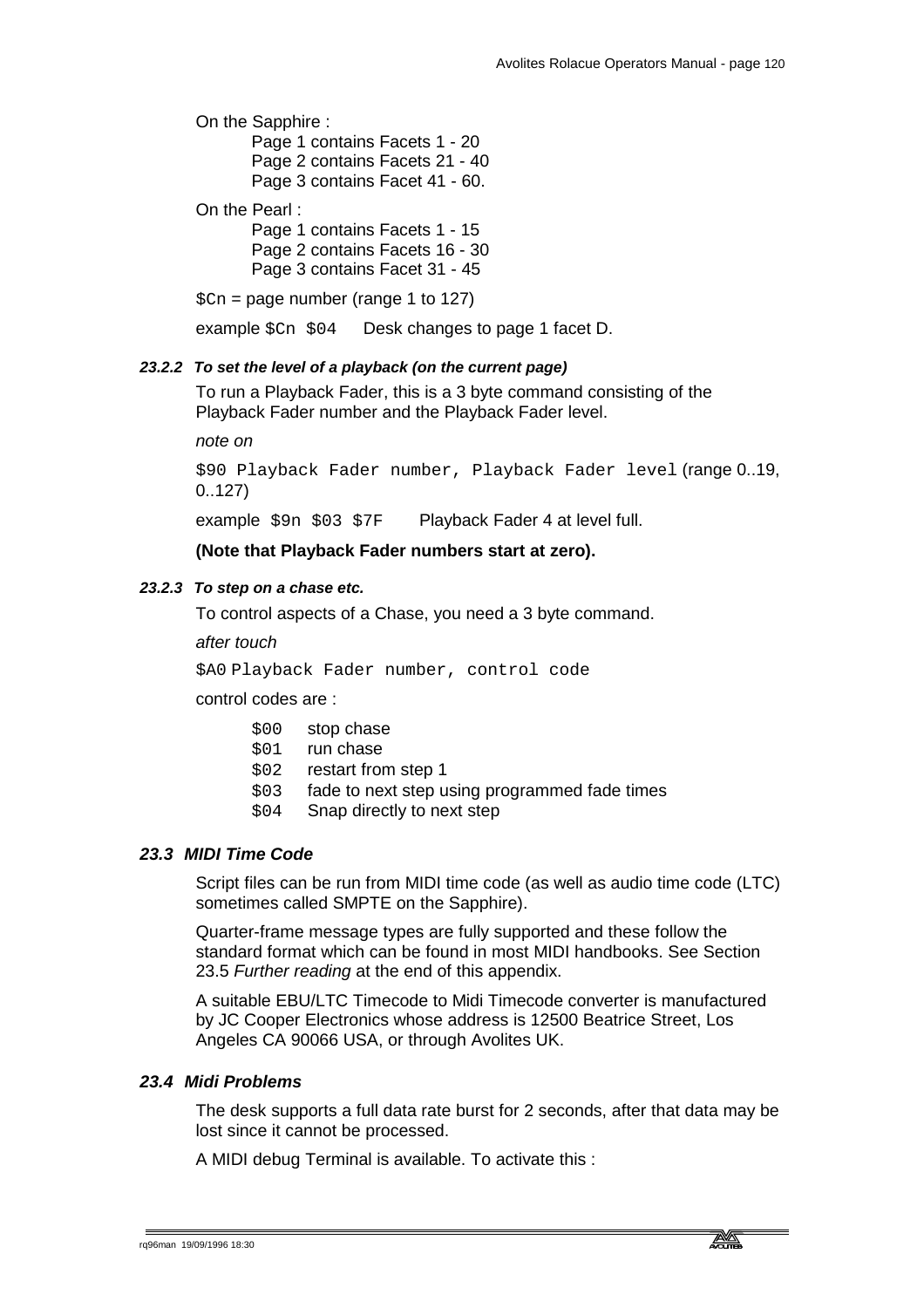- Turn the key to **System.**
- Press **Softbutton A** [TEST].
- Press **Softbutton D** [ENABLE DEBUG BUTTONS].
- Turn the key back to the required position
- Pressing the unmarked top right Sequence Control button will toggle the MIDI terminal screen which is displayed on the VDU.
- Pressing the same button again disables the MIDI terminal screen.

The operation of this button is inhibited by selecting **Softbutton F** from the TESTS menu or resetting the desk.

## *23.5 Further reading*

MIDI Systems and Control by Francis Rumsey Published by Focal Press, ISBN 0-240-513000-2.

MIDI Detailed Specification Published by the International MIDI Association as document 213/649-6434. Contact them at 5316 W.57<sup>th</sup> Street, Los Angeles, CA 90056 USA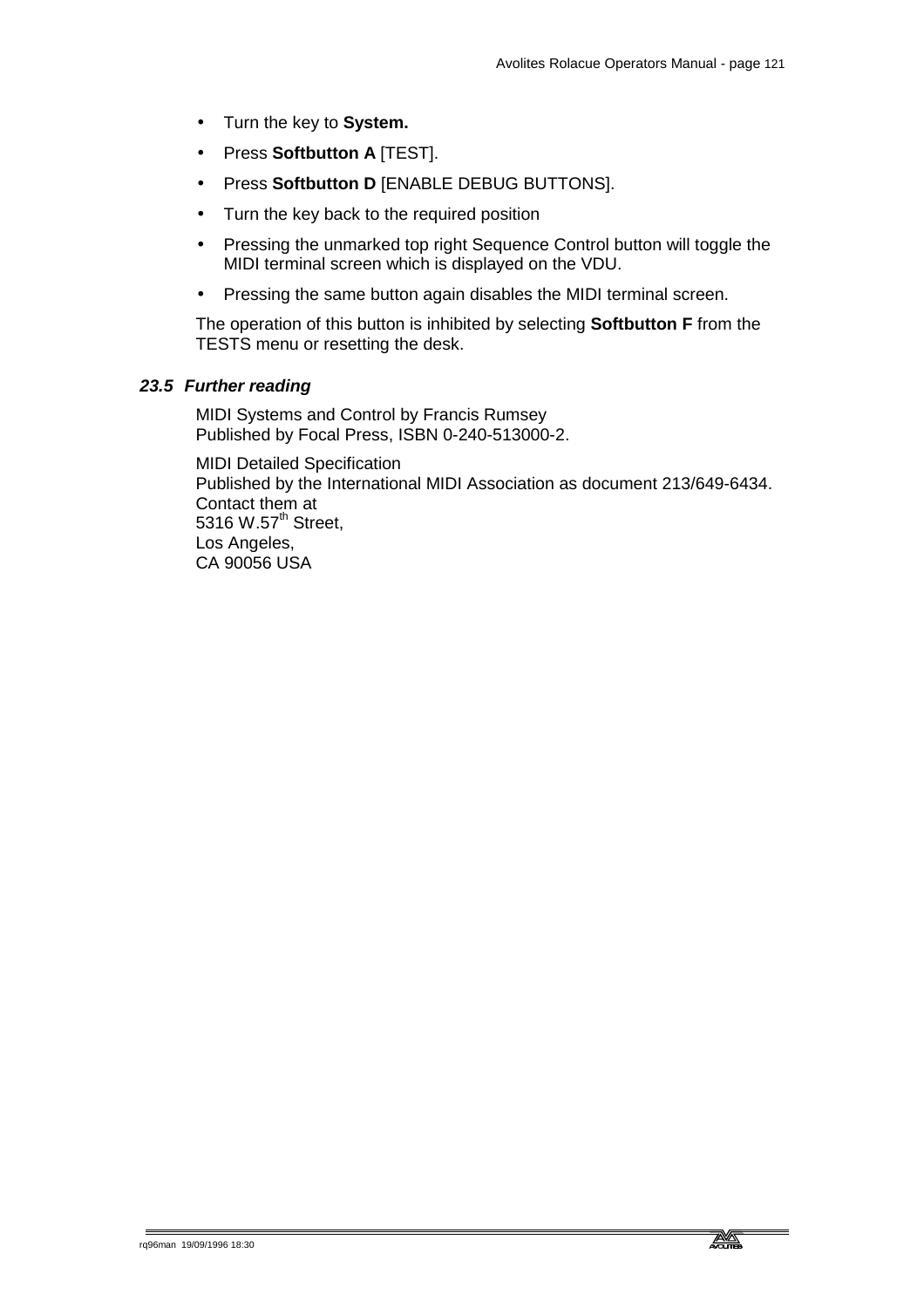## C:\AA\APPENDIX.DOC

# **24. Credits and Acknowledgements**

Original ideas and design by **Richard Salzedo** with much appreciated help from **Steve Warren** (and many lighting designers).

Ric's hardware was brought to life by **Shahid Anwar** who designed and implemented the Software, recently assisted by **David Bujan-Tome**.

From the Software and Hardware came Sales, directed by **Steve Warren** and assisted by **Tony Shembish** and **May Yam** who spend every free minute training designers in the 'Avo way'.

They in turn are backed up by **Elvira Coomans** (generating invoices, shipping documents and writing letters) and **Louise Stickland** (marketing)

A desk has to be built, and **Nuri Waheishi** leads the production team of **Garry Lodge**, **Simon Howeth**, **Raffi Pereira**, **Chris Steele**, **Darren Jennings** and **Ali Almas**.

Servicing is by **Adam Profitt** assisted by **Murkesh Karelia**, who also tests the circuit boards assembled by **Alner Hamblin**.

**JB Toby** has specialised in designing micro-controller lookalikes, (don't mention the Z8).

Making sure all the parts are ordered is **Laurraine Gustad**, with **Dilip Patel** and **Calvin Best** checking them in and out.

**David Morrell** has kept Cadstar in order, and **Alan Rochell** spent many hours designing mechanical drawings.

Answering the phones is **Beverley Robinson**.

If you have hired this desk then **Mick Cocker** is looking after you either way, hire or sale, **Meena Varatharajan** will have been involved in collecting your money!

Now as you may recall, all that Software brings the Hardware to life, pumping out DMX to realise your creative ideas. It has been carefully tested and examined in minute detail by **Ewan McRobb**, **Chris Crokford**, **Liz Berry** and many of the Avolites distributors and users.

Liz also undertook to write this manual.

Special and warm thanks to all the above and to the many people who have given freely ideas inspiration and encouragement, and to all our users.

Avolites Ltd recognise that all trademarks within the manual are the property of their respective owners.